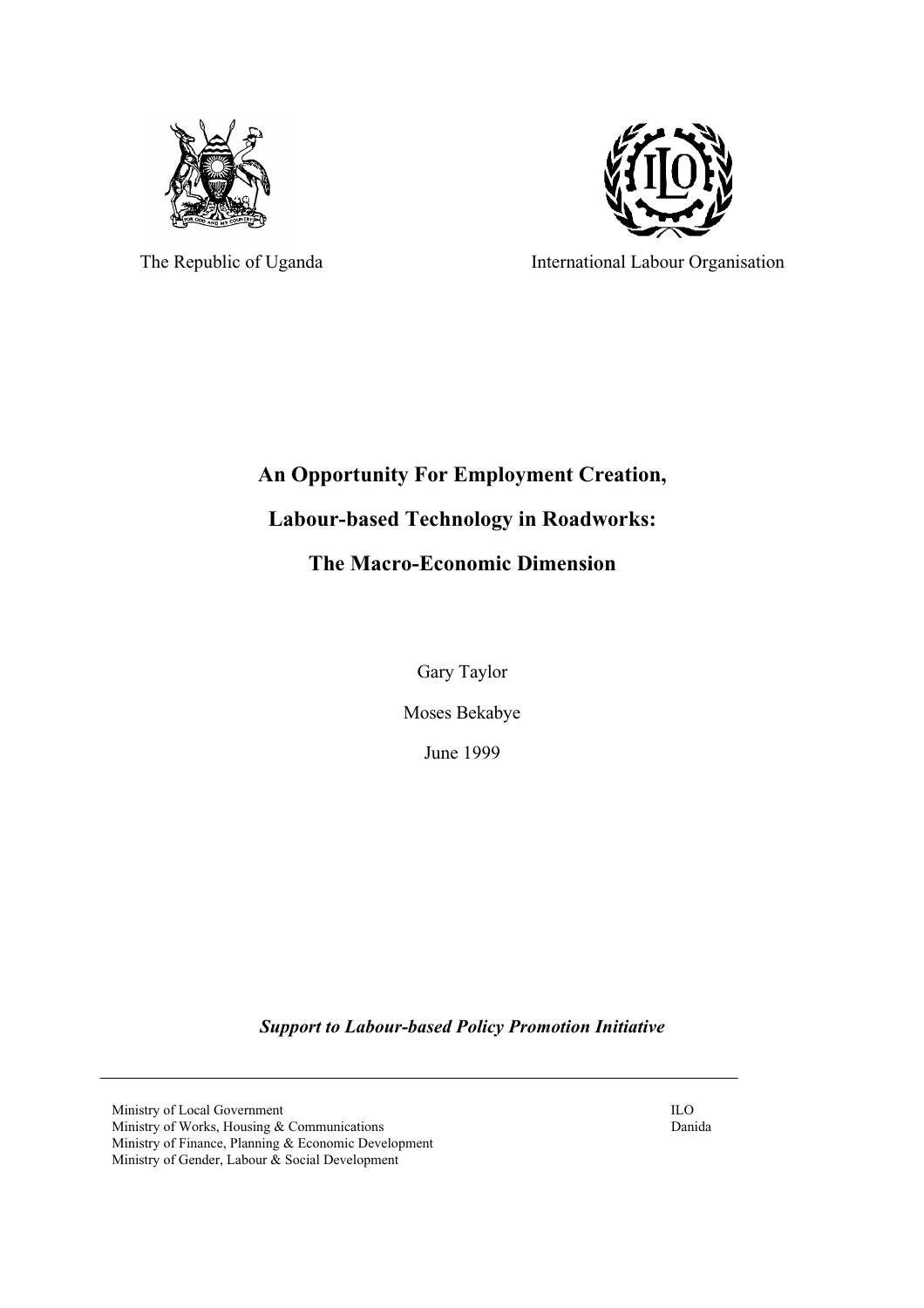Copyright © International Labour Organization 2000

Publications of the International Labour Office enjoy copyright under Protocol 2 of the Universal Copyright Convention. Nevertheless, short excerpts from them may be reproduced without authorization, on condition that the source is indicated. For rights of reproduction or translation, application should be made to the Publications Bureau (Rights and Permissions), International Labour Office, CH-1211 Geneva 22, Switzerland. The International Labour Office welcomes such applications.

Libraries, institutions and other users registered in the United Kingdom with the Copyright Licensing Agency, 90 Tottenham Court Road, London W1P 0LP (Fax: +44 (0)20 7631 5500), in the United States with the Copyright Clearance Center, 222 Rosewood Drive, Danvers, MA 01923 (Fax: +1 978 750 4470), or in other countries with associated Reproduction Rights Organizations, may make photocopies in accordance with the licences issued to them for this purpose.

Employment Intensive Investment Programme: An Opportunity For Employment Creation: Labour-based Technology in Roadworks - The Macro-Economic Dimension - UGANDA Geneva, International Labour Office, 1999

ISBN 92-2-111827-4

First published 1999 Second impression 2000

ILO Cataloguing in Publication Data

The designations employed in ILO publications, which are in conformity with United Nations practice, and the presentation of material therein do not imply the expression of any opinion whatsoever on the part of the International Labour Office concerning the legal status of any country, area or territory or of its authorities, or concerning the delimitation of its frontiers.

The responsibility for opinions expressed in signed articles, studies and other contributions rests solely with their authors, and publication does not constitute an endorsement by the International Labour Office of the opinions expressed in them.

Reference to names of firms and commercial products and processes does not imply their endorsement by the International Labour Office, and any failure to mention a particular firm, commercial product or process is not a sign of disapproval.

ILO publications can be obtained through major booksellers or ILO local offices in many countries, or direct from ILO Publications, International Labour Office, CH-1211 Geneva 22, Switzerland. Catalogues or lists of new publications are available free of charge from the above address.

Printed by the International Labour Office, Geneva, Switzerland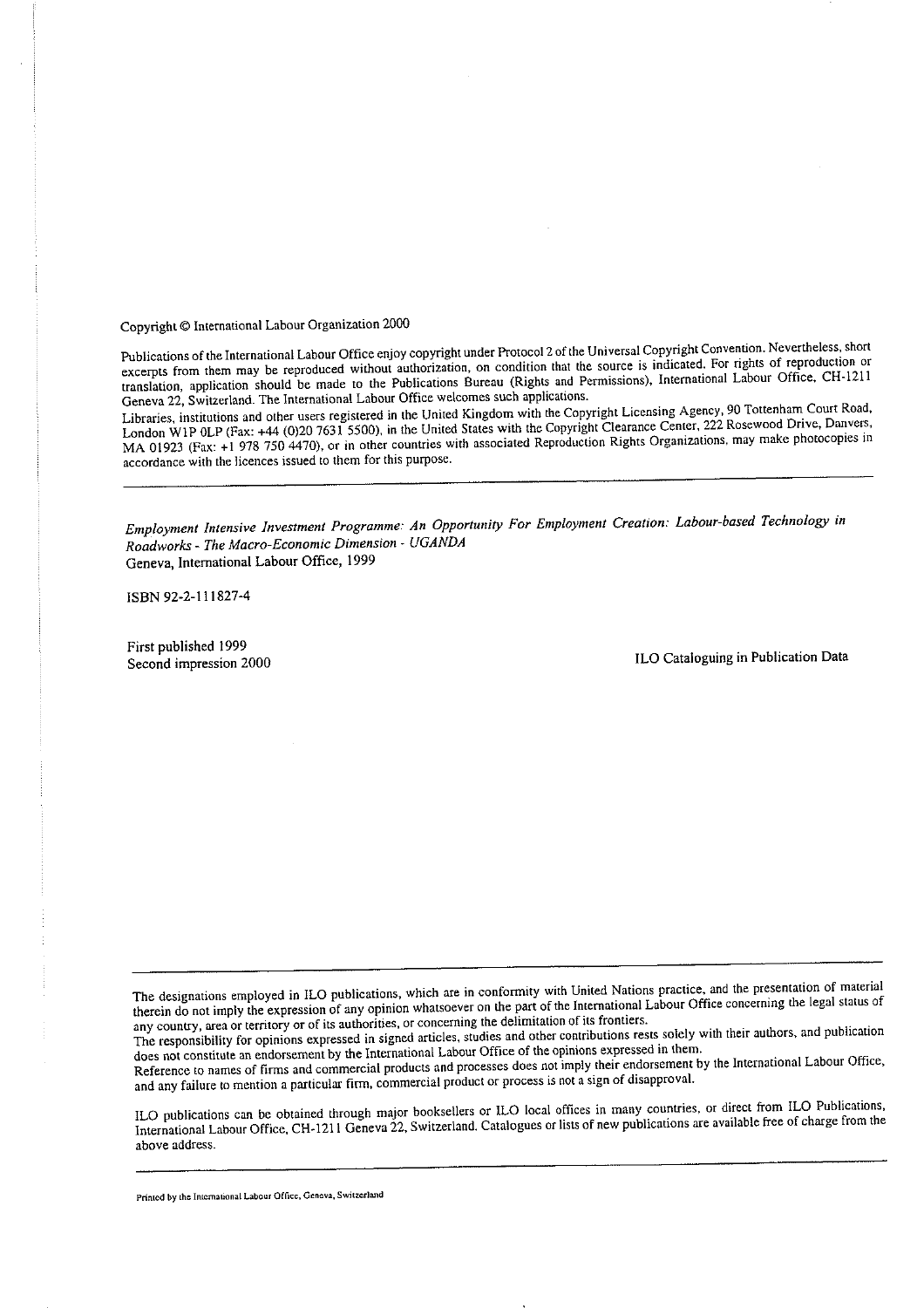#### **FOREWORD**

This paper has been prepared by the LAPPCOM project, a joint initiative between the ILO and the Government of Uganda. Its publication in the series of Socio-Economic Technical Papers of the ILO's Employment-Intensive Investment Programme has been decided because its methodology, findings and recommendations should not only interest decisions makers at national level, but also it is hoped, to a broader audience in other developing countries and donor agencies dealing with employment creation and/or infrastructure development.

A steering committee on Employment and Investment Policy, called "Labour-Based Policy Promotion Committee" (LAPPCOM), was established by the Government of Uganda in 1997. This committee is chaired by the Ministry of Local Government (MOLG), while the Ministry of Planning and Economic Development (MPED) is acting as its Secretariat. It is made up of members from the major ministries concerned with infrastructure building, among which the Ministry of Works, Transport and Communication (MWTC). Other agencies with relation to infrastructure, construction, private sector development or other relevant issues are invited to participate as and when required. The Ministry of Labour and Social Welfare (MLSW) as well as the National Organisation of Trade Unions (NOTU) and the Federation of Ugandan Employers (FUE) are also members of the Committee. The overall development objective of LAPPCOM is to contribute to the government's efforts to re-focus attention to employment generation, poverty reduction and economic development. Its main task is to formulate a comprehensive labour-based policy for public investments, and to initiate and coordinate capacity building activities for its implementation. This is done within the general context of the National Poverty Eradication Action Plan, itself designed to ensure that the majority of the population reap benefits from the country's economic growth.

The LAPPCOM project is financed by DANIDA, whose financial support to this study is greatly acknowledged, and by the Government of Uganda.

This study was written by Mr. Gary Taylor and Mr. Moses Bekabye. Mr. Taylor is an economist who has been working for many years as a consultant for IT Transport. Mr. Bekabye is an economist with work experience of over ten years in Uganda's Ministry of Finance, Planning and Economic Development, and Private Sector Development Foundation.

> Jean Majeres, Head, Employment-Intensive Investment Branch.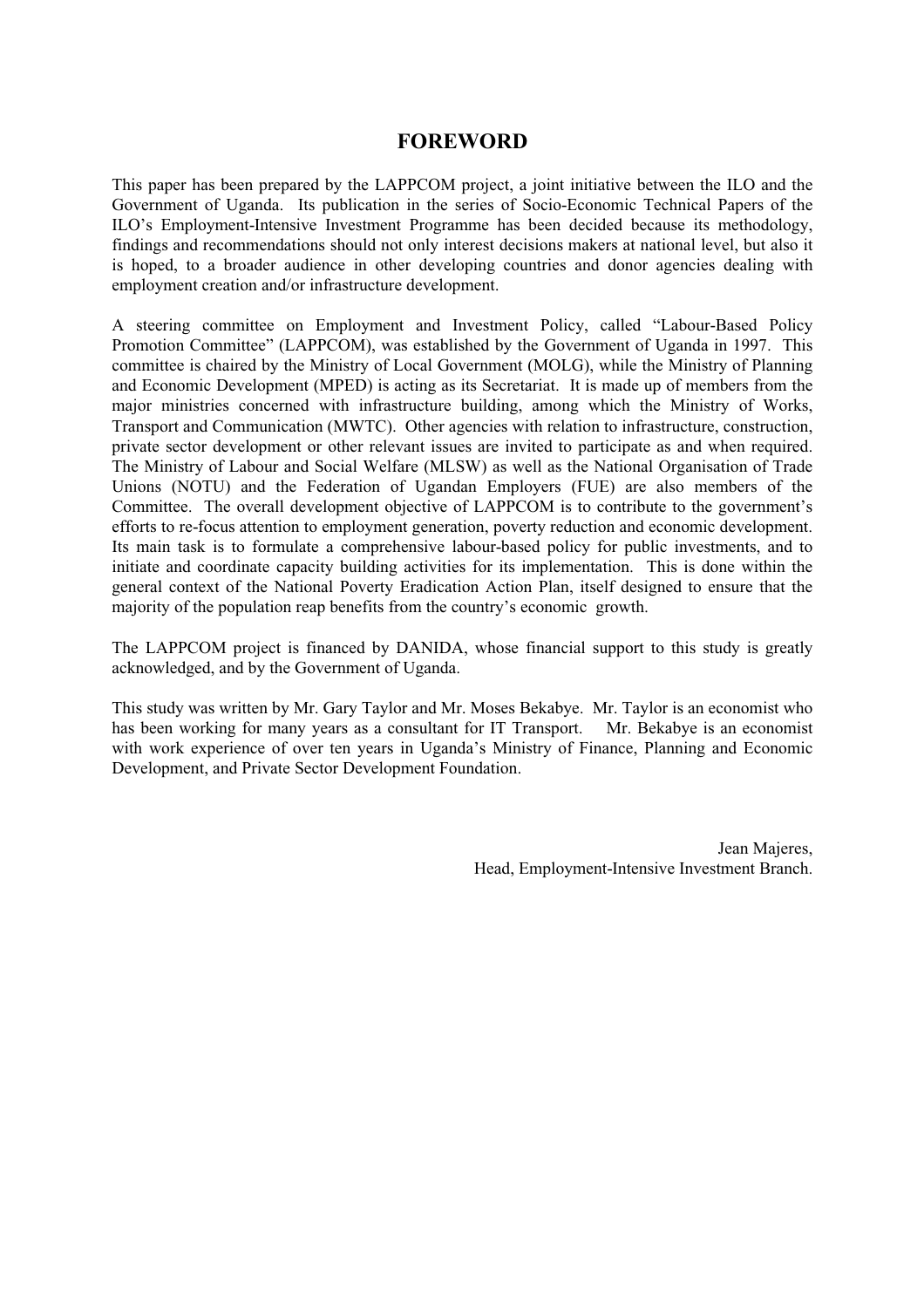### **PREFACE**

Mass poverty has been a major concern in countries -particularly least developed countries - that experienced stagnating or even negative economic growth during what has become to be referred to as the "lost decade of the 1980s". During the 1990s, the implementation of economic reforms in a number of countries under structural adjustment programmes has reversed the negative economic growth trends and has led to a decline in absolute poverty in those countries that have been serious with the reforms.

However, empirical evidence suggests that despite the general improvement in those economies, the un(der)employed -who form a sizeable proportion of the labourforce in least developed countries have experienced increasing poverty and inequality. In Uganda, for instance, while the national percentage of the poor has fallen from 56% in 1992 to 46% in 1998, poverty among the un(der) employed has increased from 60% to 62% in the same period. Hence the challenge of creating better and sustainable livelihoods in such countries require new approaches to employment generation and poverty reduction.

The present study<sup>1</sup> was carried out in order to evaluate the potential of using employment-intensive technology in the rehabilitation of feeder roads as a means of building the required infrastructure while at the same time generating employment and combating poverty. The study concentrates on the economic aspects rather than technical ones, since it is assumed that most rehabilitation work on feeder roads can be carried out by labour as well as by the use of heavy machinery. The central hypothesis of the study is that labour-based approaches are viable and offer high employment potential, as well as greater indirect benefits to the national economy than the conventional, equipment-based technology. In order to test this hypothesis, empirical evidence from feeder roads rehabilitation projects carried out in Uganda between 1993 and 1997 was compared.

The hypothesis was confirmed at several levels. The main conclusions indicate that a switch towards more labour-based methods could generate very significant benefits for the poor in the form of employment opportunities, and for the country in terms of GDP and foreign exchange savings.

The Ugandan labour market grows by at least 300,000 young people each year. With the formal sector being able to absorb just about 100,000 of them, the study concludes that there is a strong case for making the wider application of labour-based methods in infrastructure works a dynamic element in a strategy for employment creation and poverty eradication.

The authors are careful not to recommend a replacement of equipment-based methods in all infrastructure works but an increased scope for application of labour-based methods where they are appropriate and the economic benefits are greater than other alternatives.

 $\mathbf{l}$ The authors would like to thank John Ssekatawa, Fred Were-Higenyi, Erik Lyby and Farhad Ahmed for their contributions to the study, as well as all those who made information available on the individual projects.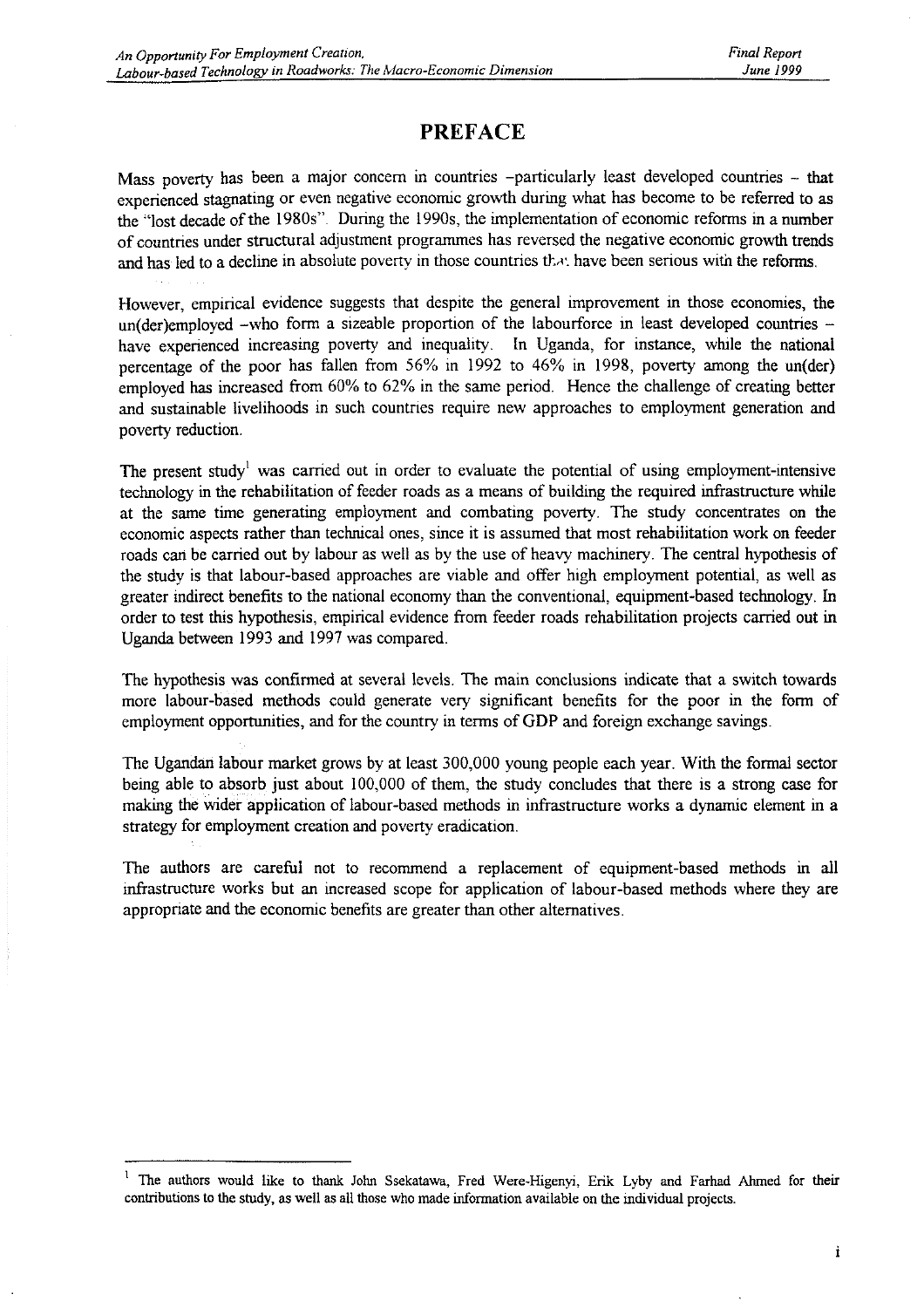## **CONTENTS**

| 1.1<br>1.2 |                                                                                     |  |
|------------|-------------------------------------------------------------------------------------|--|
| 1.3        |                                                                                     |  |
|            | AN OVERVIEW OF UGANDA'S ECONOMIC PERFORMANCE SINCE 1990  4                          |  |
| 2.1        |                                                                                     |  |
|            |                                                                                     |  |
|            |                                                                                     |  |
|            |                                                                                     |  |
|            |                                                                                     |  |
| 2.2        |                                                                                     |  |
|            |                                                                                     |  |
|            |                                                                                     |  |
| 2.3        |                                                                                     |  |
| 2.4        | Rationale for "re-thinking" Labour-based for Sustainable Economic Growth 11         |  |
|            |                                                                                     |  |
|            | FINANCIAL COST COMPARISON IN RURAL FEEDER ROAD WORKS 12                             |  |
|            |                                                                                     |  |
| 3.1        | Main Characteristics of Labour-Based and Equipment-Based Feeder Roads Projects  12  |  |
|            |                                                                                     |  |
|            |                                                                                     |  |
|            |                                                                                     |  |
| 3.2        | Financial Costs per Kilometre by Labour and Equipment-Based Methods 14              |  |
|            |                                                                                     |  |
|            |                                                                                     |  |
|            | Significance in Cost difference between Labour-Based and Equipment-Based Methods 16 |  |
| 3.3        | Financial Cost Breakdown by Labour and Equipment-Based Methods  16                  |  |
|            |                                                                                     |  |
|            |                                                                                     |  |
|            |                                                                                     |  |
|            | ECONOMIC COST COMPARISON IN RURAL FEEDER ROAD WORKS 19                              |  |
|            |                                                                                     |  |
| 4.1        |                                                                                     |  |
|            |                                                                                     |  |
|            |                                                                                     |  |
| 4.2        | Comparison of Economic Costs of Labour-Based and Equipment-Based Methods 21         |  |
|            |                                                                                     |  |
|            |                                                                                     |  |
|            |                                                                                     |  |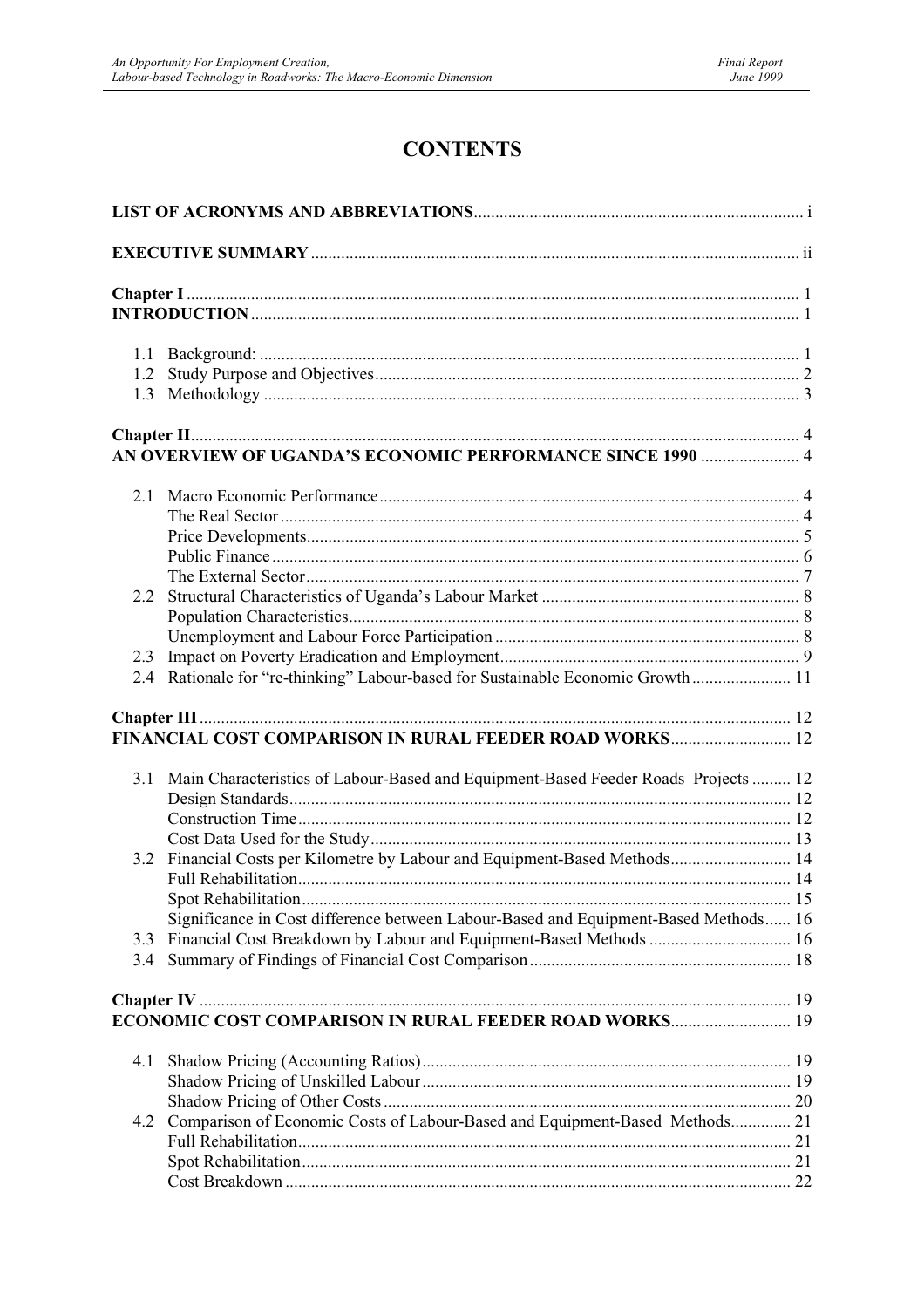| 4.4 |                                                                           |  |
|-----|---------------------------------------------------------------------------|--|
|     |                                                                           |  |
|     |                                                                           |  |
| 4.5 | Summary of Findings of Economic Cost Comparison and Sensitivity Tests  26 |  |
|     |                                                                           |  |
|     |                                                                           |  |
| 5.1 |                                                                           |  |
| 5.2 |                                                                           |  |
|     |                                                                           |  |
|     |                                                                           |  |
|     |                                                                           |  |
| 5.3 |                                                                           |  |
|     |                                                                           |  |
|     |                                                                           |  |
|     |                                                                           |  |
|     |                                                                           |  |
| 5.4 |                                                                           |  |
| 5.5 |                                                                           |  |
| 5.6 | Potential for using Labour-Based Methods in Uganda's                      |  |
|     |                                                                           |  |
| 5.7 |                                                                           |  |
| 5.8 |                                                                           |  |
|     |                                                                           |  |
|     |                                                                           |  |
|     |                                                                           |  |
| 6.2 |                                                                           |  |
|     |                                                                           |  |
|     |                                                                           |  |
|     |                                                                           |  |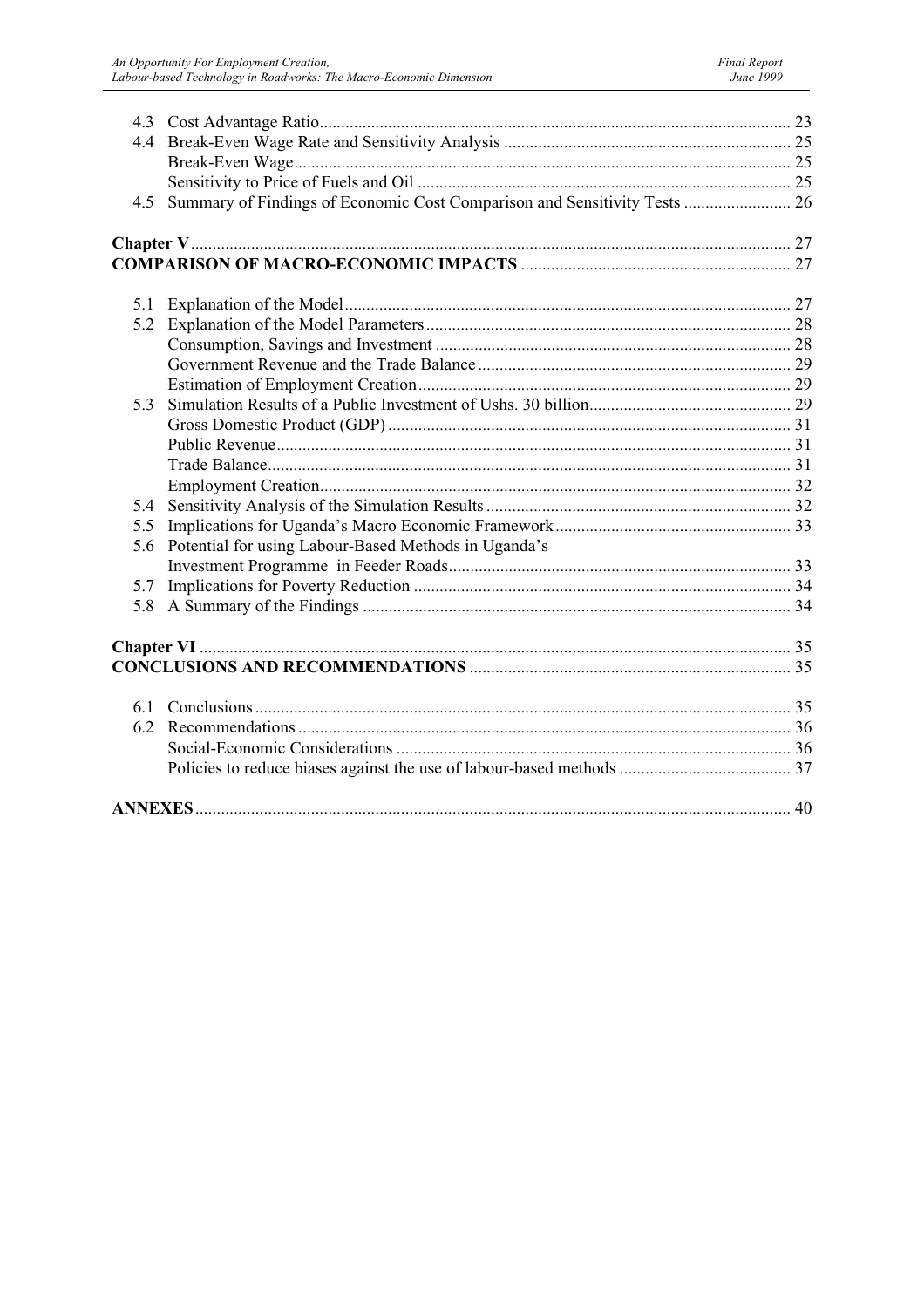## **LIST OF ACRONYMS AND ABBREVIATIONS**

| <b>ADB</b>      | African Development Bank                               |
|-----------------|--------------------------------------------------------|
| <b>BADEA</b>    | Arab Bank for Economic Development in Africa           |
| ERC             | Economic Recovery Credit                               |
| EU              | European Union                                         |
| <b>GDP</b>      | Gross Domestic Product                                 |
| GOU             | Government of Uganda                                   |
| <b>GTZ</b>      | German Technical Co-operation                          |
| ILO <sub></sub> | <b>International Labour Organisation</b>               |
| <b>IMF</b>      | <b>International Monetary Fund</b>                     |
| KfW             | Kredietanstalt für Wiederaufbau                        |
| <b>LAPPCOM</b>  | Labour-based Policy Promotion Committee                |
| <b>MFPED</b>    | Ministry of Finance, Planning and Economic Development |
| <b>NRM</b>      | <b>National Resistance Movement</b>                    |
| <b>RDSP</b>     | Re-integration of Demobilised Soldiers Programme       |
| <b>SWRARP</b>   | South-West Region Agricultural Rehabilitation Project  |
| <b>USD</b>      | United States Dollar                                   |
| Ushs            | Uganda Shillings, the Uganda local currency            |
| <b>UTRP</b>     | Uganda Transport Rehabilitation Project                |

#### **Conversion Rates**

1US Dollar = Uganda Shillings 1,300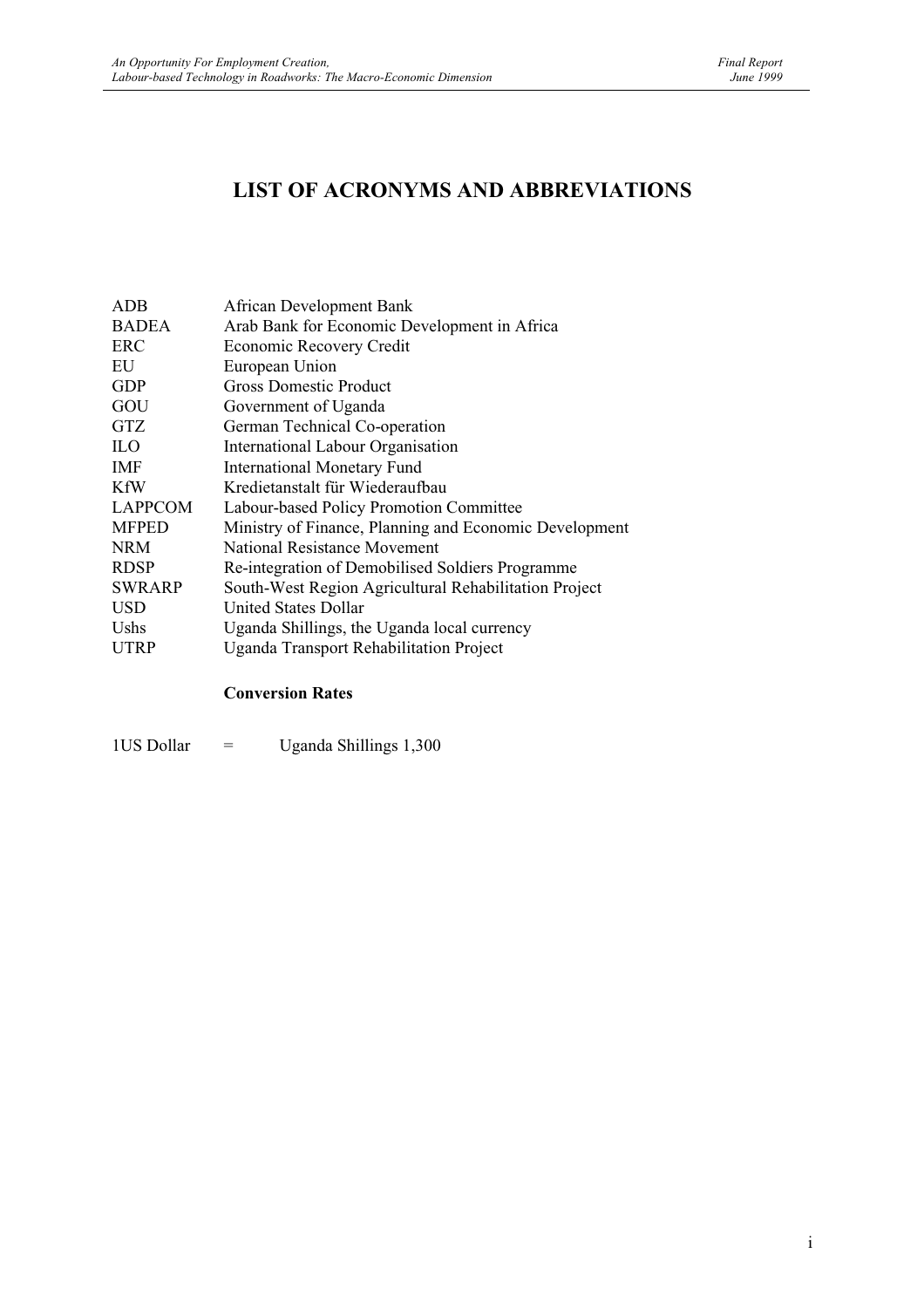## **EXECUTIVE SUMMARY**

- 1. The Ugandan Economy has registered impressive success in the recent years achieving one of the highest economic growth rates in the sub-region. The impressive economic performance has however not been matched with positive social indicators. The high level of poverty indices and massive under employment indicate that a very large part of the population is yet to benefit from the country's economic recovery.
- 2. The under-employment in reality a poverty problem in Uganda is more serious than it appears to be. The number of under/unemployed people is estimated at about 3.8 million. The growth in the labour force is at least 300,000 per year, out of which only 100,000 people are absorbed, mostly in the agricultural sector.
- 3. Key areas to address in reducing the incidence of poverty are contained in the country's Poverty Eradication Action Plan. These include, among others: increasing wageemployment and income generating activities as a way of stimulating local demand and production.
- 4. Accordingly, labour-based methods and less use of heavy equipment are considered as the best option for reconstruction and maintenance of badly needed infrastructure but also to provide productive employment.
- 5. A mere presentation of the idea of application of more labour-based methods is not sufficient to make the methodology attractive. However correct the arguments for it may be in theoretical terms, planners, project evaluators, engineers, politicians and the intended beneficiaries themselves need significant evidence on which to base their day to day decisions.
- 6. This report describes a comparative study of the use of labour-based and equipment-based methods for feeder road rehabilitation in Uganda. It was carried out as part of the Labour-Based Policy Promotion Initiatives and the broader context of poverty reduction through employment creation.
- 7. The study examined available data from various feeder road programmes carried out in Uganda between 1993-1997. Some of these programmes used labour-based methods and some equipment-based methods. The standard of the road works carried out was broadly similar, although some programmes involved full rehabilitation and others spot rehabilitation.
- 8. When financial costs were compared, the labour-based methods were found on average to be 18% cheaper than equipment-based methods for full rehabilitation. The cost advantage of labour-based methods was even greater for spot rehabilitation, some up to 50%.
- 9. An economic cost comparison was also carried out, costs exclusive of taxes were compared. Wages for labour were shadow priced to more accurately reflect their resource value to the economy. Based on available data for the rural sector in Uganda, a ratio of shadow price to market price of 0.54 was used. The results indicate an even greater cost advantage in favour of labour-based methods. The average cost of full rehabilitation by labour-based methods was found to be 38% cheaper than equipment-based methods. The figure for spot rehabilitation was 60% cheaper for labour-based methods.
- 10. The "break-even" wage rate between labour based methods and equipment-based methods was calculated at US\$4 per day. This is the maximum limit to which wages can be raised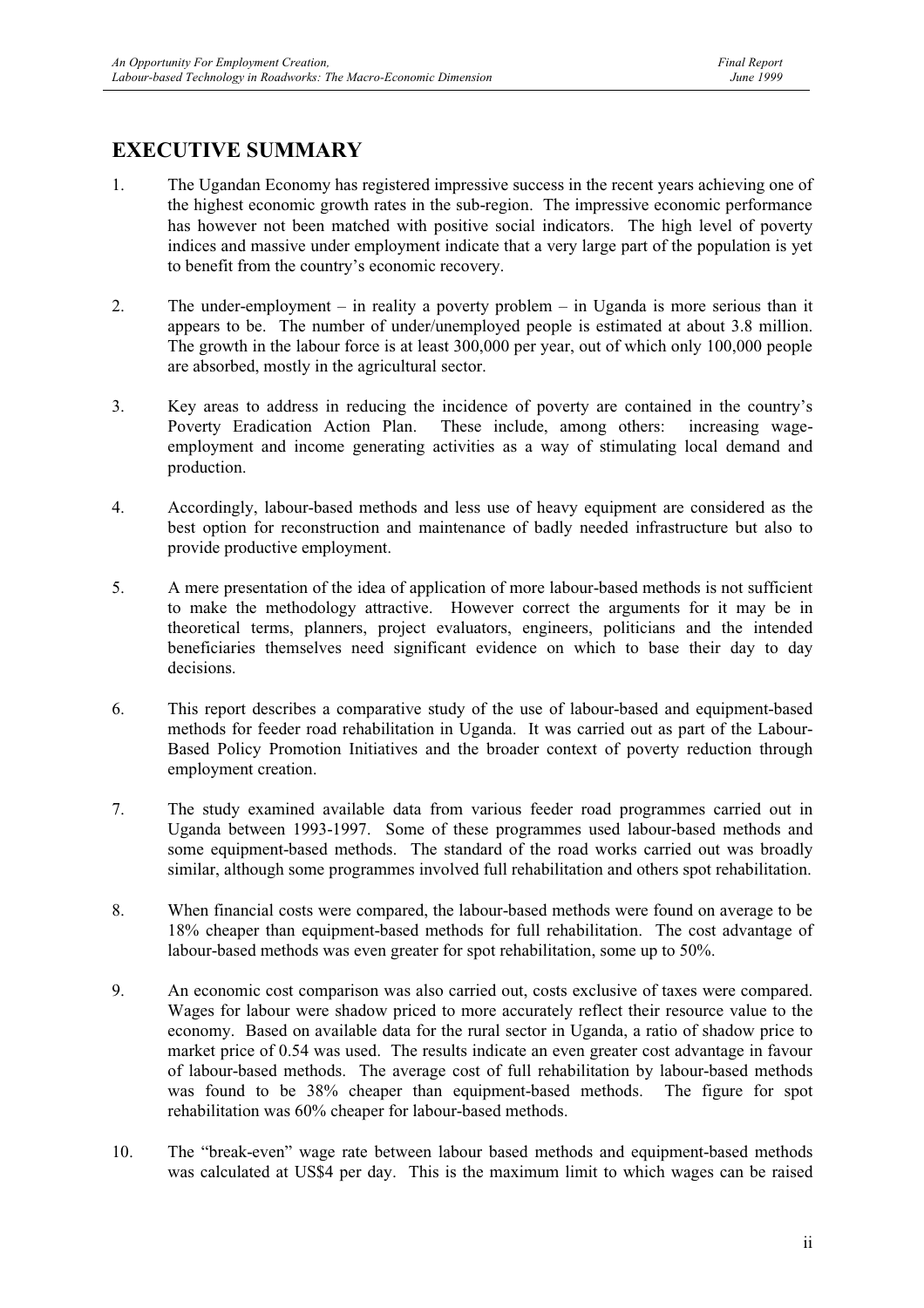before labour-based methods become financially or economically uncompetitive compared to the equipment-based approach. This implies that it would still be beneficial to use labourbased methods up to a daily wage rate of US\$4 for unskilled workers. The current average wage rate is US\$1.2 in rural areas.

- 11. Finally a comparison of the macro-economic impact of using the two alternative methods was carried out. A simple macro-economic model was used to estimate the direct and indirect effect of GDP, household incomes, government revenue, budget deficit, trade balance, and employment creation.
- 12. Considering both direct and indirect effects, labour-based methods were found to generate more income to households, increase GDP faster than equipment-based methods, and have a stronger stimulus on local private investment. The employment potential is also much greater.
- 13. There are cases where equipment-based methods are suitable and they should not be replaced in such instances. But also there is a huge potential for increasing the scope of using labourbased methods such as in rural feeder roadwork. Therefore, where the financial and economic benefits of using labour-based methods are higher than equipment, labour-based methods should be used as an alternative to equipment.
- 14. The recommendations of the study for increasing the scope for the use of labour-based methods in feeder roads include:
	- Partnership between government and private sectors to ease participation of small local contractors in public sector works.
	- Extension of project evaluation criteria to include employment creation potential, shadow pricing of labour, and assessment of the indirect costs and benefits of public investments.
	- Removal of existing bias in conditions of Tender and Contract provisions which favour equipment-intensive contractors.
	- Promote the increased use of subcontracting to provide more work opportunities for small, local contractors.
	- Ensure that feasibility studies and designs give due consideration to the use of labourbased methods as well as equipment-based methods.
	- Relax tight construction time constraints where possible. The longer duration sometimes inherent in the use of labour-based methods can be more than compensated for by the greater benefits and faster mobilisation times.
	- Change attitudes to labour-based methods through the inclusion of the concepts of appropriate technology in the formal training of civil engineers.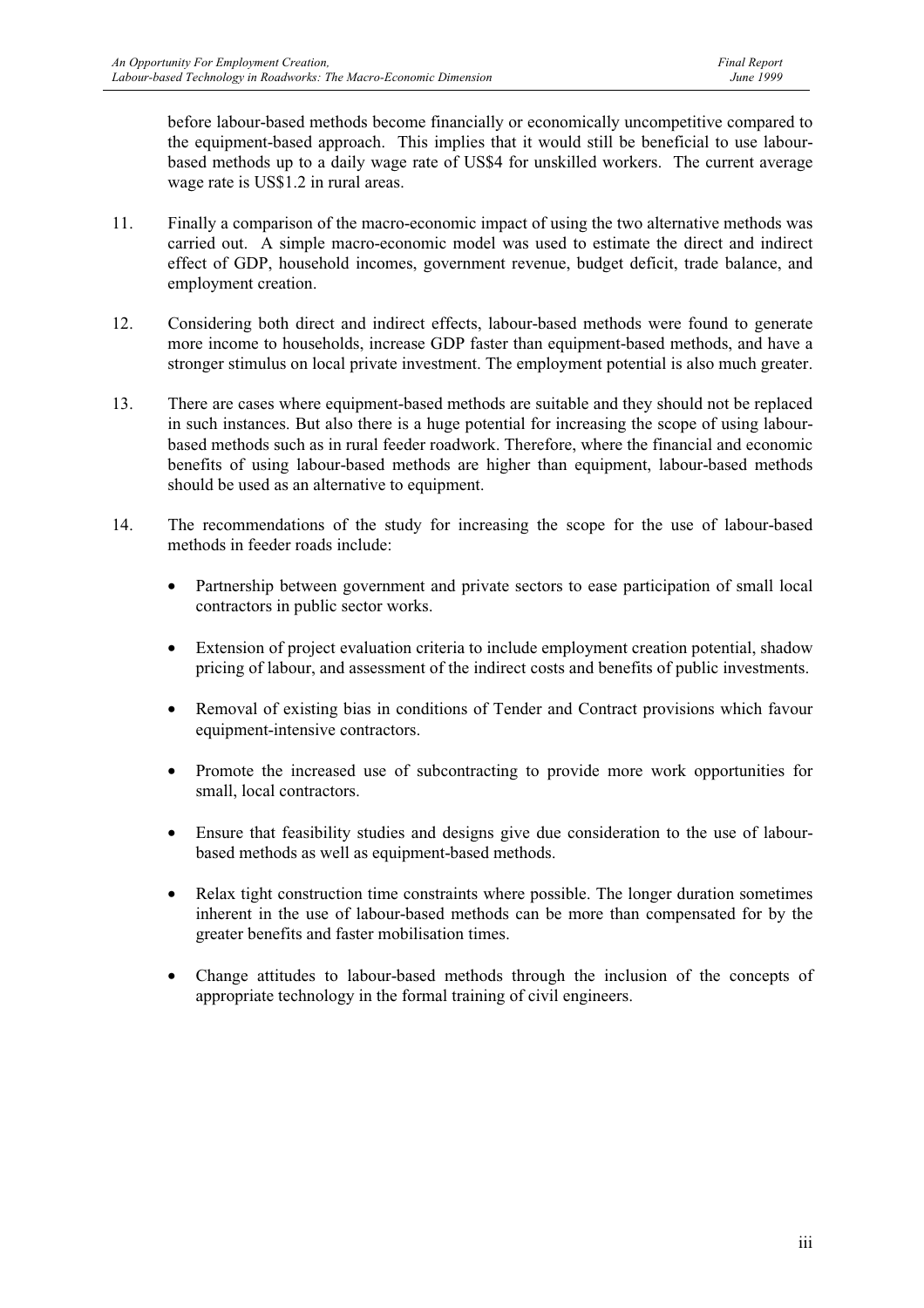## **Chapter I**

### **INTRODUCTION**

#### **1.1 Background:**

The Ugandan economy has registered impressive economic success in the recent years, achieving one of the highest economic growth rates in the sub-region. This is due to the numerous economic reforms implemented since the country's Economic Recovery Programme launched in 1987 and largely supported by the World Bank, IMF, and other bilateral donors. However, despite the dramatic success of the economic reforms, economic growth has not fully translated into improved socioeconomic welfare of the population in general. The massive under employment and high poverty indices indicate that a large part of the country's population is yet to benefit significantly from the economic recovery. The challenges that still face the country are twofold:

- a) Maintaining a stable macro-economic framework necessary for the required accelerated economic growth, and
- b) Translation of economic growth into increased opportunities to ensure that the majority of the people benefit from the broad gains of that growth.

However, with all major macro-economic reforms successfully implemented, any additional future reforms at that level will have increasingly less impact on economic growth, and on employment creation in particular. If left to itself, the current economic growth rate is unlikely to make appreciable impact on under- and unemployment and consequently on poverty reduction. Thus, the major challenge of creating a better livelihood for the large section of the population who are underemployed needs particular attention by the policy makers. Hence, emphasis has to be shifted to complementary sectoral or micro policies, while maintaining a sound macro economic environment.

The government recognises this challenge, as outlined in the country's Poverty Eradication Action Plan (1997). The key areas of emphasis include:

- a) Provision of sound infrastructure and access to social and economic services.
- b) Empowerment of the people through decentralized governance.
- c) Increasing wage-employment and income generating activities as a way of stimulating local demand and production.

Within the above setting, a recent LAPPCOM Position Paper on Labour-Based Employment Creation in Uganda presents the use of Labour-Based<sup>1</sup> methods as the best option when compared with Equipment-Based<sup>2</sup> methods, primarily to provide the sound infrastructure that the country needs, but also to create productive employment to the people. The paper argues that given the country's wide

<sup>&</sup>lt;sup>1</sup> Labour-Based methods in this study is used to describe a technology or method in which labour, supported by light equipment, is used as a cost-effective method of providing and maintaining infrastructure to a specified standard.

 $2^{2}$  Equipment-Based methods describes the opposite of Labour-Based methods in that most of the work is done by labour-saving equipment, supported by a small labour force.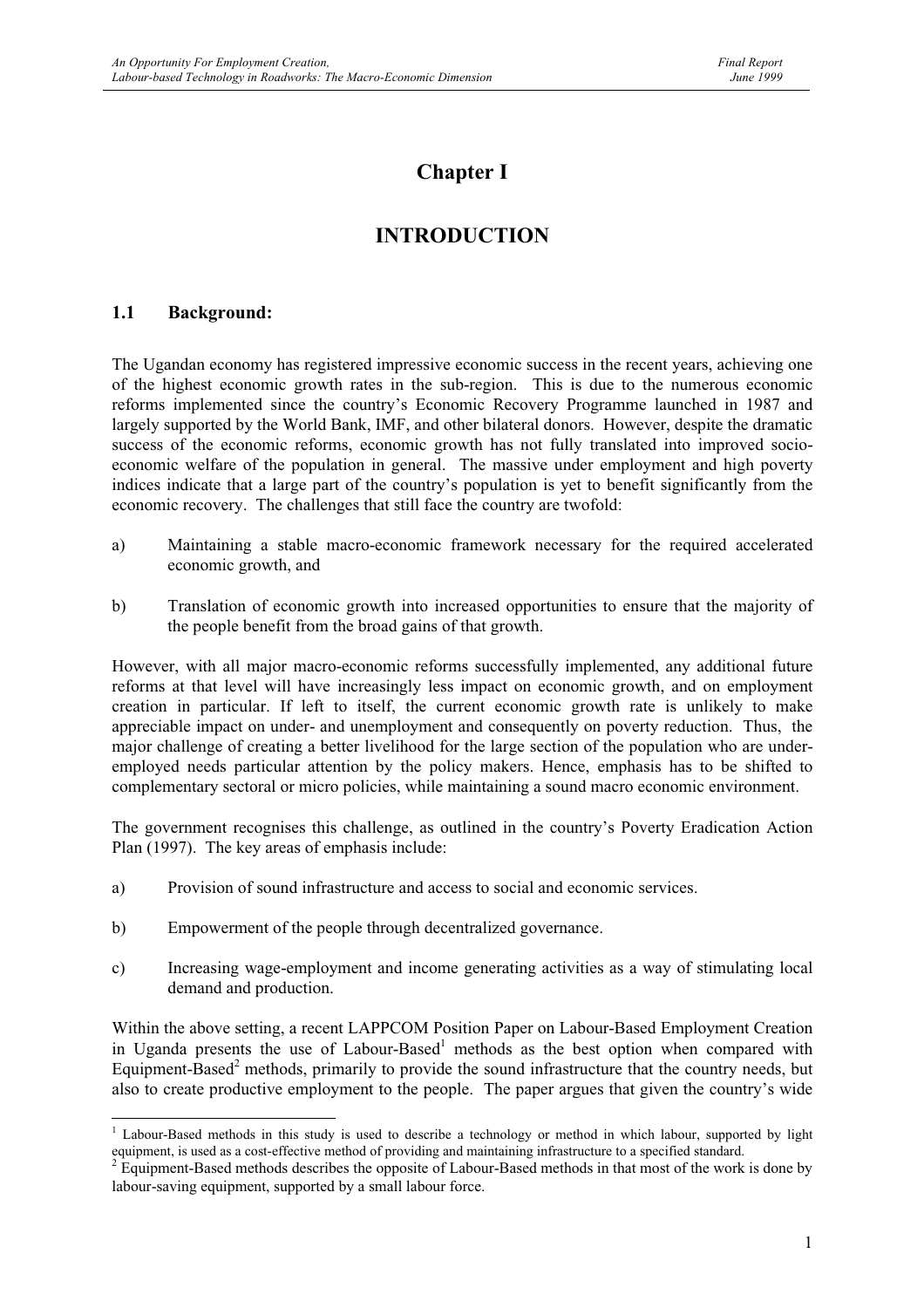spread poverty and massive under employment, there is an obligation to investigate the possibilities of utilizing more labour-intensive methods.

A mere presentation of the advantages of the use of more Labour-Based methods is not sufficient to make it attractive. However correct the arguments for it may be in theoretical terms, planners, project evaluators, engineers, politicians, donors and the intended beneficiaries themselves need empirical evidence on which to base their day to day decisions. To a small fraction of the decision-makers, there may be agreement on Labour-Based methods as the appropriate technology, but there must be presentation of the viable alternatives to the technology that is being presented. There must also be procedures and strategies for evaluating, assessing and taking advantage of the available alternatives. This study attempts to fill the above gap by providing information based on empirical evidence on the benefits and trade-offs between Labour-Based and Equipment-Based methods, against which rational choices may be made.

This Report is arranged as follows: the remaining sections of Chapter one outline the study objectives, purpose, and methodology. Chapter two gives an overview of Uganda's economic performance since 1990, the employment situation and the structure of the labour market. Chapter three presents the analysis of the financial cost of labour-based versus equipment-based methods, while Chapter four introduces the concept of shadow pricing in an economic cost comparison. Chapter five makes an assessment of the impacts of using either technology for feeder roads projects on Uganda's macro-economic framework and employment creation using a simple macro-economic model. The last Chapter presents a summary of the general conclusions and recommendations.

#### **1.2 Study Purpose and Objectives**

The hypothesis of this comparative study between labour-based and equipment-based methods for rural feeder road improvement in Uganda is that labour-based approaches are viable and offer high employment potential, as well as greater indirect benefits to the economy when compared with equipment-based methods. The outcome of testing this hypothesis will help in informed decision making between the use of labour-based and equipment-based approaches. This in turn will help in the policy formulation process regarding employment generation through infrastructure development. In other words, if the economic benefits of labour-based methods to infrastructure development can be demonstrated, this will help focus policymakers' attention on such methods.

The **objective** of the study, therefore, is to: -

Establish, based on empirical data on feeder roads in Uganda, the economic benefits to be derived through the application of labour-based technologies as opposed to equipment-based approaches. Specifically, the study involved:

- i) an on-the-ground assessment of the financial and economic costs of carrying out feeder roads improvement and maintenance by Labour-Based and Equipment-Based methods in Uganda;
- ii) a comparative analysis of a number of the potential macro-economic benefits to the economy of either choice of technology.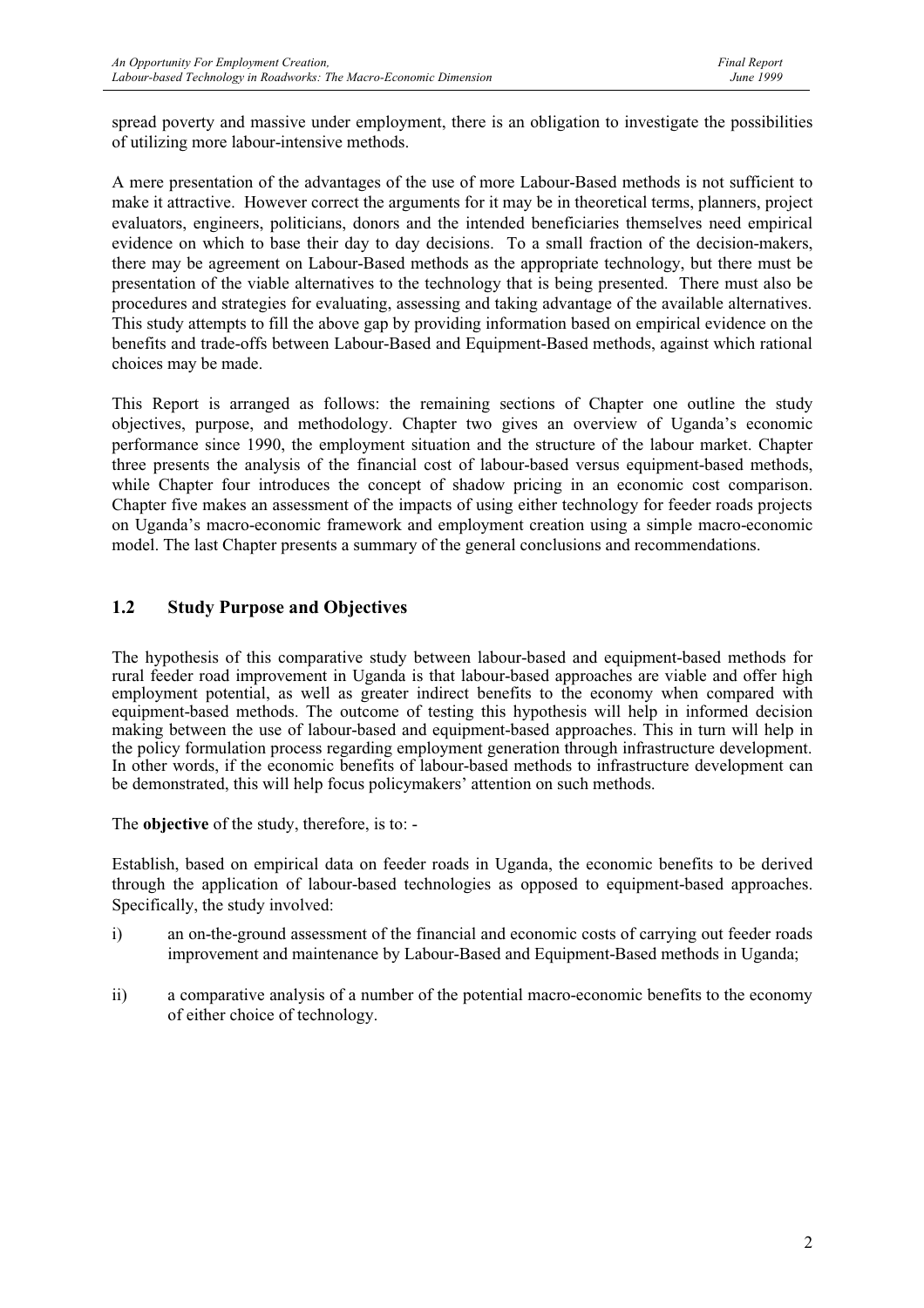#### **1.3 Methodology**

The study involved both a desk review exercise and field data collection (both quantitative and qualitative). During the desk review exercise, macro economic data was compiled while the project specific data was obtained through both field visits and available project records.

The project specific data was used to estimate the financial and economic costs of each individual project and make an assessment of the comparative costs of labour-based and equipment-based methods in both financial and economic terms.

The macro-economic data was used to develop the parameters that were then used to establish economic relationships in a simplified macro-economic model. This was developed to simulate the effects on the economy as a whole of the use of either labour-based methods or equipment-based methods for publicly financed rural feeder road infrastructure. The model outputs provided an estimate of the direct and indirect impacts on employment, income, GDP, trade balance and public revenues.

The full Terms of Reference for the Study are given in Annex 1.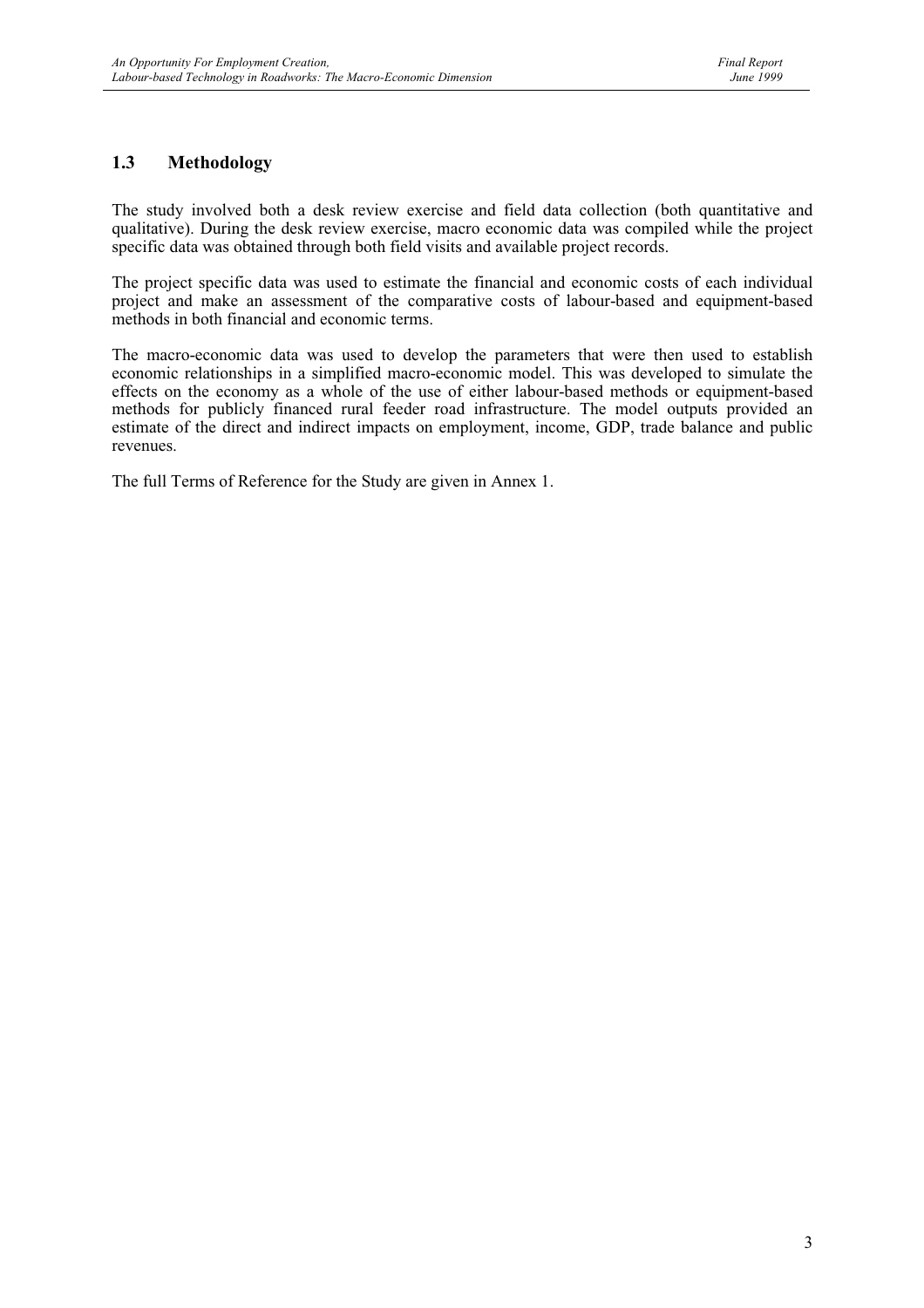## **Chapter II**

### **AN OVERVIEW OF UGANDA'S ECONOMIC PERFORMANCE SINCE 1990**

#### **2.1 Macro Economic Performance**

#### *The Real Sector*

During the last 10 years, Uganda's economy has more than doubled. It is estimated to have had an average growth rate of about 6.0% per annum, reaching a peak of 10.5% per annum during fiscal year 1994/95. The main reason for the wide variation in the Gross Domestic Product (GDP) growth rates over the ten years has been the volatile performance of the agricultural sector, with heavy rains and prolonged drought affecting output. This affected overall growth because of the large share of the agricultural sector in total GDP.

The detailed performance of various sectors of the economy are shown in Table 2.1.

| <b>Period</b>                      |         |          | 1990/91 1991/92 1992/93 |          |         | 1993/94 1994/95 1995/96 |         | 1996/97 1997/98 |
|------------------------------------|---------|----------|-------------------------|----------|---------|-------------------------|---------|-----------------|
| <b>Agriculture</b>                 | $3.3\%$ | $-1.0\%$ | 9.3%                    | 1.8%     | 5.9%    | 4.4%                    | 1.3%    | 1.7%            |
| <b>Mining and Quarrying</b>        | 106.1%  | 10.4%    | 10.4%                   | 3.7%     | 9.1%    | 34.8%                   | 50.2%   | 21.1%           |
| Manufacturing                      | 7.3%    | 15.7%    | 7.0%                    | 15.1%    | 17.3%   | 19.7%                   | 13.5%   | 13.0%           |
| <b>Electricity</b>                 | 6.4%    | 10.0%    | 5.6%                    | 7.3%     | 11.4%   | 10.5%                   | 9.9%    | 7.0%            |
| <b>Construction</b>                | 6.7%    | 1.3%     | 10.1%                   | 11.3%    | 23.8%   | 16.7%                   | 14.3%   | 10.2%           |
| <b>Commerce</b>                    | 8.9%    | 6.6%     | 6.9%                    | 9.4%     | 21.6%   | 10.7%                   | 2.9%    | 5.3%            |
| <b>Transport and communication</b> | 7.6%    | $5.6\%$  | 7.2%                    | $10.6\%$ | 14.3%   | 11.0%                   | 13.3%   | 14.1%           |
| <b>Community services</b>          | 8.8%    | 9.3%     | 7.9%                    | $6.4\%$  | $7.2\%$ | 5.9%                    | $6.1\%$ | 5.8%            |
| <b>Owner occupied dwellings</b>    | 2.9%    | 2.9%     | 3.7%                    | 4.3%     | 6.9%    | 8.0%                    | 8.0%    | 8.0%            |
| <b>Overall GDP growth rates</b>    | 5.6%    | 3.1%     | 8.4%                    | 5.3%     | 10.5%   | 8.1%                    | $5.2\%$ | 5.5%            |

**Table 2.1: GDP growth rates for the period 1990/91-1997/98**

**Source: Statistics Department, Ministry of Finance and Economic Planning.**

Albeit from a small base, the manufacturing sector has shown steady growth, increasing its share in total domestic output from 4.7% in 1986 to 9.0% in 1997. The sector, as measured by the index of industrial production, has had an average annual growth of 14.5% since 1990. Mining has also shown strong growth, but it has been much a more volatile sector.

Table 2.2 below shows the expenditure on GDP for the last 10 years. Uganda's total consumption has reduced from 110% of GDP in 1990/91 to slightly less than 100% in 1996/97. Despite an improvement in the terms of trade, especially for coffee, during the period 1992/93 – 1994/95, domestic demand continued to exceed domestic supply for much of the 1990s. The rehabilitation of the key economic sectors (including some industries) and the good infrastructure now in place has led to increased production and consequent reduction in excess demand in the economy. While public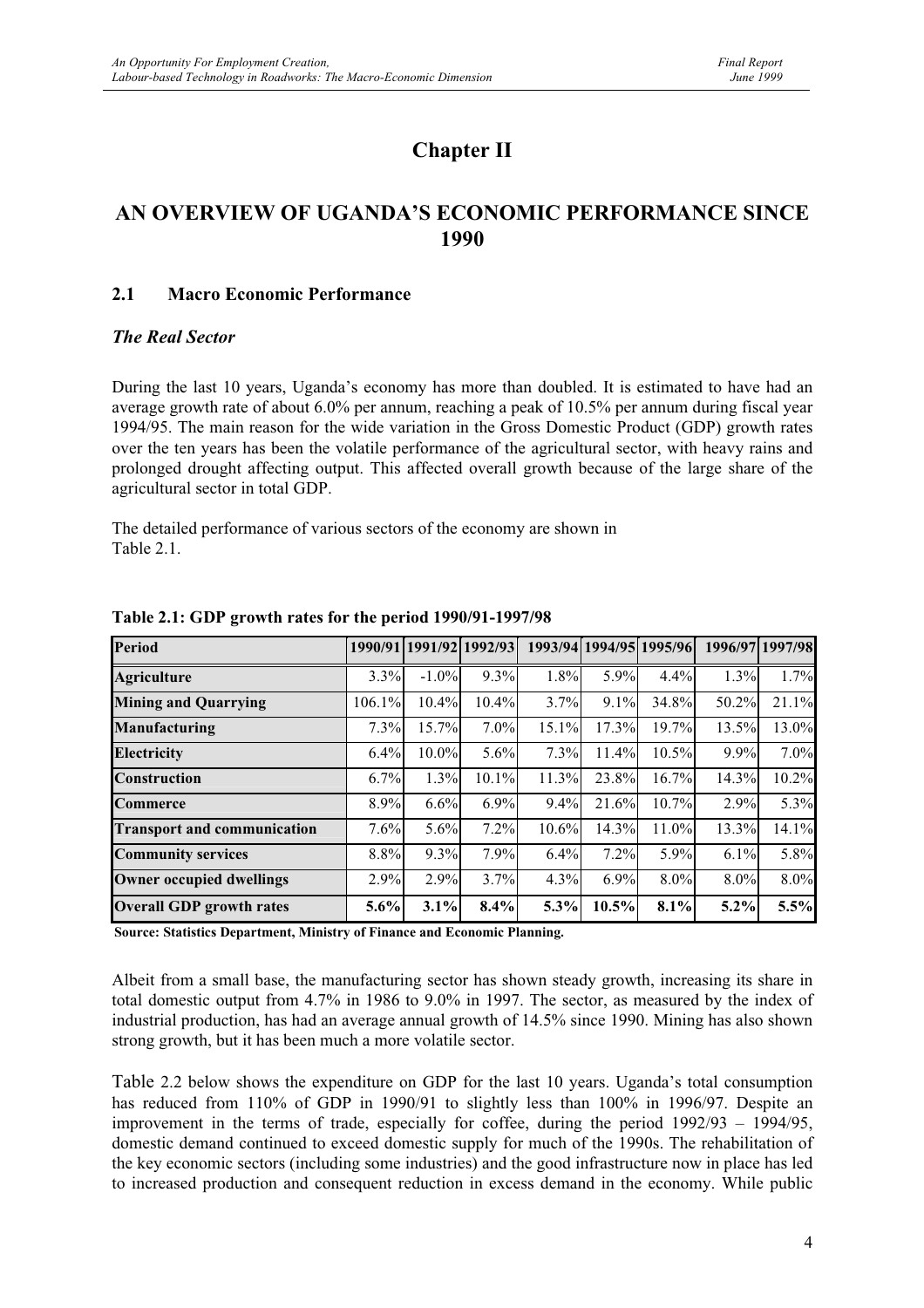consumption has remained stable at about 10.0% of GDP on average over the past decade, private consumption has reduced from an estimate of about 99% of GDP in 1990/91 to about 88% of GDP in 1996/97.

| <b>Period</b>              | 1990/91 |          | 1991/92 1992/93 1993/94 1994/95 1995/96 1996/97 |           |          |          |       |
|----------------------------|---------|----------|-------------------------------------------------|-----------|----------|----------|-------|
| Consumption/GDP ratio      | 109.8%  | 106.4%   | $105.6\%$                                       | $103.7\%$ | 102.5%   | 104.1%   | 99.2% |
| Public                     | 11.2%   | $10.2\%$ | $10.5\%$                                        | 11.2%     | 10.4%    | 10.8%    | 10.9% |
| Private                    | 98.5%   | 96.1%    | 95.1%                                           | 92.4%     | $92.1\%$ | 93.4%    | 88.2% |
| Investment/GDP ratio       | 15.8%   | 16.9%    | 16.3%                                           | 15.9%     | 17.9%    | 18.3%    | 17.7% |
| Public                     | 6.1%    | $7.9\%$  | $7.2\%$                                         | $5.9\%$   | $5.9\%$  | $6.9\%$  | 5.8%  |
| Private                    | $9.4\%$ | $9.0\%$  | $9.1\%$                                         | 10.0%     | 11.1%    | 12.3%    | 11.5% |
| National savings/GDP ratio | 9.7%    | $10.1\%$ | 11.2%                                           | 16.5%     | 18.8%    | 20.9%    | 20.2% |
| (Excluding grants)         | 1.5%    | 2.3%     | $3.0\%$                                         | 11.3%     | 13.7%    | $16.1\%$ | 14.6% |

**Source: Background to the Budget (1993/94-1998/99)**

On savings, gross national savings have increased over recent years to about 20% estimated for 1996/97. These savings have largely come from increased official and private transfers from abroad. When transfers from abroad are excluded, domestic savings drop to about 15% in 1996/97. Nevertheless, as a consequence of the low domestic savings, Uganda has had to rely to a large extent on foreign savings to help finance domestic investment and growth.

#### *Price Developments*

One of the major successes of the Government of Uganda since the economic recovery programme has been the successful control of inflation. Inflation, which had been running at over 200% per annum in 1988, was reduced to below 10% for the last five years. The inflation trend for the period 1991 – 1998 is presented in Figure 2.1 below.



**Figure 2.1: Uganda's Inflation Trend for the Period 1990-1998**

**Source: Primary data from Statistics Department, MFPED-Entebbe.**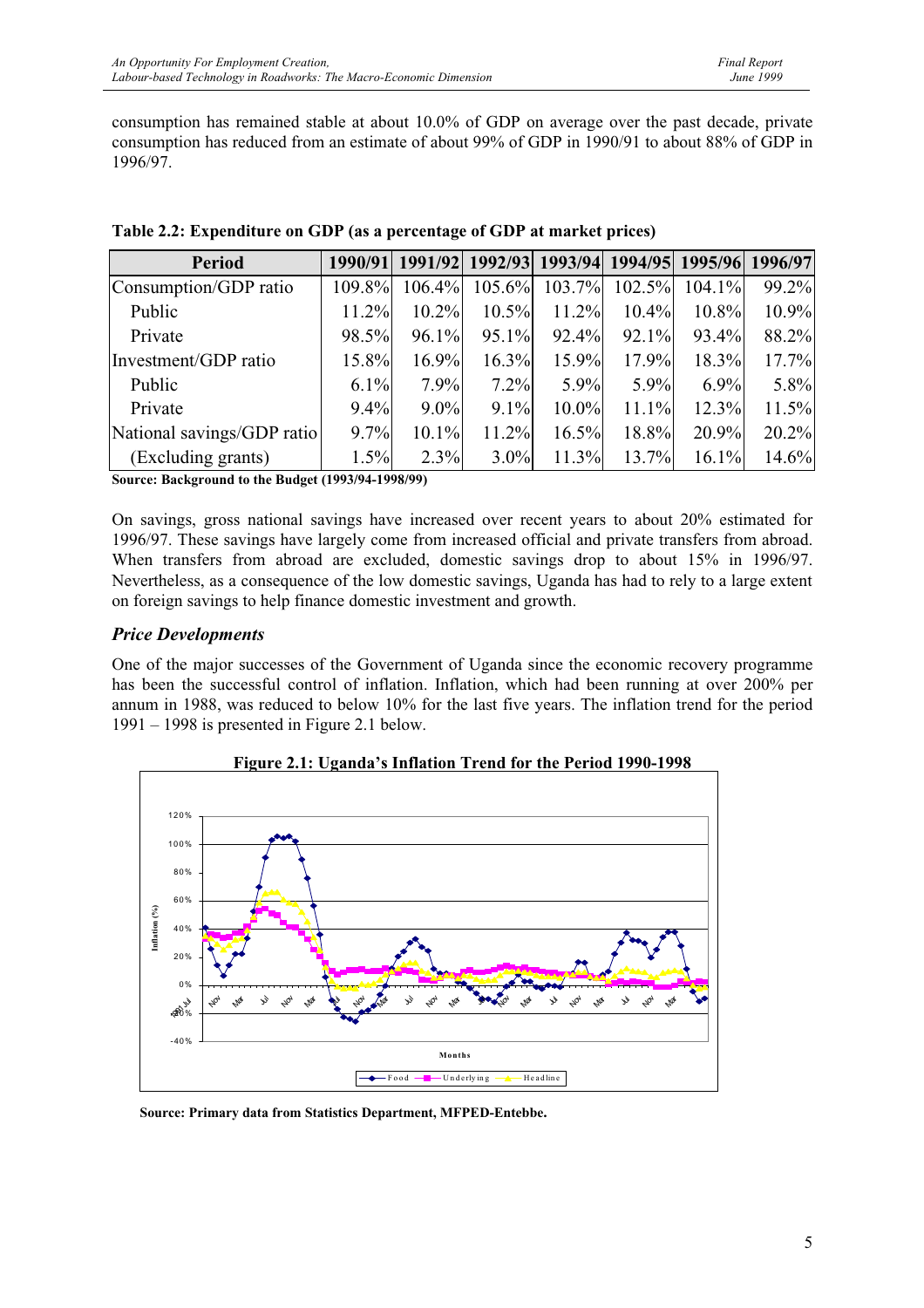Figure 2.1 shows a disaggregated trend in underlying inflation (excluding food crops) and price changes associated with food crops. The chart clearly shows that price changes associated with food crops have been more erratic than for non-food items. This is a phenomenon that is associated with food supply constraints to the consumer markets.

Since the complete liberalisation of the foreign exchange market, the premium on the market exchange rate over the official rate has reduced sharply from over 50% in August 1990 to close to zero in the last one and a half years. This implies that the official exchange rate now reflects the economic price of foreign exchange. Since the early 1990s, the exchange rate has experienced large fluctuations, mainly on account of the coffee boom and the performance of other non-coffee exports. Seasonal changes in demand have also contributed to the fluctuations.

The rate of interest is one of the most important price indicators in the economy. Although interest rates have reduced from as high as 40% per annum in 1992 to about 21% per annum in 1998, this is still much higher than the annual rate of inflation. The major single factor for the high real interest rates has been the high intermediation costs of the financial sector. These costs have been driven by a large proportion of non-performing assets (bad debts) in the banks' portfolio. For this reason, therefore, financial intermediaries have tended to maintain high lending interest rates despite a downward adjustment of the deposit rates in line with inflation. Although the Government initiated a financial sector adjustment programme in 1991 to assist in the restructuring and development of the banking sector, their performance, especially the indigenous banks, has not improved as expected.

Due to a lack of reliable data on the developments in wages, it is not possible to analyse the wage trends over years in this study. However, the field data of this study reveal that there is no uniformity in wages. Some feeder road projects, such as in Eastern Uganda offer wages that range from Ushs 1,000 per day to Ushs 2,500 per day. In the Western region where labour is relatively scarce, daily wages are much higher, ranging from Ushs 2,500 to Ushs 3,500 per day. Some projects have deliberately offered lower than market wages rates to target the employment opportunities created at poorer people.

#### *Public Finance*

One of the most critical issues for long-term macro-economic stability is public revenue mobilisation. Despite revenue improvement since 1991, tax revenue to GDP ratio remains at about 11% of GDP. This is well below the Sub-Saharan average of 28 percent. The developments in public finances since 1988/89 are summarised in Table 2.3.

| <b>Period</b>                | 88/89  | 89/90  | 90/91  | 91/92   | 92/93   | 93/94   |        | 94/95 94/95 | 95/96  | 96/97  | 97/98  |
|------------------------------|--------|--------|--------|---------|---------|---------|--------|-------------|--------|--------|--------|
| <b>Revenue and grants</b>    | 7.2    | 8.8    | 12.0   | 14.6    | 15.7    | 16.4    | 13.9   | 16.0        | 16.8   | 17.2   | 17.8   |
| <b>Tax revenue</b>           | 5.6    | 7.2    | 7.9    | 7.2     | 7.6     | 9.6     | 10.0   | 10.8        | 11.0   | 11.8   | 11.6   |
| <b>Grants</b>                | 1.6    | 1.6    | 4.1    | 7.4     | 8.1     | 6.9     | 3.9    | 5.2         | 5.8    | 5.5    | 6.1    |
| <b>Expenditure &amp; net</b> | 10.6   | 13.4   | 15.5   | 22.1    | 18.9    | 20.5    | 16.9   | 18.7        | 18.8   | 19.4   | 18.8   |
| lending                      |        |        |        |         |         |         |        |             |        |        |        |
| <b>Current Expenditure</b>   | 7.1    | 7.5    | 7.4    | 12.3    | 8.3     | 9.9     | 8.9    | 10.2        | 10.1   | 10.3   | 10.4   |
| Development expenditure      | 3.3    | 5.9    | 7.8    | 9.5     | 10.6    | 10.4    | 8.0    | 8.2         | 8.7    | 9.0    | 8.4    |
| <b>Overall deficit</b>       |        |        |        |         |         |         |        |             |        |        |        |
| <b>Excl.</b> grants          | $-5.1$ | $-6.1$ | $-7.5$ | $-15.0$ | $-11.3$ | $-10.9$ | $-6.9$ | $-7.9$      | $-7.8$ | $-7.6$ | $-7.2$ |
| <b>Incl. Grants</b>          | $-3.4$ | $-4.6$ | $-3.5$ | $-7.6$  | $-3.2$  | $-4.0$  | $-3.0$ | $-2.7$      | $-2.0$ | $-2.2$ | $-1.1$ |

**Table 2.3: Uganda's Public Finances for the Period 1988/89-1997/98 as a Percentage of GDP**

**Source: Background to the Budget, Ministry of Finance, Planning and Economic Development**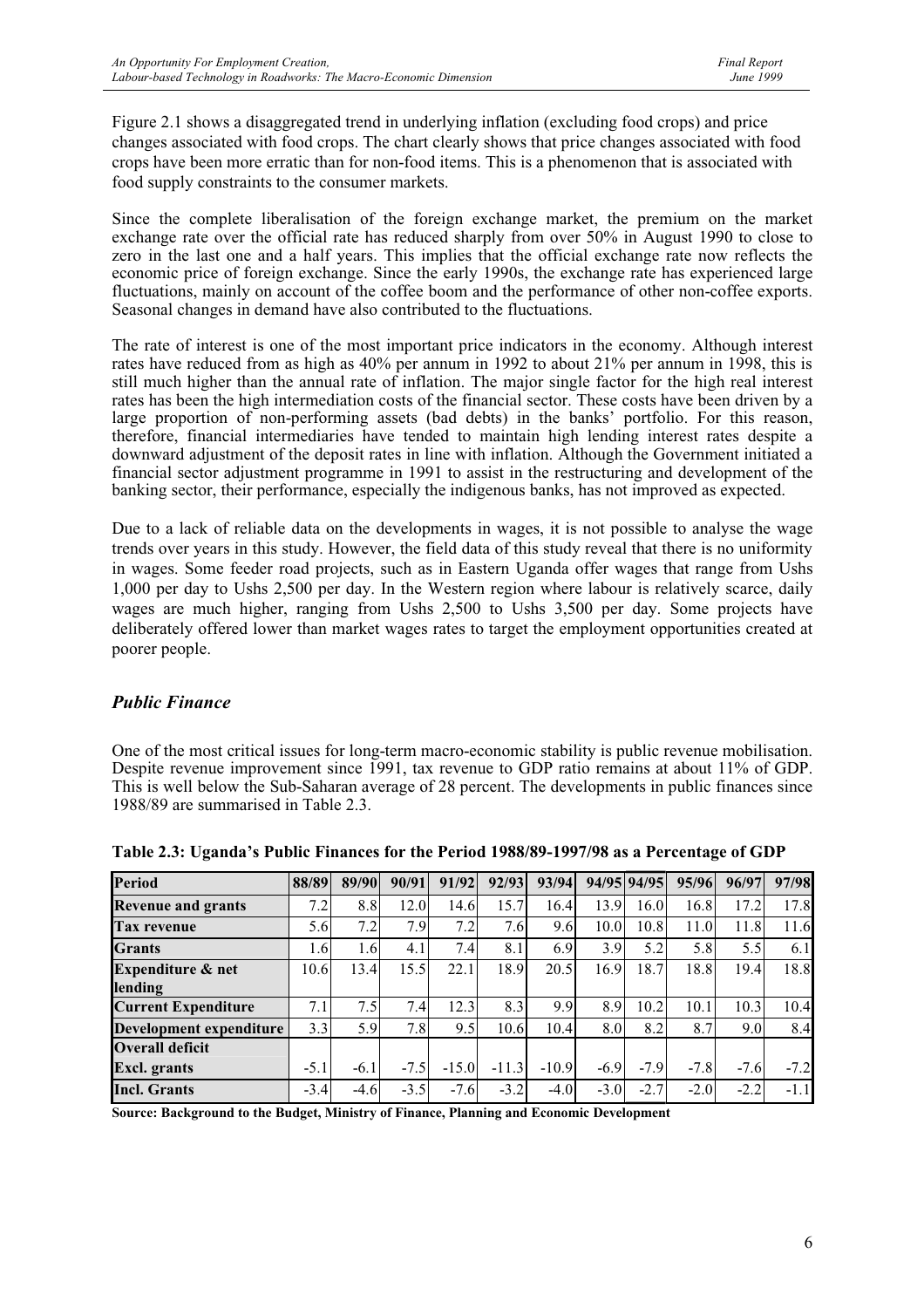Revenue collection in Uganda is low mainly for two reasons. Firstly, the transition from reliance on subsistence and informal economic activity to a commercial and formal activity has been relatively slow, and is likely to remain so. Secondly, income levels are low and direct taxation of the large agricultural sector is limited. At the same time industrial and service sectors are small and hence formal employment is low.

Total public spending and net lending was estimated at 18.8% of GDP in 1997/98. While current expenditure increased from 7.4% of GDP in 1990/91 to 10.4% in 1997/98, public investment (development) expenditure has stagnated at around 9.0% of GDP. The shortfall on tax revenue required to finance public expenditure is met from official transfers from abroad and external borrowing. The overall public deficit, excluding grants, increased from 7.5% of GDP in 1990/91 to 15% of GDP the following year, before falling to 7.2% in 1997/98 (see penultimate row of Table 2.3). Including grants, the changes have been from 3.5% of GDP to 7.6% and then falling to 1.1% of GDP for the same years. This shows the dependency of the country's public expenditure programmes on donors.

#### *The External Sector*

Details of the recent developments in the external sector are given in Table 2.4. The overall balance of payments position improved from an overall deficit of 3.4% of GDP in 1991/92 (-Ush 119 mill) to a small surplus of 0.6% of GDP (Ush 39 mill.) in 1997/98. The balance of payments was much healthier during the peak of the coffee boom period of 1993/94-1994/95 – when an average surplus of over 2.7% of GDP was achieved. Exports have been rising steadily since 1990/91 but declined in 1997/98 mainly due to a reduction in coffee receipts.

Despite the poor export performance in 1997/98, non-traditional exports have proved to be an important potential source of foreign exchange. The value of non-traditional exports has increased from US \$ 35 million in 1990/91 to \$147 million in 1997/98. The ratio of coffee receipts to nontraditional export receipts has been steadily reducing, signifying a gradual diversification of the export sector. One important element that has helped to offset the large trade deficit has been the large and increasing current transfers from abroad, both official and private.

| <b>Period</b>              |          |          | 1990/91 1991/92 1992/93 1993/94 1994/95 1995/96 1997/98 |          |                                           |         |                     |
|----------------------------|----------|----------|---------------------------------------------------------|----------|-------------------------------------------|---------|---------------------|
| <b>Total exports</b>       | 198.3    | 195.0    | 237.8                                                   | 333.1    | 649.2                                     | 725.8   | 608.5               |
| <b>Total imports</b>       | $-684.5$ | $-579.5$ | $-766.9$                                                |          | $-840.9$ $-1,366.7$ $-1,600.4$ $-1,821.3$ |         |                     |
| <b>Trade balance</b>       | $-486.2$ | $-384.5$ | $-529.1$                                                | $-507.8$ | $-717.5$                                  |         | $-874.6$ $-1,212.8$ |
| <b>Factor Income (net)</b> | $-58.2$  | $-85.9$  | $-51.6$                                                 | $-51.1$  | $-63.4$                                   | $-48.0$ | $-10.5$             |
| <b>Current transfers</b>   | 342.4    | 342.0    | 450.2                                                   | 492.1    | 616.7                                     | 693.8   | 836.3               |
| <b>Official</b>            | 261.9    | 206.1    | 240.9                                                   | 188.6    | 261.5                                     | 272.6   | 349.1               |
| Private                    | 80.5     | 135.9    | 209.4                                                   | 303.5    | 355.2                                     | 421.2   | 487.2               |
| <b>Overall balance</b>     | $-105.3$ | $-119.4$ | $-30.9$                                                 | 106.3    | 141.3                                     | 19.6    | 38.6                |

**Table 2.4: Balance of payments (Millions US\$) 1990/91-1997/98**

**Source: Statistics Department, MFPED; Central Bank of Uganda.**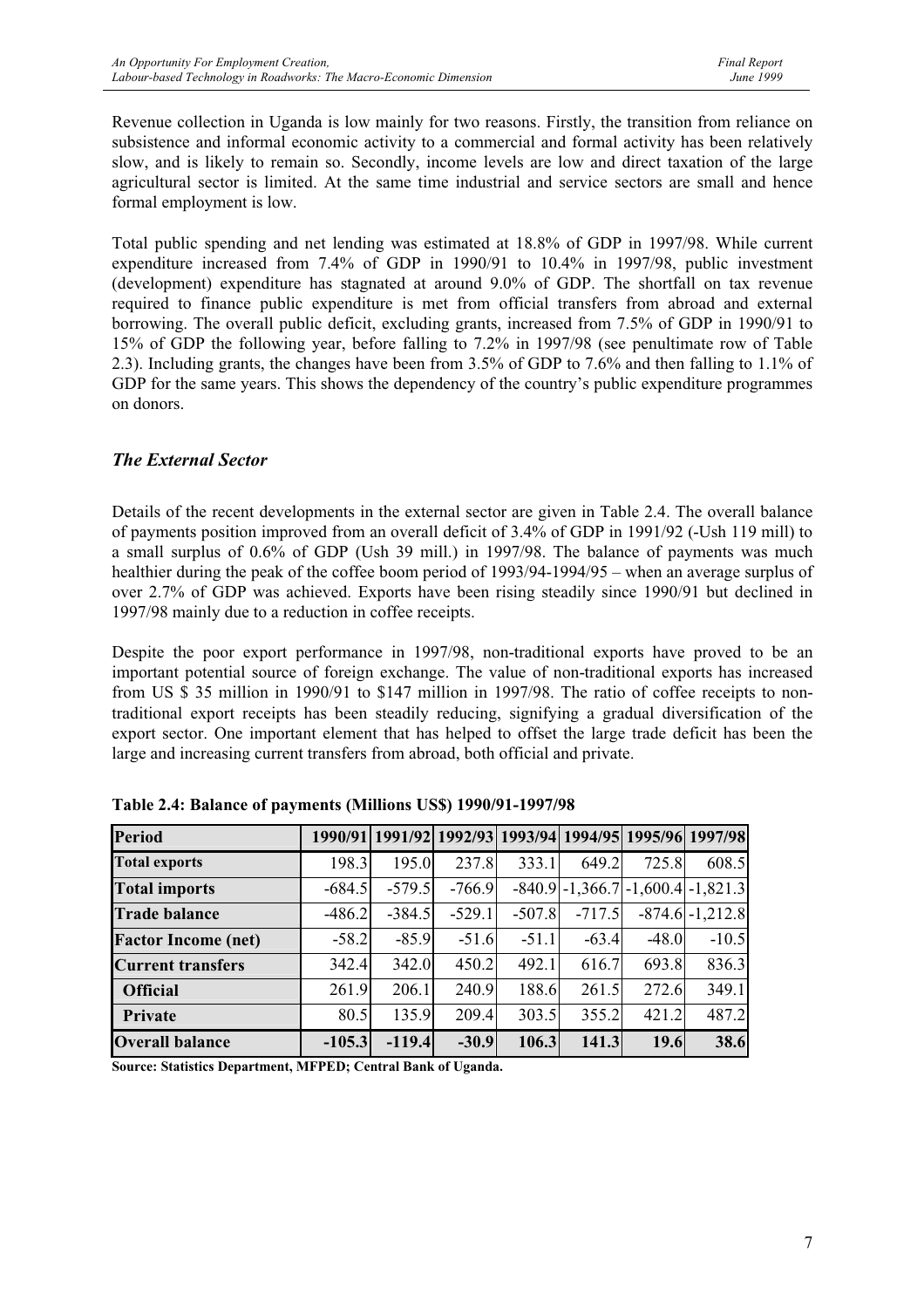Although the debt burden has been reducing since 1990, it remains high. This is a constraint to the country's economic growth as well as to public investment in socio-economic infrastructure. The debt stock to GDP ratio remains close to 60%, while the debt service to export of goods and services is currently above 22%. Table 2.5 shows the trend in Uganda's debt burden since 1990.

| <b>Period</b>          | 1990/91 | 1991/92 |         | 1992/93 1993/94 |         | 1994/95 1995/96 1996/97 1997/98 |       |                 |
|------------------------|---------|---------|---------|-----------------|---------|---------------------------------|-------|-----------------|
| Debt Stock (US\$ m)    | 2.591.6 | 2,647.5 | 2,637.2 | 2,999.3         | 3,386.9 | 3,512.6                         |       | 3,606.5 3,556.7 |
| Debt Stock/Exports     | 1.306.9 | 1,357.7 | 1,108.8 | 900.4           | 521.7   | 484.0                           | 437.0 | 584.5           |
| Debt stock/GDP $(\% )$ | 84.6    | 95.3    | 75.4    | 80.5            | 64.3    | 64.4                            | 60.2  | 58.7            |
| Debt Service/GDP       | 4.0     | 7.6     | 4.0     | 4.5             | 3.0     | 2.6                             | 2.6   | 2.3             |
| Debt Service/Exports   | 62.3    | 109.0   | 59.1    | 50.4            | 24.2    | 19.6                            | 18.9  | 22.7            |

**Source: Ministry of Finance, Planning and Economic Development; Central Bank of Uganda.**

#### **2.2 Structural Characteristics of Uganda's Labour Market**

#### *Population Characteristics*

The composition, distribution and income levels of Uganda's population are detailed in tables A2-1 to A2-3 of Annex 2. Uganda's population growth rate remains high, estimated at 2.4% per annum, one of the highest in the world. About 80% of the population live in rural areas with an urbanisation of only 12.5%<sup>3</sup>. The central region has an urbanisation ratio of 23.5%, while the ratios for the Eastern; Northern and Western regions are much lower at 7.6%, 5.2%, and 4.4% respectively.

About 75% of the total population is below 30 years of age, which partly reflects Uganda's high dependency ratio. The ratio of men to women is about 45:55, both in urban and rural areas. There are about 3.7 million households, of which 3.1 million are rural. The average household size is 4.9 persons in rural areas and 4.3 persons in urban areas.

As regards the distribution of household income, 49% of the total households earn between US\$0-50 per month while 32% earn between US\$50-100 per month. These ratios are reflective of mainly the rural situation, since only 19% of the households in urban areas earn between US\$ 0-50. This indicates the high income inequality in Uganda and the critical issue of under-employment, particularly in rural areas.

The percentage of the total population that completed primary education is estimated at 23% with about 18 % in rural areas and 46% in urban areas. These figures clearly indicate that Uganda's rural population is largely unskilled.

#### *Unemployment and Labour Force Participation*

Official reports put the unemployment rate at  $1.0\%$ <sup>4</sup>, but the reality on the ground reveals that the situation is more severe than this figure suggests. For example, it is estimated that between 300,000- 400,000 people join the labour force every year, and out of these, only about 100,000 get employed. Thus at least 200,000 people join the unemployed annually. This figure compares with a total current formal employment of 770,000 in both Government and the private sector. Moreover, unemployment in Uganda manifests itself in acute forms of under-employment, disguised and hidden unemployment and structural unemployment. The reason for the low official figure is the methodological difficulty

<sup>&</sup>lt;sup>3</sup> According to the Second Monitoring Survey carried out in 1994/95 by Statistics Department-Entebbe.

<sup>&</sup>lt;sup>4</sup> Uganda National Integrated Survey 1992-93; The Household Budget Survey 1989-90.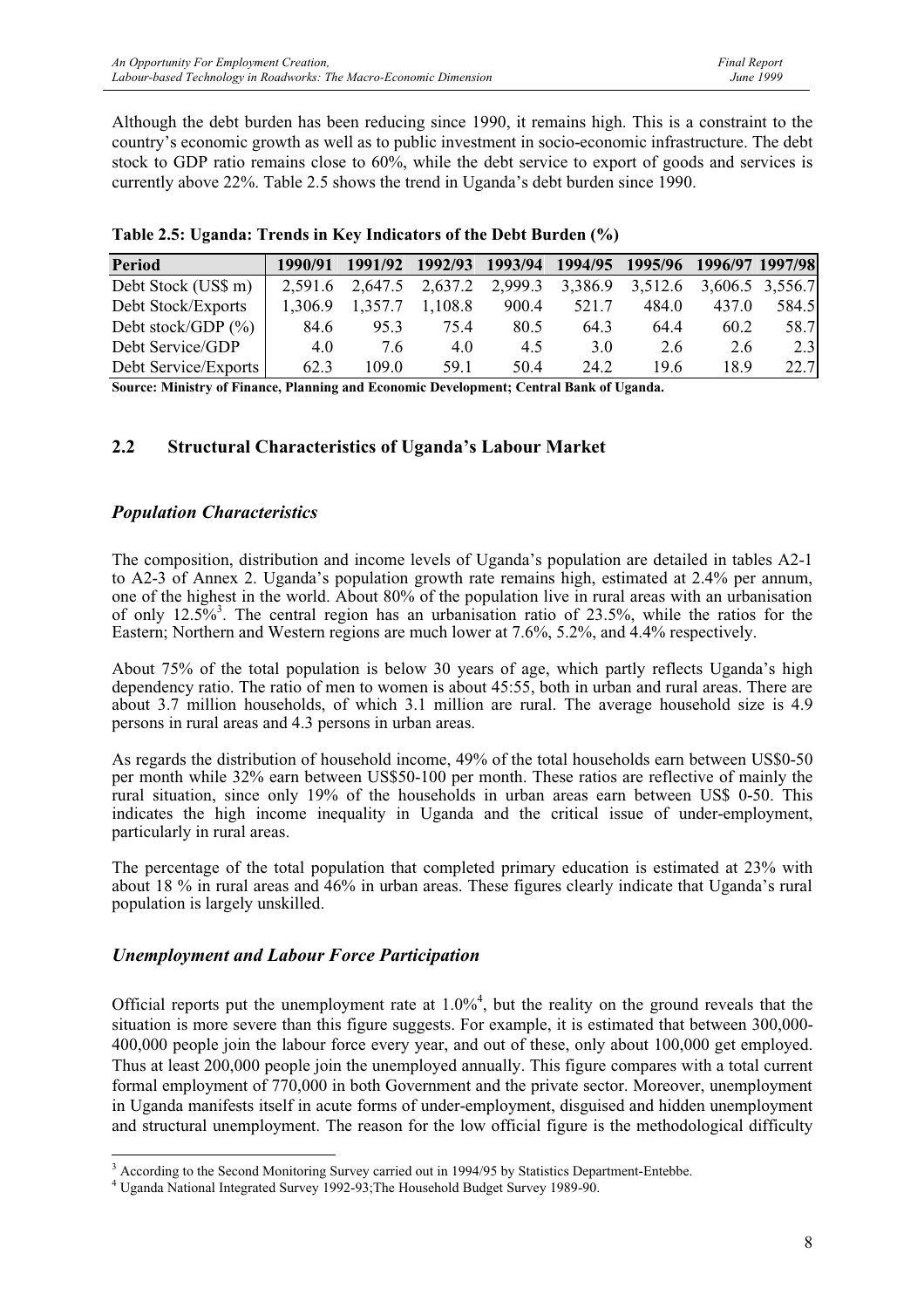of measuring unemployment in a country like Uganda. A large part of the population has access to land and are, therefore, involved in subsistence activities. It is hard to find people who are completely idle, especially in the rural areas. Thus, the critical issue is labour productivity, which is very low, indicating a high level of under-employment.

The engagement of the labour force in economic activity is measured by the labour force participation rate. The total labour force participation rate was estimated at 83% using data from a survey carried out in 1993<sup>5</sup>. The participation rate was recorded at 94.4% for men and 73.0% for women. The most active labour force age range was between 30 and 44 years, with an overall labour force participation rate of 88.5% nationally, and 97.3% for men only.

The most comprehensive and reliable data on employment by sector relates to small-scale establishments and household enterprises in Uganda based on the 1992/93 National Integrated Household Survey carried out by the Statistics Department, MPED. A summary of the employment structure is presented in the tables A2-4 to A2-6 of Annex 2. The data shows that 89% of the labour force is employed in agriculture, 2.7% in manufacturing, 2.0% in commerce and 1.6% in the service sector. The proportion of paid employees to the total number of persons engaged in economic activity in each sector is 16.3% in agriculture, 9.6% in manufacturing, 11.6% in commerce, and 20.8% in the service sector. The implication of these ratios is that the majority of the labour force is either selfemployed or unpaid.

This observation is consistent with the percentage of the self-employed in the most active age group of the economically active population. This was estimated at 73.2% in 1993 compared to those employed by both Government and the formal private sector of only 16.8%. The self employed in agriculture spend only about 35% of their time in farming and other gainful activities, while about 65% of their time is spent in other (unproductive) activities. This implies that there is potentially abundant labour that can be engaged in labour-intensive infrastructure projects in rural areas without seriously affecting agricultural output.

#### **2.3 Impact on Poverty Eradication and Employment**

The macro-economic performance of the Ugandan economy, as described above, has been impressive in the recent past. However, despite this performance, the welfare of the population in general has not made significant improvement, and this remains a critical policy issue. Recent developments in Uganda's poverty trends are summarised in Table 2.6.

<sup>&</sup>lt;sup>5</sup> Report on the Uganda National Integrated Household Survey 1992-93, vol 1-Entebbe, Uganda (this is the most recent survey of this kind that has been officially conducted).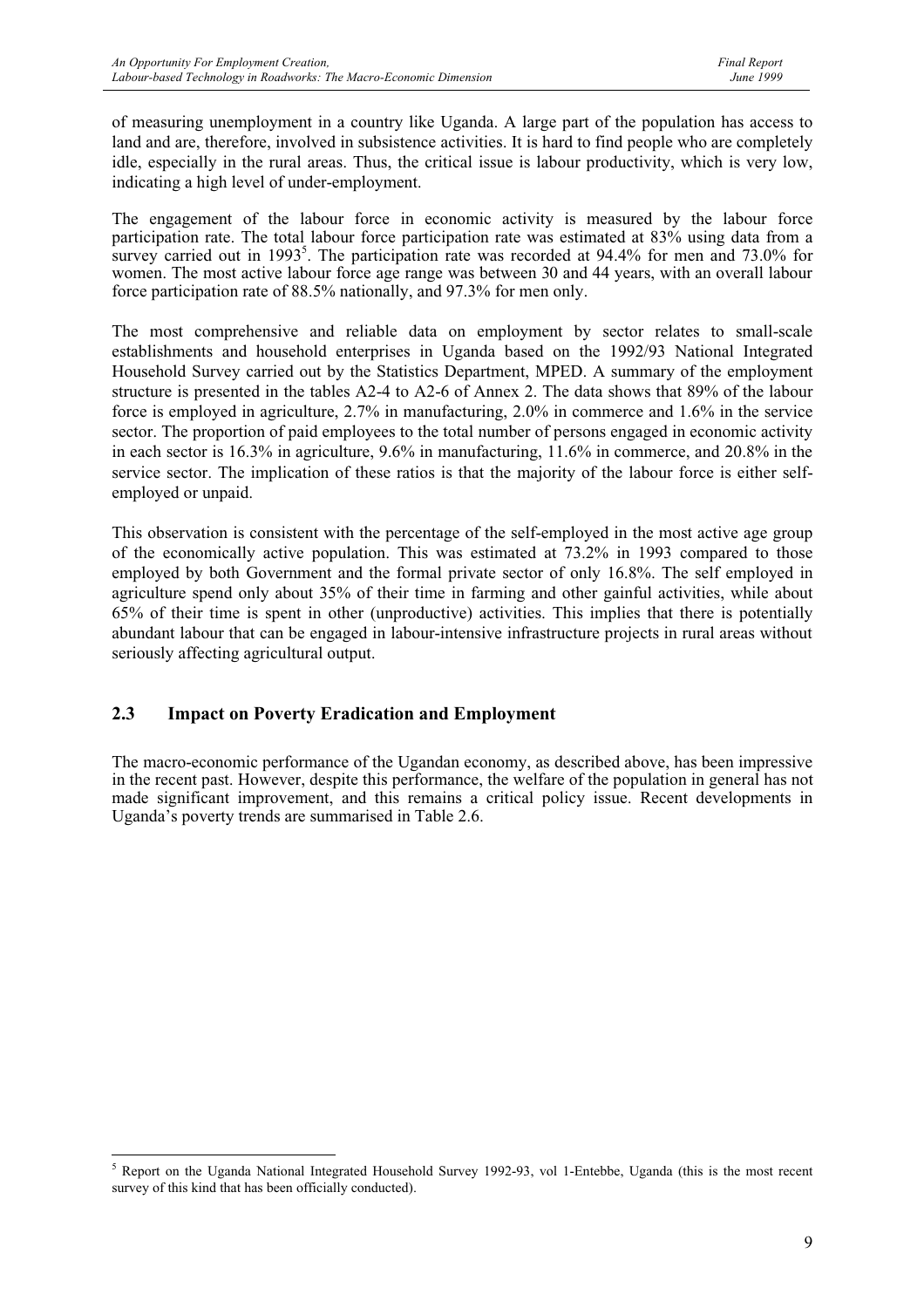| <b>Sector</b>                       | <b>Mean consumption per</b><br>adult equivalent (1989)<br>Ushs/month) |        | <b>%age of those who</b><br>are poor |      |  |
|-------------------------------------|-----------------------------------------------------------------------|--------|--------------------------------------|------|--|
|                                     | 1992                                                                  | 1996   | 1992                                 | 1996 |  |
| <b>National</b>                     | 7,091                                                                 | 8,313  | 55.6                                 | 45.6 |  |
| Food crop                           | 5,711                                                                 | 6,184  | 64.1                                 | 58.3 |  |
| Cash crop                           | 6,087                                                                 | 8,069  | 59.6                                 | 40.5 |  |
| <b>Non-crop Agriculture</b>         | 6,947                                                                 | 8,773  | 51.7                                 | 41.0 |  |
| <b>Mining</b>                       | 8,471                                                                 | 6,044  | 43.4                                 | 74.2 |  |
| <b>Manufacturing</b>                | 8,271                                                                 | 11,167 | 46.3                                 | 27.9 |  |
| <b>Public Utilities</b>             | 9,203                                                                 | 15,007 | 43.3                                 | 10.9 |  |
| <b>Construction</b>                 | 11,311                                                                | 10,083 | 38.3                                 | 34.6 |  |
| Trade                               | 12,384                                                                | 14,377 | 26.4                                 | 16.7 |  |
| <b>Hotels</b>                       | 9,911                                                                 | 12,036 | 26.6                                 | 17.0 |  |
| <b>Transport and Communications</b> | 10,309                                                                | 15,337 | 31.9                                 | 14.3 |  |
| <b>Miscellaneous Services</b>       | 13,534                                                                | 11,747 | 27.7                                 | 26.9 |  |
| <b>Government Services</b>          | 11,161                                                                | 12,755 | 33.5                                 | 26.2 |  |
| Not working (unemployed)            | 6,835                                                                 | 7,975  | 59.8                                 | 62.1 |  |

|  | Table 2.6: Percentages of the Poor by Sector for Household Head for 1992 and 1996 |
|--|-----------------------------------------------------------------------------------|
|  |                                                                                   |

 **Source: Background to the Budget (various); Appleton Report on poverty in Uganda (1998)**

At a national level, the percentage of those who are poor has fallen from 56% in 1992 to 46% in 1996, a drop of 10%. The biggest reduction was in the cash crop sub-sector, which registered a drop of more than 19 percentage points. In contrast, the food crop sub-sector, which includes most of the rural poor, had a percentage drop of only 5.8%. The table also shows that poverty among the unemployed has actually increased from 60% to 62%. Hence, poverty in Uganda remains pervasive.

The prevalence of poverty in Uganda has a critical bearing on the employment situation. Although the number of people in formal employment appear to be on the increase in recent years, the current level of formal employment remains far below what would be necessary to achieve a meaningful impact on poverty. The number of persons employed in the public sector has reduced from above 300,000 in 1990 to about half that number by 1997/98. Total formal employment by the economy's major private companies was below that of the public sector in the early 1990s. However, although there is no reliable data on formal employment in the private sector, there are indications that it has surpassed that in the Public Sector, but is still below the desired level. The privatisation process, a key aspect of Uganda's structural adjustment programme, has not yet yielded significant gains in terms of employment creation. Hence, the number of people who are either underemployed or unemployed is still high, estimated at 3.8 million.. Given that Uganda's labour force is about 8.0 million, this represents a ratio of 47.5% of both the under and unemployed. Thus, employment creation is needed if economic growth is to translate into poverty reduction across the board.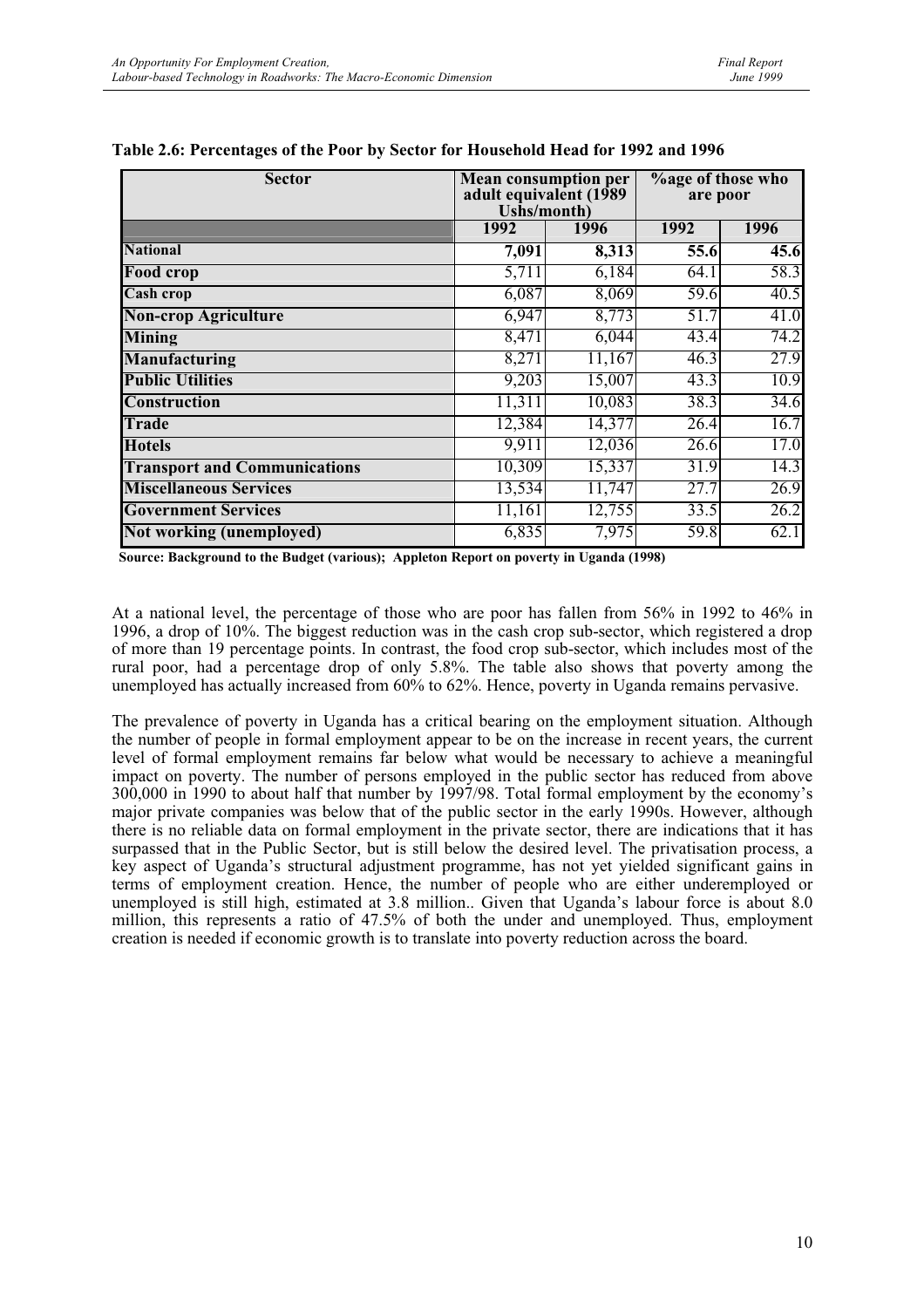#### **2.4 Rationale for "re-thinking" Labour-based for Sustainable Economic Growth**

As already mentioned, economic growth has not significantly translated into employment creation. Poverty, especially in the rural areas, is still high and has in fact increased amongst the unemployed. The extremely low labour productivity, caused by unemployment and under-employment, translates into low rural incomes and limits the potential for economic growth to reduce poverty.

One approach that could create employment is the adoption of more labour-based methods in public infrastructure investment projects, such as rural feeder roads. Such employment creation can ensure high and sustainable economic growth with a significant impact on poverty. Unfortunately, even in countries where labour is abundant and capital is scarce, people concerned with the planning and design of roads generally have no clear idea of the scope for the use of labour-intensive methods in road construction. The scope is, in fact, considerable. However, such a policy cannot be pursued without due respect to cost efficiency. The following chapters consider the costs of labour-based methods for the development of rural road infrastructure compared to the costs of the morecommonly used equipment-based methods.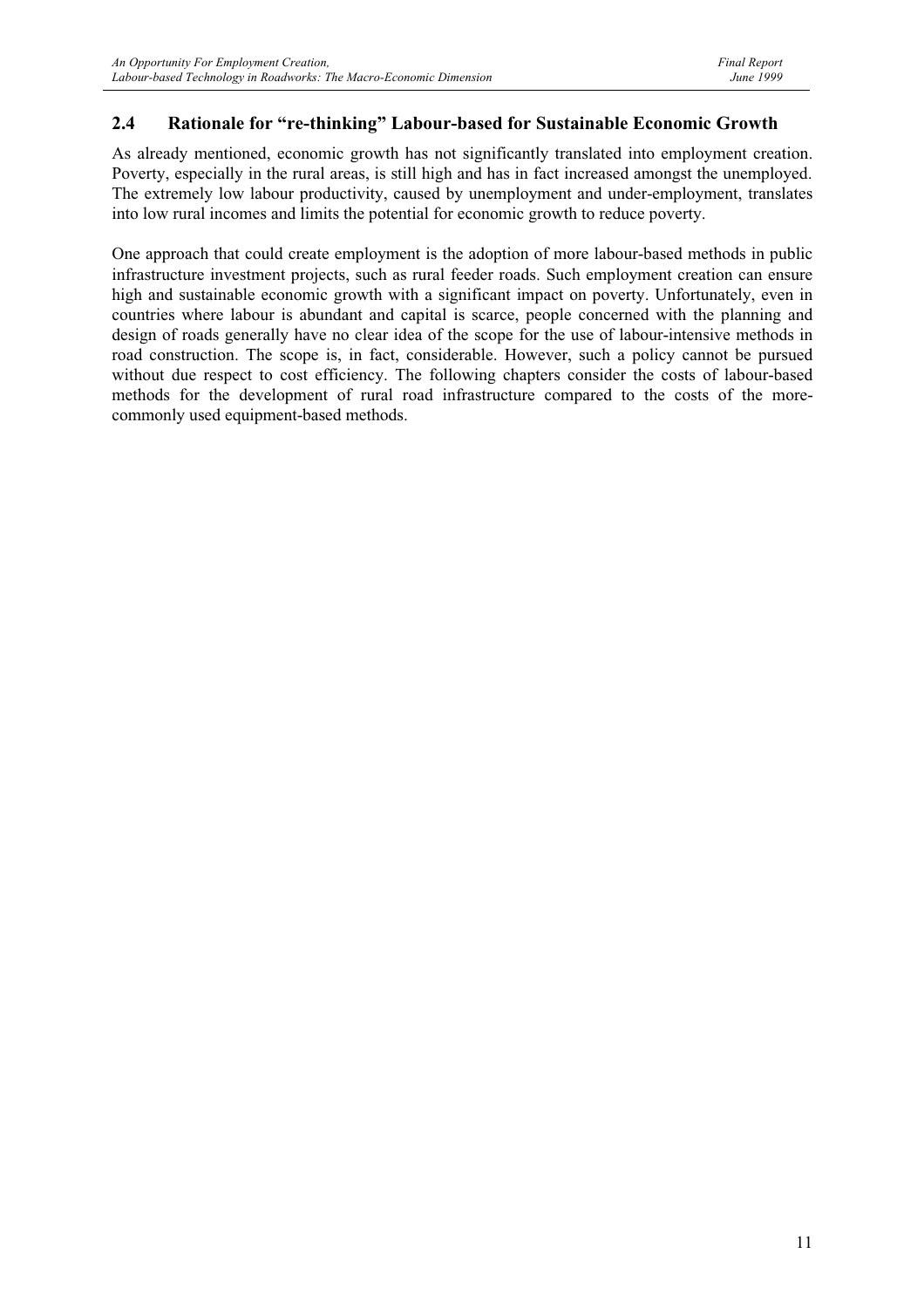## **Chapter III**

### **FINANCIAL COST COMPARISON IN RURAL FEEDER ROAD WORKS**

In this chapter the cost of similar road works on feeder roads using labour-based and equipmentbased methods are compared in terms of market prices.

#### **3.1 Main Characteristics of Labour-Based and Equipment-Based Feeder Roads Projects**

Due to neglect, mismanagement and lack of adequate maintenance as a consequence of civil strife and disruption of civil administration between 1974 and 1985, the rural feeder roads network deteriorated to a state of disrepair in Uganda. In some instances feeder roads became impassable characterised by poor drainage systems with generally non-existent or blocked culverts and badlyeroded, potholed, or deformed carriageways.

In 1986 the Government embarked on the rehabilitation of roads as a priority in its economic recovery programme. In the first instance the strategy was the rehabilitation of roads in order to provide all-weather accessibility to the rural areas, rather than the provision of feeder roads with a high degree of carriageway smoothness. Priority was given to those roads which could unlock areas with a potentially high agricultural surplus. Social considerations such as improved access to schools and health centres were supplementary considerations.

#### *Design Standards*

Feeder roads in Uganda have been designed to accommodate a maximum traffic volume of 30 vehicles per day, speeds of about 60 km per hour and carriageway widths of  $4.0 - 4.5$  m (or, in exceptional cases, up to 5.4 m) with a gravel thickness of 100–150 mm. For some road sections in hilly terrain, lower geometric standards and consequently lower speeds have been applied. During rehabilitation, the existing vertical and horizontal alignments have been followed as much as possible. This has been to minimise the earthworks and land acquisition and to reduce the overall cost of the roads. Realignment has been carried out very rarely and only where essential for technical or safety reasons.

Both labour-based and equipment-based methods have been used. **The quality of the rehabilitated roads is comparable by either method** for the same level of intervention. The level of intervention has varied from the simple opening of roads by grading and reshaping, through spot rehabilitation by sectional gravelling of swampy areas and steep gradients, to full rehabilitation including full regravelling. By December 1997, about 11,415 km of rural feeder roads had been rehabilitated to various intervention levels. By far the most predominant was spot rehabilitation.

#### *Construction Time*

It is difficult to compare the actual time taken per road project using either equipment or labour-based methods. Firstly, this is because many of the projects studied had cash-flow problems, mainly due to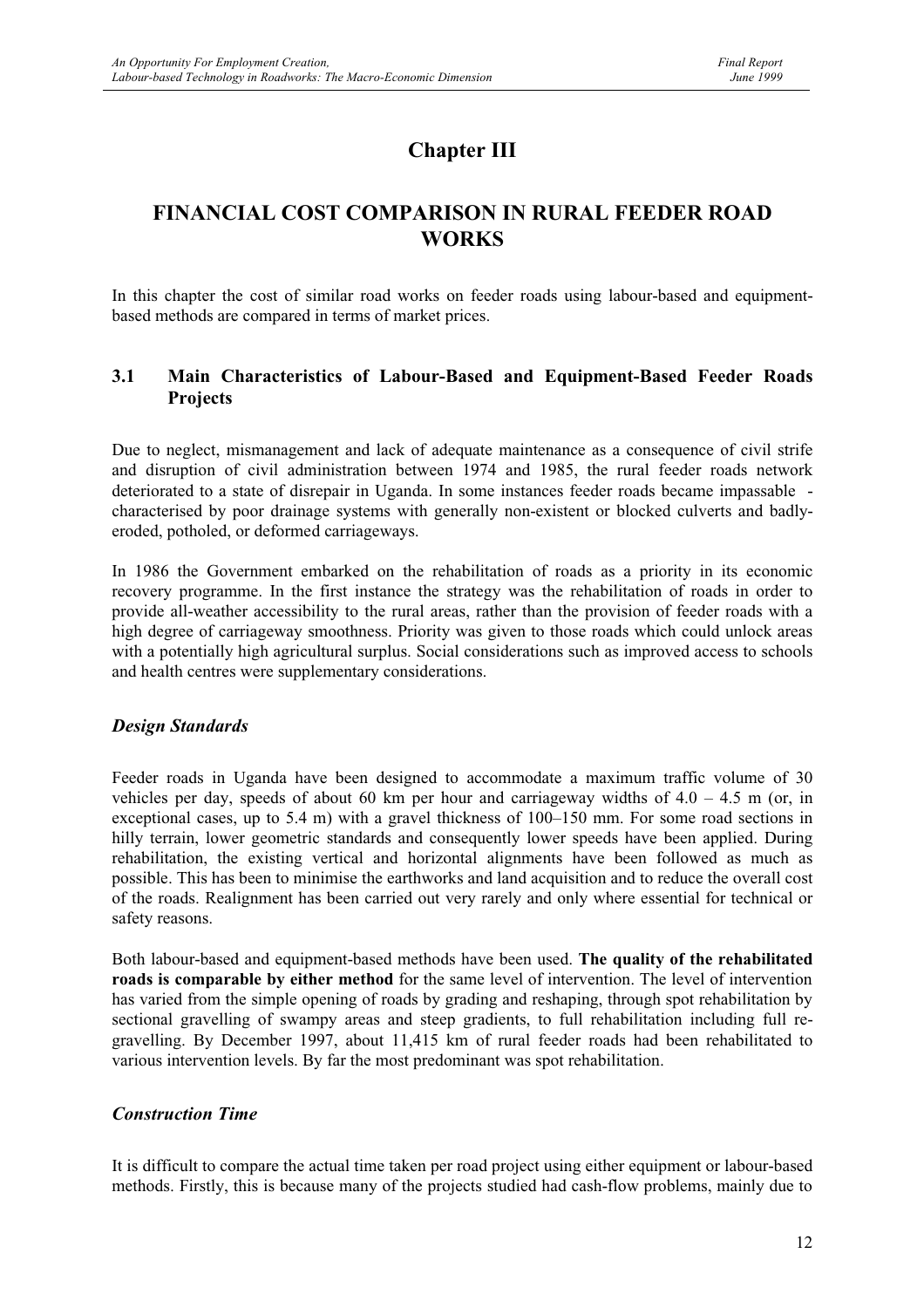the slow disbursement of funds. This, rather than the type of technology used, was the main determinant of the speed of construction. This effect was more pronounced for projects carried out using force account. Secondly, the level of intervention varied from project to project. Some projects were rehabilitated with no gravel placed, while others had gravel surfacing lengths of between 30% and 70%. This was a significant factor in the speed of construction in terms of kilometres per month.

However, an estimate has been made of the average speed of construction excluding the effects mentioned above. Based on this, the average output for equipment-based units varied between 8 and 10 km per month, while that for labour-based units varied between 1.0 and 1.5 km per month. The different rates of construction reflect the different average size of construction units. The output using labour-based methods can be matched with the equipment-based methods by establishing more units at the same time. For example, several units can work simultaneously on different roads or different sections of the same road.

#### *Cost Data Used for the Study*

The sample projects whose roads provided the empirical data for the comparison study were: the Uganda Transport Rehabilitation Project (UTRP) funded by the World Bank; Masaka Roads funded by the European Union (EU); Kabarole roads funded by German Technical Cooperation (GTZ); Coffee Roads funded by the European Union (EU); and Re-integration of Demobilised Soldiers Programme (RDSP) financed by KfW. Other projects whose data was collected but which was found to be incomplete or not comparable were BADEA roads, SWRARP, ERC II and ADB roads. These were excluded from the analysis.

The UTRP and Masaka Roads, which were executed by contractors to higher standards than the other roads in the sample, were used for comparing full rehabilitation costs between labour and equipment methods. The Masaka Roads, which had spot rehabilitation but close to full rehabilitation, had their costs adjusted to full rehabilitation by a factor of 1.2. These roads were fully re-shaped but not fully gravelled. The factor was based on the cost of adjusting the gravelling quantity up to the equivalent of 100% assuming the same contract rates per cubic metre. This was necessary to facilitate comparison given the data limitations.

Many of the projects involved spot rehabilitation of feeder roads rather than full rehabilitation. With these spot rehabilitation projects there was no clear indication available of the amount of work carried out on each road section. It was therefore difficult to use these spot rehabilitation costs to compare costs per kilometre for different projects.

The main characteristics of the programmes considered in this study along with their data availability is presented in Table A3.1 of Annex 3. It can be seen from this Annex that the majority of the programmes used equipment-based methods (six out of nine). Also, most were spot rehabilitation programmes (seven out of nine). Only two programmes (UTRP and RDSP) used exclusively a labourbased approach, while another project (GTZ) used both labour and equipment-based approaches. Only one project was for full rehabilitation (UTRP).

Five of the nine programmes were implemented by force account; the other four programmes were implemented using contractors.

For projects implemented by contractors, the final contract price was used to calculate the per kilometre cost. For projects implemented by force account, the costs of equipment were not fully reflected in the cost data. For some force account projects only the cost of fuel and oils was available; for others the available equipment costs included fuel, oils and repairs. For this reason, the cost of force account works was adjusted by factoring up costs so that they represent the full equipment cost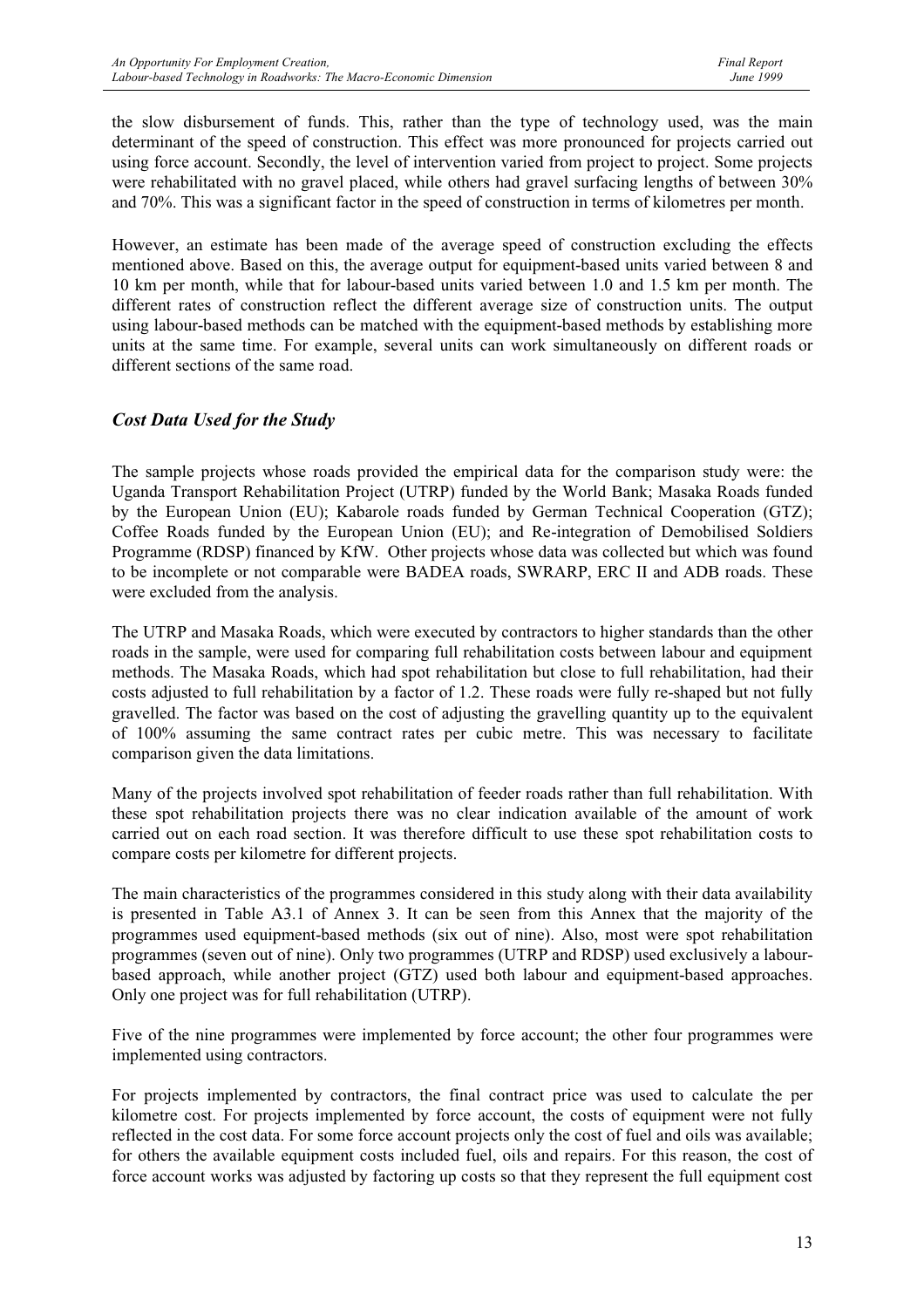(including depreciation, maintenance, oils and fuel). This has been done using the methodology suggested by World Bank (1983). A detailed breakdown of the calculation is shown in Annex 4.

#### **3.2 Financial Costs per Kilometre by Labour and Equipment-Based Methods**

#### *Full Rehabilitation*

The financial cost breakdown, along with costs per kilometre for full feeder road rehabilitation, are presented in Table 3.1.

The average cost per kilometre of the labour-based UTRP roads (Ushs 10.4 million) is some 18% cheaper than the equipment-based Masaka Roads (Ushs 12.7 million).

| <b>Programme</b>    | <b>Method</b><br>of Imp. |                  | <b>Unit Cost</b><br><b>Cost Breakdown (Percentage)</b><br>Per Km<br>(Ushs<br>mill) |               | Man-<br>days<br>Per<br>Km |               |         |      |       |
|---------------------|--------------------------|------------------|------------------------------------------------------------------------------------|---------------|---------------------------|---------------|---------|------|-------|
|                     |                          | Super-<br>vision | $Lab-$<br>our                                                                      | Mat-<br>erial | Equip-<br>ment            | Over-<br>head | Land    |      |       |
| <b>UTRP</b>         | Labour                   | $3.4\%$          | 44.4%                                                                              | 16.0%         | 31.9%                     | $2.4\%$       | 1.9%    | 10.4 | 1,374 |
| MASAKA <sup>6</sup> | Equip.                   | $8.7\%$          | $8.4\%$                                                                            | $7.2\%$       | 50.5%                     | $25.1\%$      | $0.0\%$ | 12.7 | 328   |

#### **Table 3.1: Financial Cost Breakdown and Unit Cost of Rehabilitation Programmes**

When individual roads within these programmes are considered, the unit costs range from Ush 6.0 to 16.5 million per kilometre for rehabilitation. There are two main reasons for this relatively high variability in cost. Firstly, all projects involved the rehabilitation of existing feeder roads or tracks and the existing condition of the roads varied significantly. Secondly, the projects were carried out in areas where the topography varied from gently rolling to hilly and steep. It is probable that the latter effect had the greatest impact on cost, but there was insufficient data available to confirm this. Table 3.1 indicate average costs of all the roads in the two programmes considered for the study.

The average percentage labour costs in the total costs of the UTRP and Masaka programmes are 44% and 8% respectively. These figures are not considerably different from the overall average figures for labour and equipment-based projects including also the spot rehabilitation programmes (50% and 5.5% respectively). Similar figures for the equipment component are 32% for UTRP and 50% for Masaka Roads. This compares with percentages of 23% and 60% when all programmes are included. The comparatively high overhead cost for the Masaka Roads  $-25%$  compared to an overall average of 12% for all equipment-based programmes was due to the involvement of foreign supervision personnel in the project.

<sup>&</sup>lt;sup>6</sup> Although Masaka was a spot rehabilitation project, the relevant costs have been factored up to represent the cost for full rehabilitation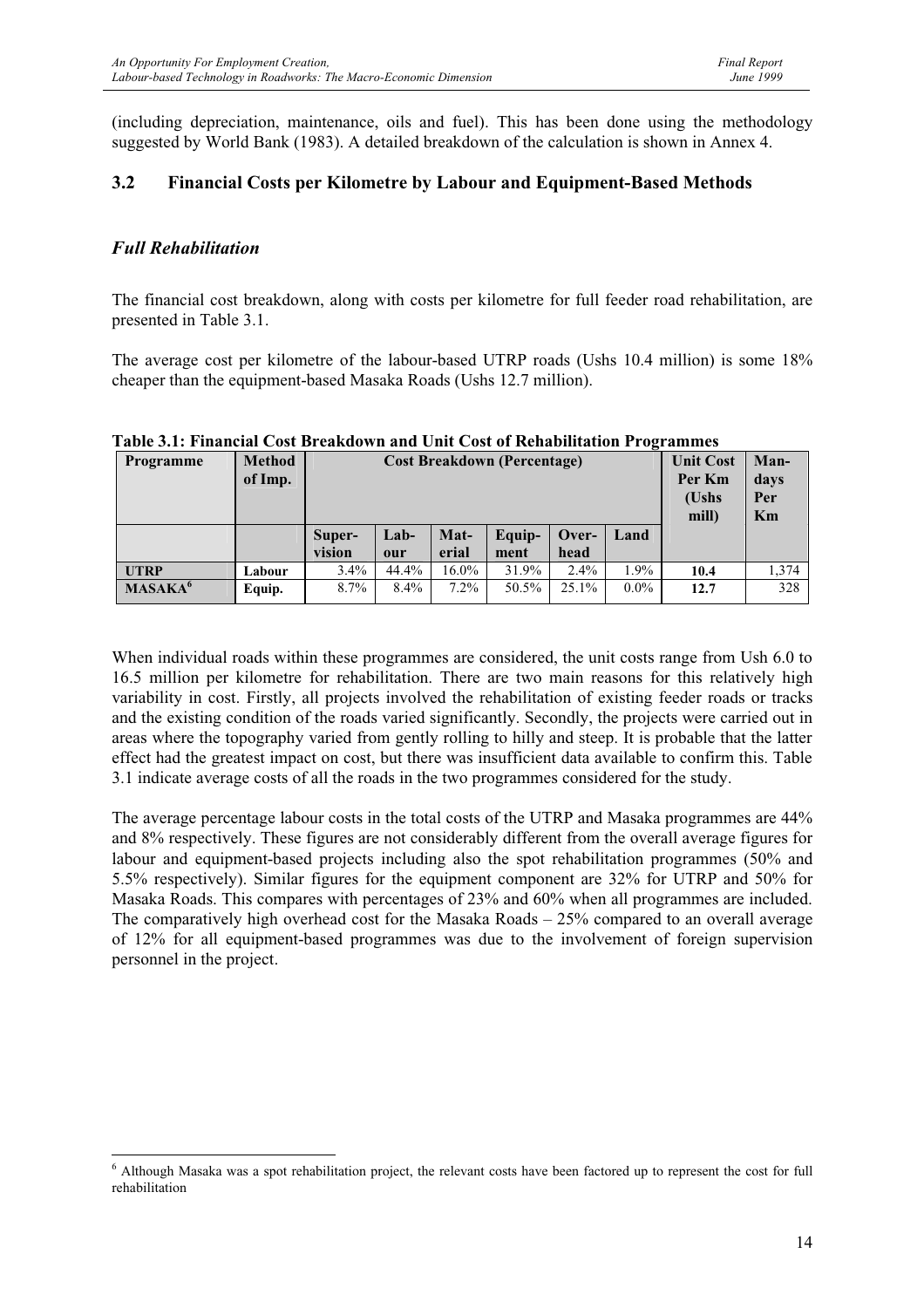#### *Spot Rehabilitation*

Table 3.2 shows that the average cost per kilometre for spot rehabilitation using labour-based methods is substantially cheaper (about 50%) than using equipment-based methods. However, this comparison must be treated with caution. This is because there was no detailed information on relative work quantities per kilometre for the different projects, and this probably varied considerably.

The cost per kilometre of spot rehabilitation for individual roads included in these programmes ranges from Ush 0.9 to 24.2 million. This illustrates the considerable variability between the different spot rehabilitation projects. The reasons for this are similar to those for the variability in the costs of the full rehabilitation projects with the additional factor of a high variation in the amount of work carried out on each road section. This ranged from virtually no work, where the road section was already in an acceptable condition, to near full rehabilitation on those sections where the road was badly deteriorated. Table 3.2 indicates an average of all the roads considered for the study in each programme.

| <b>Programme</b>  | <b>Method</b> of<br>Imp. |         | <b>Percentage of Costs</b> | <b>Unit Cost</b><br>Per Km<br>(Ushs<br>mill.) | Man-<br>days<br>Per<br>Km |         |         |      |       |
|-------------------|--------------------------|---------|----------------------------|-----------------------------------------------|---------------------------|---------|---------|------|-------|
|                   |                          | Super-  | $Lab-$                     | Mat-                                          | Equip-                    | Over-   | Land    |      |       |
|                   |                          | vision  | our                        | erial                                         | ment                      | head    |         |      |       |
| <b>GTZ-Labour</b> | Labour                   | 39.9%   | 50.6%                      | 4.9%                                          | $0.8\%$                   | $3.8\%$ | $0.0\%$ | 4.80 | 2,027 |
| <b>RDSP</b>       | Labour                   | $0.0\%$ | 61.6%                      | 12.3%                                         | $6.7\%$                   | 19.4%   | $0.0\%$ | 4.77 | 1,755 |
| Average           | Labour                   | $5.9\%$ | 60.0%                      | $11.2\%$                                      | 5.8%                      | 17.1%   | $0.0\%$ | 4.78 |       |
|                   |                          |         |                            |                                               |                           |         |         |      |       |
| GTZ-Equip.        | Equip.                   | 27.5%   | $5.2\%$                    | 2.5%                                          | 62.5%                     | 2.3%    | $0.0\%$ | 9.37 | 400   |
| Coffee            | Equip.                   | 22.6%   | 2.3%                       | 4.6%                                          | 68.6%                     | 1.8%    | $0.0\%$ | 9.92 | 459   |
| Average           | Equip.                   | 24.0%   | $3.2\%$                    | $4.0\%$                                       | 66.8%                     | $2.0\%$ | $0.0\%$ | 9.73 |       |

**Table 3.2: Financial Cost Breakdown and Unit Cost of Spot Rehabilitation Programmes**

Table 3.2 also shows that the proportion of cost for labour wages for labour-based spot rehabilitation programmes averages 60%, and ranges from 50.6% to 61.6%. Similar figures for equipment-based programmes are 3.2% average and a range of from 2.3% to 5.2 %.

The proportion of cost for equipment averages 5.8% for labour-based programmes (range 0.8% to 6.7%) and 66.8% for equipment-based programmes (range from 62.5% to 68.6%).

The difference in cost breakdown between the labour-based and equipment-based spot rehabilitation programmes is even more significant than that between the labour-based and equipment-based full rehabilitation programmes. The very low equipment element in the labour-based spot rehabilitation programmes may suggest that little or no gravelling was carried out. The slightly higher ratio of equipment cost to labour cost in the equipment-based spot rehabilitation programmes compared with the equipment-based full rehabilitation programmes may suggest a large amount of machine-based grading in the spot rehabilitation works. Thus, for spot rehabilitation works in particular, the types of activities undertaken were probably influenced by the type of technology used.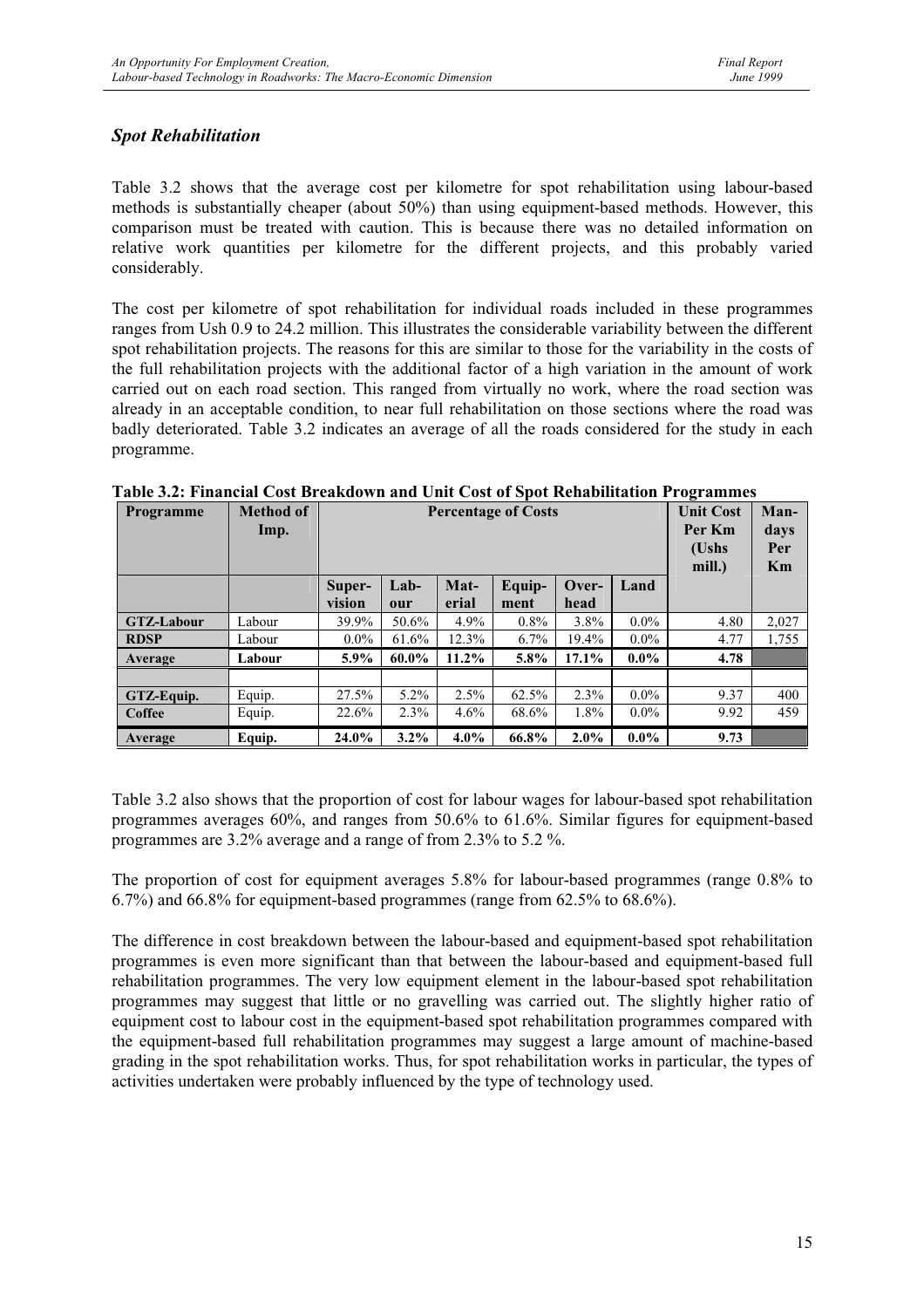The high variability in the percentage of supervision costs between different programmes suggests a difference in the way that the costs have been accounted. For example, it appears that the supervision costs for the RDSP programme have been included under overheads. However, if overheads, supervision and land costs are excluded, the general conclusions remain valid.

#### *Significance in Cost Difference Between Labour-Based and Equipment-Based Methods*

Given the variability of the data for individual projects, the question that remains is whether the difference in average costs per kilometre between the labour and equipment- based approaches is statistically significant.

To test this, a two-sample student's t-test was performed using all the data i.e. full rehabilitation and spot rehabilitation programmes together. At a 95% confidence level, an insignificant test value of 0.10 was obtained. However, a significant test value of 0.024 was obtained at a 90% confidence level. Therefore, the hypothesis that the means of the labour-based and equipment-based programmes are the same cannot be rejected at the 95% confidence level, but can be at the 90% level.

Simply put, although the overall calculated average cost per kilometre for labour-based programmes is lower (some 30%) than for equipment-based programmes, the data suggests that this difference is not statistically significant at a 95% confidence level. However, the difference is significant at a 90% confidence level. The conclusion is that the average financial cost per kilometre of labour and equipment-based approaches is significantly different at the 90% confidence level – labour-based methods are cheaper than their equipment-based counterparts.

Repeating the t-test for the spot rehabilitation programmes only shows that they are significantly different even at the 95% confidence level.

#### **3.3 Financial Cost Breakdown by Labour and Equipment-Based Methods**

Figure 3.1 and Figure 3.2 show the proportional breakdown of costs for labour and equipment-based approaches based on all the data. It can be seen from the figures that just about half of the costs using labour-based methods goes for the payment of wages for labour and about a quarter for equipment (including depreciation, maintenance, oils  $\&$  fuel). In the case of equipment-based methods, about two-thirds of the cost goes to equipment. Interestingly, the proportion of overheads plus supervision cost is significantly higher for equipment-based methods than for labour-based methods (29% against 12%).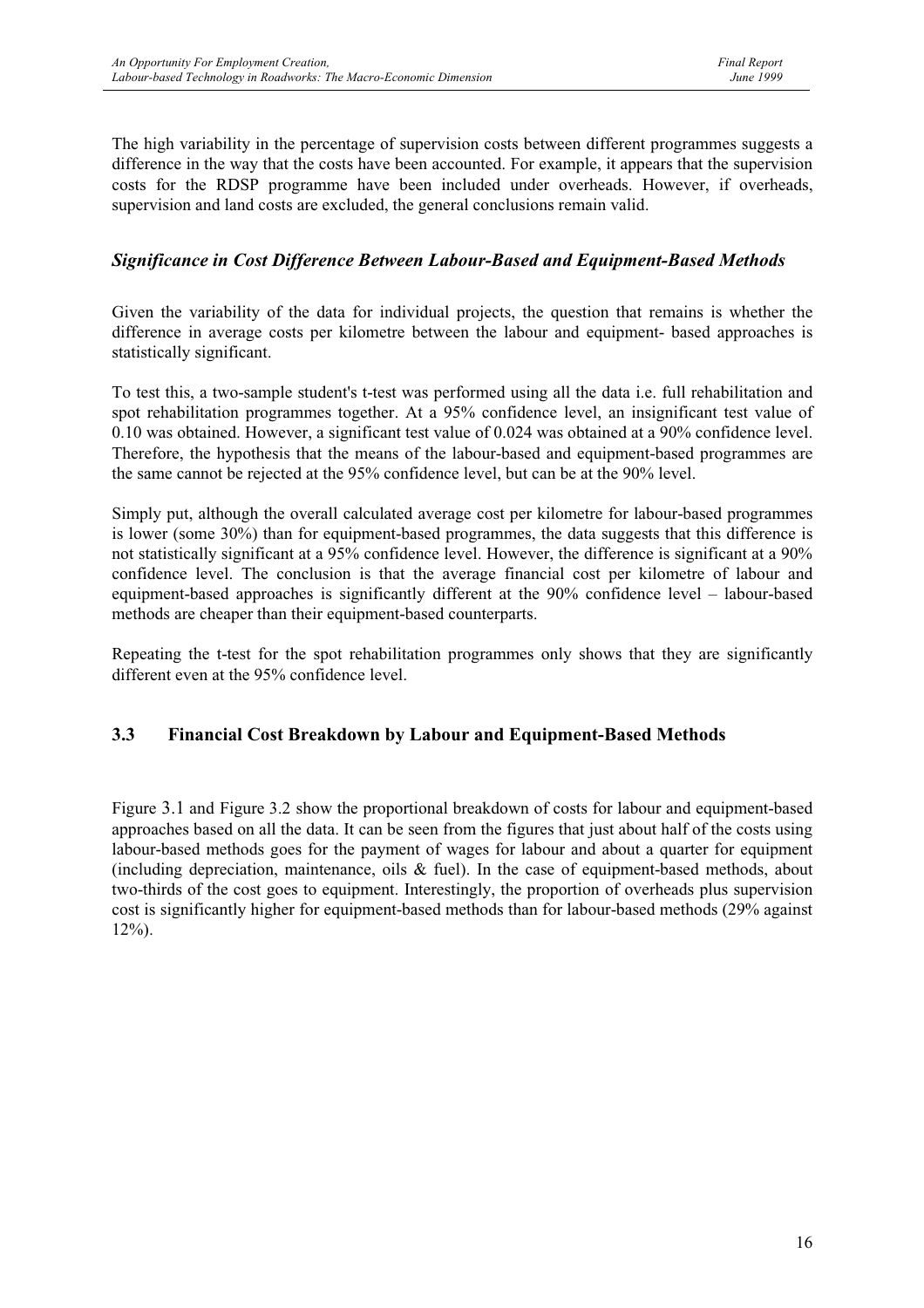

**Figure 3.1: Financial Cost Breakdown for Labour-Based Methods** 



#### **Figure 3.2: Financial Cost Breakdown for Equipment-Based Methods**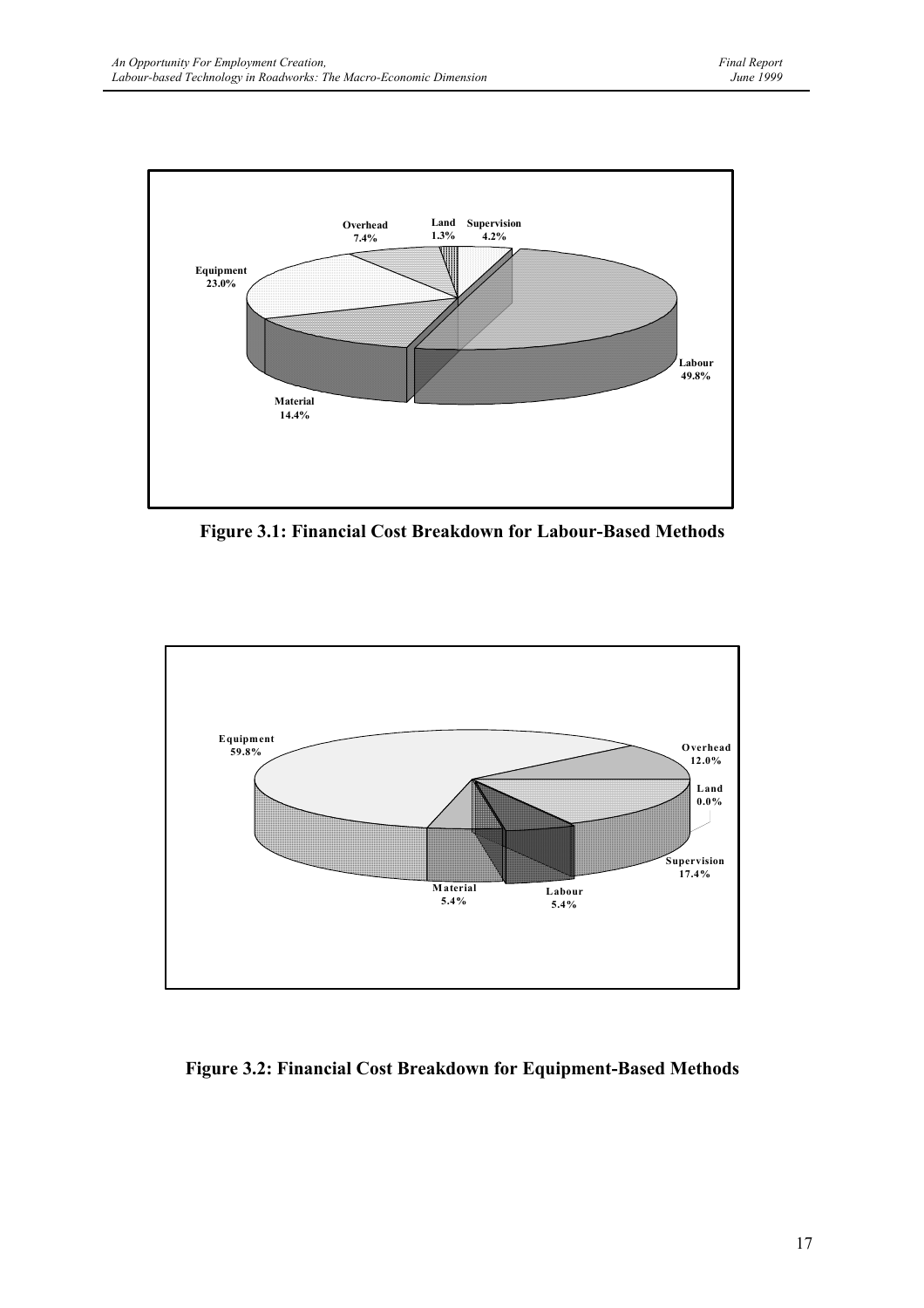### **3.4 Summary of Findings of Financial Cost Comparison**

Based on the data available, the overall average cost per kilometre using labour-based methods for full feeder road rehabilitation has been found to be about 18% cheaper than equipment-based methods in financial cost terms (Ush 10.4 million compared to Ush 12.7 million). However, only two programmes could be compared, the UTRP and the Masaka Roads. For UTRP, data was available for 25 completed feeder roads covering 133 kilometres. For the Masaka Roads there were two contracts totalling 92 kilometres. However, because the same contractor carried out both Masaka projects, it was treated as one contract in the data. The variability in costs per kilometre between individual schemes in UTRP was quite large. Thus, the most reliable conclusion to be drawn is that **labourbased methods can accomplish feeder road rehabilitation to the same standard as equipmentbased methods and at approximately comparable (or lower) financial costs.**

A similar conclusion can be drawn for spot rehabilitation works, except in this case the overall average cost per kilometre using labour-based methods was significantly lower than using equipmentbased methods (Ush 4.8 million compared to 9.7 million).

There was considerable variability between the costs per kilometre of individual projects. However, the difference in the average costs of the labour-based and equipment-based programmes was statistically significant (at a 90% confidence level).

More consistency in the data between projects was found when examining the cost breakdown into labour, equipment, materials, etc. The average labour element of the labour-based rehabilitation costs was found to be 44% compared to 8% using equipment-based methods. The proportions for equipment costs were 32% for labour-based methods and 51% for equipment-based methods. The differences were even more pronounced if spot rehabilitation works only were considered.

Overall it was found that the breakdown of costs between labour-based and equipment-based programmes was significantly different. **On average, half of the costs for labour-based projects goes to the payment of labour wages compared to less than 10% using equipment-based methods**. About two-thirds of the costs for equipment-based projects go to the equipment related expenses compared to only about a quarter for labour-based projects.

In summary it can be said that labour-based projects were found to be about 18% and 50% cheaper in financial terms for rehabilitation and spot rehabilitation respectively. The average difference in costs between labour-based and equipment-based programme was found to be statistically significant at a 90% confidence level.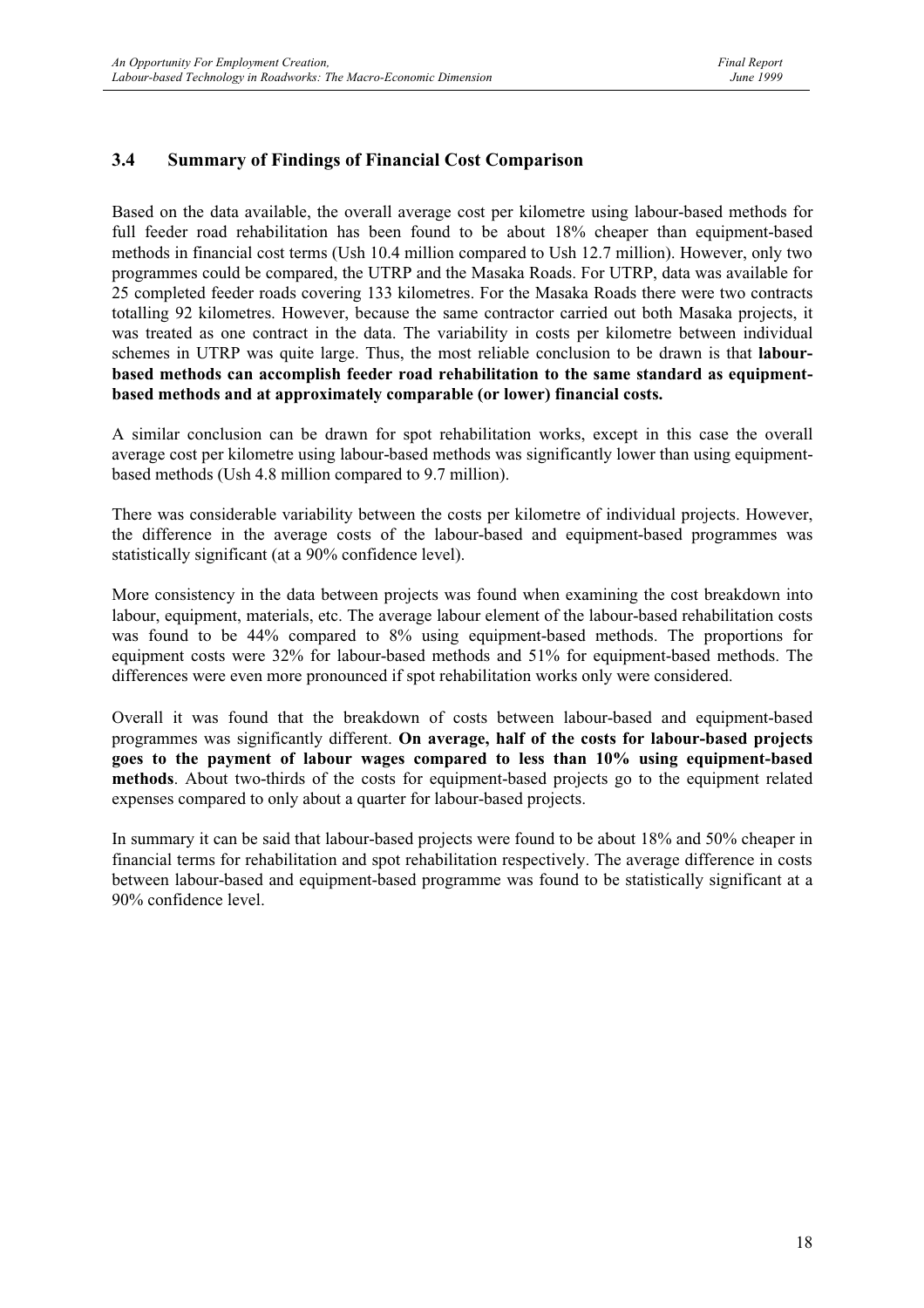## **Chapter IV**

### **ECONOMIC COST COMPARISON IN RURAL FEEDER ROAD WORKS**

The financial cost comparison in Chapter III is based on actual costs. These prices, however, do not reflect the true costs to the economy, as they are sometimes distorted and fail to represent actual resource costs. For this reason, decisions on public investment are usually taken on the basis of economic costs. This chapter considers the costs comparison between labour-based methods and equipment-based methods based on **economic** costs.

In order to reflect true economic costs, the usual procedure is to consider all costs exclusive of taxes and to shadow price labour and other items to represent their true cost to the economy. The classical approach to shadow pricing is quite complicated, requiring the solving of a number of simultaneous equations in a full input/output matrix. However, simplified procedures, as described below, are widely accepted and give a good approximation to the more elaborate methods.

If the exchange rate is distorted, then this has to be taken into consideration in the calculation of economic costs. In the case of Uganda, there is an open system of foreign exchange dealing. The assumption made in this study is that **the exchange rate is a fair reflection of the market rate for foreign exchange**. Hence, no adjustment of prices has been made for this. This is a simplification that favours the more import-intensive equipment-based methods. This is because, where the balance of payments is vulnerable as in Uganda, and all other things being equal, there is a tendency to prefer investments with a low proportion of foreign costs.

#### **4.1 Shadow Pricing (Accounting Ratios)**

It is the shadow pricing of labour that is most critical to this Comparative Study. However, all other costs need to be adjusted to take account of costs exclusive of taxes. Taxes are transfer costs and are not included in economic costings. Usually the shadow pricing is carried out via the use of accounting ratios. These are the ratios of the shadow prices to the market prices.

#### *Shadow Pricing of Unskilled Labour*

In its simplest form the shadow wage rate represents the opportunity cost of labour. This is "the loss of production which would arise by withdrawing a man from agriculture, or any other sector of the economy, if the rest did not work harder"<sup>7</sup>. Given the high levels of unemployment and underemployment in rural areas of Uganda together with the low labour productivity of rural unskilled labour, the shadow wage rate is significantly lower than the prevailing rates in the labour market.

For works carried out on feeder roads in Uganda, it is the loss of productivity in the rural economy that generally represents the opportunity cost of labour. For this reason the shadow wage rate for this

<sup>&</sup>lt;sup>7</sup> Ref. "Project appraisal and planning for developing countries", Little and Mirrlees, 1974 (page 170)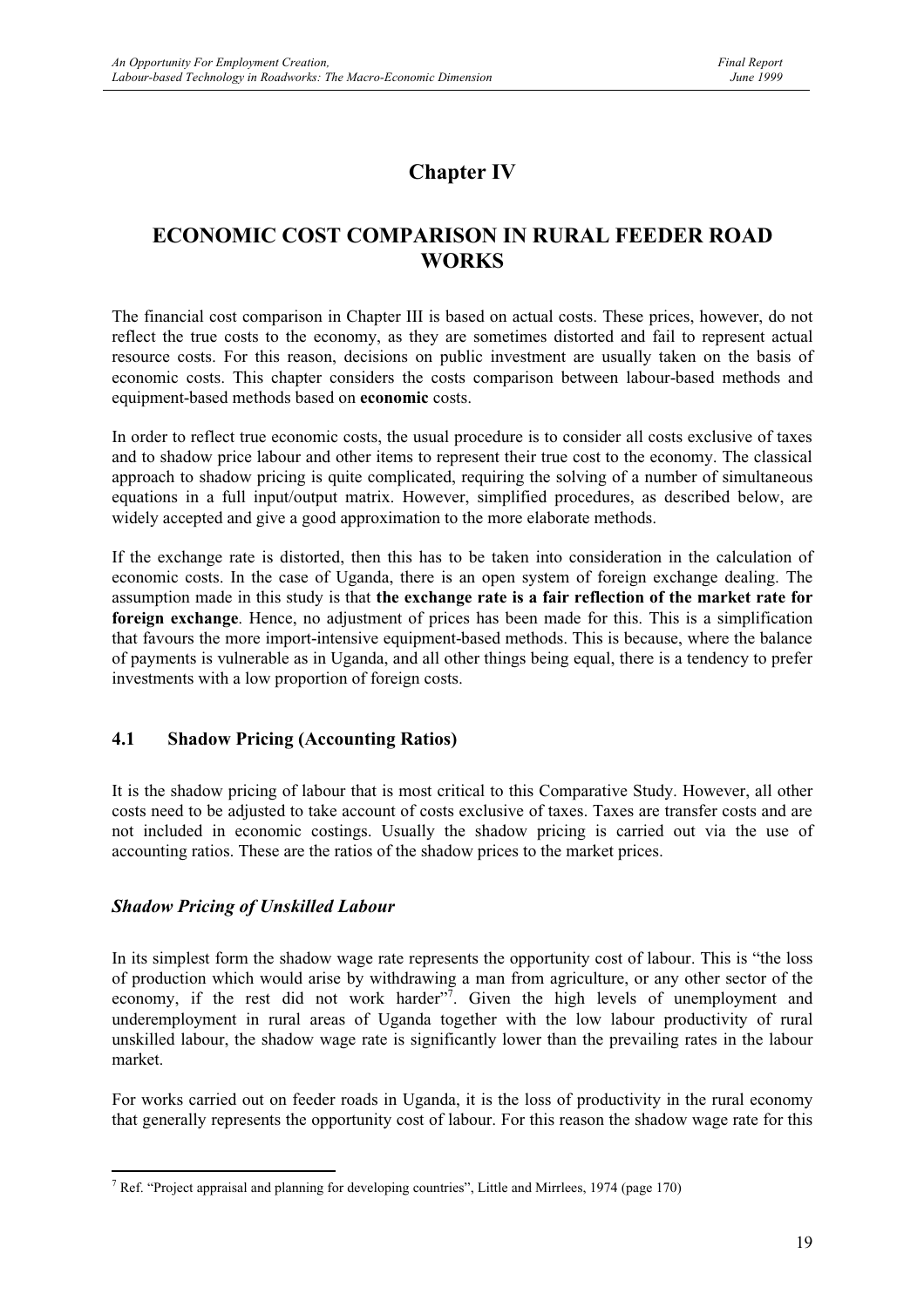study has been based on family labour productivity in small-scale and household enterprises, both agricultural and non-agricultural.

According to the 1992/93 National Integrated Household Survey, it was estimated that the average labour productivity in this sub-sector was Ushs 139,000 per annum. This is equivalent to Ushs 567 per day, assuming 245 working days per year. Taking into consideration inflation since 1992/93, this is equivalent to Ushs  $816$  (US\$0.63 $^8$ ) per day in 1998 prices. This figure is similar to the Ushs  $880$ per day estimated for the agricultural sector productivity alone during the more recent Farm Budget Survey of 1997.

Strictly speaking, the opportunity cost of labour should be based upon the **marginal** productivity in agriculture, which is usually less than the **average** productivity. It has been suggested that "if nothing else is possible, one can take half the average productivity as a measure of the marginal productivity, and this may not be far wrong"<sup>9</sup>. However, for this study the average productivity has been used, whilst acknowledging that this probably overstates the opportunity cost of labour.

The average market wage for unskilled labour for feeder roads works is Ushs 1500. Thus an **accounting ratio of 0.54** (Ushs 816/Ushs 1500) has been used to shadow price labour wages. Based on the findings of similar studies in other countries, the factor of 0.54 seems reasonable.

#### *Shadow Pricing of Other Costs*

For other costs of feeder road improvement and rehabilitation, a reduction has been made to remove taxes. The average levels of taxation assumed are shown inTable 4.1. The accounting ratios have been calculated as 1 / (1+tax), and are also shown in Table 4.1. For labour, it has been assumed that taxes are not significant.

| <b>Cost item</b>             | Average  | <b>Accounting</b> |
|------------------------------|----------|-------------------|
|                              | taxation | ratio             |
| Supervision staff            | 10%      | 0.91              |
| Materials                    | 20%      | 0.83              |
| Equipment:                   | 26.6%    | $0.79*$           |
| Equipment purchase           | 20%      |                   |
| Equipment spares and repairs | 20%      |                   |
| <i>Fuels &amp; Oils:</i>     |          |                   |
| -diesel                      | 40%      |                   |
| -petrol                      | 50%      |                   |
| -lubricants                  | 40%      |                   |

**Table 4.1: Assumed Levels of Taxes in Feeder Road Cost Components**

**Source: consultant's estimates**

**\*See Annex 5 for derivation of the equipment accounting ratio**

 $8$  An exchange rate of US \$ 1.00 = Ushs 1300 has been assumed throughout this study.

<sup>&</sup>lt;sup>9</sup> Ref. "Project appraisal and planning for developing countries", Little and Mirrlees, 1974 (page 277)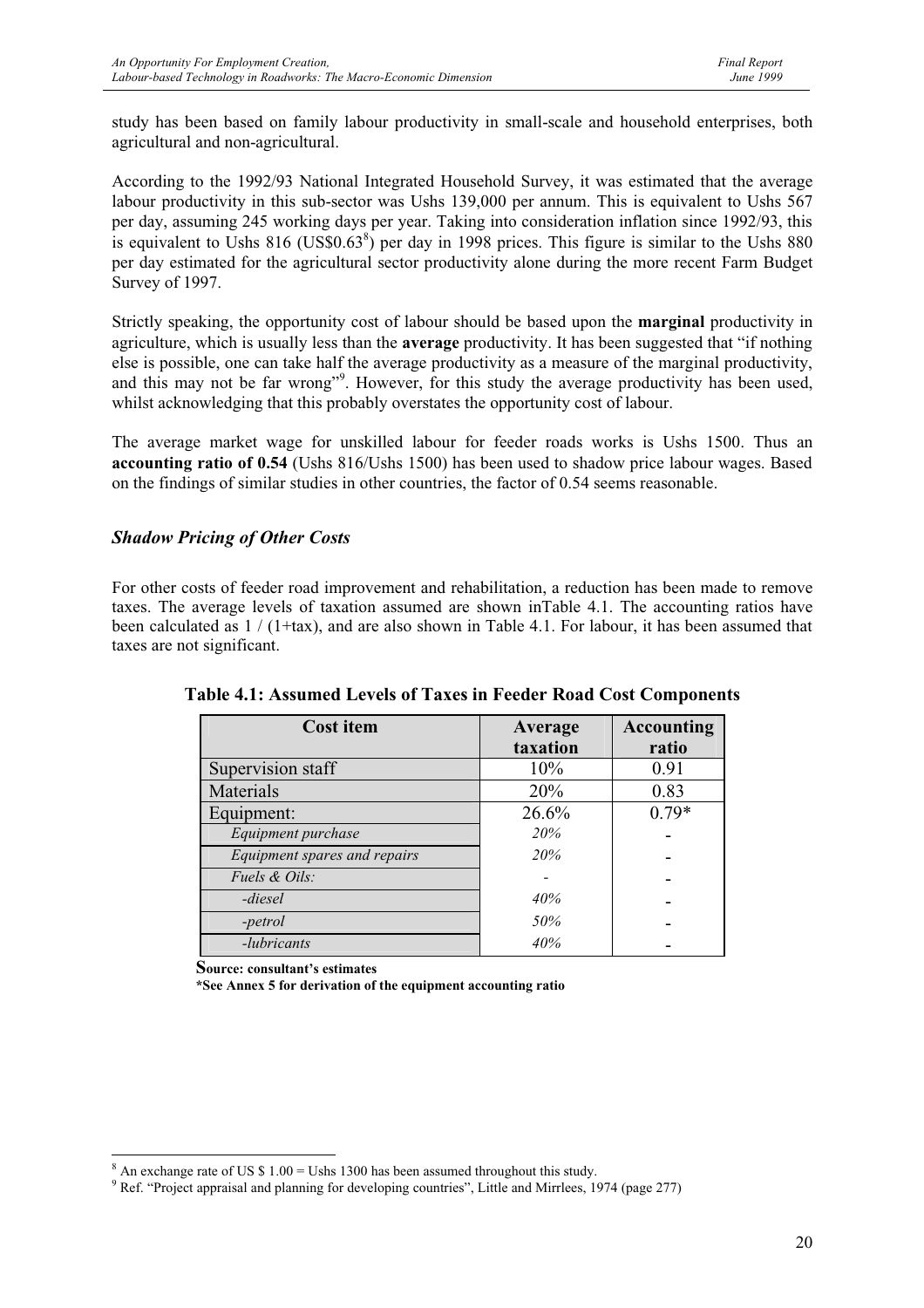#### **4.2 Comparison of Economic Costs of Labour-Based and Equipment-Based Methods**

#### *Full Rehabilitation*

The economic cost breakdown and per kilometre economic costs of full rehabilitation programmes are given in Table 4.2. These figures have been obtained by multiplying the financial costs in Chapter III by the accounting ratios derived above as well as shadow pricing labour costs. Table 4.2 shows that, in terms of economic costs, the equipment-based Masaka programmes is 61% more expensive than the labour-based UTRP programmes (Ushs 10.6 million compared with Ushs 6.6 million). This compares with a figure of 22% more expensive when considering financial costs (see Section 3.2). Thus, the adjustment to economic costs has a proportionately greater effect on the labour-based projects than the equipment-based projects. The higher proportion of labour cost in labour-based programmes is responsible for this effect.

| Project              | <b>Method</b><br>of Imp. |                  | <b>Percentage of Costs</b> | <b>Unit Cost</b><br>Per Km<br>(Ush mill) | Man-<br>days<br>per<br>km |               |         |      |       |
|----------------------|--------------------------|------------------|----------------------------|------------------------------------------|---------------------------|---------------|---------|------|-------|
|                      |                          | Super-<br>vision | $Lab-$<br>our              | Mat-<br>erial                            | Equip-<br>ment            | Over-<br>head | Land    |      |       |
| <b>UTRP</b>          | Labour                   | 4.4%             | 34.3%                      | 19.1%                                    | $36.0\%$                  | $3.4\%$       | $2.7\%$ | 6.6  | 1.374 |
| MASAKA <sup>10</sup> | Equip.                   | $9.5\%$          | 5.4%                       | $7.2\%$                                  | 47.8%                     | $30.1\%$      | $0.0\%$ | 10.6 | 328   |

#### **Table 4.2: Economic Cost Breakdown and Unit Cost of Full Rehabilitation Programmes**

#### *Spot Rehabilitation*

Table 4.3 shows that, in terms of economic costs, the average per kilometre cost of equipment-based spot rehabilitation projects is 141% more expensive than its labour-based counterpart (Ushs 7.92 million compared to Ushs 3.29 million). However, due to the variability in the work content of spot rehabilitation programmes, this can only be taken as an indicative comparison.

#### **Table 4.3: Economic Cost Breakdown and Unit Cost of Spot Rehabilitation Programmes**

| Project           | <b>Method</b><br>of Imp. |                  | <b>Percentage of Costs</b> | Cost per<br>km<br>(Ushs<br>mill) | Man-<br>days<br>per<br>km |               |         |      |       |
|-------------------|--------------------------|------------------|----------------------------|----------------------------------|---------------------------|---------------|---------|------|-------|
|                   |                          | Super-<br>vision | $Lab-$<br>our              | Mat-<br>erial                    | Equip-<br>ment            | Over-<br>head | Land    |      |       |
| <b>GTZ-Labour</b> | Labour                   | 50.3%            | 37.9%                      | $5.7\%$                          | $0.8\%$                   | 5.3%          | $0.0\%$ | 3.46 | 2,027 |
| <b>RDSP</b>       | Labour                   | $0.0\%$          | 48.8%                      | 15.0%                            | $7.7\%$                   | 28.4%         | $0.0\%$ | 3.26 | 1,755 |
| Average           | Labour                   | 7.8%             | 47.1%                      | 13.6%                            | $6.7\%$                   | 24.9%         | $0.0\%$ | 3.29 |       |
|                   |                          |                  |                            |                                  |                           |               |         |      |       |
| GTZ-Equip.        | Equip.                   | 30.7%            | 3.4%                       | $2.5\%$                          | 60.5%                     | 2.8%          | $0.0\%$ | 7.65 | 400   |
| Coffee            | Equip.                   | 25.2%            | $1.5\%$                    | $4.7\%$                          | 66.4%                     | $2.2\%$       | $0.0\%$ | 8.07 | 459   |
| Average           | Equip.                   | 26.8%            | $2.1\%$                    | $4.1\%$                          | 64.7%                     | 2.4%          | $0.0\%$ | 7.92 |       |

<sup>&</sup>lt;sup>10</sup> Although Masaka is a Spot rehabilitation project, the relevant costs have been factored up to represent the cost for full rehabilitation.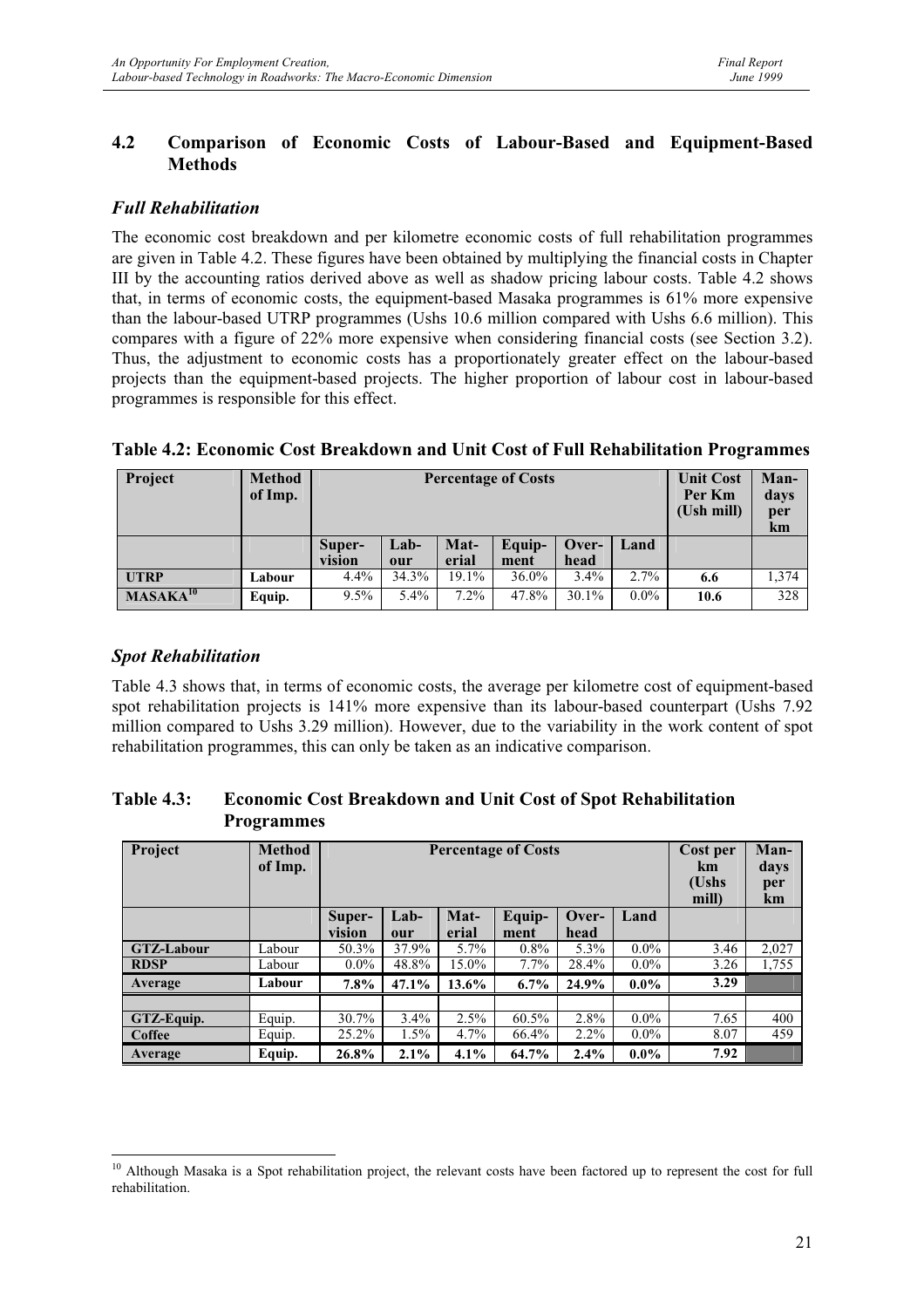#### *Cost Breakdown*

Figure 4.1 and Figure 4.2 show the overall breakdown of the economic cost components for labour and equipment-based approaches.

In the case of the labour-based approach, there is a considerable difference in the percentage breakdown between the financial and the economic costs (see also figure 3.1). For the economic cost breakdown, the proportion of the labour component reduces compared to the financial cost breakdown from 50% to 39%. The equipment component increases slightly from 23% to 26%.



**Figure 4.1: Economic Cost Breakdown for Labour Based Methods**

In the case of the equipment-based approach, the change in the proportions of labour and equipment from the financial to the economic cost breakdowns is less significant. Labour reduces from 5.4% to 3.6% and equipment from 60% to 57%.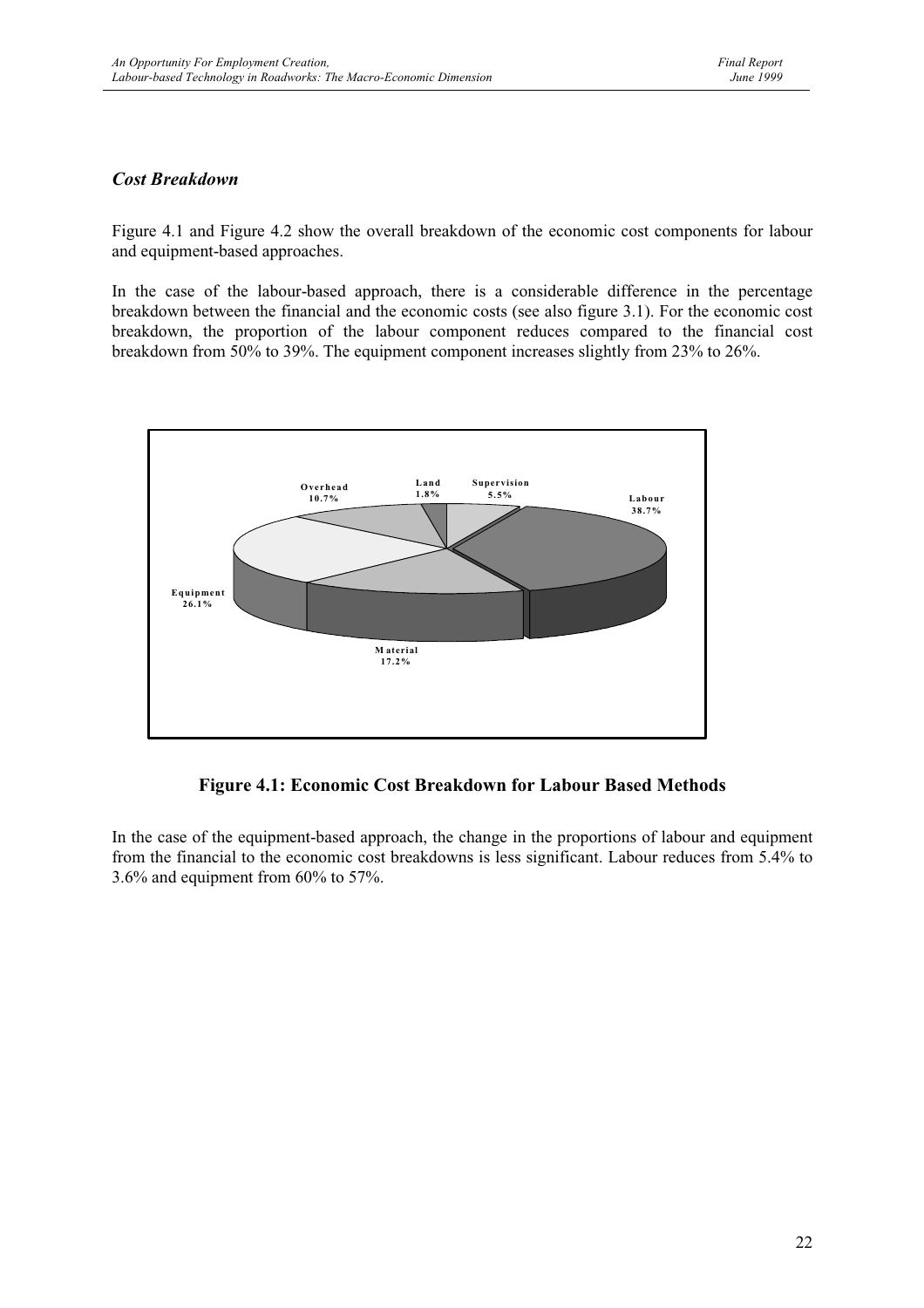

### **Figure 4.2: Economic Cost Breakdown for Equipment-Based Methods**

#### *Significance in Difference between Labour-Based and Equipment-Based Economic Costs*

As for the financial costs, a test was carried out to determine whether the difference in average per kilometre economic cost between labour-based methods and equipment-based methods was statistically significant.

A two-sample student's t-test was carried out on all the data i.e. full rehabilitation and spot rehabilitation programmes together. This gave a test value of 0.033. This indicates that the hypothesis that the two sample means are equal can be rejected at a 95% confidence level. In other words, even given the variability of the cost per kilometre between individual projects, the difference between the average economic cost of labour-based and equipment-based programmes is statistically significant.

A similar result was obtained for the average economic cost per kilometre for labour and equipmentbased spot rehabilitation programmes only. A test value of 0.016 was obtained confirming a statistically significant difference between the average economic costs of labour-based and equipment-based spot rehabilitation.

In summary it can be said that **the difference in average economic cost of labour-based and equipment-based programmes is statistically significant at a 95% confidence level.** There is a slightly greater statistical significance between the average economic costs of labour-based and equipment-based methods compared to their financial costs.

#### **4.3 Cost Advantage Ratio**

An attempt has been made to compare in slightly more depth the costs of similar projects using labour-based and equipment-based approaches. An assessment has been made of the extent to which the labour-based approach is financially and economically more competitive than the equipmentbased approach. The comparison has been made between UTRP and Masaka $^{11}$  programmes (both of which are full rehabilitation) and also between the RDSP and Coffee Roads programmes (both are spot rehabilitation). These programmes were chosen due to the reasonable reliability of their data.

 $11$  Although Masaka roads are spot rehabilitation but the cost has been factored up to represent full rehabilitation status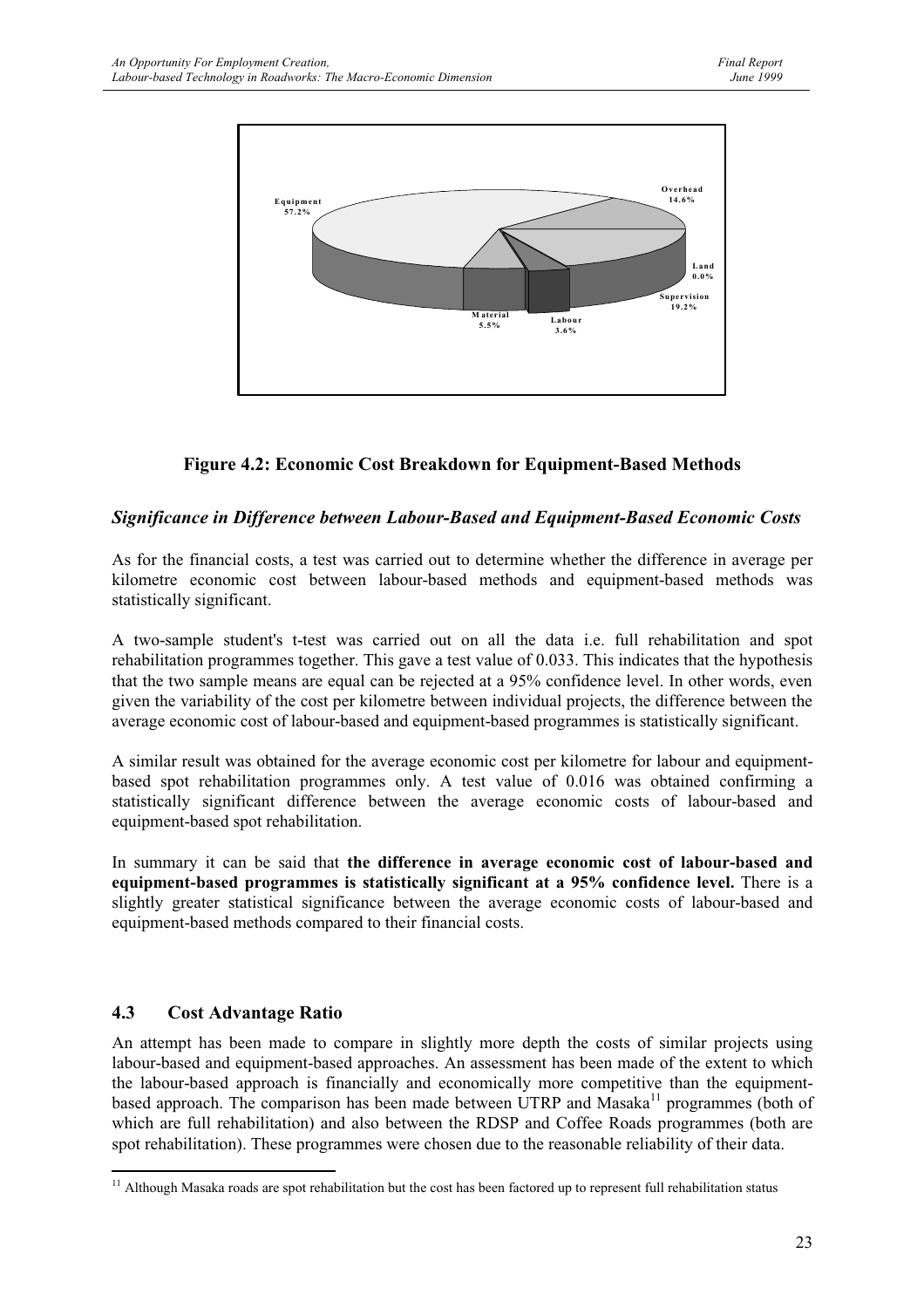The average financial and economic costs per kilometre of these programmes are given in Table **4.4**. This table collects data from previous tables in this report and converts costs to US dollars. The percentage of labour cost in the total cost is also shown in the last 2 rows of the table. This percentage reduces for the economic costing compared to financial costing due to the shadow pricing of labour wages, which reduces the significance of labour costs.

|                                   | <b>Full Rehabilitation</b> |               | Spot rehabilitation |            |  |
|-----------------------------------|----------------------------|---------------|---------------------|------------|--|
|                                   | <b>UTRP</b>                | <b>Masaka</b> | <b>RDSP</b>         | Coffee Rd. |  |
| <b>Method</b>                     | Labour-based               | Equip.-based  | Labour-             | Equip.-    |  |
|                                   |                            |               | based               | based      |  |
| Workdays/Km                       | 1,374                      | 328           | 1,755               | 459        |  |
| <b>Financial Cost/Km (US\$)</b>   | 8,000                      | 9,769         | 3,669               | 7,630      |  |
| <b>Economic Cost/Km (US\$)</b>    | 5,077                      | 8,154         | 2,508               | 6,208      |  |
| <b>Financial Labour Component</b> | 44.4%                      | $8.4\%$       | 61.6%               | 2.3%       |  |
| <b>Economic Labour Component</b>  | $34.3\%$                   | 5.4%          | 48.8%               | $1.5\%$    |  |

**Table 4.4: Economic Costs of Labour and Equipment-Based Methods**

**Source: Data from Tables 3.1; 3.2; 4.2 and 4.3. Conversion rate used Ush 1300 = US \$ 1.0**

Building on the figures in, Table 4.5 shows the percentage change from financial to economic costs. Both labour-based and equipment-based economic costs are below their financial costs. However, the percentage change is considerably greater for labour-based methods (36.5% and 31.8%) than for equipment-based methods (16.5% and 18.6%). This suggests that, **where financial costs are equal, labour-based methods would be significantly cheaper in economic terms.**

Table 4.5 also shows the cost advantage ratios of labour-based methods over equipment-based methods. This is calculated by dividing the difference in cost per kilometre between the labour-based and equipment-based programmes by the cost of the equipment-based programmes. For full rehabilitation, the cost advantage is 18% based on financial costs and 38% based on economic costs. Similar figures for spot rehabilitation are 52% and 60% respectively.

|                                         | <b>Full Rehabilitation</b> |               | Spot rehabilitation |            |  |
|-----------------------------------------|----------------------------|---------------|---------------------|------------|--|
|                                         | <b>UTRP</b>                | <b>Masaka</b> | <b>RDSP</b>         | Coffee Rd. |  |
| <b>Method</b>                           | Labour-                    | Equip.-       | Labour-             | Equip.-    |  |
|                                         | based                      | based         | based               | based      |  |
| Workdays/Km                             | 1,374                      | 328           | 1,755               | 459        |  |
| <b>Net Adjustment</b>                   | 2,923                      | 1,615         | 1,161               | 1,422      |  |
| (financial cost – economic cost)        |                            |               |                     |            |  |
| % Adjustment                            | 36.5%                      | $16.5\%$      | 31.6%               | 18.6%      |  |
| (net adjust.+finan.cost)                |                            |               |                     |            |  |
| Cost difference (EB-LB) financial       | 1,769                      |               | 3,961               |            |  |
| $\frac{\mathrm{s}}{\mathrm{km}}$        |                            |               |                     |            |  |
| Cost difference (EB-LB) economic        | 3,077                      |               | 3,700               |            |  |
| $\frac{\mathrm{s}}{\mathrm{km}}$        |                            |               |                     |            |  |
| <b>Cost Advantage Ratio (Financial)</b> | 18%                        |               | 52%                 |            |  |
| <b>Cost Advantage Ratio (Economic)</b>  | 38%                        |               | 60%                 |            |  |

**Table 4.5: Cost Advantage Ratios between Labour and Equipment-Based Methods**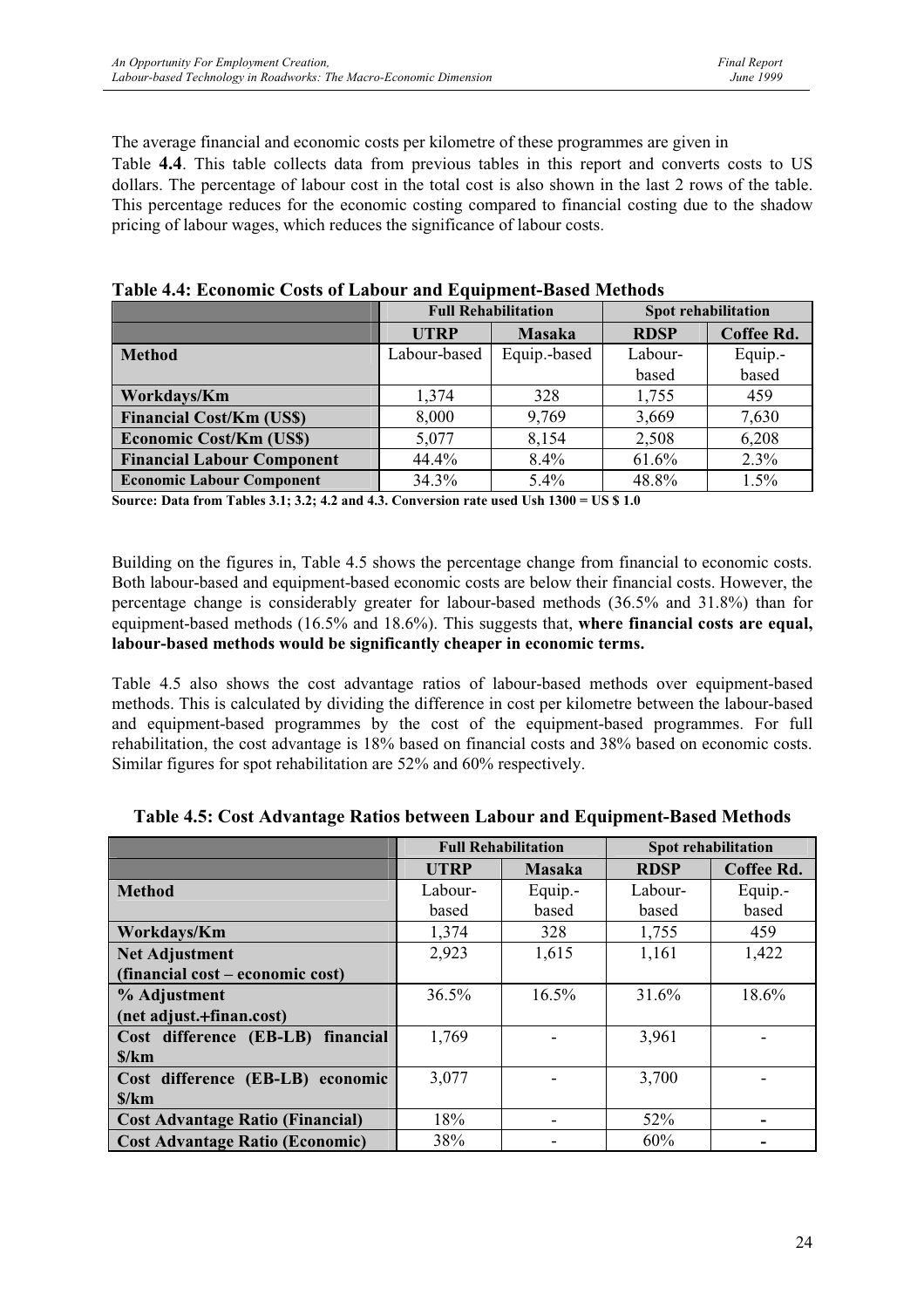#### **4.4 Break-Even Wage Rate and Sensitivity Analysis**

Finally, the question that has to be answered is, "how would this comparison change if there were a change in the relative cost of significant components?". Two types of sensitivity test were carried out to examine this. Firstly, a break-even wage was calculated. Then the effect of a change in the price of fuel and oils was examined.

#### *Break-Even Wage*

The break-even wage rate is the wage rate at which the cost of using labour-based or equipmentbased methods becomes equal. It gives an indication of the maximum limit to which wages can be raised before labour-based methods become financially or economically uncompetitive compared to the equipment-based approach. As labour-based methods have been found on average to be cheaper in both financial and economic terms in this study, the break-even wage is higher than the current market wage.

Table 4.6 shows that the financial and economic break-even wage rates for rehabilitation projects are US\$4.30 and US\$4.18 respectively<sup>12</sup>. The equivalent figures for spot rehabilitation are US\$4.66 and 3.73 respectively. The average market wage rate for labour was Ushs 1500 i.e. about US\$1.15 per day. This implies that, if all other costs remain the same, the wage rate would have to rise by about 260% before labour-based methods would become more expensive than equipment-based methods for feeder road rehabilitation work. For spot rehabilitation, a rise of over 200% would also be required.

|                                        |                              | <b>Full Rehabilitation</b> | Spot rehabilitation |                          |  |
|----------------------------------------|------------------------------|----------------------------|---------------------|--------------------------|--|
|                                        | <b>Masaka</b><br><b>UTRP</b> |                            | <b>RDSP</b>         | Coffee Rd.               |  |
| <b>Method</b>                          | Labour-based                 | Equip.-based               | Labour-based        | Equip.-based             |  |
| Workdays/Km                            | 1.374                        | 328                        | 1.755               | 459                      |  |
| <b>Financial Break Even Wage US \$</b> | 4.30                         | $\blacksquare$             | 4.66                | $\overline{\phantom{a}}$ |  |
| <b>Economic Break Even Wage US \$</b>  | 4.18                         | $\overline{\phantom{0}}$   | 3.73                | $\overline{\phantom{a}}$ |  |

**Table 4.6: Break Even Wage Rates between Labour and Equipment-Based Methods**

#### *Sensitivity to Price of Fuels and Oil*

To test the sensitivity of the cost comparison to the relative movement of other prices, the effect of a 100% increase in the cost of fuel and oils was examined. Fuel prices were chosen for two reasons. Firstly, this is a cost that represents a significantly different proportion of the total cost of the two methods. Secondly, it is a commodity which is wholly imported and whose local price is, therefore, subject to volatility due to exchange rate fluctuations and other factors. Table 4.7 shows the resulting impact on costs. This is relatively small in the case of labour-based methods (5% or less). For equipment-based methods, a change in total cost per kilometre of the order of 7 to 10% results. From these results it appears that, even a significant change in fuel prices would only have a modest effect on the relative costs of the two methods.

<sup>&</sup>lt;sup>12</sup> Details of the method of calculation of the break-even wage rate are given in Table A4-2 of Annex 4.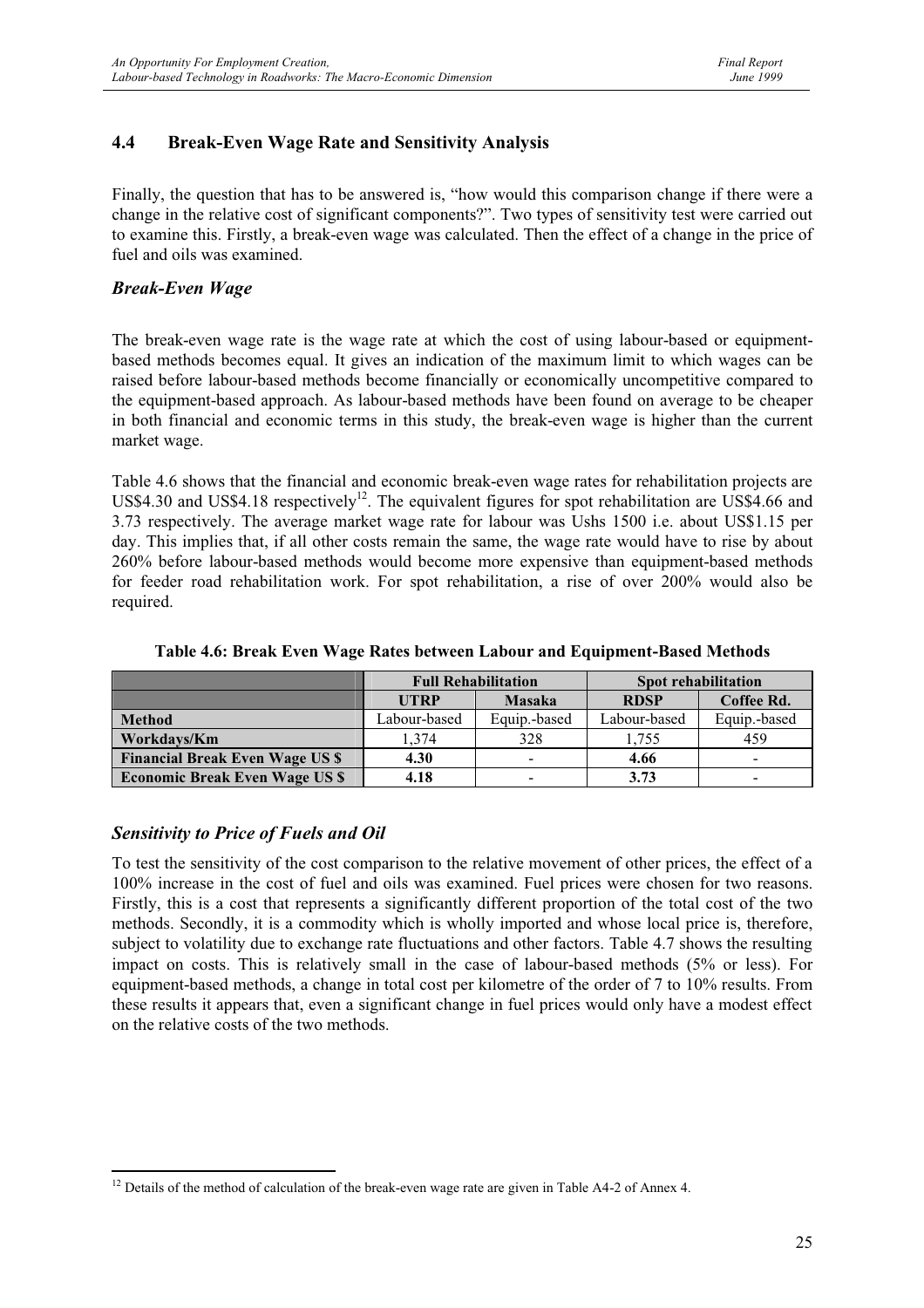|                                     |              | <b>Full Rehabilitation</b> | Spot rehabilitation |              |  |
|-------------------------------------|--------------|----------------------------|---------------------|--------------|--|
|                                     | <b>UTRP</b>  | <b>Masaka</b>              | <b>RDSP</b>         | Coffee Rd.   |  |
| <b>Method</b>                       | Labour-based | Equip.-based               | Labour-based        | Equip.-based |  |
| Workdays/Km                         | 1,374        | 328                        | 1,755               | 459          |  |
| Fin. Cost Escalation due to         | $4\%$        | $7\%$                      | $1\%$               | 10%          |  |
| 100% increase in fuel $\&$ oil      |              |                            |                     |              |  |
| price                               |              |                            |                     |              |  |
| <b>Economic Cost Escalation due</b> | $5\%$        | $7\%$                      | $1\%$               | 10%          |  |
| to $100\%$ increase in fuel & oil   |              |                            |                     |              |  |
| price                               |              |                            |                     |              |  |

The general conclusion to be drawn is that quite large changes in relative prices would be **unlikely to affect the conclusions of the cost comparison.**

#### **4.5 Summary of Findings of Economic Cost Comparison and Sensitivity Tests**

The comparison of the average economic costs of using labour based and equipment-based methods shows **a significant economic cost advantage in favour of using labour-based methods**. For full rehabilitation, the average economic cost per kilometre was Ushs 6.6 million using labour-based methods and Ushs 10.6 million using equipment-based methods – a difference of 38%. For spot rehabilitation the difference was even greater – some 60%. However, in the absence of more detailed information on the relative work quantities per kilometre for the different projects, the difference in spot rehabilitation costs per kilometre must be treated with caution.

Sensitivity tests indicate break-even wage rates for full rehabilitation of US\$4.3 per day using financial costs and US\$4.18 using economic costs. This compares with an existing average market wage of US\$1.15 per day. Similar figures were obtained for spot rehabilitation programmes. This indicates that wage rates would have to rise by more than 200%, and other prices remain the same, before the average costs per kilometre using labour-based methods would become equal to those for equipment-based methods.

The equipment-based approach was found to be more sensitive to fuel and oil cost price rises than the labour-based approach. However, such impact was not great. The conclusion drawn was that **the cost comparison result was not highly sensitive to changes in either wage rates or fuel prices.**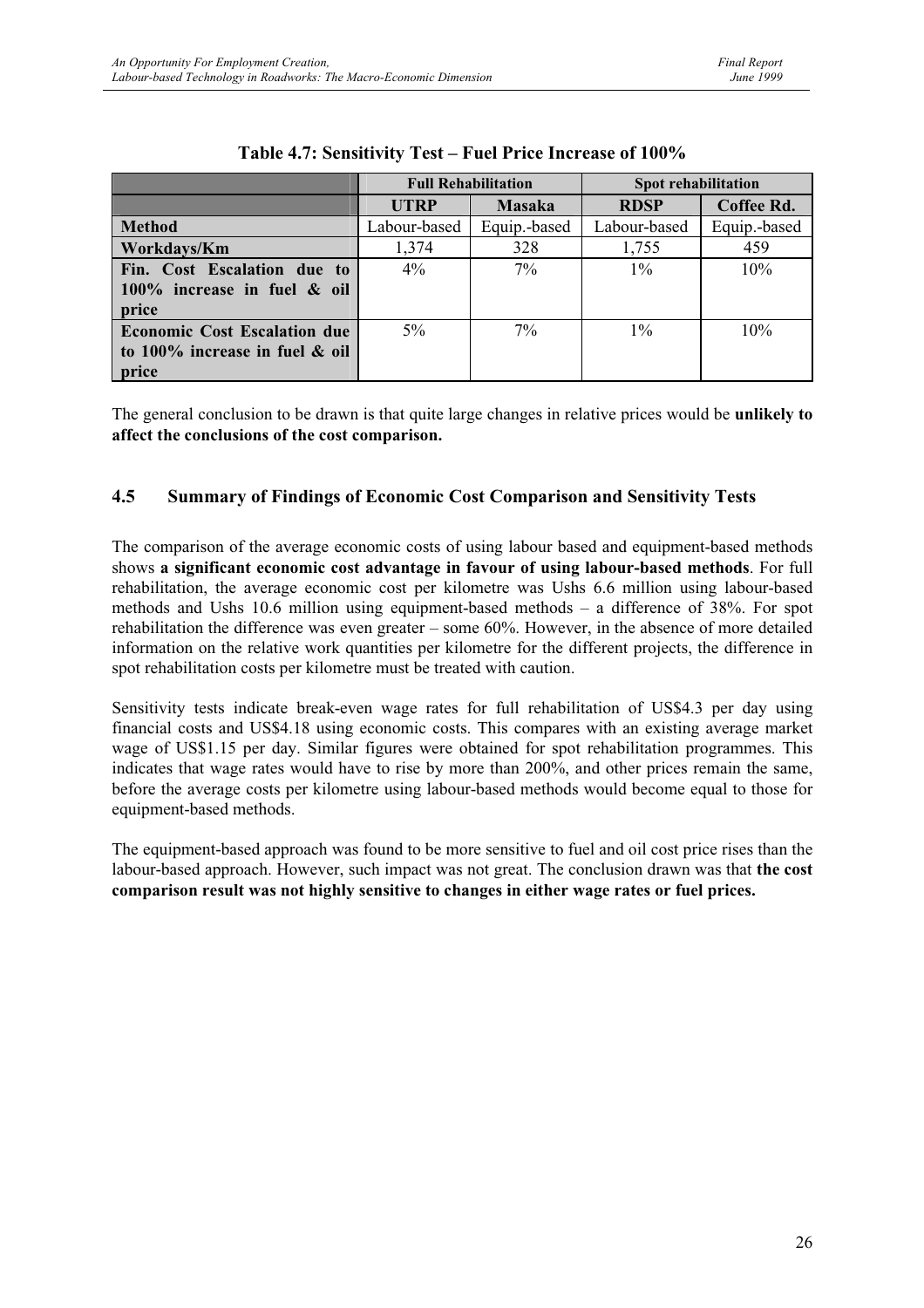## **Chapter V**

### **COMPARISON OF MACRO-ECONOMIC IMPACTS**

Chapters III and IV have compared labour-based and equipment-based projects in terms of their direct financial and economic costs. However, these comparisons are incomplete because they fail to take into account the full impact of the use of the two different methods on the national economy. This is because secondary or multiplier effects have not been considered.

Public spending on local resources (salaries, materials, tools, etc), directly and indirectly, increases household income, which may be consumed, saved or invested. Government also receives revenue from the taxation of salaries, locally supplied or consumed goods and services, and from imports for consumption as well as for investment. The increase in household income boosts demand for locally produced goods and services, thus increasing local economic activity. The chain goes on and the circle continues leading to "multiplier" effects within the economy that are often much greater than the initial impact.

Other studies<sup>13</sup> have shown that these indirect effects can be very significant. It is, therefore, very important for this comparative study to make an estimate of these secondary effects. For this reason a simple macro-economic model has been constructed for Uganda. This is of an input/output type, and is similar to that used for a comparative study carried out in Madagascar<sup>14</sup>.

#### **5.1 Explanation of the Model**

The model, which illustrates the macro-economic impacts on the real sector, fiscal accounts, and the external sector, is built on the principles of the national income identity of a typical economy. It was designed in order to capture the key macro-economic variables in the economy such as gross domestic product (GDP), household income, private investment, public deficit and the trade balance. These are important, because no sound economic programme should put such key macro-economic variables into jeopardy, at least in the medium and long term.

The model assumes no change in foreign transfers and net factor income and therefore these are excluded from the model. Exports are exogenous; that is, they are determined outside the model. Total public investment expenditure in feeder roads development is also exogenous, as an economic policy variable. Other exogenous variables include average daily wage rates, labour component and expenditure on local resources.

In developing countries, public fiscal deficit is always a worrisome economic indicator because of the inability or limited instruments to raise non-inflationary finance. Similarly, because of the shortage of foreign savings, public investment programmes that save foreign exchange should be preferred. The model estimates the level of employment creation using either labour-based or equipment-based methods. Employment creation is crucial to sustain a high economic growth rate and for poverty reduction. In Uganda's case, a programme that creates more employment should be given priority

<sup>&</sup>lt;sup>13</sup> Bertin Martens, Etude Comparée De L'Efficacité Économique Des Techniques à Haute Intensité De Main-D'oeuvre et à Haute Intensité D'équipment Pour La Construction De Routes Sécondaires au Rwanda-ILO, 1990.

<sup>&</sup>lt;sup>14</sup> Mireille Razafindrakoto and François Roubaud, L'Approche à Haute Intensité de Main-d'Oeuvre (HIMO): Une Opportunité pour Madagascar. Essai de cadrage macro-économique, ILO 1997.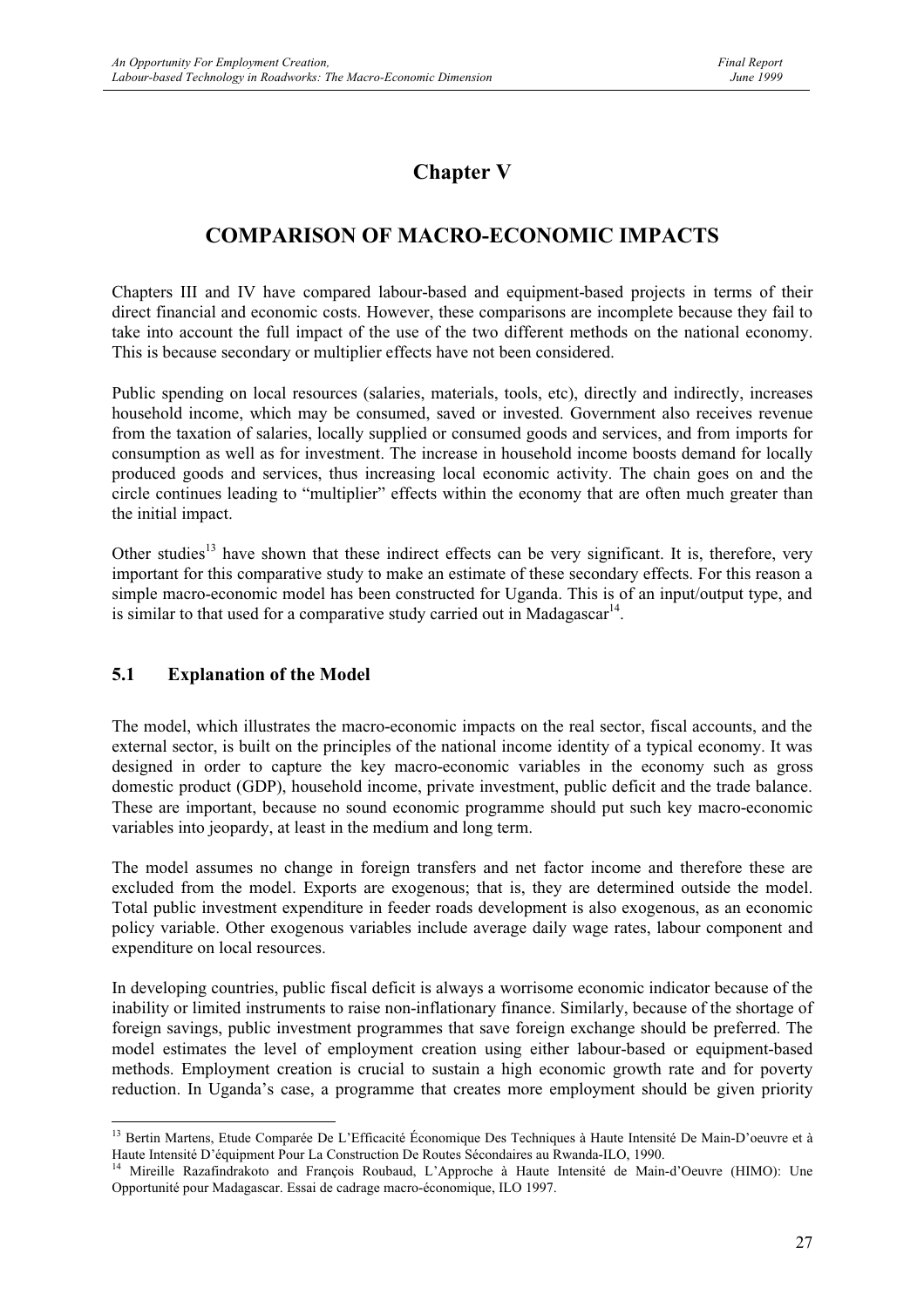when making public investment decisions. The model establishes the direct and indirect linkages of public investment spending within the economy and builds various multiplier functions.

The model uses both macro-economic data, as well as data collected from sample projects for financial and economic cost comparison. Project costs were broken down into local costs (salaries and materials etc.) and foreign costs and the ratios used for the model to assess the direct and indirect effects of public spending on such investment projects. The model assumes that the direct impact on household incomes is related to the public investment expenditure on local resources. The model is linear so the change in an exogenous variable (public investment expenditure) is likely to give similar results.

### **5.2 Explanation of the Model Parameters**

The specification of the model is presented in Annex 6 of this Study. The indirect effects of public investment spending are estimated using simultaneous equations, which link up the key sectors of the economy. In the model, household income is a function of consumption, private investment, public spending, and exports. Since part of household income is taken away by the state in form of taxes, the model calculates disposable income as a function of total household income, based on a given income tax rate. The parameters and the coefficients used in the model are explained below. A summary of the coefficients used for this model is given in Table 5.1 below.

| $ m$ =Marginal propensity to consume                    | 0.82 |
|---------------------------------------------------------|------|
| Marg <sub>imp</sub> =Marginal propensity to import      | 0.32 |
| $i$ =ratio of private investment to private GDP.        | 14%  |
| $t_c$ =tax rate on consumption                          | 17%  |
| $t_m$ =Average tax rate on imports (VAT + Import duty)  | 21%  |
| $t_v$ = Income tax rate                                 | 10%  |
| $AL_p =$ Average labour productivity (Ushs/Manday)      | 3906 |
| Statistical Abstract 1997 (Entebbe);<br>Data Sources:   |      |
| $D$ oolsamayad to the Dydast ( <i>Manique iggues</i> ). |      |

### **Table 5.1: A Summary of Coefficients used in the Simulation Model**

Background to the Budget (Various issues);

Finance Statute 1998;

Central Bank of Uganda quarterly reports (Various);

Report on Economics of crops and livestock production (1997)-Agricultural Policy Secretariat;

N.M.Henstridge, The Reconstruction of a Macro-economic Dataset for Uganda-WPS.98-3, University of Oxford.

### *Consumption, Savings and Investment*

Consumption depends on the marginal propensity to consume of household disposable income. The coefficient for the marginal propensity to consume is estimated by a statistical regression method using published data on gross domestic product and consumption. Based on the regression results, the marginal propensity to consume coefficient was estimated as 0.82. The consumption function used to estimate this coefficient is given in Annex 6.

The model also assumes that not all household disposable income is consumed, but some part is also saved and some invested. The proportion of household savings that is invested ranges from 0% to 100%. The model assumes that private investment is determined by a fixed proportion of household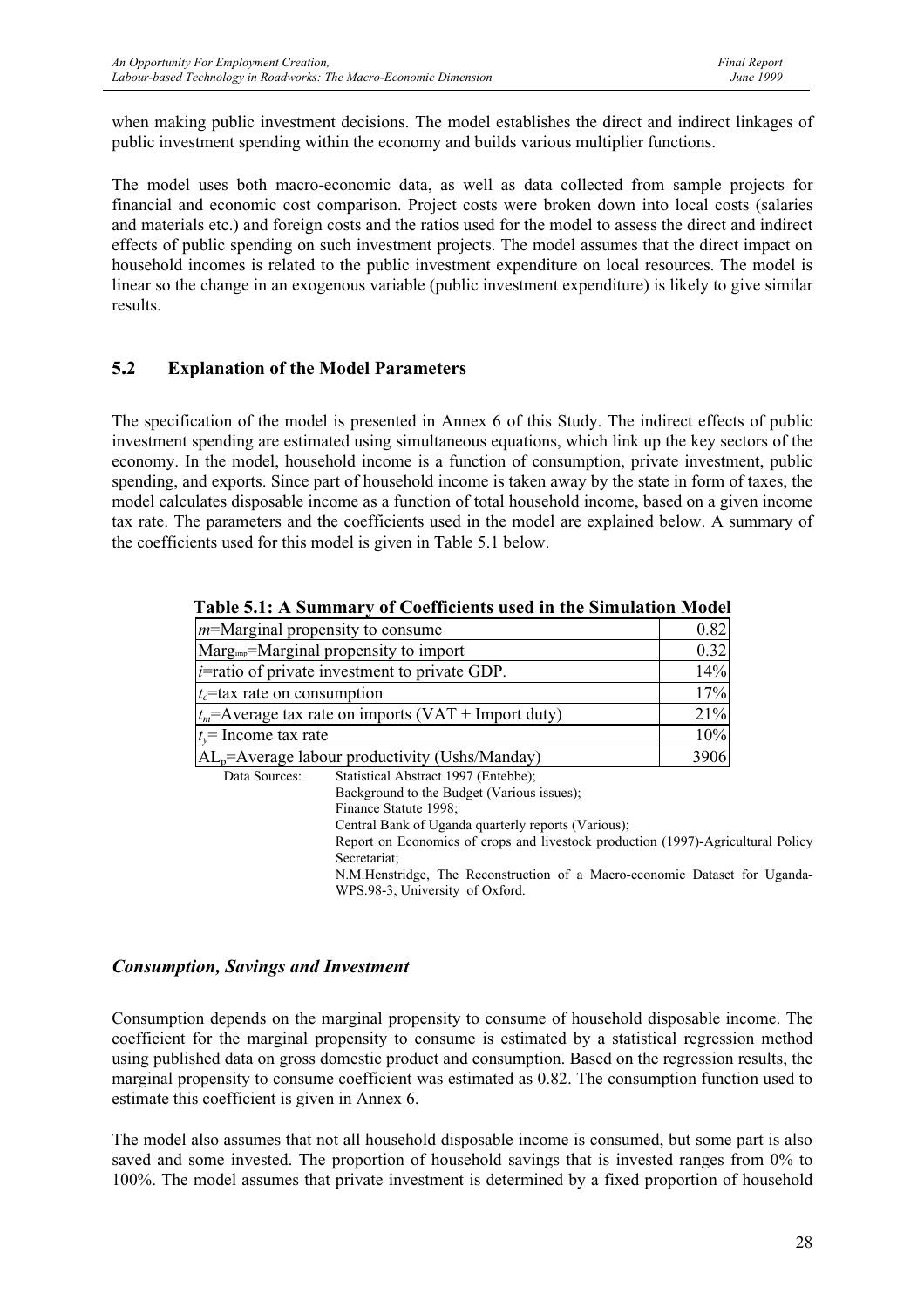income, which in this simple macro-economic model is equivalent to the gross domestic product of the private sector. The coefficient for the proportion of household income that is invested is obtained by simple computation using data on the breakdown of GDP by expenditure (in this case for fiscal year 1996/97 as the latest published data available). An increase or decrease of either the private investment coefficient of household income will lead to a change in private investment in the same direction.

Uganda is an open economy, which depends on the external world for part of her consumption as well as investment requirements. To be able to capture this element in the model, a coefficient for marginal propensity to import was also estimated by statistical regression methods using quarterly data for the period 1987 to 1996. A net export equation was applied in this case<sup>15</sup>. Details of the regression results are also presented in Annex 6. Based on these results, the coefficient for the marginal propensity to import was estimated at 0.32.

### *Government Revenue and the Trade Balance*

Government revenue or income is determined within the model and official transfers as well as net factor receipts are exogenous (determined outside the model). In the macro-economic model, official transfers and net factor receipts are assumed to remain unchanged. Based on these results the trade balance in the model is estimated by adding household fiscal savings to Government revenue (tax revenue) but subtracting private investment and total public investment expenditures.

The coefficients for the tax rates were derived from published fiscal data $16$ . The value added tax (VAT) rate of 17% was used for the tax rate on consumption. The average tax rate on imports was computed by dividing tax revenue from imports (in Uganda Shillings) by the shilling total import value. This rate combines VAT, import duty, and excise on imports as a single coefficient. The lowest tax rate bracket of 10% was assumed for tax on income.

### *Estimation of Employment Creation*

Employment creation (mandays) is estimated by taking total output generated indirectly (or value added) and dividing it by the labour productivity ratio. To get the equivalent number of full time employment days created indirectly, the mandays are divided by 245 days, the assumed average an employee would work in a full year. The labour productivity ratio used for the calculation of employment creation in this Study was taken as the average productivity in small scale enterprises in all sectors of the economy. This is because the employment creation through the indirect effects will be in all sectors, but much more confined to small scale enterprises. This average, therefore, includes a wide range: from the skilled, semi-, and un-skilled. Hence, it overstates the productivity of the unskilled labour such as in the agricultural sector, and perhaps understates that of the skilled, such as those in light manufacturing. Nevertheless, it reflects the national average.

### **5.3 Simulation Results of a Public Investment of Ushs. 30 billion**

To quantify the comparative macro-economic impact of the use of labour-based methods and equipment-based methods, the model was used to simulate the effects of a public investment of Ush 30 billion in feeder road improvement. The results of the macro-economic simulation are presented in Table 5.2 below. The direct and indirect effects for the labour-based and equipment-based methods

<sup>&</sup>lt;sup>15</sup> Robert E.Hall and John B. Taylor "Macroeconomics: Theory, Performance, and Policy" Stanford University; PP-146.<br><sup>16</sup> This is published in the Background to the Budget and the Finance Statute by the Ministry of Finance Economic Development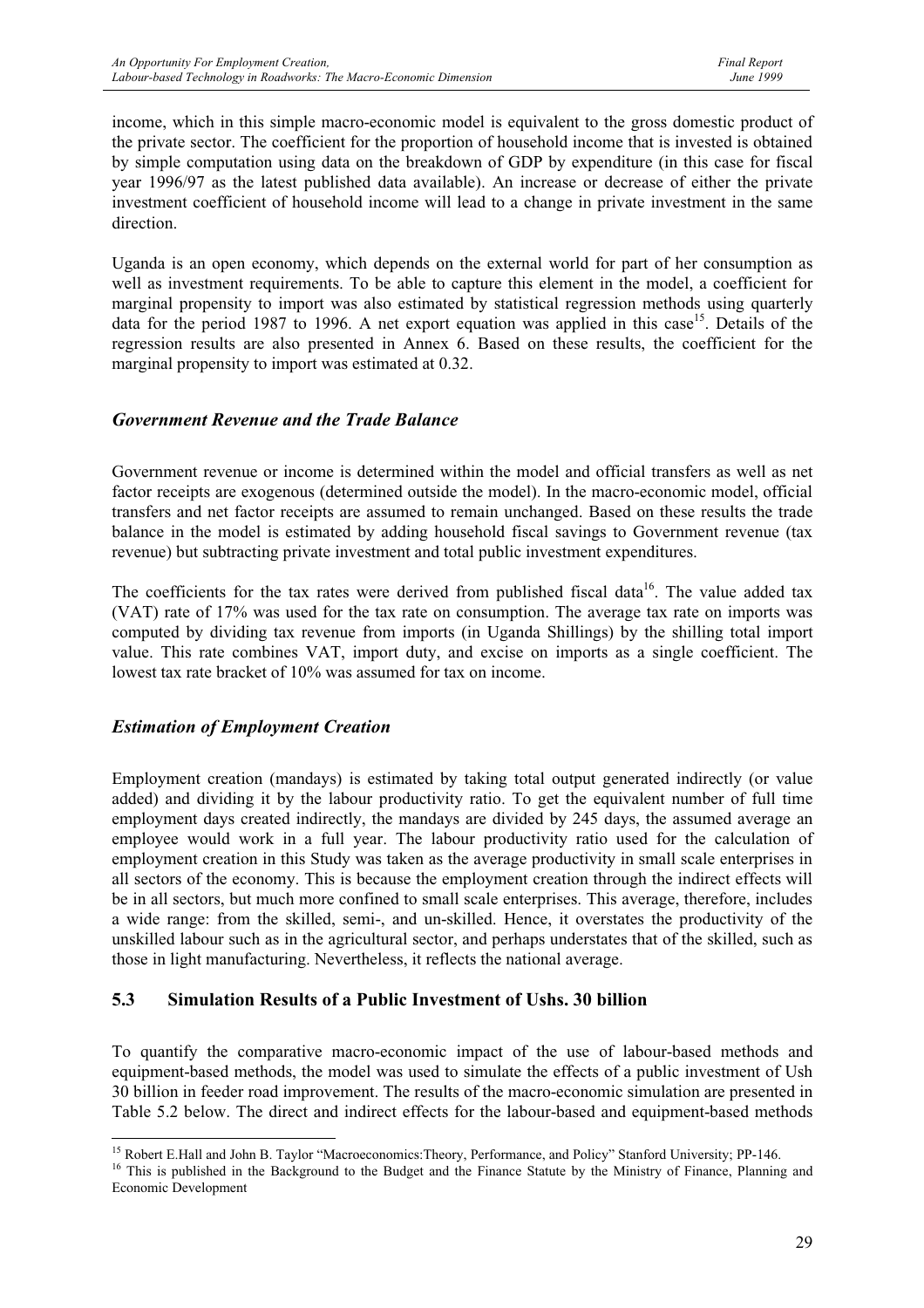are presented in separate columns to aid comparison. The direct effects are those that arise directly from the public investment expenditures, while the indirect ones are those effects that are generated within the economy through the multiplier effects of an initial public investment expenditure.

| Table 5. 2: Macro-Economic Simulation of Public Investment of Ushs 30 Billion in Feeder |
|-----------------------------------------------------------------------------------------|
| <b>Roads Rehabilitation and Maintenance</b>                                             |
| (figures in Million shillings)                                                          |

|                                                            |               | <b>Labour-Based Method</b> |               |               | <b>Equipment-Based Method</b> |               |
|------------------------------------------------------------|---------------|----------------------------|---------------|---------------|-------------------------------|---------------|
|                                                            | <b>Direct</b> | <b>Indirect</b>            | <b>Total</b>  | <b>Direct</b> | <b>Indirect</b>               | <b>Total</b>  |
|                                                            | <b>Effect</b> | <b>Effect</b>              | <b>Effect</b> | <b>Effect</b> | <b>Effect</b>                 | <b>Effect</b> |
| <b>Gross</b><br><b>Domestic</b><br><b>Product</b><br>(GDP) | 27,430        | 64,121                     | 91,551        | 17,764        | 33,043                        | 50,808        |
| <b>Household Income</b>                                    | 23,100        | 45,252                     | 68,352        | 12,060        | 23,625                        | 35,685        |
| <b>Consumption</b>                                         | 17,100        | 33,498                     | 50,597        | 8,927         | 17,488                        | 26,416        |
| <b>Private Investment</b>                                  | $\theta$      | 9,569                      | 9,569         | $_{0}$        | 4,996                         | 4,996         |
| <b>Government revenue</b>                                  | 4,330         | 18,869                     | 23,199        | 5,704         | 9,418                         | 15,123        |
| <b>Income tax</b>                                          | 1,494         | 5,341                      | 6,835         | 162           | 3,406                         | 3,568         |
| <b>Import taxes</b>                                        | 1,449         | 3,988                      | 5,437         | 3,767         | 2,082                         | 5,849         |
| Value added tax                                            | 1,387         | 9,540                      | 10,927        | 1,775         | 3,930                         | 5,705         |
| Public expenditure                                         | 30,000        | $\theta$                   | 30,000        | 30,000        | $\Omega$                      | 30,000        |
| <b>Budget deficit</b>                                      | (25,670)      | 18,869                     | (6, 801)      | (24,296)      | 9,418                         | (14, 877)     |
| <b>Trade Balance</b>                                       | (2,570)       | (2,881)                    | (5,451)       | (12, 236)     | (1, 937)                      | (14, 173)     |
| creation<br><b>Employment</b><br>(full<br>time jobs)       | 40,653        | 67,004                     | 107,657       | 1,889         | 34,529                        | 36,418        |
| <b>GDP</b> Multiplier                                      |               |                            | 3.3           |               |                               | 2.9           |

**Source: Study estimates from macro and feeder roads data**

As shown in Table 5.2, the indirect effects are significantly higher than the direct ones for both methods. However, when the simulation results of the labour-based methods are compared with the equipment-based, the advantages of using labour methods are evident. Investment using labour-based methods results in a significantly higher effect than equipment-based methods for all parameters studied. The principal reason for this is that a higher proportion of the public spending remains in the local economy when using labour-based methods compared to using equipment-based methods. These effects are discussed in more detail below.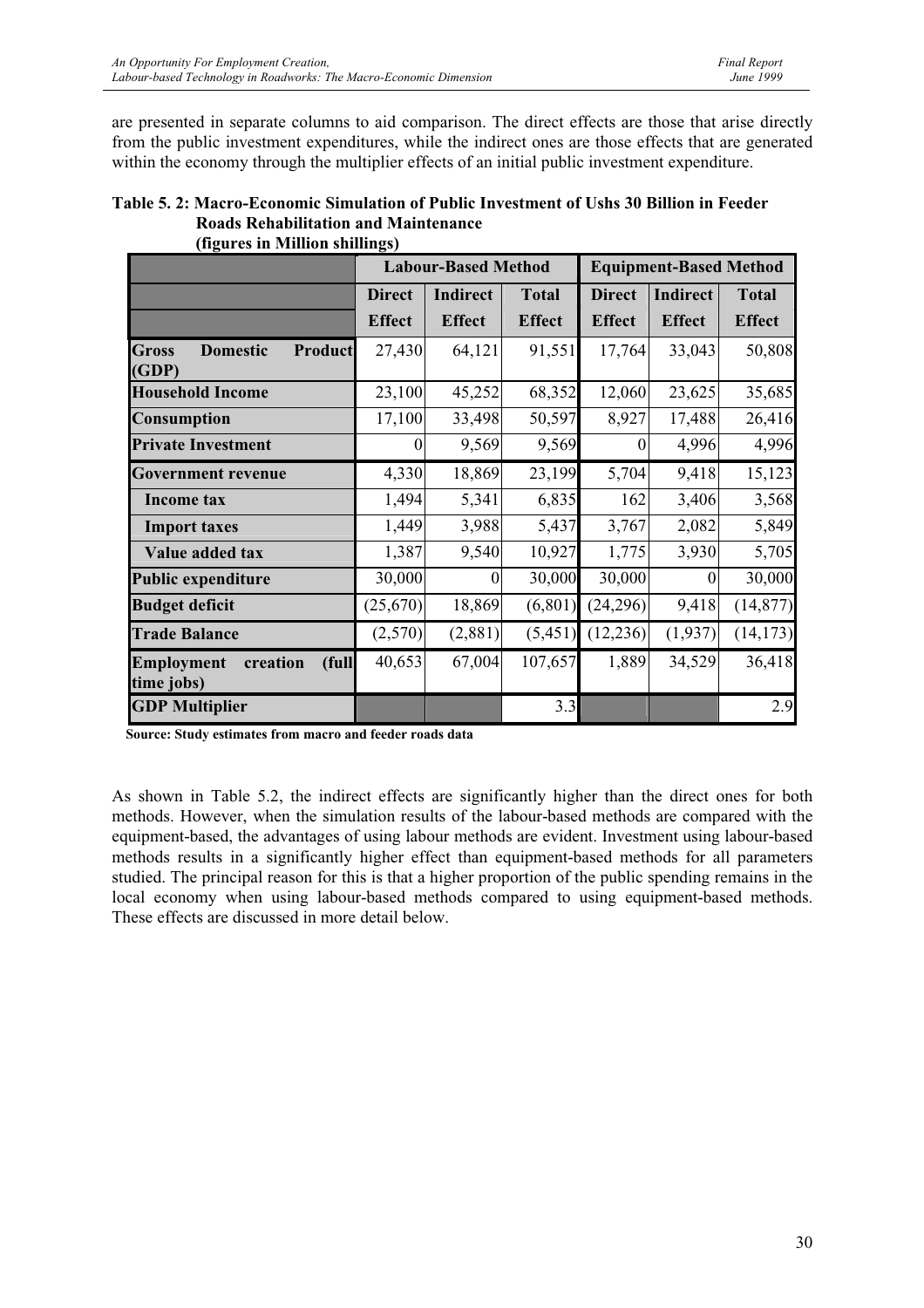### *Gross Domestic Product (GDP)*

In the real sector, labour-based methods generate about 2.0 times more gross domestic product (GDP) through indirect effects than the equipment-based methods. Overall, considering both direct and indirect effects, labour-based methods generate about 1.8 times more GDP than equipment-based methods (Ush 91.55 mill. Compared to Ush 50.808 mill.). A comparison of the components of GDP given in Table 5.2, i.e. household income, consumption and private investment, shows differences of a similar magnitude.

The GDP multiplier of public investment spending of Ushs 30 billion on feeder roads development programme is estimated at 3.3 for the labour methods as compared to 2.9 for equipment-based methods<sup>17</sup>. The GDP multiplier measures the change in GDP as a result of a unit change in public investment spending. Thus, this indicates that using labour-based methods instead of equipmentbased methods has a higher positive effect on GDP.

### *Public Revenue*

On the fiscal side, the direct benefits of labour-based methods are smaller than those of equipmentbased. This is because of the significantly high revenues that accrue from the taxation on imports for public investment using equipment-based methods. These imports comprise mainly heavy roads equipment such as Graders, Bulldozers, Tippers etc. The income tax revenue for the equipment-based methods are, however, much lower than for the labour-based methods. This is because of the smaller labour component of total spending (salaries).

Overall, less revenue is generated directly using labour methods (Ush 4,330 mill. compared with Ush 5,704 mill.). This results into a slightly bigger fiscal deficit initially. But the results of the indirect benefits are interesting when the two methods are compared. The revenues generated indirectly by using labour-based methods are generally about two times more than those indirectly generated by the equipment-based methods. This more than offsets the larger direct fiscal deficit associated with the labour-based methods. The overall effect on the fiscal accounts shows that when labour-based methods are used the fiscal deficit is only 46% of that when equipment-based methods are used (Ush 6,801 mill. compared to Ush 14,877 mill.).

### *Trade Balance*

The stronger indirect effects of using labour-based methods arise from the multiplier impact of more spending locally which increases household income and boosts demand for locally produced goods and services. This in turn triggers a supply response through increased private investment.

Overall there is a significantly larger negative effect on the Trade Balance when using equipmentbased methods compared to labour-based methods (Ush 14,173 mill. compared to Ush 5,451 mill). There are no significant indirect benefits on the trade balance of using either method. The large difference on the trade balance is direct, where the deficit of using labour-based methods is much smaller than using equipment-based methods. This is due to the smaller proportion of foreign exchange spent on public investment imports when labour-based methods are used as compared to equipment-based methods (23% for labour and 60% for equipment).

 $17$  This is calculated as total change in the direct and indirect gross domestic product in the economy divided by the initial direct gross domestic product.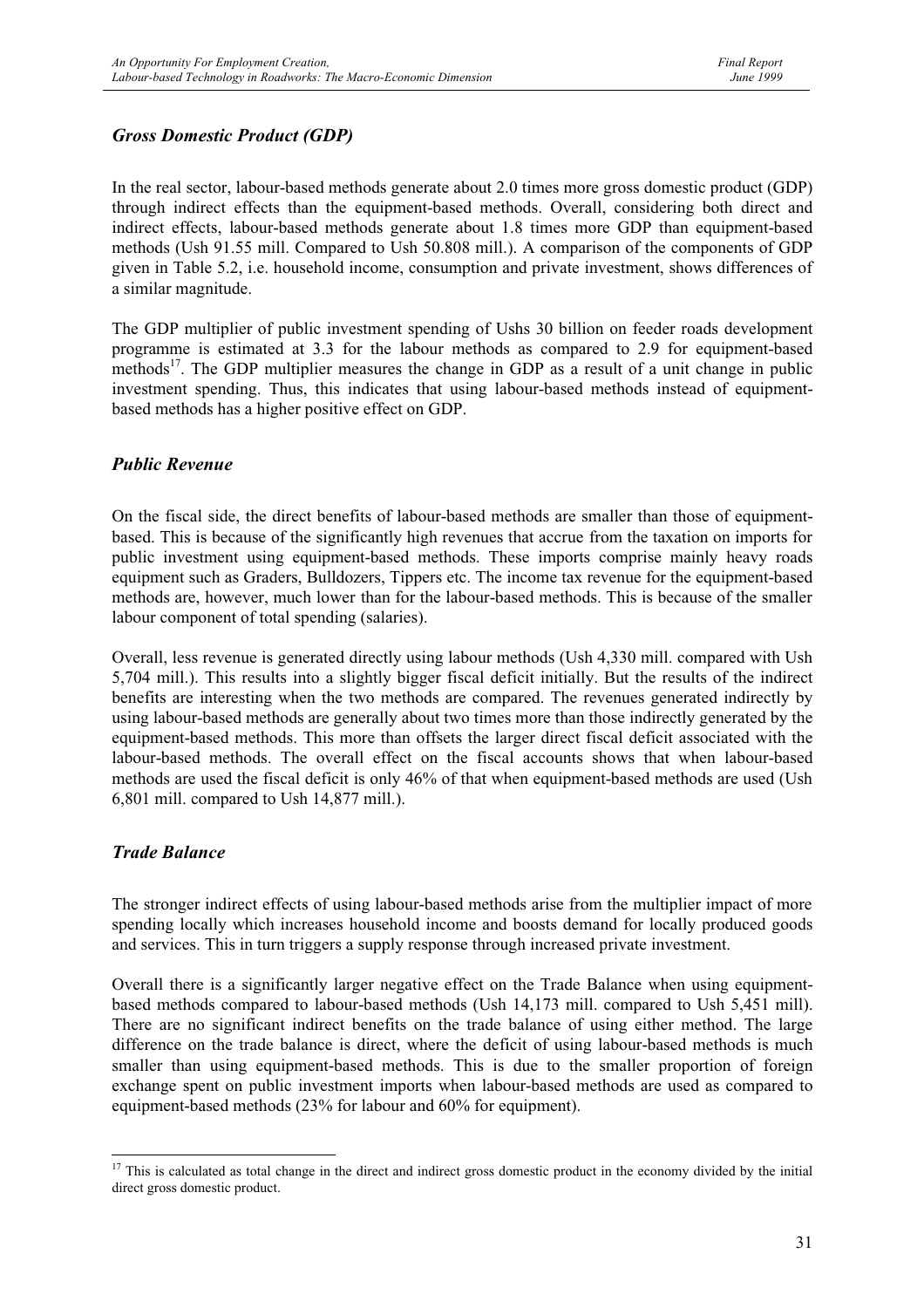Overall therefore, there is a significant foreign exchange saving using labour methods (calculated at more than 62% using the macro-economic model). This foreign exchange can be used to import goods that have a higher social value to the poor like drugs, scholastic materials, etc.

### *Employment Creation*

One of the principal reasons for advocating a policy of using labour-based methods is employment creation. The impact on the domestic economy of a higher public expenditure on local resources stimulates the production of goods and services. To produce more goods and services, more people have to be employed. This is especially the case in sectors where labour cannot be substituted, and in a situation where under- and unemployment are high such as in Uganda.

From the simulation results, **the employment created by a Ush 30 billion investment using labourbased methods is estimated at 107,657 full time jobs as compared to only 36,418 full time jobs that would be created using equipment-intensive methods; a ratio of 3:1**. If rural labour would be employed at the most economically efficient wage rate (i.e. the shadow wage rate), then the difference in employment creation would be even bigger. The empirical results also reveal that for every job created directly in the feeder roads programme using labour-based methods another 1.6 jobs would be created due to consequent indirect effects. This gives an indication of the strong link between public spending in the local economy and employment generation.

### **5.4 Sensitivity Analysis of the Simulation Results**

As expected, the simulation results of the model are very sensitive to all the coefficients. But, for the purpose of this study, a sensitivity analysis was limited to the proportion of the total public investment expenditure on local resources, (measure of the labour-equipment mix), rural labour productivity, the labour component in total public investment and the daily wage rate. With the exception of the labour productivity, the rest are economic policy variables (instruments) which can be changed within a fairly short time in order to meet definitive objectives. Rural labour productivity, though an important determinant of employment creation, changes only in the medium to long term and is not available to government as a short term policy instrument.

An increase in the daily wage rate and average labour productivity have a downward effect on employment creation. Conversely, an increase in the proportion of public investment spend on local resources and an increase in the labour component have an increasing effect on employment creation. The results of the sensitivity test on employment creation of changes in daily wage rates and labour productivity for either choice of technology is summarised in Table 5.3 below.

For example, using the macro-economic model, the increase in labour productivity from Ush 3,906 per day to Ush 5,000 per day and daily wage rate from Ush 1,500 per day to Ush 2,000 per day reduces full-time employment from 107,657 to 82,833 persons using labour-based methods. This is a reduction of about 25,000 jobs. These trends hold true for the equipment-based methods as well, although in smaller absolute magnitudes. One of the major observations of this test is that employment creation by labour-based methods is more sensitive to changes in wage rates and labour productivity than equipment-based methods.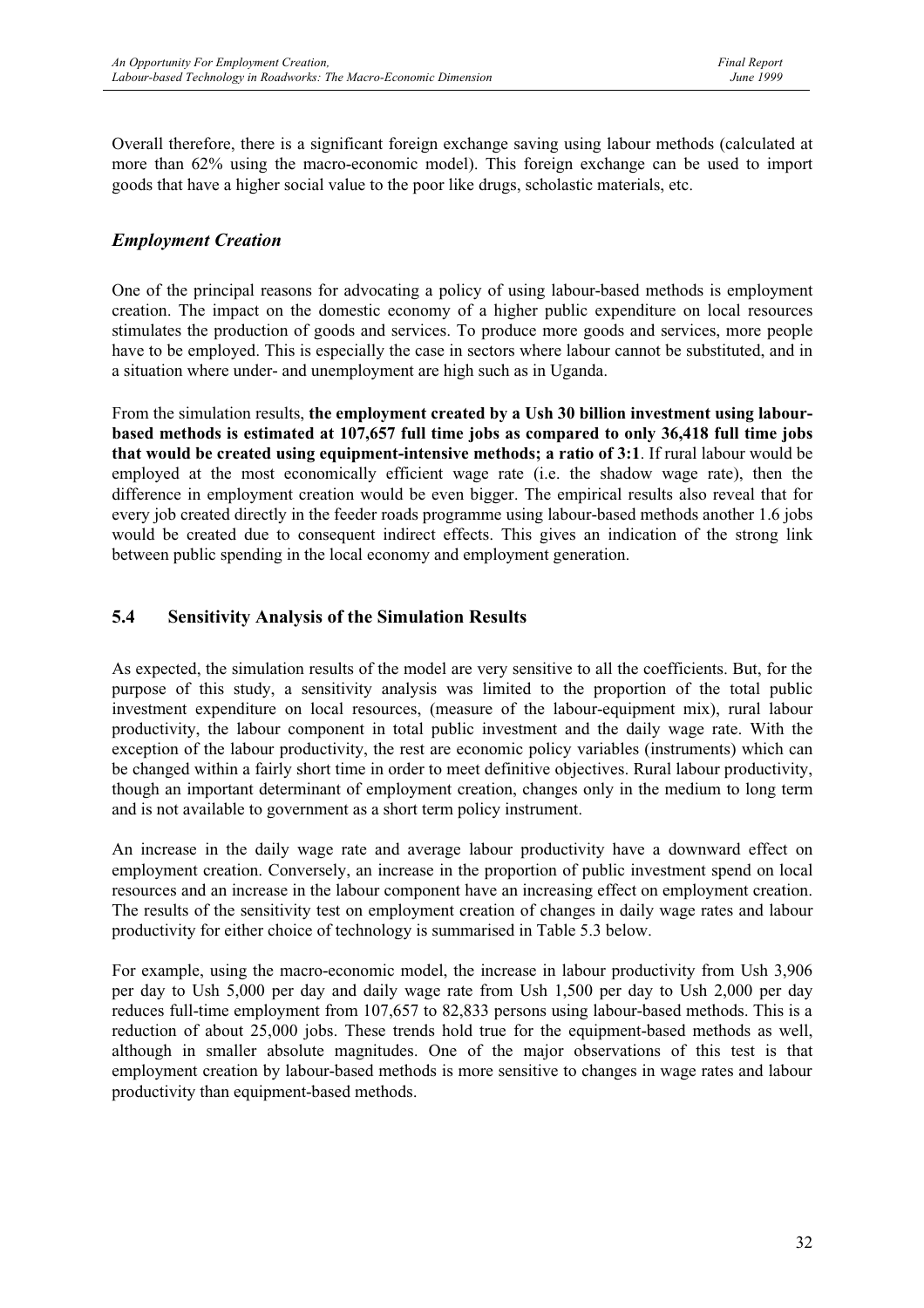|           |         |                   |              | Changes in Easo at 110 auctivity on Employment Creation |
|-----------|---------|-------------------|--------------|---------------------------------------------------------|
|           |         | ALp=Ushs 3906/day |              | ALp=Ushs 5000/day                                       |
| Daily     | Labour  | Equipment         | Labour       | Equipment                                               |
| Wage rate | based   | Based             | <b>Based</b> | based                                                   |
| 1,500     | 107,657 | 38,937            | 92,996       | 31,382                                                  |
| 2,000     | 97,494  | 37,835            | 82,833       | 30,280                                                  |
| 2,500     | 91,396  | 37,174            | 76,735       | 29,619                                                  |
| 3,000     | 87,330  | 36,733            | 72,670       | 29,178                                                  |
| 3,500     | 84,427  | 36,418            | 69,766       | 28,863                                                  |
| 4,000     | 82,249  | 36,182            | 67,588       | 28,627                                                  |
| 4,500     | 80,555  | 35,999            | 65,894       | 28,444                                                  |
| 5,000     | 79,200  | 35,852            | 64,539       | 28,297                                                  |

|  | Table 5.3: Sensitivity Tests of Varying Daily Wage Rates and |  |  |
|--|--------------------------------------------------------------|--|--|
|  | <b>Changes in Labour Productivity on Employment Creation</b> |  |  |

**Source: Study estimates using the macro simulation model.**

ALp=Average Labour productivity

### **5.5 Implications for Uganda's Macro Economic Framework**

The implications on the country's macro-economic framework are clearly manifested in the results of the simulation model. Labour-based methods generate more income to households, increase GDP faster than equipment-based methods and have a strong stimulus on local private investment.

The overall implications of the choice of the technology choice in feeder roads improvement is that the macro-economic framework would be improved if the country adopted labour-based methods in infrastructure development wherever it is feasible, rather than the current conventional trend of using equipment.

### **5.6 Potential for using Labour-Based Methods in Uganda's Investment Programme in Feeder Roads**

Based on the empirical evidence arising from the analysis of Uganda's case, labour-based methods have a great potential of employment creation. Firstly, the average financial cost of using labourbased methods is the same or slightly less than using equipment and the economic benefits both direct and indirect far exceed those of an equipment-intensive approach.

Government's current public investment in feeder roads is estimated at about Ush 30 billion per annum (approximately US\$ 23 million). Given the labour immobility in rural areas in Uganda, it is unlikely that many individuals would remain employed on a feeder roads rehabilitation and maintenance programme for a full year. Therefore, assuming that each person would be employed for one third of the time in a year, employment would be created for about  $121,960^{18}$  people per annum using the results of the macro simulation model.

These figures clearly demonstrate the significant potential for employment creation using labourbased methods. The impact on poverty due to both direct and indirect effects (discussed below) would be significant with a GDP multiplier of 3.3 and an increase in household income of about US\$68 million per annum, creating high indirect economic benefits for the population in general.

<sup>&</sup>lt;sup>18</sup> Take 40,653 direct employment creation under labour-based method in Table 5.2 and multiply by 3.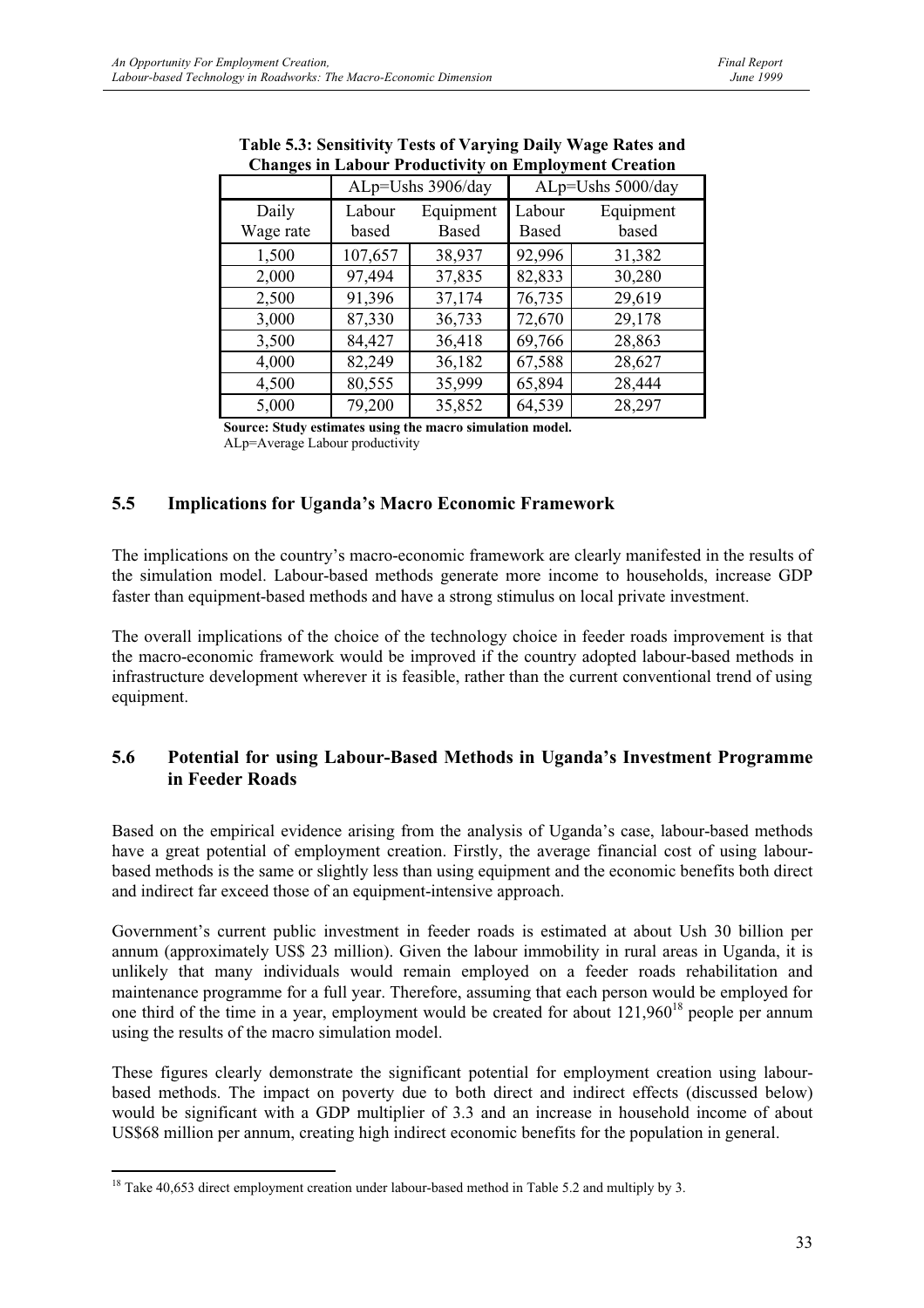The overall impact on the macro-economic framework of switching from equipment methods is even a stronger argument for the potential of labour methods. The use of labour and other locally available resources would reduce the level of foreign exchange required to procure imports in the form of heavy equipment, fuel, lubricants and spare parts. There would not necessarily be "indirect" foreign exchange advantages if the foreign exchange saved can be used to finance a higher import bill for e.g. consumption goods, which may be of a high social value to the poor, such as drugs.

The availability of labour for feeder roads is not a major constraint to adopting labour-based methods (except in some areas in western Uganda) because the labour force that is employed in agriculture is under utilised. Therefore the danger of reducing agricultural output as labour shifts to feeder roads construction is not significant. Moreover, intensive agricultural activities are cyclical, with long slack periods.

### **5.7 Implications for Poverty Reduction**

In Uganda today, the major cause of poverty in rural and urban areas is a lack of productive employment. Since it has been established, using empirical material, that labour-based methods have a high potential for creating productive employment, this would translate into poverty reduction, directly and/or indirectly. The household population would have increased incomes which would enable them to purchase the basic requirement for a better livelihood, including paying school fees and improved access to health facilities (affordability factor). Since labour-based methods would provide a stronger stimulus to the local economy, the increased economic growth (assuming it would remain above the population growth rate) would directly increase per capita income and thus improve the national poverty indicators.

### **5.8 A Summary of the Findings**

The analysis in this chapter shows that there are significant benefits to the economy as a whole of using labour-based methods in feeder road improvement programmes. The potential for employment creation is high, it is financially similar or cheaper than using equipment-based methods, has stronger multiplier effects on the economy, and would complement Government efforts to reduce poverty. The analysis also indicates that, because of the small foreign exchange required to import investment inputs and no significant indirect foreign exchange benefits of either choice of technology, the use of labour-based methods instead of equipment-based ones would have a positive effect on the country's balance of payments.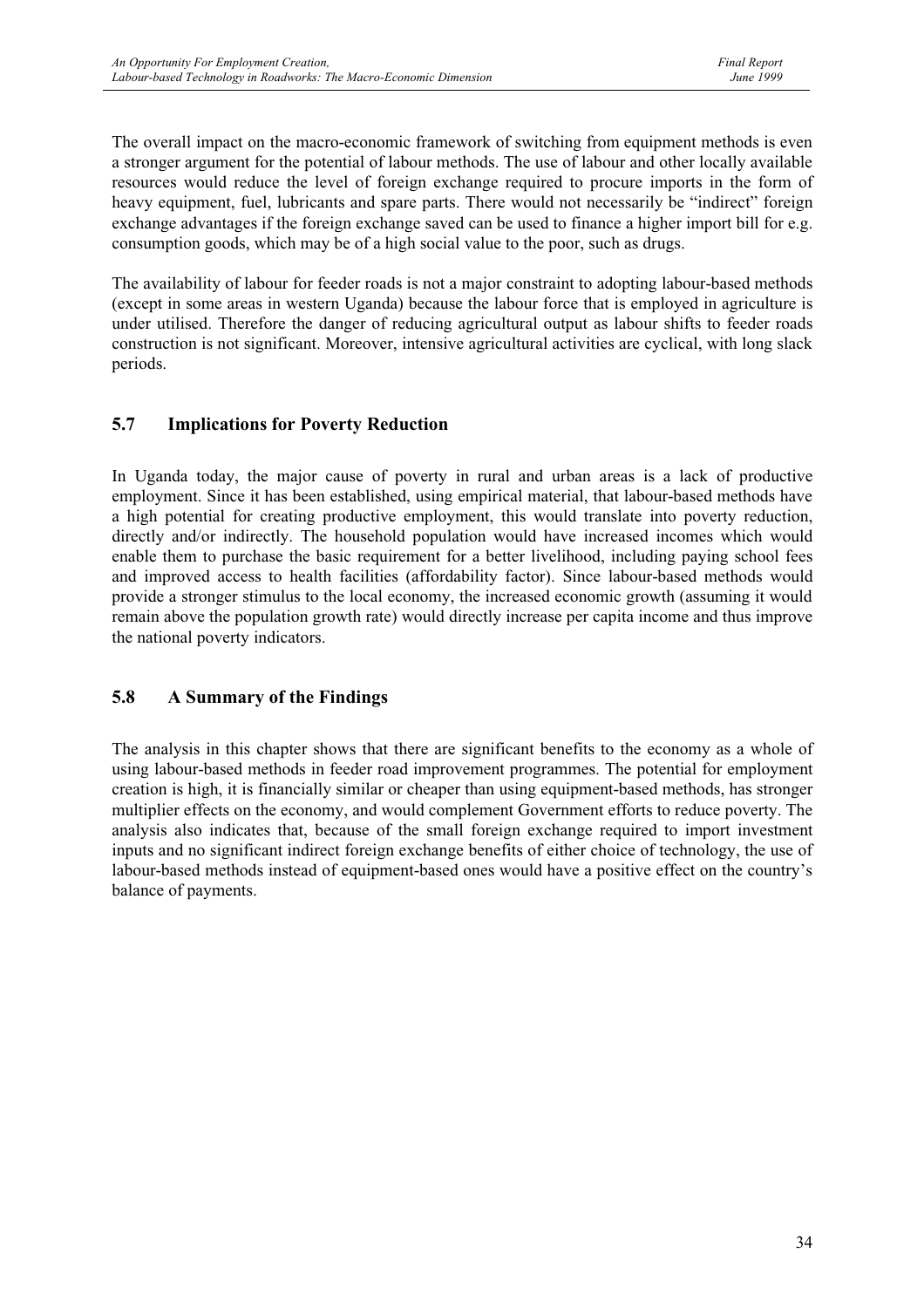### **Chapter VI**

### **CONCLUSIONS AND RECOMMENDATIONS**

This Study has compared the financial and economic costs of employing labour and equipment-based methods in public investment programmes for feeder roads using empirical evidence. It has also estimated the direct and indirect benefits of the choice of technology on the national economy. Based on these results, some important conclusions can be drawn, and key policy recommendations made. These are outlined in the sections below.

### **6.1 Conclusions**

*Employment creation:* One of the most important conclusions of this study is that labour-based methods have a significantly higher employment creation potential when compared with equipmentbased methods. They generate about 2.5-4.0 times as much employment of unskilled labourers as equipment-based methods. Based on an investment of Ush 30 billion per year in feeder road rehabilitation, it was estimated that using labour-based methods of construction would create the equivalent of 107,657 full-time jobs in Uganda, whilst using equipment-based methods would only create 36,418. Given the high level of unemployment and underemployment especially in rural areas, labour-based methods provide an opportunity to contribute towards solving the employment problem in Uganda. Consequently, therefore, they could provide a significant complementary effort to the eradication of poverty in the country.

*Unit costs:* Based on a study of the average costs of recent feeder roads programmes, labour-based methods are cheaper in financial terms as compared to equipment-based methods. When economic costs are taken into consideration, the cost advantage of labour-based methods over equipment-based methods is even more significant. In financial terms, the study results indicate that the cost advantage of labour methods over equipment-based methods is 18% for full rehabilitation and 52% for spot rehabilitation. In economic terms, the figures are 38% and 60% respectively.

*Expenditures on local goods and services:* Labour-based methods have a higher percentage of public investment expenditure that remains in the domestic economy than is the case for equipment-based methods. These percentages are on average 77% for labour-based and 39% for equipment-based methods. These are mainly expenditures on local resources such as labour and materials. The implication of this conclusion is that the local population derives more benefits from labour-based programmes than equipment-based ones.

*Macro-economic impacts:* The macro-economic impact of labour-based methods is also superior to equipment based methods. They generate about 2.0 times the additional national output compared to equipment-based methods. Over two-thirds of this is due to indirect effects. They have a similar impact on household income, consumption and investment. They put less pressure on the fiscal operations and save a significant amount of foreign exchange (which can be utilised to import items that have a higher social value to the poor).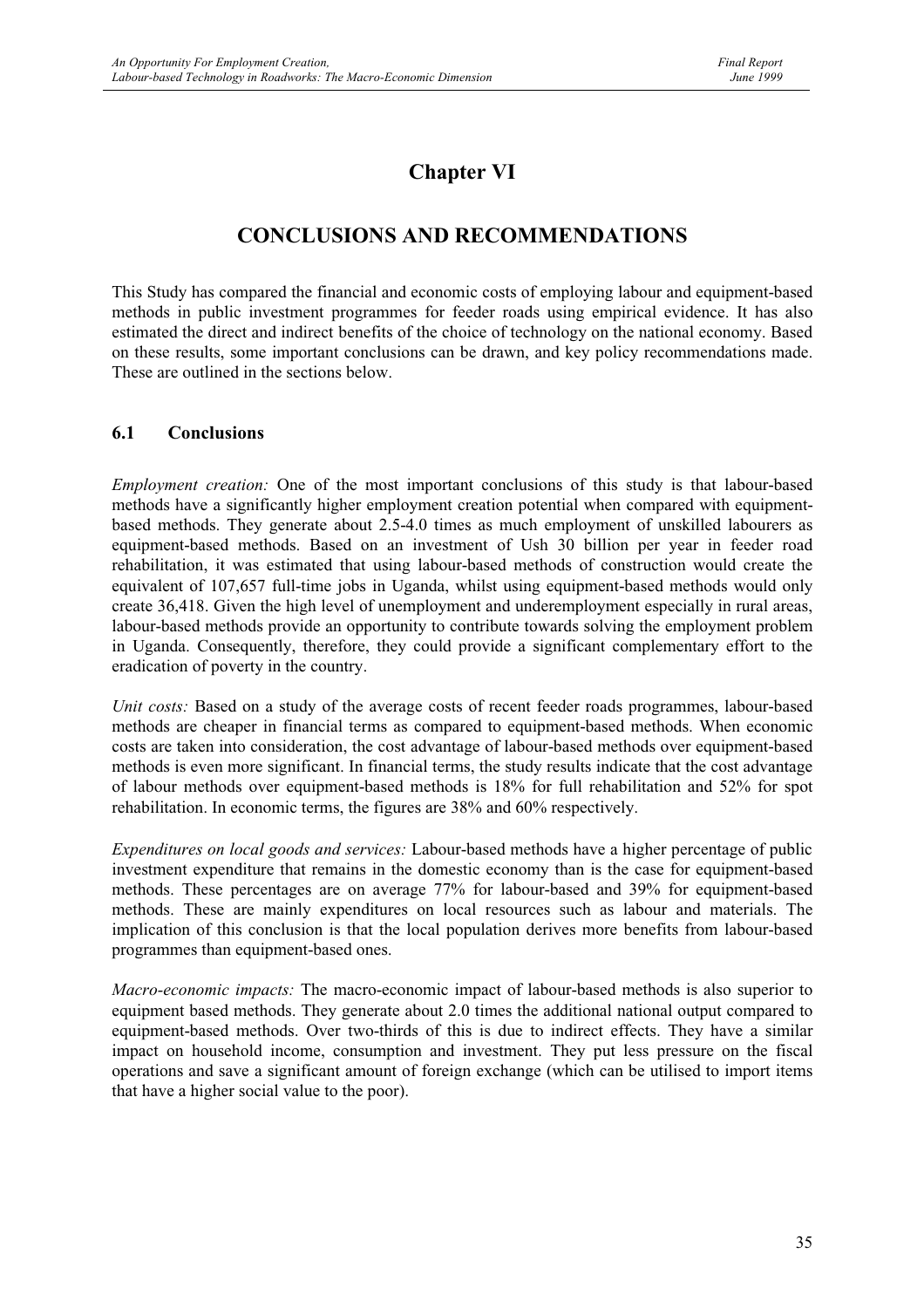*Roads standards:* Based on the findings of this Study (site observations and interviews)<sup>19</sup>, and studies in other developing countries<sup>20</sup>, it can be concluded that it is technically feasible to substitute labour for equipment, and the quality of work was in every way comparable, despite the lower cost of labour-based methods. The quality of labour-based rehabilitation under UTRP in Mbale (Eastern Uganda) was found to be of a quality at least equal to that of an equipment-based rehabilitation in Soroti (North-Eastern Uganda).

*Competitive wage rates:* For full rehabilitation of rural feeder roads, labour-based techniques would be competitive with machines for wage rates up to about US\$ 4 per day. This compares with typical daily rates in 1998 of about US\$1.20 per day. Therefore, the cost advantage of labour-based methods over equipment-based methods would remain even if there were quite significant increases in average wage rates. This competitiveness was found to be even higher for spot rehabilitation.

### **6.2 Recommendations**

The recommendations in this section are of two types: those related to the socio-economic considerations derived from the findings of this Study, and those aimed at removing constraints or biases that inhibit the wider use of labour-based approaches. A separate Study on constraints to using labour-based methods in Uganda was commissioned by LAPPCOM in September 1998. The results of that Study should help policymakers and civil engineers to understand why, despite the fact that there is often a clear advantage in labour-based methods rather than equipment-based methods in feeder roads works, their use is still very limited. The recommendations below concerning the removal of constraints, therefore, focuses on the policy dimensions.

### *Social-Economic Considerations*

The country's macro-economic framework envisages accelerated economic growth if per capita income is to increase meaningfully. The country has undergone sweeping economic reforms that have resulted into high economic growth rates since 1990, reaching a peak in 1994/95. Given the fact that all the major macro-economic reforms have now been implemented, and successfully so, the marginal impact of any additional macro policy reforms on the economy will be smaller in the years to come. Hence, further accelerated economic growth will need to come from the adoption of complementary policies at the micro or sectoral level.

A more labour-intensive approach to infrastructure development is one such policy that can create employment and help ensure sustainably high and broad-based growth. Because much infrastructure development, such as feeder road improvement, is located in rural areas and can absorb unskilled labour, these work opportunities are available to the poorest members of the community. This would have significant poverty reduction effects, not only at the national level but also at the household level. Moreover, persistently high unemployment and under-employment undermines efforts to achieve sustainable human development. Any form of unemployment is a denial of choices and opportunities for a reasonable quality of life. Productive employment improves the quality of life both economically and socially, not only because of income generation, but also in terms of human dignity, enhanced self-esteem, and hope for a better future.

<sup>&</sup>lt;sup>19</sup> Due to data limitations, standards comparison between labour-based and equipment-based rehabilitation was by site observations and interviews of site engineers, labourers and road users.

<sup>&</sup>lt;sup>20</sup> World Bank (1986); Edmonds and de Veen – ILO Report 1993; Mc Cutcheon (1996) on labour-based technology in Zimbabwe; Watermeyer and Band (1994) on Soweto's Contractor Development Programme in South Africa; and The World Bank (1998) on the Kenyan Rural Access Roads Programme.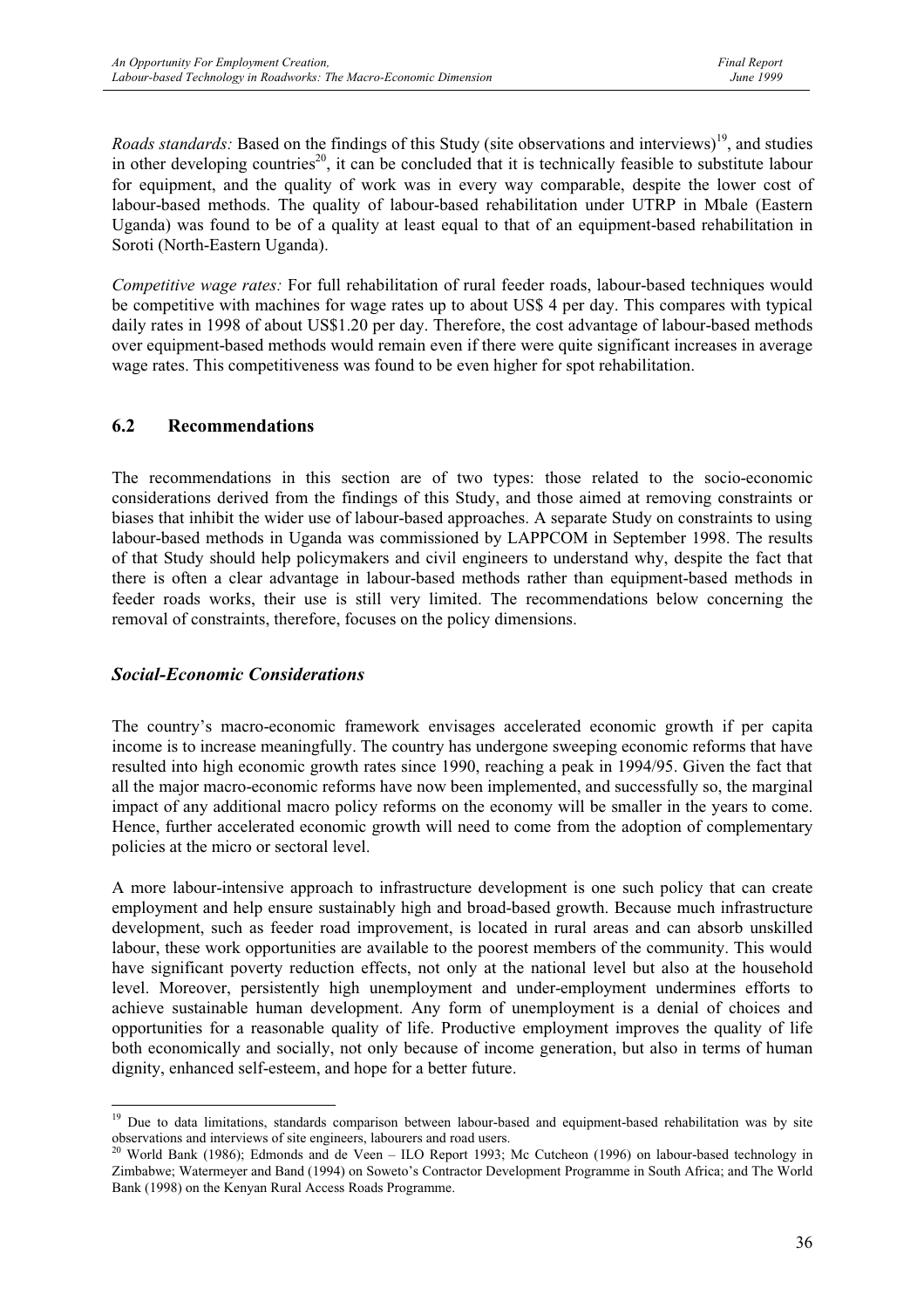Regarding the external sector, the implications of using more labour-based methods is that the economy would save foreign exchange as compared to using equipment-based methods. These savings can provide the opportunity to import items of a high socio-economic value to the poor. This is an important economic policy consideration in Uganda, which generates inadequate foreign exchange savings to finance all of its imports and other foreign exchange transactions.

Another important consideration while making technology choice for public investment programmes is how it will impact on the fiscal accounts. Uganda, like many other developing countries, is faced with the problem of lack of capacity to raise domestic revenue to finance the desired level of public expenditure programmes. Moreover, in order to control inflation, the fiscal deficit must be small enough to avoid recourse to inflationary domestic finance. It has been demonstrated in this Study, using a macro-economic model, that the total effect on the budget deficit of using labour-based methods is, in fact, smaller than using equipment-based methods. Therefore, the objective of maintaining fiscal balance would be met more easily by adopting more labour intensive methods.

### *Policies to Reduce Biases Against the Use of Labour-Based Methods*

It should be stated at the outset that the recommendations below are not aimed at totally replacing equipment-intensive methods in road construction with labour. They are merely meant to increase the scope for using labour-based methods were they are most appropriate.

*Partnership between Government and the private sector:* To be sustainable, labour-based public works programmes require a partnership between government and the private sector through contractual arrangements and other appropriate modalities. If the private sector has to become an expanding engine of growth in the labour market, a more enabling environment should be created. A policy framework should be put in place to ease the participation of small local private contractors in infrastructure development. These would be contractors with little capital employing labour-based methods. They could participate in larger public works programmes through subcontracting. Subcontracting of big projects, or providing contracts to many small local contractors, would be effective in addressing the time constraint that some decision-makers advance while disputing the value of labour-based methods.

*Project evaluation criteria:* To take the fullest advantage of labour-based methods, road investment programmes and road designs, with their associated technological options, must be methodically reviewed in the light of the essential objectives of the national plan and of the roads themselves. Specifically, evaluation criteria should include employment potential, viability of substituting labour for equipment; economic cost evaluation using shadow pricing, and an assessment of the overall impact on the economy i.e. direct and indirect economic benefits/costs.

*Capacity building in labour-based works:* There is no doubt that the capacity of local private contractors to implement labour-based road construction programmes is currently less than adequate. Accordingly, a framework to build capacity for more labour-based programmes to complement already on-going efforts should be put in place, as part of the overall enabling environment. Capacity building could include, among others, training of supervisors and foremen in public works departments and practical training of local contractors by engaging them in actual assignments with specialised supervisors. This may be expensive initially but the long-run benefits would significantly offset the short-term costs.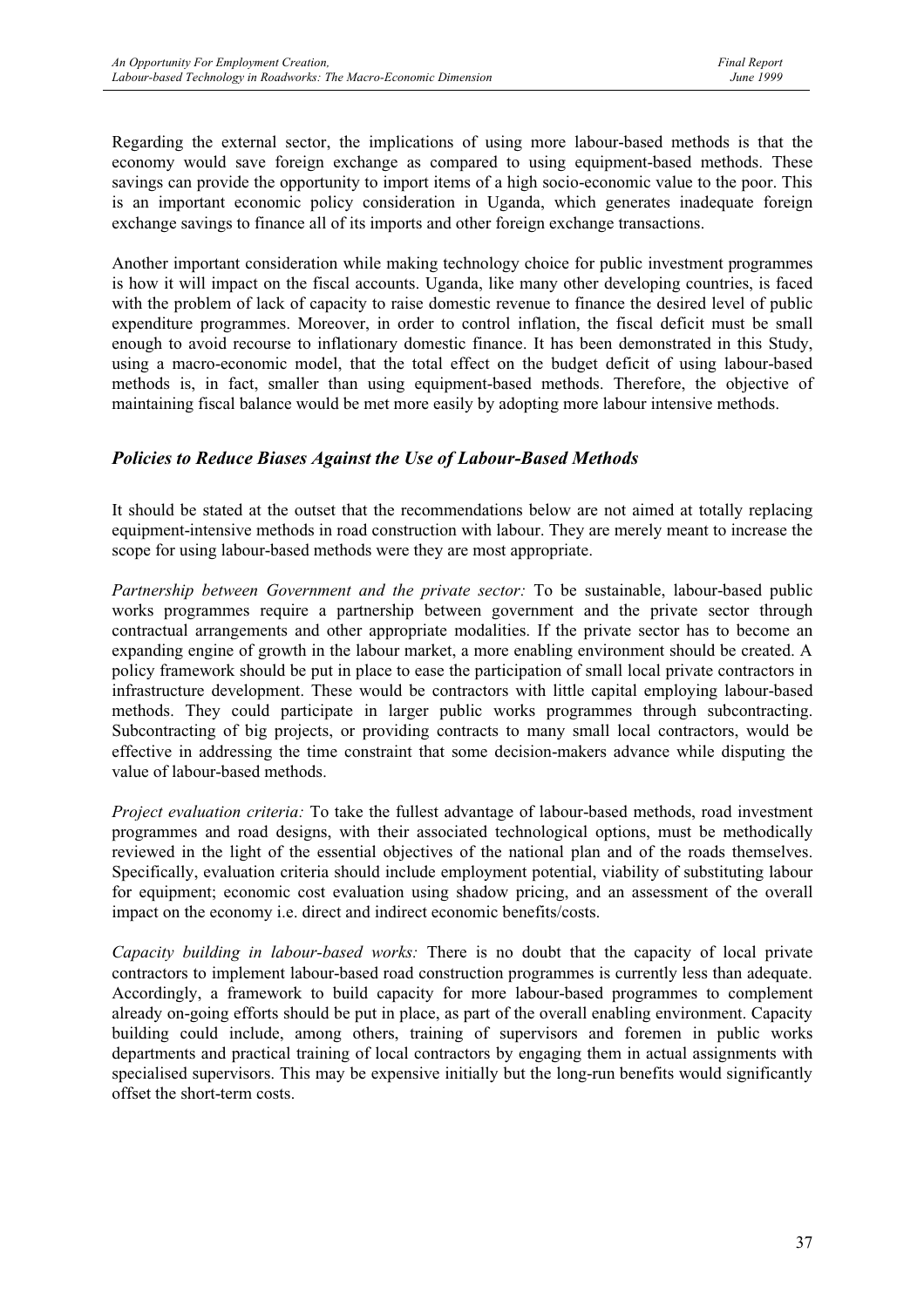*Conditions of Tender and Contract provisions:* The conditions of Tender and the provisions of contracts often provide such a strong built-in bias against labour-based methods that, unless changed, the advantages of labour-based methods alone will not induce policymakers and engineers to use them. To eradicate some of the biases involved in the selection of contractors, the minimum stock of equipment requirement should be waived for contractors who have proven skills in labour-based methods. The criterion should not be whether the contractor has enough equipment to carry out the project, but his or her efficiency in the use of alternative approaches.

*Sub-contracting to small local contractors:* The size of contracts generally favours big foreign contractors over small local contractors. It is therefore desirable that, wherever possible, large projects should be divided into large numbers of small lots to facilitate tendering by small and medium sized local firms. Where the scope to split a large contract is limited, a big contractor could be required to subcontract a portion of the works to small contractors.

*Road designs and feasibility studies:* A detailed evaluation of alternative labour-based methods needs to be made first by consulting engineers at the design stage and then the appropriate specifications included in contract documents. The consulting engineers could make sure that the terms of reference for feasibility studies and engineering design promote the investigation of possibilities of substitution of labour for equipment in feeder roads construction. However, to ensure proper implementation and supervision, the government and the consulting engineers need to play a proactive role. The government, perhaps through local and community leaders, could act as watchdogs to ensure the efficient and effective implementation of labour-based methods.

*Contractual time constraints:* Most road construction contracts specify tight time schedules for work accomplishment, emphasising technical efficiency and ignoring other considerable benefits of utilising alternative approaches. In reality, however, mobilisation for equipment-based contracts can be very slow. The time constraint can effectively be overcome by using several labour-based units to make up for "slower" implementation of labour-based as opposed to equipment-based units. Where it is clear, therefore, that labour-based techniques, though they may extend the duration of the work, are economically and socially the most efficient, consideration should be given to waiving the contract duration limit. The longer duration may be compensated by benefits such as greater employment and increased household income. Moreover, labour-based methods are often much faster to mobilise.

*Institutional and attitude changes:* In general terms, civil engineers are trained in capital-intensive technologies, which are labour-saving. Very few are trained in alternative technologies that are more appropriate in developing countries, where capital and not labour needs to be saved. The long-term policy option that could best serve to reverse this trend is to broaden the curriculum of institutions for the training of civil engineers to include concepts of "appropriate" technologies. This should include illustrations and exercises to show how such a concept is translated into concrete actions in the specific environment of Uganda. Special seminars and training courses could also be organised where specially designed material for demonstration of technological alternatives could be used in order to raise awareness of the benefits and enhance their acceptability.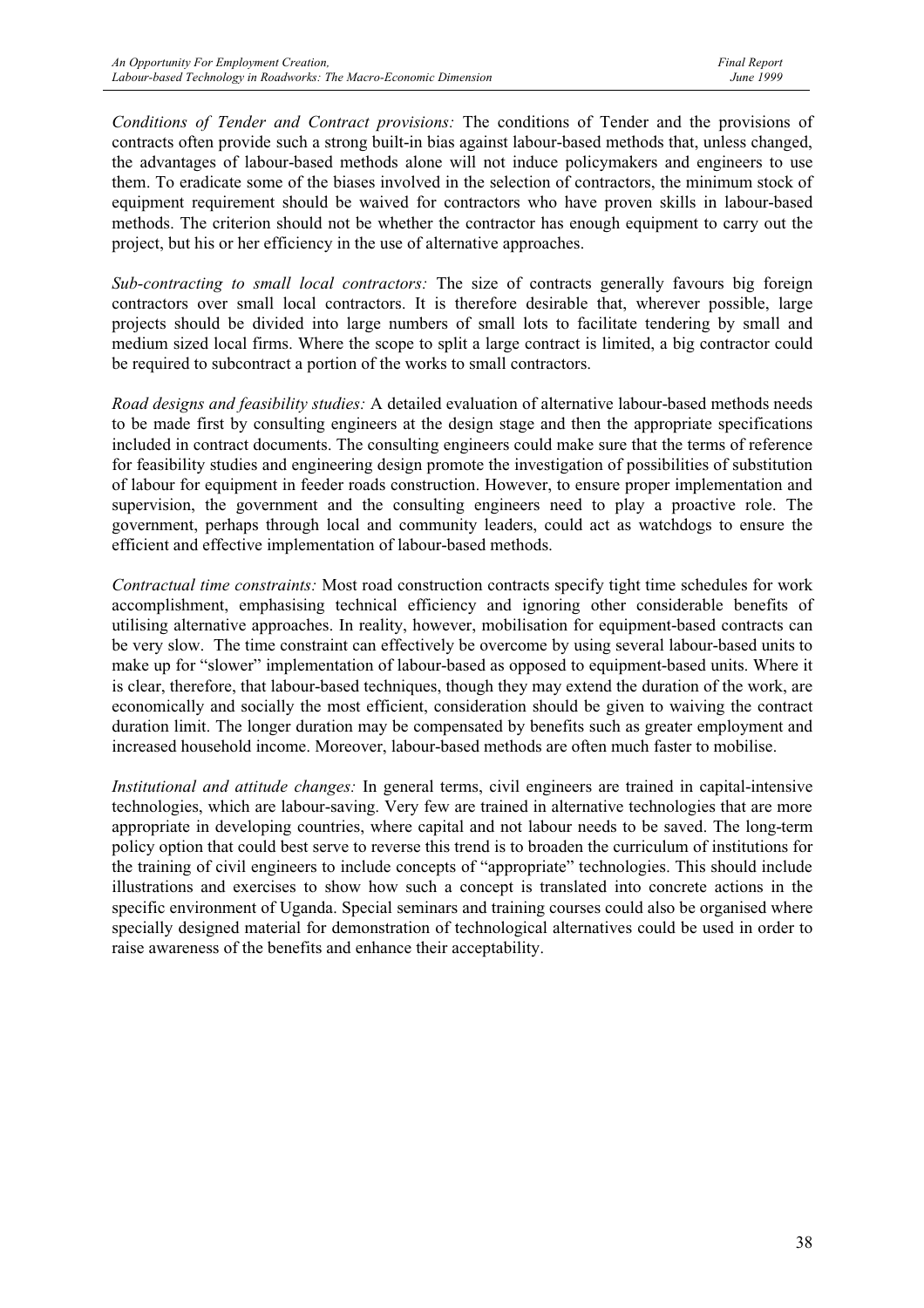### **ANNEXES**

- Annex 1: Terms of Reference
- Annex 2: Tables Relating Population and Employment
- Annex 3: Specific Roads Data and Status
- Annex 4: Calculation of Cost Adjustment for Equipment
- Annex 5: Economic Parameters
- Annex 6: Details of Macro-Economic Model
- Annex 7: References and Bibliography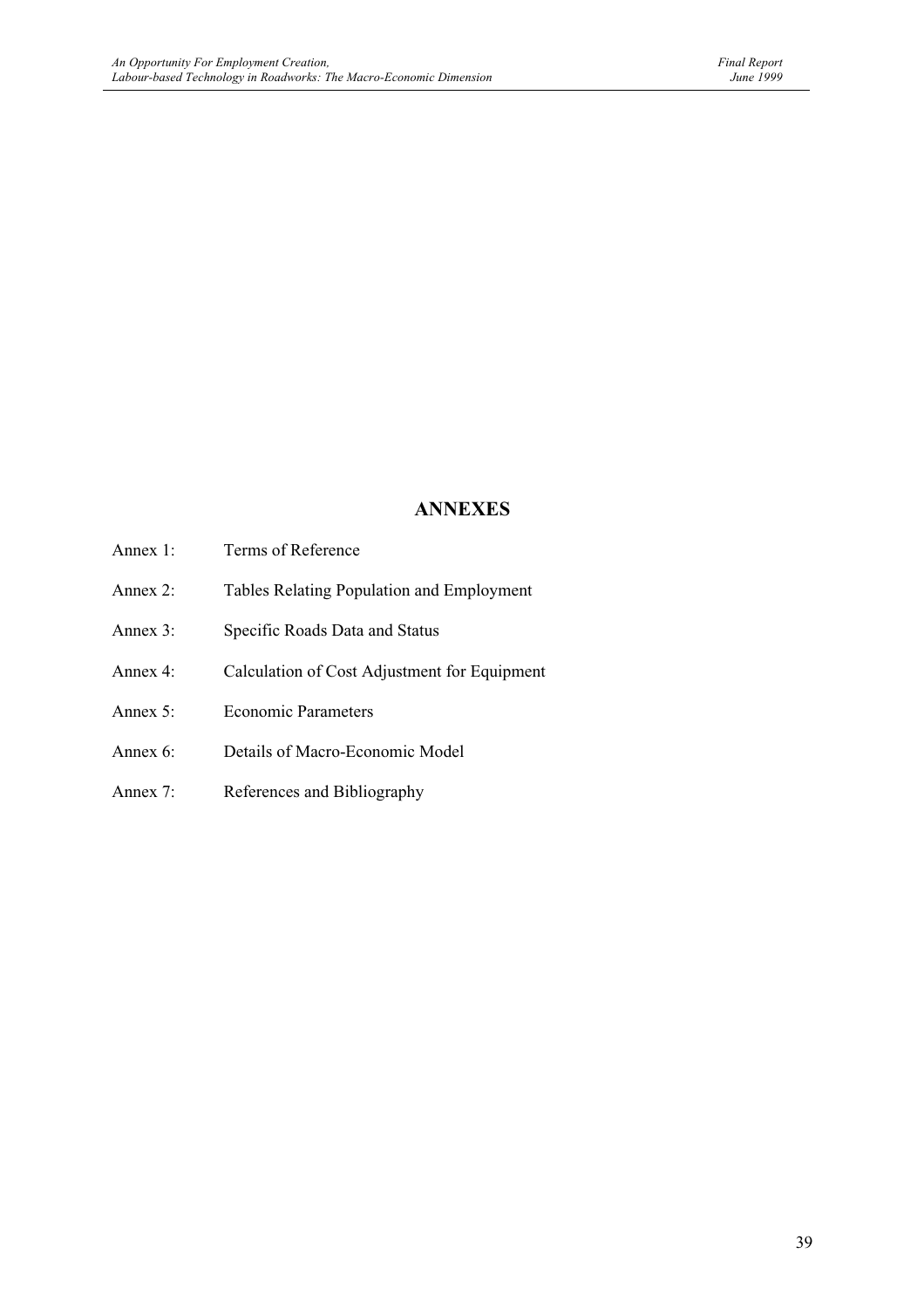### **TERMS OF REFERENCE**

### **Comparative Study on the Impact of Labour-based and Equipment-based Methods in Rural Feeder Roads in Uganda**

### **Background**

The GOU strategy for economic and social development, supported by a large number of donors, puts strong emphasis on economic growth, privatisation and decentralised government. The strategy implies a radical change in the way in which government services are delivered, with new roles for central and local government, communities, and the private sector.

The Government's Poverty Eradication Action Plan recommends the implementation of labourintensive techniques as a means to provide needed infrastructure while creating employment. The labour-based approach is particularly well suited as a means to implement the Government's Strategy for Poverty Reduction.

The history of the ILO/GOU co-operation in the promotion of employment in the infrastructure sector dates back to 1981, with the establishment of the Labour Intensive Works Unit (LIWU) in the then Ministry of Planning and Economic Development, which has led to a series of field projects being carried out. However, the need for a consistent policy in this field has become increasingly apparent and has led to the establishment of LAPPCOM - the Labour-based Policy Promotion Committee. A new joint GOU-ILO project in support of LAPPCOM was launched in September 1997. The present study is funded under that project.

A study carried out by the ILO in 1996 indicates a scope for the annual creation of about 100,000 full-time job equivalents in the infrastructure sector (which is a doubling of the current employment in that sector) through a change in technology towards labour-based approaches instead of equipment - without any extra investment except for training and capacity building. Under the same assumptions, about 38 million US dollars would be saved to the country in foreign exchange; instead of being used to import heavy equipment, this money would be ploughed into the rural economy in the form of wages where it would have a multiplier effect to stimulate demand for goods and services and indirectly lead to considerable additional economic activity and employment.

### **Objective of the Comparative Study**

With specific reference to feeder roads, the project would like to study in more detail, and based on empirical material in Uganda, the economic benefits to be derived through the application of labourbased technologies as opposed to equipment-based methods. If these can be documented as being of important magnitude the study could provide strong arguments in favour of labour-based approaches.

The study will consist of two dimensions which will mutually reinforce each other, namely:

- 1. On-ground assessment of the economic costs of carrying out feeder roads improvement and maintenance by LB and EB methods in Uganda.
- 2. Through comparative analysis of a number of on-going and completed road projects in Uganda, show the potential macro-economic benefits to the economy (Gross Domestic Product, Balance of Payment and general poverty indices.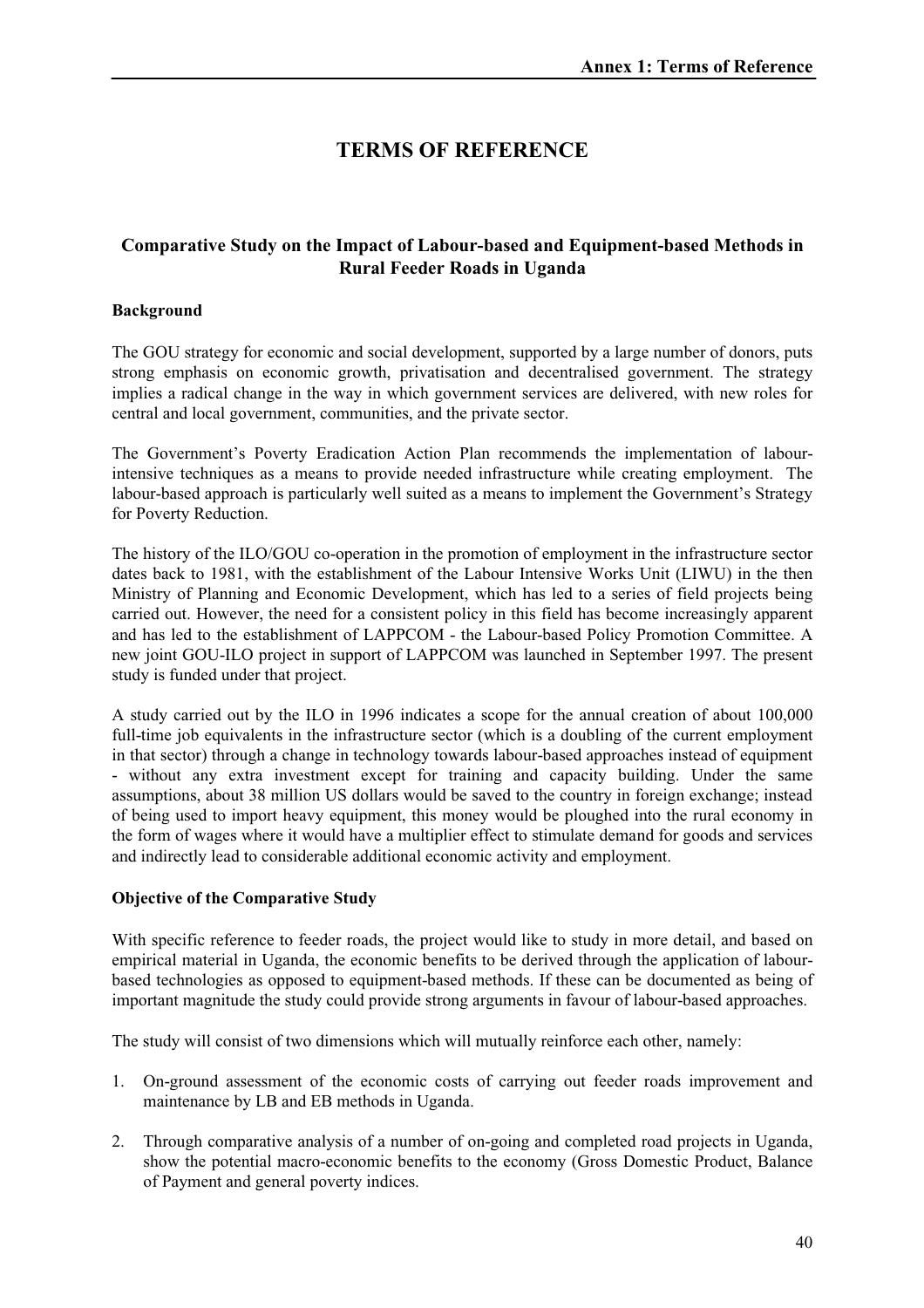In addition to the above-mentioned ILO study from Uganda the comparative study will also draw upon other ILO country studies along similar lines, especially Rwanda (Martens 1991), Zimbabwe-Lesotho (Stiedl & Lennartsson 1995), and Madagascar (Razafindrakoto & Roubaud 1997).

### **Methodological Issues**

Previous studies point to a number of difficulties in making meaningful comparisons.

*Technical standards.* No two roads are exactly the same, due to differences in terrain, water crossings, soils, degree of erosion problems, design parameters, as well as other factors. Some projects apply a mixture of labour- and equipment-based methods and escape easy classification.

*Availability of data.* Reliable data for comparable operations are often difficult to obtain. Technical departments often work according to standard specifications, as far as their budgets allow them to. Idle equipment and labour is not accounted for. The same applies to other parts of (especially) force account operations where true economic costs are not reflected.

*Differences in timing* of implementation of the projects being compared are bound to necessitate adjustments in terms of labour costs, equipment hire prices, and inflation in consumer prices.

*Market rates and simple exchange rate calculations* do not fully reflect the social costs to the country of high unemployment and foreign expenditure on imported equipment. Shadow pricing is required in order to adjust for these factors.

The most robust approach is considered to be one that compares the *average costs* of a number of similar projects carried out by labour-based and equipment-based methods, or a combination of them. The larger the number of projects - provided the quality of data is acceptable - this approach will take into account a wide range of different conditions. However, since the inputs in a number of individual works operations will also need ,to be defined in detail in the analysis, it should also be possible to examine the suitability of the labour-based and equipment-based approaches at the micro-level and make recommendations accordingly.

A number of roads projects have been pre-selected for possible inclusion in the study. The final selection will take place when the quality of available data on these projects has been ascertained. Some pre-selected projects may need to be excluded while others may still be identified as suitable.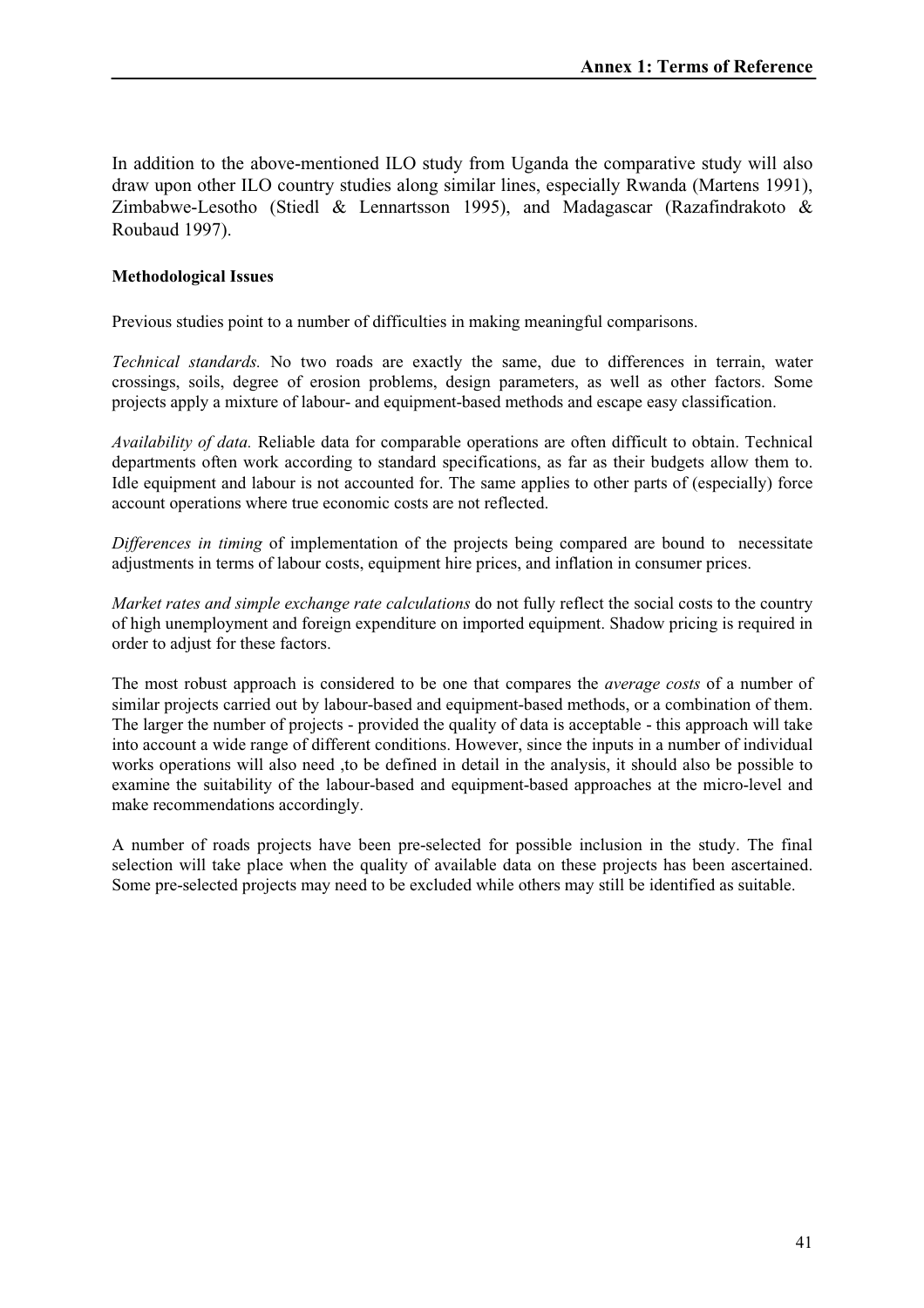The pre-selected projects are the following:

| <b>Project Cost</b> | System        | Progress (km) |        |
|---------------------|---------------|---------------|--------|
|                     | Used          | LB.           | EB.    |
| US \$ 13.3 million  | Contracting   |               | 488    |
|                     | Force Account |               | 1,270  |
| $US $ 8.2$ million  | Force Account | 50            | 106    |
| US \$ 2.0 million   | Force Account |               | 1,339  |
| US \$4.6 million    | Force Account |               | 4,700  |
| ECU 7.0 million     | Force Account |               | 553    |
| DM 5.0 million      | Contracting   | 795           |        |
| $US $ 16.2$ million | Contracting   | 167           |        |
| US \$ 24 million    | Contracting   |               |        |
| ECU 860,570         | Contracting   |               | 96     |
| US \$ 15.0 million  | Force Account |               | 618    |
| US \$ 0.64          | Force Account | 40            |        |
|                     |               |               | .<br>. |

*Projects marked with \*\* to be given priority due to likely availability of data*

|        | LEGEND: SWRARP: Southwest Region Agricultural Rehabilitation Project |
|--------|----------------------------------------------------------------------|
| BADEA: | Arab Bank for Economic Development in Africa                         |
| JICA:  | Japan International Corporation Agency                               |
| ERC:   | <b>Economic Recovery Credit</b>                                      |
| RDSP:  | <b>Reintegration of Demobilised Soldiers Project</b>                 |
| UTRP:  | Uganda Transport Rehabilitation Project                              |
| ADB:   | African Development Bank                                             |
| MDP:   | Masulita Development Project                                         |
|        |                                                                      |

### **Scope of Work**

The work will comprise but not necessarily be limited to:

- 1. An overview of the macro-economic framework of Uganda and identification of constraints to economic growth. This is likely to include:
	- GDP development since 1990
	- Balance of payment since 1990 including debt servicing
	- Public finance since 1990
	- Public investment programme with emphasis on the infrastructure sector
	- Prices and wages since 1990
	- Population distribution
	- Inflation and exchange rates in a 10 year perspective.
- 2. Main problems related to the labour market, including:
	- Employment structure by sector
	- Labour market participation by gender, residence and age
	- Unemployment pattern by education & residence
	- Hours worked, wages & under-employment in the labour market .
- 3. Presentation of the main characteristics of LB projects and their implementation:
	- Labour-based projects in Uganda since 1990
	- Presentation of selected labour-based and equipment-based projects
	- Cost breakdown in labour, handtools, capital equipment, materials
	- Breakdown of labour costs by function, daily wage and quantity (workdays)
	- Financial costs of roads LB and EB projects in 1998
	- Cost comparison LB-EB projects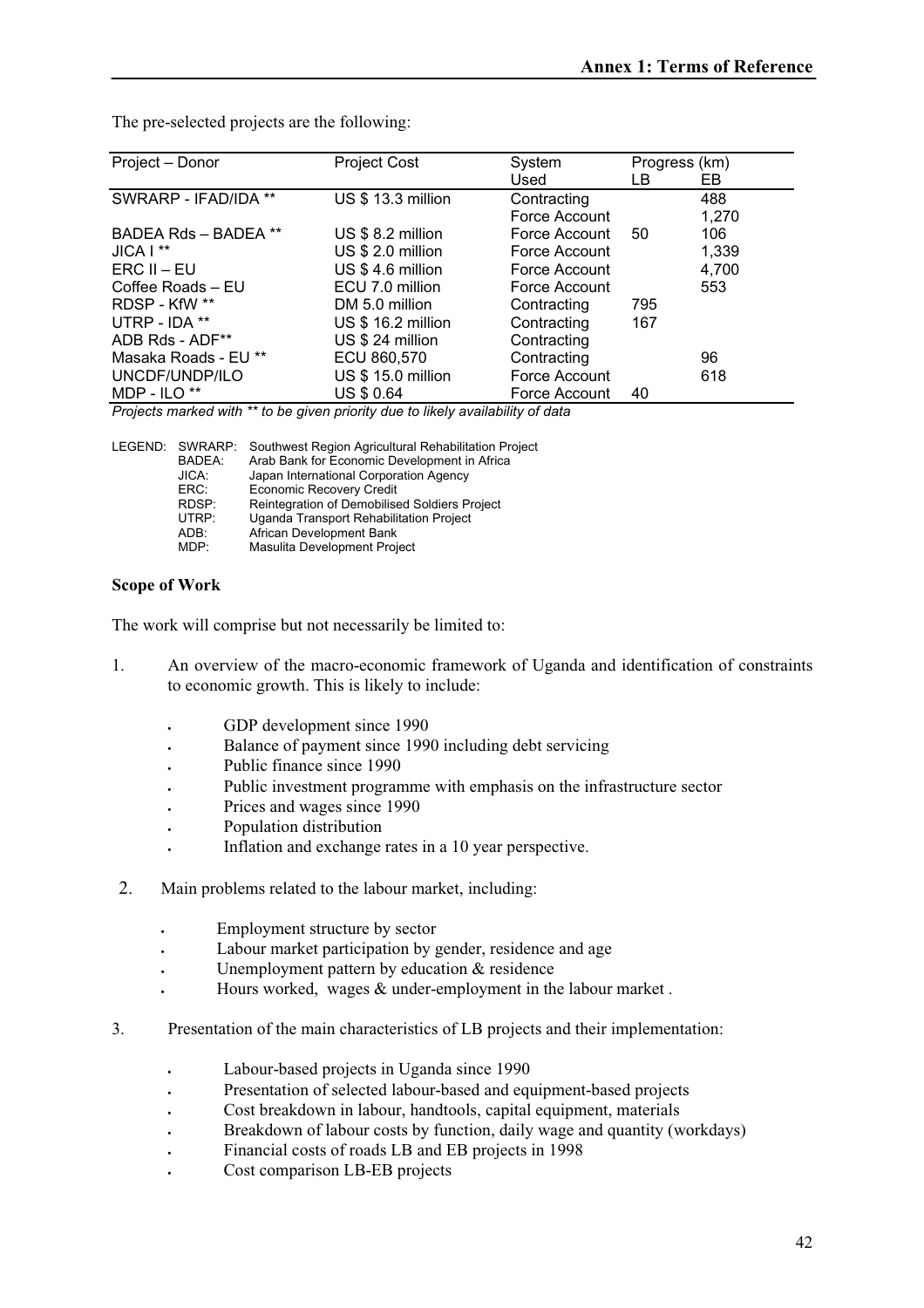- 4. Macro-economic study of the impact of labour-based projects on key indicators: employment, income, balance of payment, public finance.
	- Presentation of a macro-economic model which allows the simulation of some alternative economic policies and their consequences on the country's economy and employment
	- Daily wages in LB and EB projects
	- Cost structure in labour-based and equipment-based projects
	- Direct and indirect employment created through LB and EB projects
	- Macro-economic impact of labour-based projects through generation of public revenue, foreign exchange savings, local investment, employment and consumption
	- Macro-economic impact of an investment programme of 30 billion Ushs.
- 5. Conclusions and recommendations relevant to policy formulation.
	- Identification of areas where the increased use of labour can be technically and economically justified
	- Recommendations on policy measures which can help to increase the use of labour in infrastructure works (legal, technical, organisational, capacity building, policy implementation modalities).

Based on the scope of work, attached is a time table allocating time in days between National and International Consultants.

### **Composition of Study Team and Distribution of Work**

The Study Team will consist of four people: an international consultant (Team Leader) with extensive experience (15 years) in labour-based infrastructure project analysis; a national consultant with a master's degree in economics and 10 years work experience including macro-economic modelling and the use of shadow pricing; and the Project Team, i.e. the Project Coordinator and the Project Engineer. Members of LAPPCOM will provide additional inputs to the study as required by the Team.

The contract for the Team Leader will be issued by ILO Geneva, whereas the contract for the National Consultant will be issued by ILO/Dar es Salaam.

The Team Leader is technically responsible for the study and will co-ordinate all the work. He will oversee the work of the National Consultant and work in close cooperation with the Project Team but report to ILO Geneva. As regards the development of the methodology and data collection frame, the Team Leader will mostly provide his inputs via email, telephone and fax. His assignment will however also include a mission to Uganda for the analysis of data and drafting of the report.

### *The national consultant will basically be responsible for part 2 of the study, i.e:*

Through comparative analysis of a number of on-going and completed road projects in Uganda, show the potential macro-economic benefits to the economy (Gross Domestic Product, balance of payment, employment and general poverty indices) derived from use of LB other than EB.

Accordingly national consultant shall be charged with collection of data relevant to the objective above and provide fair copy of the report to the International Consultant who will be responsible for the final report.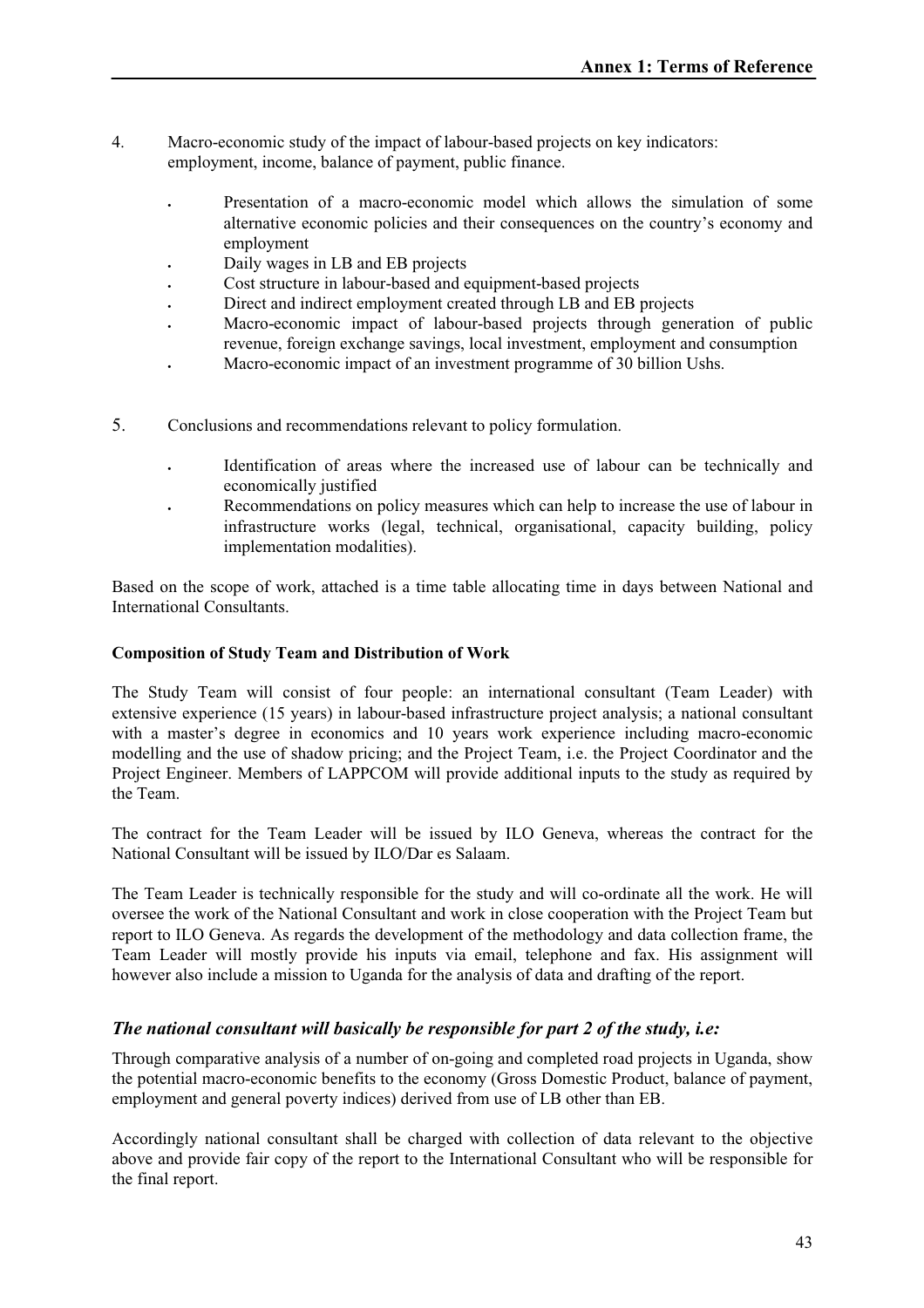### **Timing and Reporting**

The stipulated time inputs are three weeks for the Team Leader and two months for the National Consultant. During the course of the study, the Project Engineer is expected to work 75% of his time and the Project Coordinator 50% of his time directly on the study.

The study will be carried out between August and December 1998. In parallel with the study, the Project will also be preparing a policy paper to which the comparative study should be able to give valuable inputs.

The study will fall in the following stages:

- 1. Methodology development. This stage will examine the data base of the proposed projects and identify those to be included. It will further describe in a brief paper the macro-economic data to be collected and propose the parameters of the model. The paper will be circulated by the Project Team to relevant GOU departments and to the ILO for comments. The comments will be considered and the methodology paper revised as necessary. This stage will take place between August 15 and September 15 including 10 days for comments.
- 2. Data collection. This stage will largely be carried out by the National Consultant and the Project Team. It should be completed by October 1998.
- 3. Data analysis and draft report. The Team Leader arrives in Kampala in November and the Team spends 10 days analysing the data and preparing the draft report which will be ready in November. The draft is circulated by the Project Team to GOU and ILO for comments which will be received before end of November 1998
- 4. Final report. The final report is prepared by the Team Leader, taking the comments into account and submitted to ILO through LAPPCOM/GOU on diskette and in 10 hard copies by December 15.

Care will be taken to ensure that the study results are relevant to the LAPPCOM policy paper. However, since the study is also relevant to other parts of the ILO's global programme in promotion of employment-intensive policies, ILO will reserve the right to publish the study report as a Working Paper or in any other form deemed suitable.

\* \* \* \* \* \*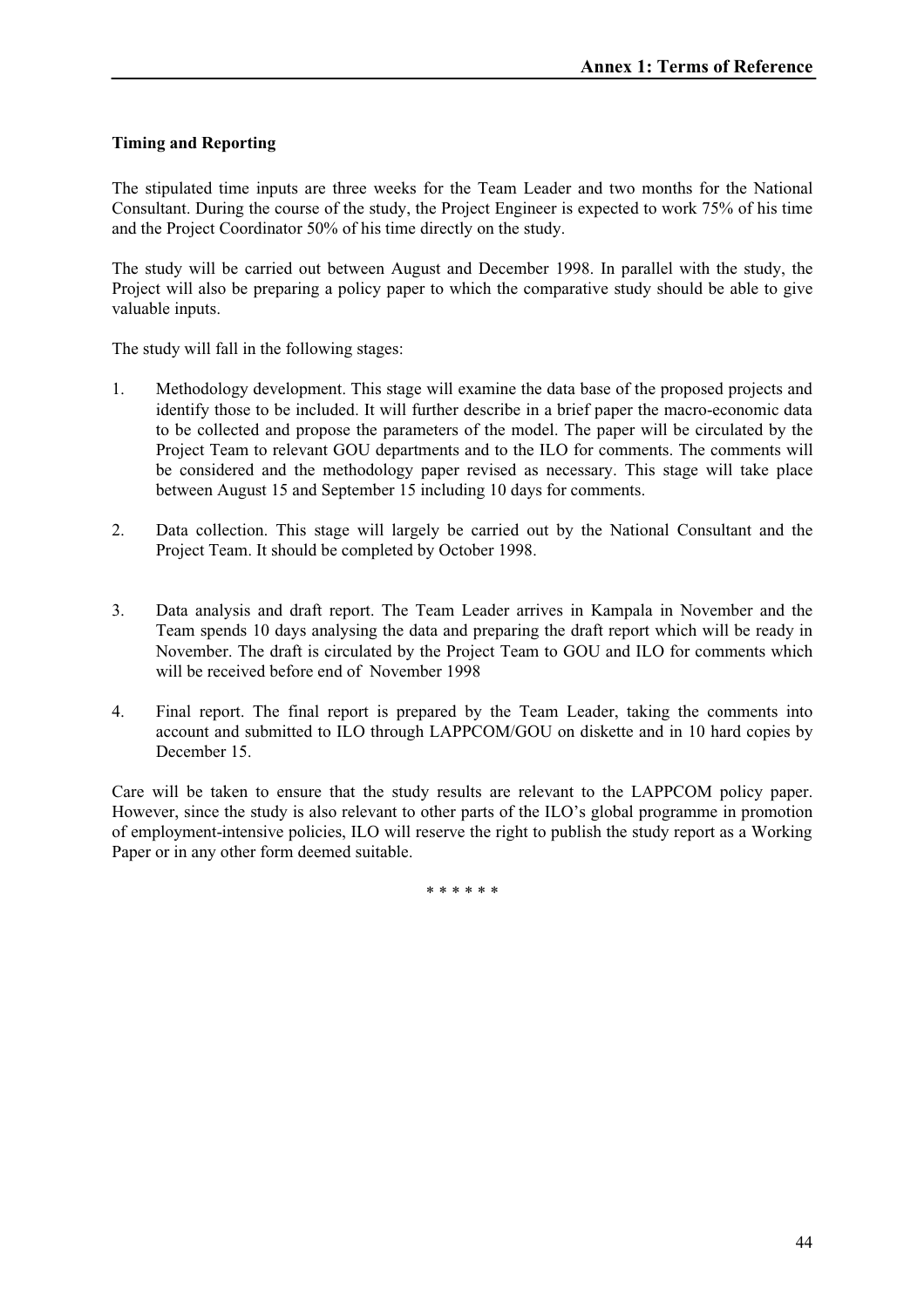| Age            |                                                                                                                               | Rural     |            |         | Urban   |              |           | $\Gamma$ otal |              |
|----------------|-------------------------------------------------------------------------------------------------------------------------------|-----------|------------|---------|---------|--------------|-----------|---------------|--------------|
| Group          | Male                                                                                                                          | Female    | Total      | Male    | Female  | <b>Lotal</b> | Male      | Female        | <b>Total</b> |
| $\overline{0}$ | ,399,448                                                                                                                      | 1,417,19  | 2,816,64   | 166,431 | 170,05  | 336,482      | 1,565,879 | 1,587,244     | 3,153,123    |
| $5 - 9$        | ,132,504                                                                                                                      | ,132,82   | 2,265,325  | 114,061 | 27,605  | 241,666      | .246,565  | 1,260,426     | 2,506,991    |
| $10 - 14$      | ,032,009                                                                                                                      | 966,506   | 1,998,515  | 98,227  | 23,626  | 221,853      | .,130,236 | 1,090,132     | 2,220,368    |
| $15 - 19$      | 771,100                                                                                                                       | 804,114   | 575,214    | 94,680  | 32,366  | 227,046      | 865,780   | 936,480       | ,802,260     |
| $20 - 24$      | 593,910                                                                                                                       | 686,256   | ,280,166   | 16,303  | 29,370  | 245,673      | 710,213   | 815,626       | ,525,839     |
| $25 - 29$      | 504,599                                                                                                                       | 571,984   | 1,076,583  | .05,624 | 01,100  | 206,724      | 510,223   | 673,084       | ,283,307     |
| $30 - 34$      | 391,227                                                                                                                       | 417,226   | 808,453    | 74,445  | 62,689  | 137,134      | 465,672   | 479,915       | 945,587      |
| 35-39          | 291,473                                                                                                                       | 314,740   | 606,213    | 47,960  | 38,339  | 86,299       | 339,433   | 353,079       | 692,512      |
| 40-44          | 229,353                                                                                                                       | 255,937   | 485,290    | 31,472  | 24,286  | 55,758       | 260,825   | 280,223       | 541,048      |
| $45 - 49$      | 202,639                                                                                                                       | 216,218   | 418,857    | 22,036  | 16,870  | 38,906       | 224,675   | 233,088       | 457,763      |
| $50 - 54$      | 90,827                                                                                                                        | 205,514   | 396,34     | 16,884  | 14,947  | 31,831       | 207,711   | 220,461       | 428,172      |
| 55-59          | 29,029                                                                                                                        | 21,982    | 251,01     | 8,969   | 7,255   | 16,224       | 37,998    | .29,237       | 267,235      |
| 60-64          | 127,121                                                                                                                       | 140,601   | 267,722    | 7,200   | 8,772   | 15,972       | 134,321   | 49,373        | 283,694      |
| $65 - 69$      | 84,592                                                                                                                        | 82,089    | 166,681    | 4,205   | 4,556   | 8,761        | 88,797    | 86,645        | 175,442      |
| $70 - 74$      | 76,072                                                                                                                        | 79,306    | 55,378     | 3,194   | 4,581   | 7,775        | 79,266    | 83,887        | 163,153      |
| 75-79          | 43,458                                                                                                                        | 37,977    | 81,435     | ,800    | 2,114   | 3,914        | 45,258    | 40,091        | 85,349       |
| $rac{+}{80}$   | 67,031                                                                                                                        | 59,120    | .26, 151   | 2,423   | 3,746   | 6,169        | 69,454    | 62,866        | .32,320      |
| Not            | 2,709                                                                                                                         | 3,398     | 6,107      | 732     | 703     | ,435         | 3,44      | 4,101         | 7,542        |
| stated         |                                                                                                                               |           |            |         |         |              |           |               |              |
| $\rm Total$    | 7,269,101                                                                                                                     | 7,512,982 | 14,782,083 | 916,646 | 972,976 | 1,889,622    | 8,185,747 | 8,485,958     | 16,671,705   |
|                | Source: National Integrated Household Budget Survey 1992-93, Statistics Department, Ministry of Finance and Economic Planning |           |            |         |         |              |           |               |              |

Table A2-1: Total Population by Age and Rural-Urban Distribution by Sex **Table A2-1: Total Population by Age and Rural-Urban Distribution by Sex**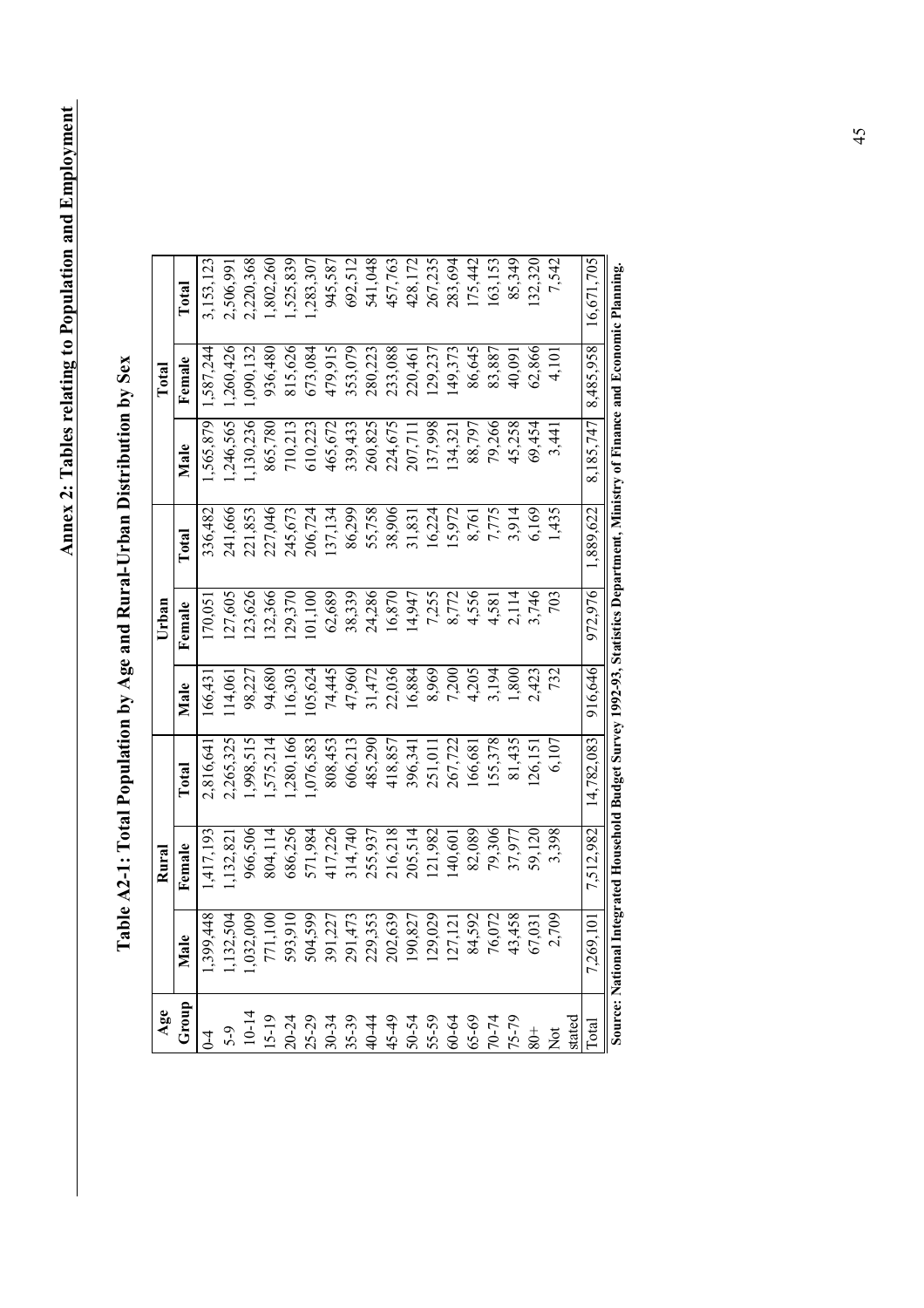| Region          | Rural                                                                                                                                                                                                                          |                      |     | Urban                   |         |                  | Total                                                                                            |                     |     |
|-----------------|--------------------------------------------------------------------------------------------------------------------------------------------------------------------------------------------------------------------------------|----------------------|-----|-------------------------|---------|------------------|--------------------------------------------------------------------------------------------------|---------------------|-----|
|                 |                                                                                                                                                                                                                                |                      |     |                         |         |                  | Population   H/Holds   Av.size   Population   H/Holds   Av.size   Population   H/Holds   Av.size |                     |     |
| Central         | 3,650,085                                                                                                                                                                                                                      | 820,043              |     | $4.5$ 1,123,146 283,417 |         | 4.0 <sup>1</sup> |                                                                                                  | 4,773,231 1,103,460 |     |
| Eastern         | 3,791,548                                                                                                                                                                                                                      | 766,818              | 4.9 | 313,547                 | 75,826  | $\frac{1}{4}$    | 4,105,095                                                                                        | 842,644             | 4.9 |
| Northern        | 2,941,495                                                                                                                                                                                                                      | 576,827              |     | 161,176                 | 37,482  | $4.\overline{3}$ | 3,102,671                                                                                        | 614,309             | 5.1 |
| <b>IWestern</b> | 4,305,052                                                                                                                                                                                                                      | 823,509              | 5.2 | 198,507                 | 50,255  | 3.9              | 4,503,559                                                                                        | 873,764             | 5.2 |
| Uganda          |                                                                                                                                                                                                                                | 14,688,180 2,987,197 |     | 4.9 1,796,376           | 446,980 |                  | $4.0$ 16,484,556 3,434,177                                                                       |                     | 4.8 |
|                 | Outside the finite of Minimum of The contraction of the contract of the finite of the contraction of the contract of the contract of the contract of the contract of the contract of the contract of the contract of the contr |                      |     |                         |         |                  |                                                                                                  |                     |     |

Table A2-2: Household Population by Region and Rural or Urban-1991 Population Census **Table A2-2: Household Population by Region and Rural or Urban –1991 Population Census**

Source: Statistics Department, Ministry of Finance, Planning and Economic Development. **Source: Statistics Department, Ministry of Finance, Planning and Economic Development.**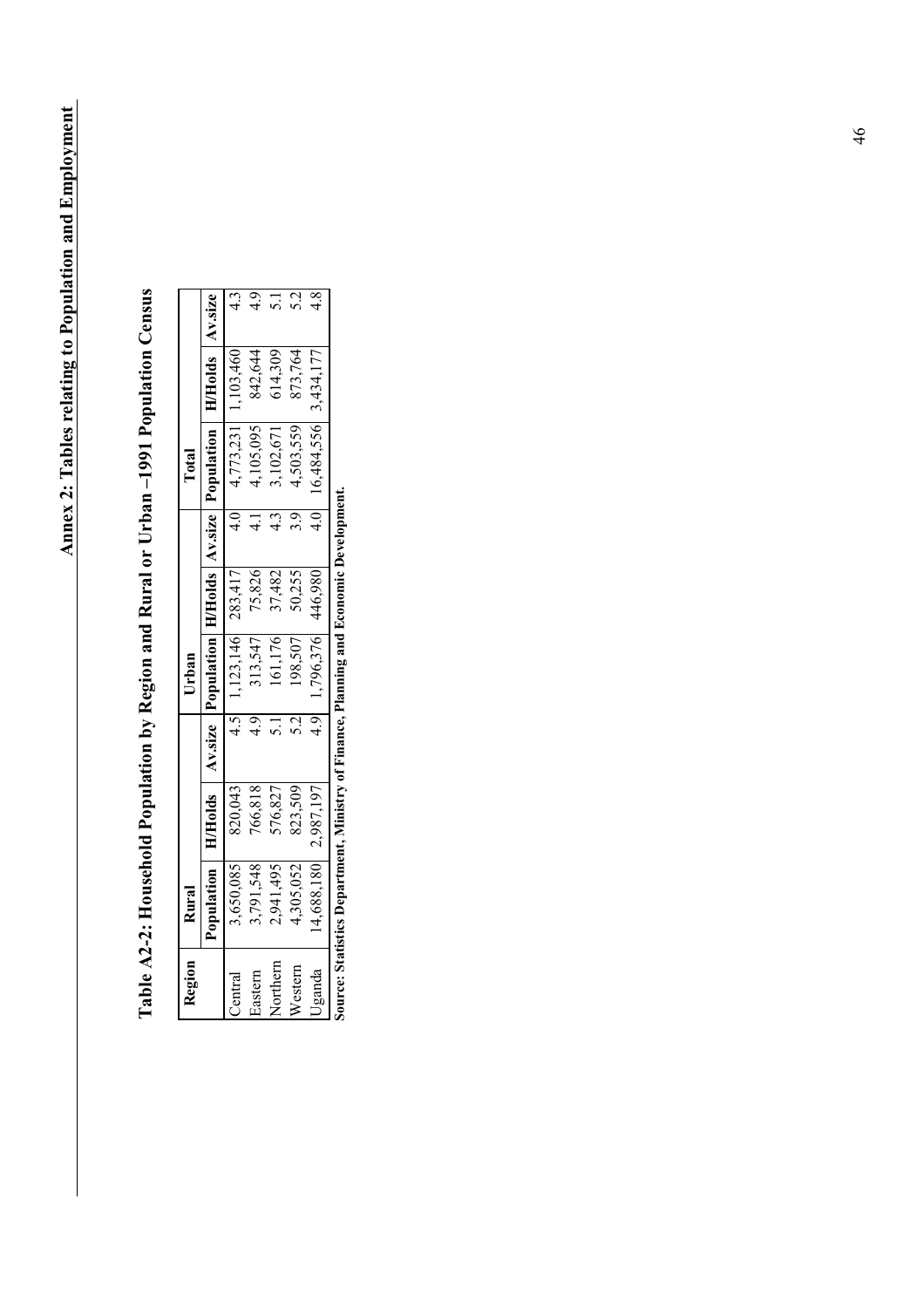**H/holds persons H/holds H/holds**  $\frac{9}{6}$  of 100.0 total **Income class No No. % of No No. % of No No. % of** 32.3 All Classes | 15,511,178 | 3,146,160 | 100.0 | 2,228,249 | 222,240 | 100.0 | 17,739,427 | 3,668,400 | 100.0 **('000 ushs) of of Total Of of total of of total** 49.3 9.3  $3.6$ 2.9  $0.9$  $_{0.9}$  $0.\overline{3}$ 0-50 6,635,759 1,709,549 54.3 269,832 100,056 19.2 6,905,591 1,809,605 49.3 50-100 5,962,917 1,031,211 32.8 607,165 153,291 29.4 6,570,082 1,184,502 32.3  $\overline{0}$ .  $\overline{0}$ . 150-200 589,866 79,819 2.5 242,046 52,472 10.0 831,912 132,291 3.6 200-300 545,455 58,296 1.9 271,085 49,620 9.5 816,540 107,916 2.9 300-400 65,843 9,593 0.3 144,376 23,976 4.6 210,219 33,569 0.9 6.0 | 115,41 | 194,648 | 248 | 248 | 248 | 248 | 248 | 248 | 248 | 248 | 248 | 248 | 248 | 248 | 248 | 248 | 2  $\overline{0}$ 100-150 1,534,904 237,953 7.6 435,679 104,644 20.0 1,970,583 342,597 9.3 600-800 33,399 3,145 0.1 44,796 6,838 1.3 78,195 9,983 0.3 10 | 085ft | 226,12 | 6.0 | 085ft | 226,12 | 0.0 | 0.0 | 0.0 | 0.0011008 10 | 27,575 | 300,44 | 300,4 | 300,454 | 300,454 | 300,454 | 300,454 | 300,454 | 300,5750,57 Above 1500 23,200 2,900 0.1 11,342 1,919 0.4 34,542 4,819 0.1 ,809,605 .184,502 342,597 107,916 3,668,400 **H/holds** 132,291 33,569<br>33,411 **Total** 9,983 4,580 5,127 4,819 **Household Rural Urban Total** å.  $\sigma$  $7.739.427$ 6,570,082 1,970,583 6,905,591 831,912 816,540 210,219 78,195 persons 249,461 27,922 44,380 34.542 **2**ី **H/hold Persons H/holds H/hold** 100.0  $\frac{10}{90}$ 19.2 29.4 20.0 10.0 total 9.5 4.6  $4.0$  $1.\overline{3}$  $0.9$  $0.8$  $0.4$ **s**104,644 522,240 **H/holds** 00,056 52,472 49,620 23,976 153,291 20,842 Urban 6,838 4,580 1,919 4,002 Ż.  $\mathfrak{b}$ 2,228,249 271,085 Persons 144,376 133,001 607,165 435,679 242,046 44,796 269,832 27,922 41,005 11.342  $\frac{1}{2}$   $\frac{1}{2}$  $\boxed{0.001}$ **H/hold Persons H/holds H/hold** Total  $9/0.01$ 54.3 32.8 7.6  $2.5$ 1.9  $0.0$  $0.3$  $0.4$  $0.0$  $\overline{0}$ .  $\overline{0}$ **s**15,511,178 3,146,160 ,709,549 ,031,211 **H/holds** 237,953 79,819 58,296 12,569 9,593 3,145 Rural 1,125<br>2.900 Ż.  $\mathfrak{b}$  $\circ$ ,534,904 6,635,759 5,962,917 Persons 589,866 545,455 116,460 65,843 33,399 23,200 3,375  $\frac{1}{2}$  of  $\circ$ Income class All Classes Above 1500 Household 1000-1500  $(2000 \text{ ushs})$ **Monthly** 800-1000 400-600 600-800 150-200 200-300 300-400  $100 - 150$ 50-100  $0 - 50$ 

Table A2-3: Distribution of Households and Persons by Monthly Household Income Classes in Uganda **Table A2-3: Distribution of Households and Persons by Monthly Household Income Classes in Uganda**

Source: Third Monitoring Survey, Statistics Department, Ministry of Finance, Planning and Economic Development **Source: Third Monitoring Survey, Statistics Department, Ministry of Finance, Planning and Economic Development**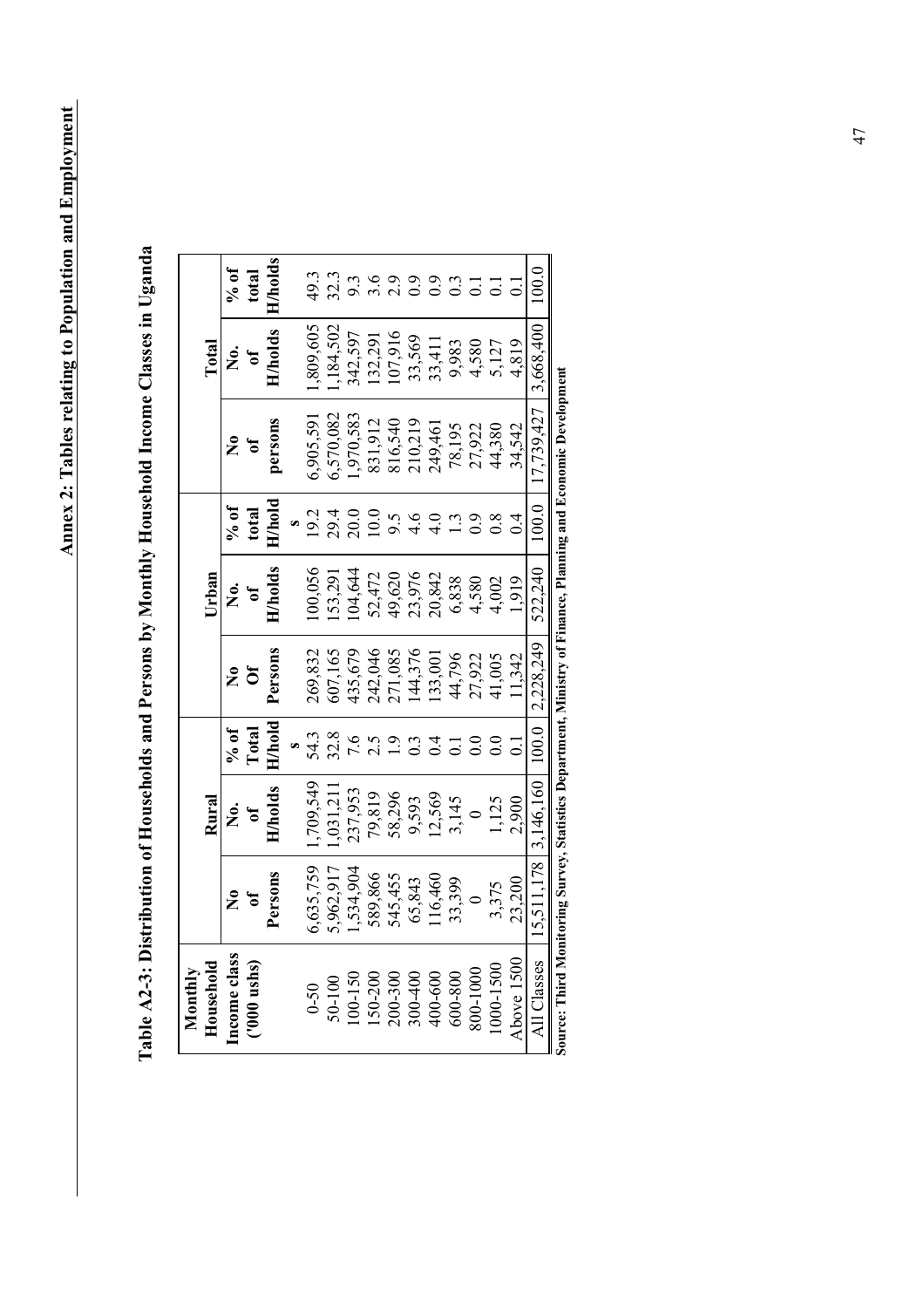|                               | No. of    | Persons    | Paid             | Wages &         | Gross                                        | Value                 | Labour       |
|-------------------------------|-----------|------------|------------------|-----------------|----------------------------------------------|-----------------------|--------------|
| Activity Type                 | Estab     | engaged    | <b>Employees</b> | <b>Salaries</b> | Output                                       | Added                 | Productivity |
|                               |           |            |                  |                 | $(2000 \text{ Ushs})$                        | $(2000 \text{ Ushs})$ | (Ushs p.a)   |
| Crop farming                  | 2,982,184 | 9,917,122  | 1,721,398        | 15,548,746      | 1,354,625,985                                | .327,495,258          | 133,859      |
| Other agriculture             | 473,310   | ,136,243   | 81,028           | 14,936,889      | 143,565,388                                  | 103,783,402           | 91,339       |
| Mining and Quarrying          | 2,243     | 4,450      | 555              | 23,008          | 250,396                                      | 180,506               | 40,563       |
| Food processing               | 33,301    | 66,013     | 8,786            | 566,932         | 69,821,069                                   | 22,587,246            | 342,164      |
| iges<br>Manufacture of bevera | 148,929   | 267,836    | 25,303           | 695,906         | 33,717,631                                   | 12,348,675            | 46,105       |
| Other manufacturing           | 40,671    | 211,184    | 8,248            | .,605,615       | 38,825,024                                   | 18,506,218            | 87,631       |
| Construction                  | 3,632     | 8,365      | 4,733            | 834,162         | 2,123,084                                    | 2,041,922             | 244,103      |
| Repair workshops              | 15,103    | 20,352     | 1,615            | 157,466         | 7,967,367                                    | 6,453,469             | 317,093      |
| Wholesale Trade               | 11,165    | 28,116     | 8,931            | 788,303         | 36,613,821                                   | 27,734,569            | 986,434      |
| Retail Trade                  | 81,359    | 297,273    | 28,728           | 6,008,612       | 26,348,261                                   | 99,662,234            | 335,255      |
| Hotels/Rest.                  | 40,742    | 79,312     | 12,208           | ,890,200        | 66,937,451                                   | 24,403,358            | 307,688      |
| Transport/commun.             | 14,598    | 24,016     | 8,292            | 2,650,537       | 51,111,685                                   | 22,463,872            | 935,371      |
| Other services                | 23,604    | 41,708     | 9,732            | 1,562,332       | 40,637,174                                   | 16,258,792            | 389,824      |
| $\rm Total$                   | 4,070,841 | 12,101,990 | 1,929,557        |                 | 47,268,708 1,972,544,336                     | 1,683,919,521         | 139,144      |
| i<br>T                        | 医胃气管 计可变量 |            | $11.11 - 12.00$  |                 | $\ddot{\phantom{a}}$<br>$\ddot{\phantom{a}}$ | -<br>1                |              |

Table A2-4: Main Economic Indicators Relating to Small Scale Establishments and Household Enterprises in Uganda **Table A2-4: Main Economic Indicators Relating to Small Scale Establishments and Household Enterprises in Uganda**

Source: Uganda National Integrated Household Survey 1992-93, Statistics Department, Ministry of Finance, Planning and Economic<br>Development. **Source: Uganda National Integrated Household Survey 1992-93, Statistics Department, Ministry of Finance, Planning and Economic** 

 **Development.**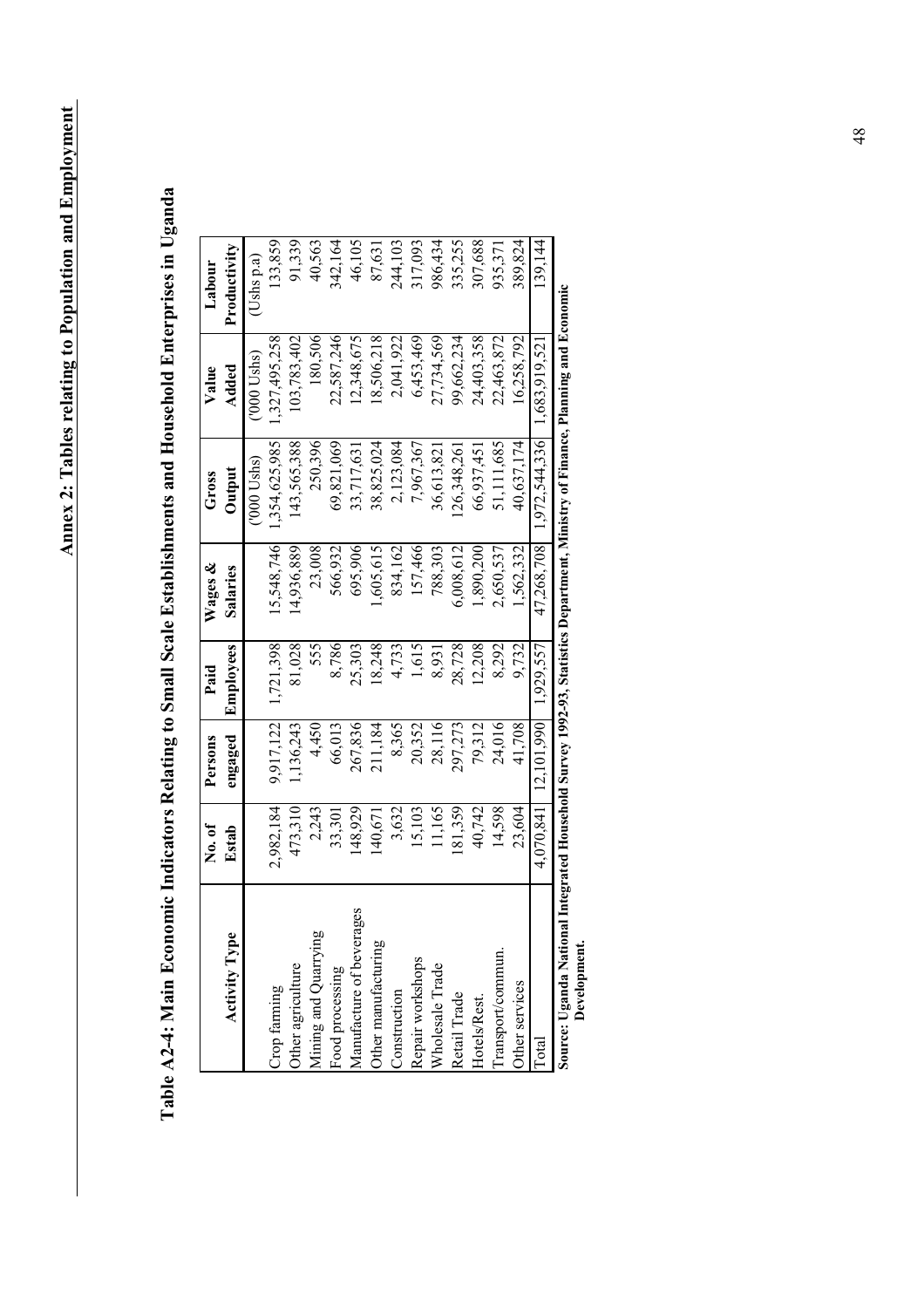$|00.0|$ 100.0  $100.0$  $|00.0|$  $|00.0|$ 100.0 100.0 100.0 100.0 100.0  $100.0$  $100.0$  $100.0$  $100.0$ 100.0 Activities 0.00 17-14 M 8.2 14 M 8.2 100 17-14 0.0 100 17-14 17-14 17-14 17-14 17-14 1 0.00 1.4 0.0 2.7 0.0 2.7 0.0 2.7 0.0 2.8 0.0 2.7 0.0 2.7 0.0 2.7 100.0 2.7 100.0 2.7 100.0 2.7 100.0 2.7 100.0 T 8.1 0.1 0.0 0.9 0.1 77.6 0.0 2.9 100.0 15-29 M 43.6 7.7 3.7 14.8 1.2 25.9 0.2 1.5 100.0 F 51.9 4.1 2.2 3.9 1.0 13.5 0.0 0.5 100.0 T 47.8 5.9 2.9 9.3 1.1 19.7 0.1 1.0 100.0 30-65 M 56.6 12.6 11.1 16.9 0.6 0.1 0.7 1.3 100.0 F 70.5 6.8 3.3 2.4 0.1 0.0 0.1 1.7 100.0 O.00 1 1.5 1.5 1.5 1.63 1.5 1.63 1.7.1 1.6 1.63 1.7.1 1.6 1.7.1 1.6 1.7.1 1.6 1.7.1 1.6 1.7.1 1.7.1 1.7.1 1.7. 65+ M 61.7 2.5 2.6 3.9 0.0 0.0 1.0 24.5 100.0 F 49.3 0.8 0.0 1.1 0.0 0.0 0.0 33.5 100.0 T 55.5 1.6 1.3 2.5 0.0 0.0 0.5 29.0 100.0 Total M 37.5 6.6 4.8 10.5 0.6 33.4 0.3 3.1 100.0 F 44.6 3.6 1.8 2.6 0.4 27.0 0.1 2.8 100.0 T 41.0 41.0 41.0 5.1 5.3 6.6 6.6 6.6 2.9 3.3 5.3 5.41 **Activities** Source: Uganda National Integrated Household Survey 1992-93, Statistics Department, Ministry of Finance and Economic Planning. **Source: Uganda National Integrated Household Survey 1992-93, Statistics Department, Ministry of Finance and Economic Planning. All**  $3.\overline{2}$ <br> $2.\overline{7}$ 2.9  $1.5$ <br>0.5  $1.0$  $1.5$ 24.5<br>33.5 29.0  $2.8$  $2.9$  $1.3$ **Inactive**  $1.7$  $3.1$ **Persons Other** Pensioner  $0.0$  $0.0$  $0.0$  $\frac{0.2}{0.0}$  $\overline{0.1}$  $0.7$  $\overline{0.1}$  $0.4$  $1.0$  $0.0$  $0.5$  $0.3$  $\overline{0.1}$  $0.2$ **employed Students Rentier Pensioner** Rentier **etc** 79.4 75.7 77.6 25.9 19.7  $33.4$ 27.0  $30.2$ **Students**  $0.0$  $0.0$  $0.0$  $0.0$  $0.0$  $\overline{0}$ .  $0.6$  $\frac{10}{10}$  $0.6$  $\begin{array}{c} 0.1 \\ 0.0 \end{array}$  $0.4$  $\overline{0.0}$  $0.0$  $_{0.0}$  $0.4$  $0.5$  $\overline{0.1}$  $1.1$  $\overline{0.1}$ employed **Un-**10.5  $14.8$ <br>3.9  $16.9$  $2.4$  $2.6$  $0.5$  $1.4$  $_{0.9}$  $9.3$  $9.6$  $3.9$  $2.5$  $6.6$ **Employee**  $\Xi$ **Private**  $2.6$  $4.8$  $1.8$ **employee**  $0.0$  $0.0$  $0.0$  $3.7$ <br> $2.3$ <br> $2.3$  $\lfloor 1.1 \rfloor$  $3.3$ 7.2  $0.0$  $1.3$  $3.\overline{3}$ **Gov't** 5.9  $12.6$  $6.8$  $2.5$ <br>0.8  $6.6$  $\overline{0.1}$  $\overline{0.1}$  $7.7$ <br>4.1  $9.7$  $1.6$  $3.6$  $5.1$  $\overline{0.1}$ **employed** activities **in other activities Self**  $\overline{8.0}$ 43.6 51.9 47.8 56.6 63.5 61.7 55.5 37.5 44.6 41.0 8.2 49.3 Agriculture 8.1 Employed **Agriculture Group Sex Self Employed** Self **in** Sex  $\Sigma$  H H  $\Sigma$  H H  $\Sigma$   $\vdash$   $\vdash$  $\Sigma$  H H  $\overline{\mathbf{z}}$  $\begin{array}{c} \n\text{F} \\
\text{F} \\
\text{F} \\
\text{F} \\
\text{F} \\
\text{F} \\
\text{F} \\
\text{F} \\
\text{F} \\
\text{F} \\
\text{F} \\
\text{F} \\
\text{F} \\
\text{F} \\
\text{F} \\
\text{F} \\
\text{F} \\
\text{F} \\
\text{F} \\
\text{F} \\
\text{F} \\
\text{F} \\
\text{F} \\
\text{F} \\
\text{F} \\
\text{F} \\
\text{F} \\
\text{F} \\
\text{F} \\
\text{F} \\
\text{F} \\
\text{F} \\
\text{F} \\
\text{F} \\
\text{F} \\
\$ **Age-** $15 - 29$ 30-65 Total  $7 - 14$  $65+$ 

1/ average for Eastern and Central regions taken as proxy for National figures.

1/ average for Eastern and Central regions taken as proxy for National figures.

M=Male; F=Female; T=Total.

M=Male; F=Female; T=Total.

Table A2-5: National Percent Age Distribution of Household Population by Main Activity, Age Group, and Sex 1/ **Table A2-5: National Percent Age Distribution of Household Population by Main Activity, Age Group, and Sex 1/**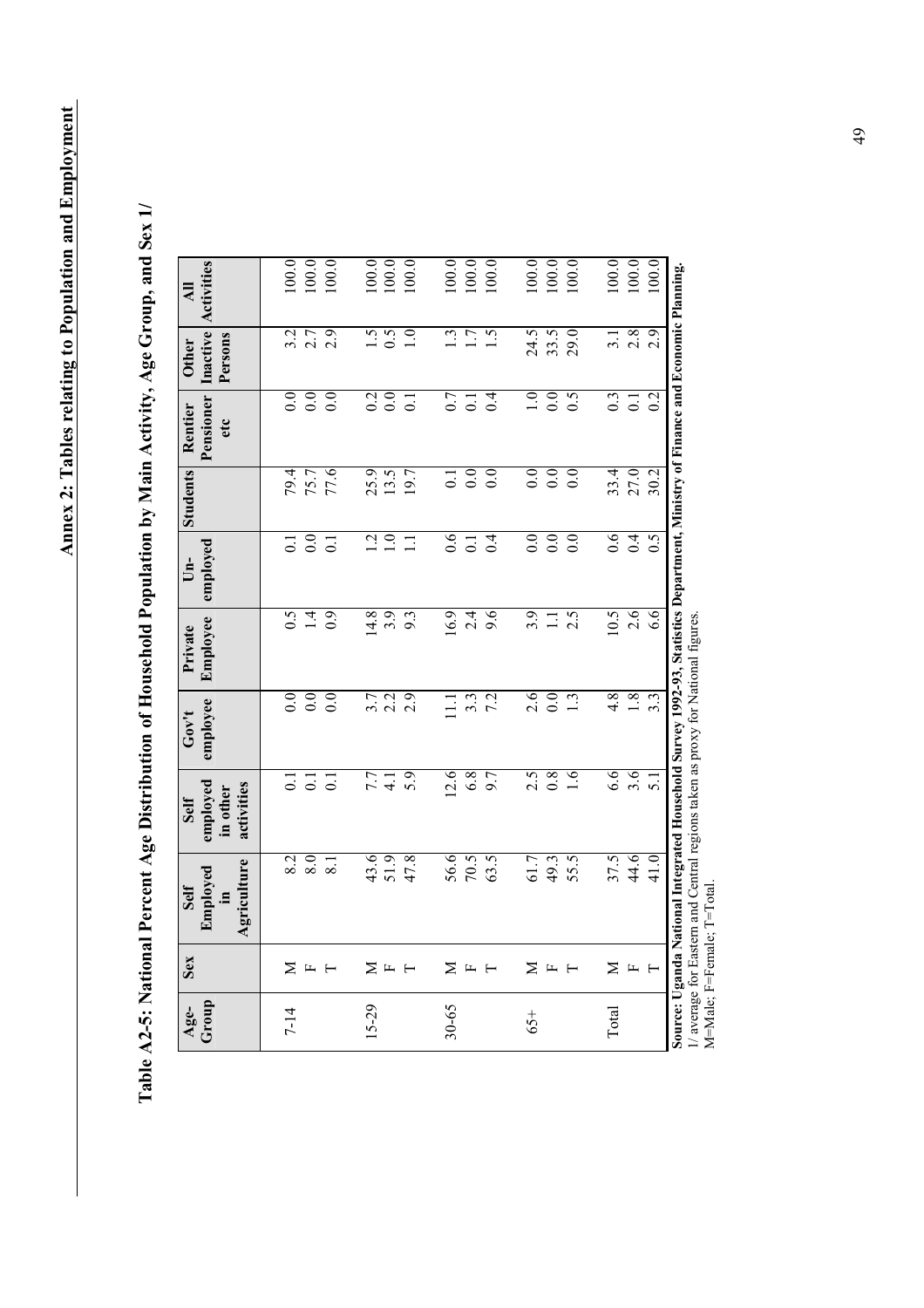| $\mathbf{e}$<br>Activiti       | Employed<br>agric<br>Self | Employed<br><b>Others</b><br>Self | Employee<br>Govt | Employee<br>Private | Jnemployed | Total                |
|--------------------------------|---------------------------|-----------------------------------|------------------|---------------------|------------|----------------------|
| Self-employment-farming        |                           |                                   |                  |                     |            |                      |
| Self-employment-nc             | 20209921122122122122      |                                   |                  |                     |            | 8.460641111196380011 |
| Helping H/h farming            |                           |                                   |                  |                     |            |                      |
| Helping H/h non-farming        |                           |                                   |                  |                     |            |                      |
| Work as employee               |                           |                                   |                  |                     |            |                      |
| ouseho<br>Fetching water for h |                           |                                   |                  |                     |            |                      |
| E,<br>Looking after childr     |                           |                                   |                  |                     |            |                      |
| Collecting firewood            |                           |                                   |                  |                     |            |                      |
| Other domestic worl            |                           |                                   |                  |                     |            |                      |
| Education                      |                           |                                   |                  |                     |            |                      |
| Transport                      |                           |                                   |                  |                     |            |                      |
| ymen<br>Searching for emplo    |                           |                                   |                  |                     |            |                      |
| Rest, recreation etc           |                           |                                   | $24.1$<br>0.4    |                     |            |                      |
| Others                         |                           |                                   |                  |                     |            |                      |
| Total                          | 100.0                     | 100.0                             | 0.00             | 0.00                | 00.0       | 0.00                 |

Table A2-6: National Percent Distribution of Time Spent by Household Members per day on Different Activities **Table A2-6: National Percent Distribution of Time Spent by Household Members per day on Different Activities**

Source: Uganda National Integrated Household Survey 1992-93, Statistics Department, Ministry of Finance, Planning and Economic Development. **Source: Uganda National Integrated Household Survey 1992-93, Statistics Department, Ministry of Finance, Planning and Economic Development.**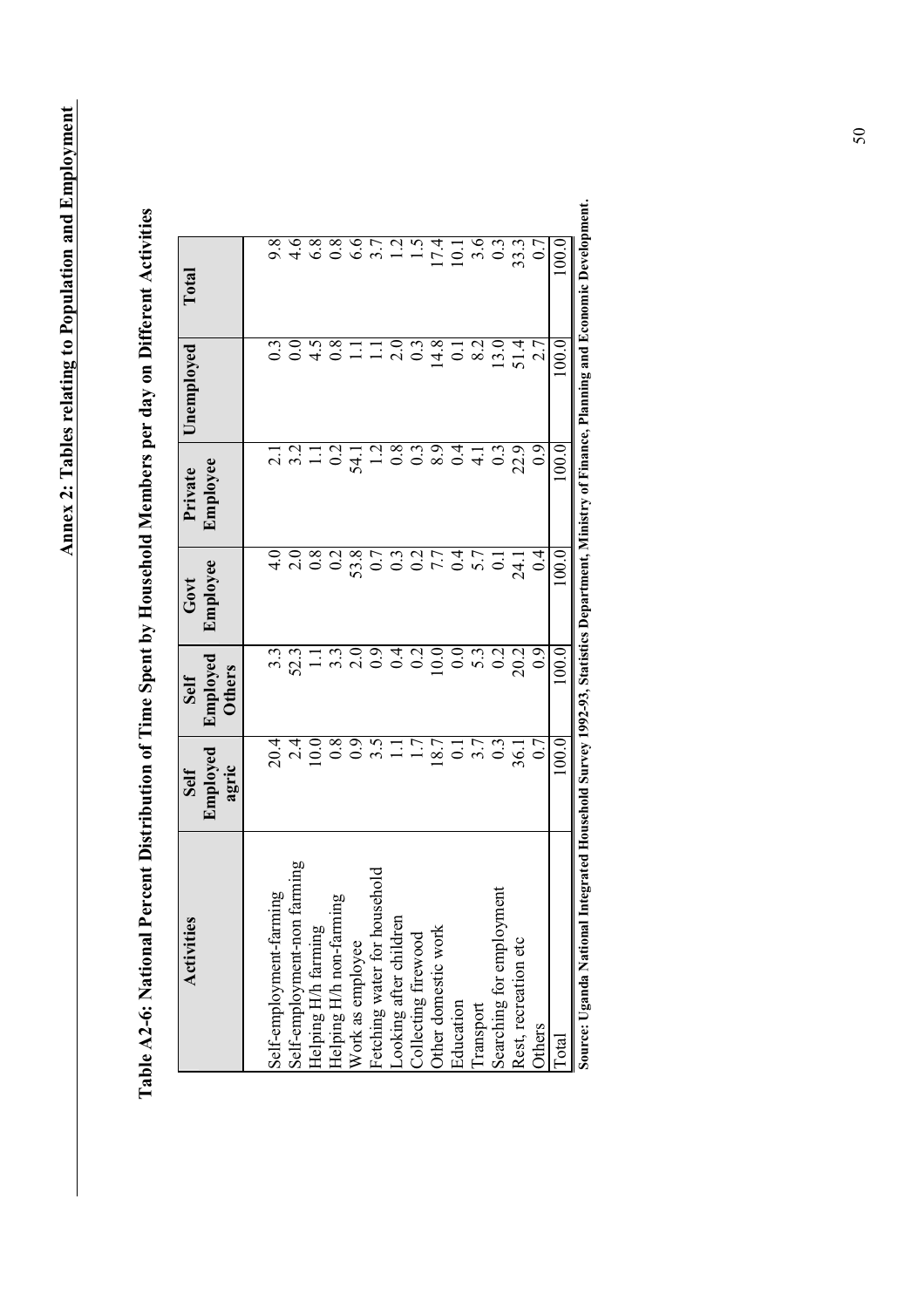Annex 3: Specific Roads Data and Status **Annex 3: Specific Roads Data and Status**

| Project         | Lengt<br>$h$ | Month/<br>Year | Month/                | No of<br>Sche-  | No of<br>Schemes  | Nos. of            | Nos. of              | Method of           | Interve-              |                | <b>Cost Breakdown</b> |                   | Remarks                             |  |
|-----------------|--------------|----------------|-----------------------|-----------------|-------------------|--------------------|----------------------|---------------------|-----------------------|----------------|-----------------------|-------------------|-------------------------------------|--|
|                 | (Kms)        | <b>Started</b> | Year<br>Finis-<br>hed | mes             | Available<br>Data | schemes<br>with LB | schemes<br>with EB   | Implemen-<br>tation | ntion<br>${\bf Type}$ |                |                       |                   |                                     |  |
|                 |              |                |                       |                 |                   |                    |                      |                     |                       | $\mathbf{B}$ y | $\mathbf{B}$          | $\mathbf{B}$      |                                     |  |
|                 |              |                |                       |                 |                   |                    |                      |                     |                       | road           | activity              | resource<br>input |                                     |  |
| UTRP            | $228^{21}$   | 04/96          | 09/97                 | 28              | 25                | 28                 | $\circ$              | Contractor          | Rehab.                | ×              | ×                     | ×                 | Complete data for 133 kms. Only     |  |
| <b>GTZ</b>      | 95           | 06/93          | 11/93                 | 4               | 4                 |                    | $\mathbf{\sim}$      | Force               | Spot                  | ×              | ×                     | ×                 | Full Equip. cost not included       |  |
|                 |              |                |                       |                 |                   |                    |                      | Account             | Rehab.                |                |                       |                   |                                     |  |
| Coffee<br>Roads | 107          | 07/97          | 86/90                 | 5               | 5                 |                    | 5                    | Force               | Spot                  | ×              | $\times$              | $\times$          | Full Equip. cost not included.      |  |
|                 |              |                |                       |                 |                   |                    |                      | Account             | Rehab.                |                |                       |                   | Summarised by District only         |  |
| Masaka          | 92           | 08/97          | 08/97                 |                 |                   |                    |                      | Contractor          | Spot                  | ×              | X                     | ×                 | Foreign/local cost breakdown        |  |
|                 |              |                |                       |                 |                   |                    |                      |                     | Rehab.                |                |                       |                   | available                           |  |
| ADB             | 86           | 08/97          | 02/98                 | 3               | 3                 |                    | $\mathbf{\tilde{c}}$ | Contractor          | Periodic              | ×              | ×                     | ×                 | Periodic maintenance programme      |  |
|                 |              |                |                       |                 |                   |                    |                      |                     | Maint.                |                |                       |                   |                                     |  |
| <b>SWRARP</b>   | 243          | 04/94          | 09/95                 | $\overline{a}$  | $\overline{a}$    |                    | $\overline{a}$       | Contractor          | Spot                  | ×              | ×                     | ×                 | No breakdown by resource input      |  |
|                 |              |                |                       |                 |                   |                    |                      |                     | Rehab.                |                |                       |                   | available                           |  |
| <b>RDSP</b>     | 225          | 11/95          | 07/96                 | $\overline{0}$  | $\overline{0}$    | $\overline{9}$     | $\circ$              | Force               | Spot<br>Rehab.        | ×              | ×                     | ×                 | Cost summarised by district only.   |  |
|                 |              |                |                       |                 |                   |                    |                      | Account             |                       |                |                       |                   | No breakdown by resource input      |  |
|                 |              |                |                       |                 |                   |                    |                      |                     |                       |                |                       |                   | available. Data of 171.4 Kms.       |  |
|                 |              |                |                       |                 |                   |                    |                      |                     |                       |                |                       |                   | Available                           |  |
| BADEA           | 238          | 07/97          | 06/98                 | $\overline{ }$  | ৩                 |                    | $6^{22}$             | Force               | Spot                  | ×              | ×                     | ×                 | Full Equip. cost not Included.      |  |
|                 |              |                |                       |                 |                   |                    |                      | Account             | Rehab.                |                |                       |                   |                                     |  |
| ERCII           | 442          | 07/98          | 66/90                 | $\overline{16}$ | $\frac{6}{2}$     |                    | $\frac{6}{2}$        | Force               | Spot                  | ×              | ×                     | ×                 | Spot Rehabilitation with Equipment. |  |
|                 |              |                |                       |                 |                   |                    |                      | Account             | Rehab.                |                |                       |                   | Only equipment cost available.      |  |
|                 |              |                |                       |                 |                   |                    |                      |                     |                       |                |                       |                   | Budget estimate for 98/99           |  |

Table A3.1: SUMMARY OF DATA SOURCES **Table A3.1: SUMMARY OF DATA SOURCES**

> $^{\rm 21}$  Represents length of completed roads.<br>  $^{\rm 22}$  One District used both labour and equipment 22 One District used both labour and equipment  $^{21}$  Represents length of completed roads.

51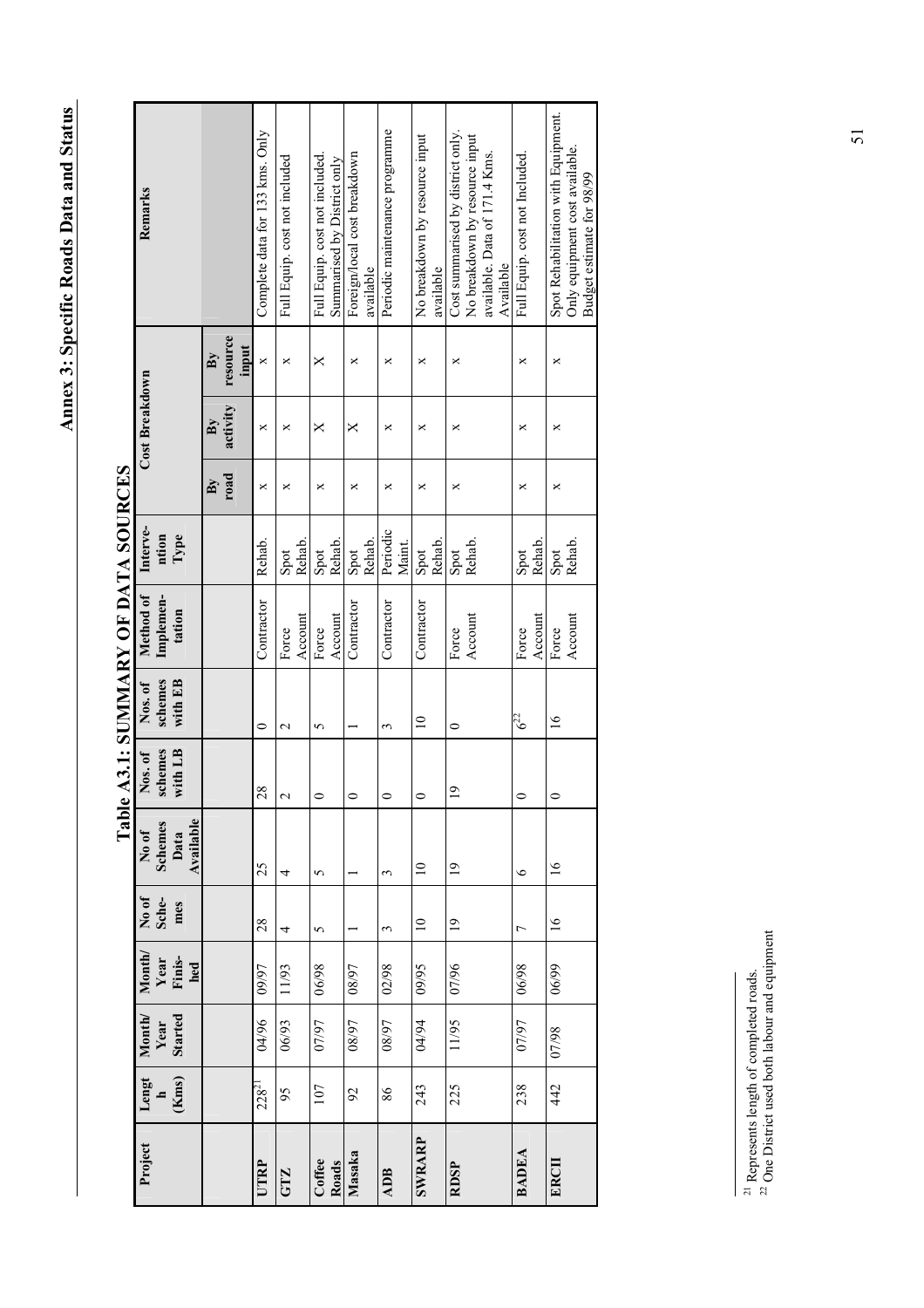Annex 3: Specific Roads Data and Status

Table A3-2: Cost Details for Uganda Transport Rehabilitation Project

 $\ddot{\phantom{0}}$ 

|                  | Uganda Transport Rehabilitation Project |                  |          |           | (Labour-based Project           |                          | using small-scale contractors) |             |             |            |               |              |               |                   |                   |
|------------------|-----------------------------------------|------------------|----------|-----------|---------------------------------|--------------------------|--------------------------------|-------------|-------------|------------|---------------|--------------|---------------|-------------------|-------------------|
| Project:         |                                         | Length           | Start    | Completio | Cost(                           | [shs                     |                                |             |             |            |               | Cost per lan | Price         | Cost per lan      | Cost per          |
| Road No.         | Name of Road                            |                  |          |           |                                 |                          |                                |             |             |            |               |              | index         |                   | S                 |
|                  |                                         | Ĵ                | Date     | Date      | Super-                          | Labour                   | Material                       | Plant/Equip | <b>Site</b> | Land       | Total         |              | Adjust        | at 1998<br>prices | at 1998<br>prices |
|                  |                                         |                  |          |           | vision                          |                          |                                |             | O'head      | Comp.      |               |              | ment          | ÍÍ                | US\$              |
|                  |                                         |                  |          | 15/09/96  | 1,936,000                       | 23,369,080               | 6,195,200                      | 15.453,250  | 1,161,000   | 979,000    | 49,093,530    | 9.308.026    | 0.952         | 9,777,338         | 7,521             |
| 2619 A           | Busiu - Lukhuna                         | $\overline{5.0}$ | 15/04/96 |           |                                 |                          | 16,440,289                     | 8,393,010   | 1,163,000   | 528,660    | 42,404,608    | 14,985,351   | 0.961         | 5,593,498         | 11,995            |
| 2619 B           | Busiu - Lukhuna                         | 2.7              | 15/05/96 | 10/12/96  | 1,530,000                       | 14,349,649               |                                | 11.599,050  | 1,077,600   | 783,200    | 36,951,727    | 8,877,682    | 1977          | 9,086,675         | 6,990             |
| 2636B            | Butiru - Salosalo                       | Q,               | 15/05/96 | 31/07/97  | 1,796,400                       | 17,457,649               | 4,237,828<br>4,739,500         | 15,404,160  | 1,956,600   | 179,000    | 51,458,882    | 9,729,976    | 0.984         | 9,888,187         | 7,606             |
| 34102            | Kibale - Kamuge                         | \$.0             | 15/05/96 | 15/04/97  | 3,095,400                       | 26,084,222               | 3,884,300                      | 23,885,350  | 1,571,800   | ,404,420   | 63,357,815    | 2,095,819    | 0.984         | 12.292.499        | 9,456             |
| $\frac{1}{3407}$ | Pallisa - Gogonyo                       | 5.0              | 15/04/96 |           | 18/04/97 2.498,400<br>2,146,000 | 22,534,437<br>30,113,545 | 5,397,200                      | 15,063,120  | 1,288,000   | 766,824    | 47,195,581    | 10,881,389   | 0.961         | 11,322,986        | 8,710             |
| 380301 A         | Nagongera - Mulanda                     | $\frac{0}{4}$    | 15/05/96 | 15/11/96  |                                 | 24,040,395               | 5,744,400                      | 13,109,670  | 1,192,000   | 711,288    | 46,783,753    | 9.233,944    | 0.956         | 9,658,937         | 7,430             |
| 3816 A           | Tuba - Kwapa                            | $\frac{1}{2}$    | 15/04/96 |           | 15/11/96 1,986,000              |                          |                                |             |             |            | 87,688,488    | 16,121,947   | 0.980         | 16,450,967        | 12,655            |
| 1409 A           | Kapchorwa                               | 5.0              | 15/04/96 |           | 03/10/97 3,462,200              | 33,286,816               | 20,819,000                     | 27,416,920  | 1,780,800   | 922,752    |               |              |               |                   |                   |
|                  | Kapenguria                              | 4.4              | 15/05/96 |           | 15/12/96 2,075,000              | 24,811,480               | 3,134,900                      | 15,881,940  | 1,406,000   | 908,868    | 48,218,188    | 9,910,606    | 0.961         | 10,312,805        | 7,933             |
| 3816 B           | Tuba - Kwapa                            | $\frac{0}{4}$    | 15/05/96 |           | 03/10/97 2,401,200              | 17,749,798               | 7,606,261                      | 9,214,320   | 1,447,000   | 700,000    | 39,118,579    | 9,604,645    | 0.980         | 9,800,658         | 7,539             |
| 1409 B           | Kapenguria<br>Kapchorwa                 |                  |          |           |                                 |                          |                                |             |             |            |               |              |               |                   |                   |
| 2636 A           | Butiru - Salosalo                       | 5.0              | 15/04/96 | IS/05/97  | 3,458,000                       | 23,719,130               | 11.717.111                     | 16,851,200  | 2,320,800   | 875,404    | 58,941,645    | 10.767,248   | 0.984         | 10.942.325        | 8,417             |
| 340101           |                                         | 5.0              | 15/05/96 |           | 26/05/98 2,391,600              | 28,422,492               | 3,319,100                      | 20,368,385  | 1,514,000   | 1,063,815  | 57,079,392    | 8,386,495    | $\frac{5}{6}$ | 8,672,694         | 6,671             |
| 380301B          | Nagongera - Mulanda<br>Pallisa - Agule  | $\overline{4.7}$ | 15/05/96 | 15/10/96  | 1,862,000                       | 24.277.144               | 3,148,000                      | 14,644,810  | 1,346,000   | 1,055,095  | 46,333,049    | 9,260,757    | 0.956         | 9,686,984         | 7,452             |
| 2634             | Nabumali - Busano                       | $\ddot{9}$       | 16/12/96 | 24/07/97  | 2,149,000                       | 19,095,548               | 15,197,800                     | 4,015,146   | 553,000     | 757,390    | 60,116,048    | 5,835,985    | 0.974         | 5,991,771         | 4,609             |
| 340101 A         | Pallisa - Agule                         | $\frac{8}{3}$    | 15/01/97 |           | 13/05/98 2,060,000              | 22,257,100               | 1,257,100                      | 16.848,822  | 927,000     | 1,035,960  | 51,248,170    | 3,214,473    | 0.985         | 13,415,709        | 10,320            |
| 340101B          | Pallisa - Agule                         | $\ddot{4.0}$     | 16/12/96 | 15/09/97  | 1,651,000                       | 17,008,902               | 2,555,300                      | 13,355,790  | 991,000     | 905.575    | 42,022,265    | 10.217,848   | 0.967         | 10,566,543        | 8,128             |
| 340101 C         | Pallisa - Agule                         | $\frac{1}{4}$    | 16/12/96 |           | 17/09/97 1,506,000              | 22,144,502               | 3,416,000                      | 13,899,770  | 1,214,000   | 960,755    | 49,680,803    | 11,814,121   | 0.967         | 12.217.29         | 9,398             |
| 2606             | Buweri - Burnumulo                      | 6.2              | 16/12/96 |           | 23/02/98 2,621,000              | 25,996,781               | 22,996,781                     | 20,647,183  | 1.573,000   | 1,358,585  | 86,864,423    | 13,632,029   | 0.977         | 13,952,947        | 10,733            |
| 380501           | Bubada - Mulanda                        | 14.5             | 15/09/97 | 15/09/98  | 2,558,547                       | 75,175,706               | 6,882.224                      | 50.330,606  | 2.871.237   | 2,703,375  | 162.973,438   | 11,284,013   | 0.986         | 11,444,232        | 8,803             |
| 2622 & 8         | Nambola - Bunambale                     | 13.0             | 20/08/97 |           | 20/08/98 3,266,235              | 60,231,462               | 58,606,454                     | 57,300,030  | 2,010,320   | 2,818,630  | 210,583,131   | 14,068,131   | 0.990         | 14,210,233        | 10,931            |
| 2623             | & Kufu - Magale                         |                  |          |           |                                 |                          |                                |             |             |            |               |              | 0.920         | 1,962,232         | 9,202             |
| 2609 &           | Nakaloke - Kabwagasi                    | 193              | 20/08/97 |           | 20/08/98 2,906,083              | 87,972,757               | 23,351,200                     | 65,997,950  | 4,140,300   | 5,759,360  | 221,462,374   | 11,842,610   |               |                   |                   |
| 34044            | Kabwangasi<br>ą,                        |                  |          |           |                                 |                          |                                |             |             |            |               |              |               |                   |                   |
|                  | Butebo                                  |                  |          |           |                                 | 640,098,595              | 230,645,948                    | 459,680,482 | 34,504,457  | 27,177,956 | 1,559,575,889 |              |               |                   |                   |
|                  | <b>Total</b>                            | 132.9            |          |           | 49,356,065                      |                          |                                |             |             |            |               |              |               |                   |                   |

52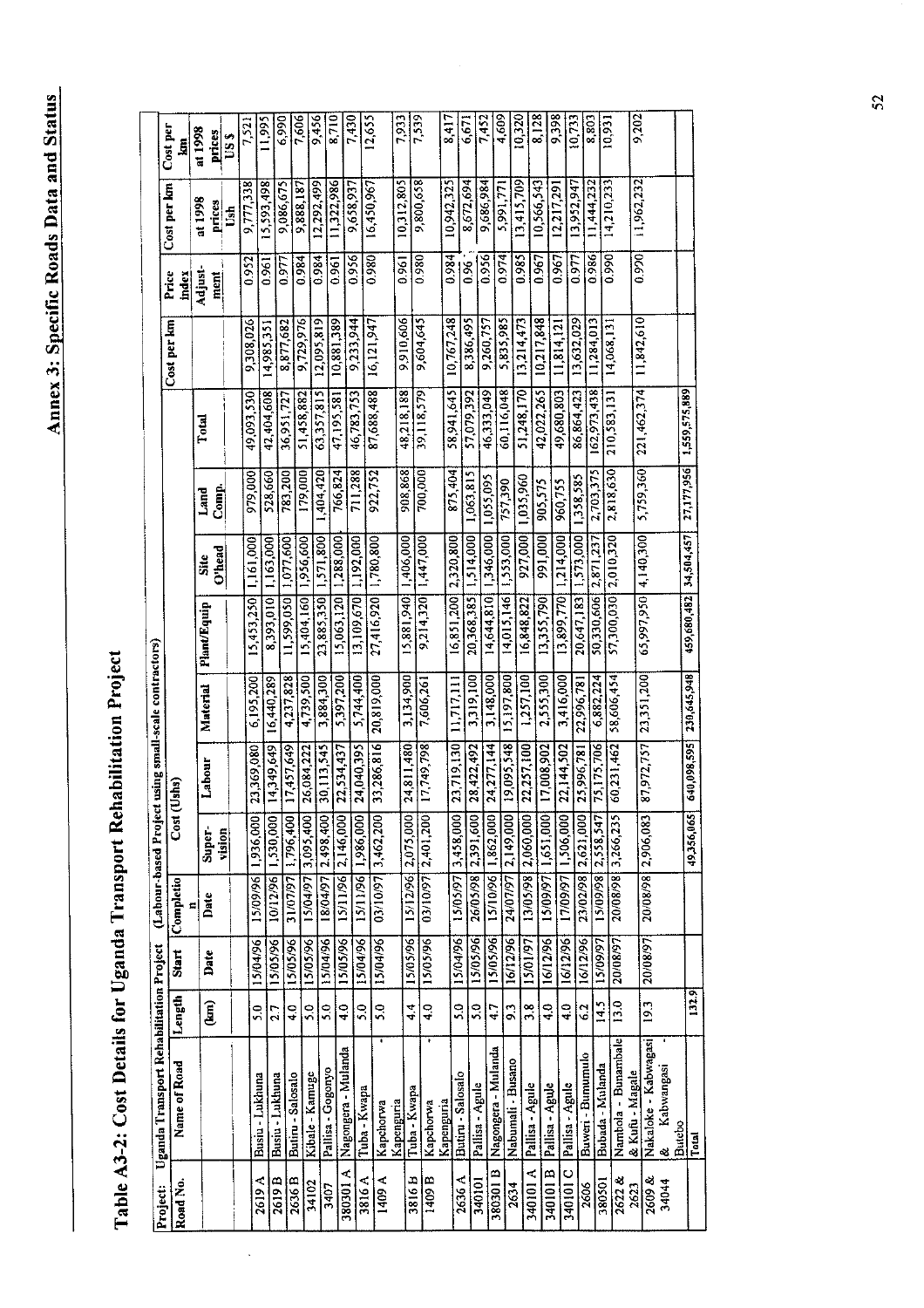| Project:            | Uganda Transport Rehabilitation Project |                         |          | (Labour-based Project using small-scale contractors) |                       |        |          |             |                     |            |              |
|---------------------|-----------------------------------------|-------------------------|----------|------------------------------------------------------|-----------------------|--------|----------|-------------|---------------------|------------|--------------|
|                     |                                         |                         |          |                                                      |                       |        |          |             |                     |            |              |
| Road No.            | Name of Road                            | Length                  | Start    | Completion                                           | Cost (Ushs)           |        |          |             |                     |            |              |
|                     |                                         | $\widehat{a}$           | Date     | Date                                                 | Supervision           | Labour | Material | Plant/Equip | Site O'head         | Land Comp. | Total        |
|                     |                                         |                         |          |                                                      |                       |        |          |             |                     |            |              |
| 2619 A              | Busiu - Lukhuna                         | $\overline{5}$ .        | 15/04/96 | 15/09/96                                             | 4%                    | 48%    | 13%      | 31%         | 2%                  | 2%         | 100%         |
| 2619 B              | Busiu - Lukhuna                         | 2.7                     | 15/05/96 | 10/12/96                                             | 4%                    | 34%    | 39%      | 20%         | 3%                  | 1%         | 100%         |
| 2636B               | Butinu - Salosalo                       | 4.0                     | 15/05/96 | 31/07/97                                             | 5%                    | 47%    | 11%      | 51%         | 3%                  | 2%         | 100%         |
| 34102               | Kibale - Kamuge                         | 5.0                     | 5/05/96  | 15/04/97                                             | $6\%$                 | 51%    | 9%       | 30%         | 4%                  | $6\%$      | 100%         |
| 3407                | Pallisa - Gogonyo                       | $\frac{0}{2}$           | 15/04/96 | 18/04/97                                             | 4%                    | 48%    | 6%       | 38%         | 2%                  | 2%         | 100%         |
| 380301 A            | Nagongera - Mulanda                     | 4.0                     | 15/05/96 | 15/11/96                                             | 5%                    | 48%    | 11%      | 32%         | 3%                  | 2%         | 100%         |
| 3816 A              | Tuba - Kwapa                            | $\overline{5.0}$        | 15/04/96 | 15/11/96                                             | 4%                    | 51%    | 12%      | 28%         | 3%                  | 2%         | 100%         |
| 1409 A              | Kapchorwa - Kapenguria                  | 5.0                     | 15/04/96 | 03/10/97                                             | 4%                    | 38%    | 24%      | 31%         | 2%                  | $1\%$      | 100%         |
| 3816 B              | Tuba - Kwapa                            | 4.4                     | 15/05/96 | 15/12/96                                             | 4%                    | 51%    | 7%       | 33%         | 3%                  | 2%         | 100%         |
| 1409 B              | Kapchorwa - Kapenguria                  | $\frac{6}{4}$           | 5/05/96  | 03/10/97                                             | 6%                    | 45%    | 19%      | 24%         | 4%                  | 2%         | 100%         |
| 2636 A              | Butiru - Salosalo                       | 5.0                     | 15/04/96 | 15/05/97                                             | $6\%$                 | 40%    | 20%      | 29%         | 4%                  | 1%         | 100%         |
| 340101              | Pallisa - Agule                         | 5.0                     | 15/05/96 | 26/05/98                                             | 4%                    | 50%    | 6%       | 36%         | 3%                  | 2%         | 100%         |
| 380301 <sub>B</sub> | Nagongera - Mulanda                     | 4.7                     | 15/05/96 | 15/10/96                                             | 4%                    | 52%    | 7%       | 32%         | 3%                  | 2%         | 100%         |
| 2634                | Nabumali - Busano                       | $\overline{\mathbf{S}}$ | 16/12/96 | 24/07/97                                             | 4%                    | 16%    | 29%      | 27%         | 3%                  | 196        | 100%         |
| 340101 A            | Pallisa - Agule                         | 3.8                     | 15/01/97 | 13/05/98                                             | 5%                    | 50%    | 3%       | 38%         | 2%                  | $2\%$      | 100%         |
| 340101 <sub>B</sub> | Pallisa - Agule                         | 4.0                     | 16/12/96 | 15/09/97                                             | $\tilde{\mathcal{E}}$ | 47%    | 7%       | 37%         | 3%                  | 2%         | 100%         |
| 340101 C            | Pallisa - Agule                         | 4.0                     | 16/12/96 | 17/09/97                                             | 3%                    | 51%    | 8%       | 32%         | 3%                  | $2\%$      | 100%<br>100% |
| 2606                | Buweri - Bumumulo                       | 6.2                     | 16/12/96 | 23/02/98                                             | 3%                    | 35%    | 31%      | 27%         | 2%                  | 2%         | 100%         |
| 380501              | Buhada - Mulanda                        | 14.5                    | 15/09/97 | 15/09/98                                             | $2\%$                 | 53%    | 5%       | 36%         | 2%<br>$\frac{1}{2}$ | 2%<br>2%   | 100%         |
| 2622 & 2623         | Nambola - Bunambale & Kufu<br>Magale    | $\frac{0}{20}$          | 20/08/97 | 20/08/98                                             | 2%                    | 33%    | 32%      | 31%         |                     |            |              |
| 2609 & 34044        | એ<br>Kabwagasi<br>Nakaloke              | 19.3                    | 20/08/97 | 20/08/98                                             | 2%                    | 46%    | 12%      | 35%         | 2%                  | 3%         | 100%         |
|                     | Kabwangasi - Butebo<br>Total            | 132.9                   |          |                                                      | 3.4%                  | 44.4%  | 16.0%    | 31.9%       | 2.4%                | 1.9%       | 100.0%       |

 $\hat{\boldsymbol{\theta}}$ 

## Table A3-2: Cost Details for Uganda Transport Rehabilitation Project Continued......................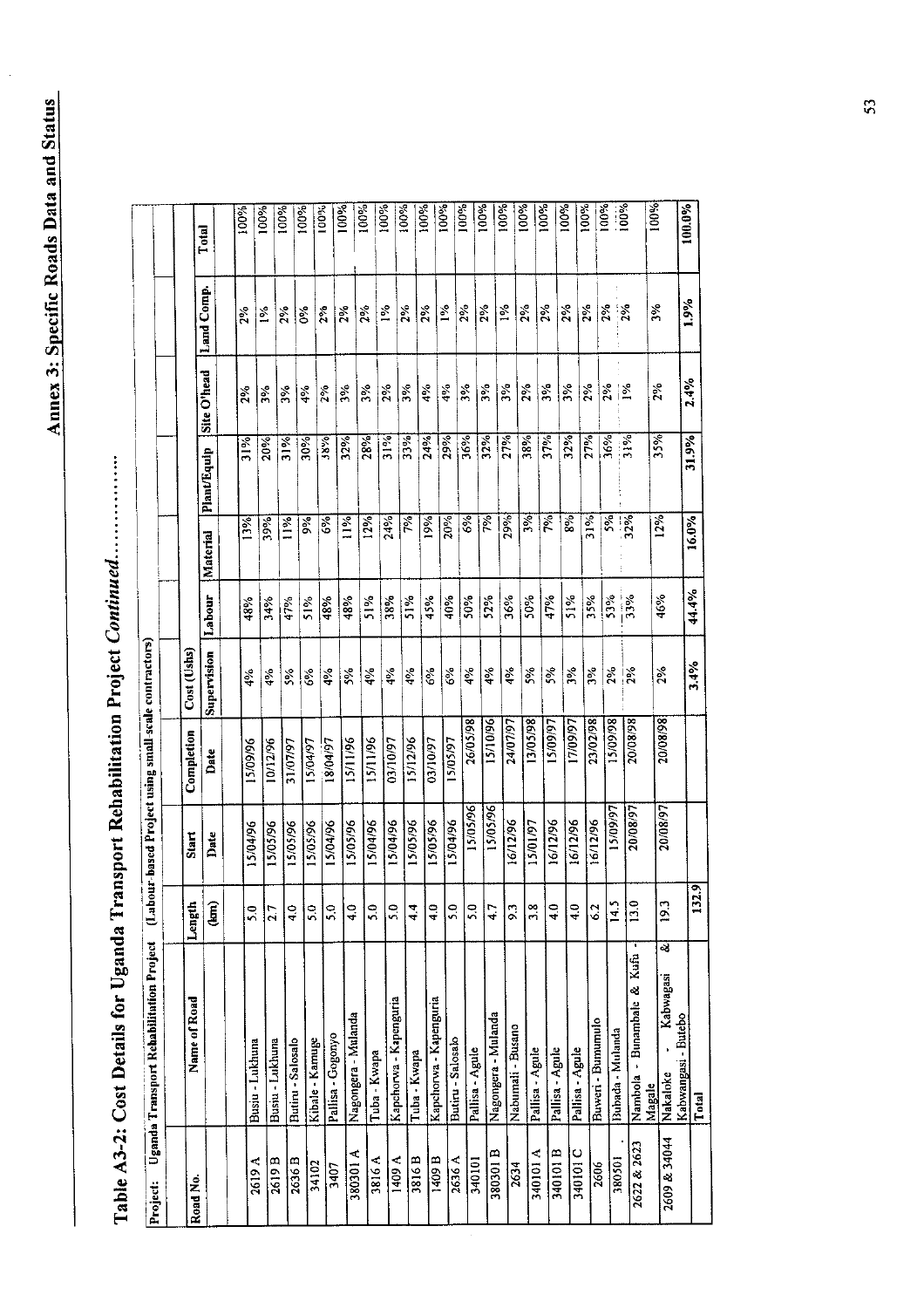|                                                         | Information from | contract               |             |                      |                          | STUDY CALCULATIONS |                                                        |                            |             |                 |
|---------------------------------------------------------|------------------|------------------------|-------------|----------------------|--------------------------|--------------------|--------------------------------------------------------|----------------------------|-------------|-----------------|
|                                                         |                  | foreign currency (ECU) |             | local currency (ECU) | $\Gamma$ ax              | Total              | Estimate of actual split between foreign & local costs |                            |             |                 |
|                                                         | g                | Proportion (%)         | g           | Proportion (%)       | ☆                        | excl.tax           | Foreign                                                | $\mathcal{S}_{\mathbf{0}}$ | local       | $\mathbf{x}$    |
|                                                         |                  |                        |             |                      |                          |                    |                                                        |                            |             |                 |
| Expatriate staff & labour                               | 89,000,000       | 8.71%                  |             |                      | 0%                       | 89,000,000         | 44,500,000                                             | 50%                        | 44,500,000  | 50%             |
| 2 Local staff & labour                                  |                  |                        | 85,500,000  | 8.37%                | 10%                      | 76,950,000         |                                                        | E                          | 76,950,000  | 100%            |
| 3 Materials                                             |                  |                        |             |                      |                          |                    |                                                        |                            | 9,870,000   | ğ               |
| diesel                                                  |                  |                        | 164,500,000 | 16.10%               | 40%                      | 98,700,000         | 88,830,000                                             | 90%                        |             |                 |
| -petrol                                                 |                  |                        | 5,500,000   | 0.54%                | 50%                      | 2,750,000          | 2,475,000                                              | ००६                        | 275,000     | 10%             |
| -lubricants                                             | 17,500,000       | 1.71%                  |             |                      | 40%                      | 10,500,000         | 9,450,000                                              | 90%                        | 1,050,000   | šő.             |
| -aggregates                                             |                  |                        |             |                      |                          |                    |                                                        |                            |             |                 |
| -pre cast concrete pipes                                |                  |                        |             |                      |                          |                    |                                                        |                            | 18,550,000  | 50%             |
| -cement                                                 | 53,000,000       | 5.19%                  |             |                      | 30%                      | 37,100,000         | 18,550,000                                             | 50%                        |             |                 |
| Equipment<br>4 Construction                             |                  |                        |             |                      |                          |                    |                                                        |                            |             |                 |
| (Depreciation & Usage Only)<br>a-heavy mobile equipment | 197,900,000      | 19.37%                 |             |                      | 20%                      | 158,320,000        | 142,488,000                                            | 90%                        | 15,832,000  | 10%             |
| b-light vehicles, implements, etc                       | 30,000,000       | 2.94%                  |             |                      | 20%                      | 24,000,000         | 21,600,000                                             | ९९९                        | 2,400,000   | šő.             |
| c-spare parts and tyres                                 | 101,000,000      | 9.88%                  |             |                      | 20%                      | 80,800,000         | 72,720,000                                             | 90%                        | 8,080,000   | <u>i 0%</u>     |
| 5 Overheads, Fees, etc.                                 |                  |                        |             |                      |                          |                    |                                                        |                            |             | Š               |
| -overseas head office                                   | 75,000,000       | 7.34%                  |             |                      | 0%                       | 75,000,000         | 75,000,000                                             | 100%                       | 21,250,000  | 25%             |
| fees, profit                                            | 85,000,000       | 8.32%                  |             |                      | 9%                       | 85,000,000         | 63,750,000<br>45,000,000                               | 75%<br>100%                |             | \$              |
| -financial charges                                      | 45,000,000       | 4.40%                  |             |                      | 0%                       | 45,000,000         | 22,000,000                                             | 100%                       |             | È               |
| -freight                                                | 22,000,000       | 2.15%                  |             |                      | $\overline{\mathscr{E}}$ | 22,000,000         |                                                        |                            |             | S,              |
| -insurance                                              | 30,000,000       | 2.94%                  |             |                      | O <sub>6</sub>           | 30,000,000         | 30,000,000                                             | 100%                       |             |                 |
| 6 Miscellaneous                                         |                  |                        |             |                      |                          |                    | 12,600,000                                             | 75%                        | 4,200,000   | $\frac{38}{25}$ |
| gabions, CMP, etc.                                      | 21,000,000       | 2.05%                  |             |                      | 20%                      | 16,800,000         |                                                        |                            | 202,957,000 | 249             |
| TOTAL                                                   | 766,400,000      | 75%                    | 255,500,000 | 25%                  | 17%                      | 851,920,000        | 648,963,000                                            | $\sqrt{6\%}$               |             |                 |

# Table A3-3: Details of costs relating to Feeder Roads Rehabilitation Project in Masaka District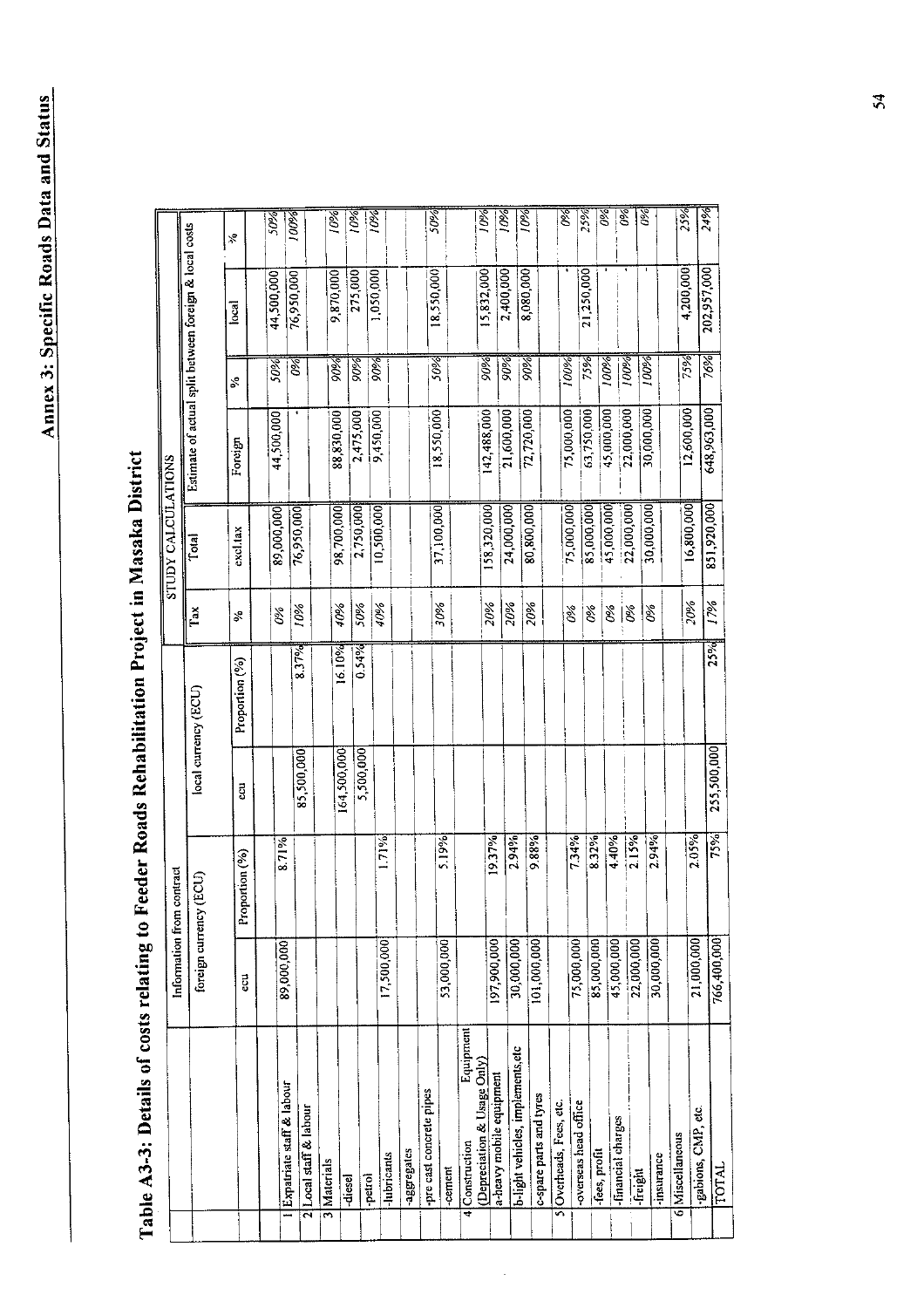|                                | US\$                                                       |                   |                         |       |
|--------------------------------|------------------------------------------------------------|-------------------|-------------------------|-------|
| Cost/km (mid<br>98)            | Ush                                                        | $11.3$ 8,700      |                         |       |
| Price<br>adj.                  | factor                                                     | 0.982             |                         |       |
| Total Cost/km                  |                                                            | 11.1              |                         |       |
|                                | Ush                                                        | 74.0 257.0 1021.9 | $7.2\%$   25.1   100.0% |       |
|                                | total                                                      |                   |                         |       |
|                                | total                                                      |                   |                         |       |
| Materials                      | total   culverts   Other constr.<br>Mats_                  | $21.0$            |                         |       |
|                                |                                                            | 516.4 53.0        |                         |       |
|                                |                                                            |                   | 50.5                    | $\%$  |
| auipment costs                 | on $\&$<br>pairs<br>spares $&$ rep<br>Fuels & Pepreciation | 328.9             |                         |       |
|                                | lub.                                                       | 187.5             |                         |       |
| rogress   total   Total labour | taff wages                                                 | 85.5              | 8.4%                    |       |
|                                |                                                            | 89.0              | % of $8.7%$             |       |
| $\Xi$                          |                                                            |                   |                         | total |

### Table A3-4: Summary of cost breakdown of Feeder Roads Reh. Project in Masaka District - Ushs Millions (unless otherwise specified) **Table A3-4: Summary of cost breakdown of Feeder Roads Reh. Project in Masaka District – Ushs Millions (unless otherwise specified)**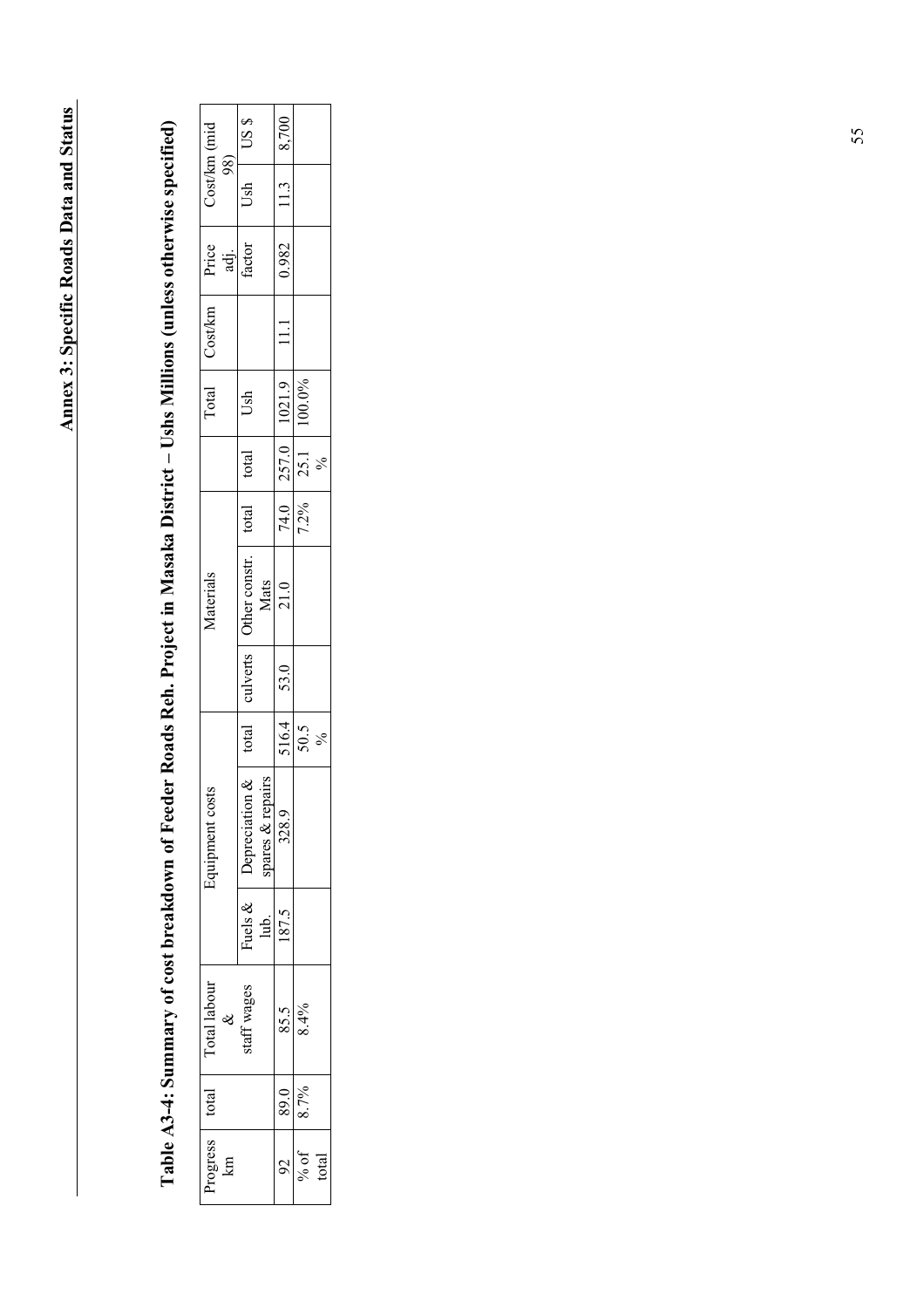| Iquipment                       | Description       | Initial Cost Duty<br>(USS) (%) |                  | ered<br>$\frac{\text{Cost}}{\text{USS}}$<br>Delive | Number<br>of Tyres |       | $\begin{array}{cc} Cost of 1 & Total Type & Type Life \ \text{TyreUSS} & Cost (USS) & (yr.) \end{array}$ |               | Total<br>Salvage<br>Value(\$) | Depreciable<br>Cost(\$) | Economic<br>Life<br>(Yr.) | $(000 \text{hr./yr.})$<br>Availability |
|---------------------------------|-------------------|--------------------------------|------------------|----------------------------------------------------|--------------------|-------|----------------------------------------------------------------------------------------------------------|---------------|-------------------------------|-------------------------|---------------------------|----------------------------------------|
|                                 |                   |                                |                  |                                                    |                    |       | c                                                                                                        |               | ×                             |                         | ₿                         |                                        |
| <b>bozer</b>                    | D5, 105HP         | 15,000                         | $\delta^{\circ}$ | 15,000                                             |                    |       |                                                                                                          |               |                               | 115,000                 |                           | 1.25                                   |
| Theel Loader <sup>[1 cu m</sup> |                   | 61,000                         | $5\%$            | 61,000                                             |                    | 1,150 | 4,600                                                                                                    | $\frac{3}{2}$ |                               | 56,400                  |                           |                                        |
| <b>Frader</b>                   | 12G               | 15,000                         | $0\%$            | 15,000                                             |                    | 950   | 5,700                                                                                                    |               |                               | 109,300                 |                           | š                                      |
| ipper                           | $7-8$ ton, 6 cu.m | 40,000                         | 24%              | 49,600                                             |                    | 385   | 1,540                                                                                                    |               |                               | 48,060                  |                           | $\sum_{i=1}^{\infty}$                  |
| <b>Roller</b>                   | 8-10 ton          | 42,000                         | $0\%$            | 42,000                                             |                    |       |                                                                                                          |               |                               | 42,000                  |                           | .25                                    |

### Table A4.1 Full Equipment Costs for Typical Items (US \$) **Table A4.1 Full Equipment Costs for Typical Items (US \$)**

### Table A4.1 continued: **Table A4.1 continued:**

| 25              |                                    |                                                         | 48.89                                                                                                           | 21.97                                                                                | 14.62               |
|-----------------|------------------------------------|---------------------------------------------------------|-----------------------------------------------------------------------------------------------------------------|--------------------------------------------------------------------------------------|---------------------|
| $\overline{24}$ |                                    |                                                         |                                                                                                                 |                                                                                      | 0.231               |
| 23              |                                    |                                                         |                                                                                                                 | 5.6                                                                                  | 4.76                |
| 22              | 34.91                              |                                                         |                                                                                                                 | 15.91                                                                                | 9.63                |
| $\overline{21}$ |                                    |                                                         |                                                                                                                 | 1.18                                                                                 | 0.00                |
| $\overline{20}$ |                                    |                                                         | 10.93                                                                                                           | 4.81                                                                                 | 4.20                |
| $\overline{a}$  |                                    |                                                         |                                                                                                                 | $\vec{=}$                                                                            | 0.96                |
| $\overline{18}$ |                                    | 9.98                                                    | 19.35                                                                                                           | 8.5                                                                                  | 4.47                |
| $\overline{17}$ | $0.\overline{3}$                   | 0.3                                                     | $0.\overline{3}$                                                                                                | 0.2                                                                                  | $\bar{\circ}$       |
| $\overline{16}$ |                                    | 9.1                                                     |                                                                                                                 |                                                                                      | 6.8                 |
| 15              | 0.12                               |                                                         |                                                                                                                 |                                                                                      |                     |
| $\mathbf{1}$    | 0.57                               | 0.57                                                    | 0.57                                                                                                            | 0.57                                                                                 | 0.57                |
| 13              | 0.201                              | 0.177                                                   | 0.177                                                                                                           | 0.177                                                                                | 20 0.133            |
|                 |                                    |                                                         |                                                                                                                 |                                                                                      |                     |
|                 | of hourly<br>usage chg.<br>(S/hr.) | 0.693<br>9.24<br>0.00<br>13.80<br>2.62<br>18.49<br>13.2 | 44.85<br>0.693<br>$6.37$ <sup><math>1</math></sup><br>20.90<br>3.54<br>5.64<br>1.74<br>$\overline{\phantom{a}}$ | 27.96<br>0.693<br>12.74<br>35.45<br>1.90<br>3.28<br>18.2<br>$\overline{\phantom{a}}$ | 0.462<br>$\epsilon$ |

56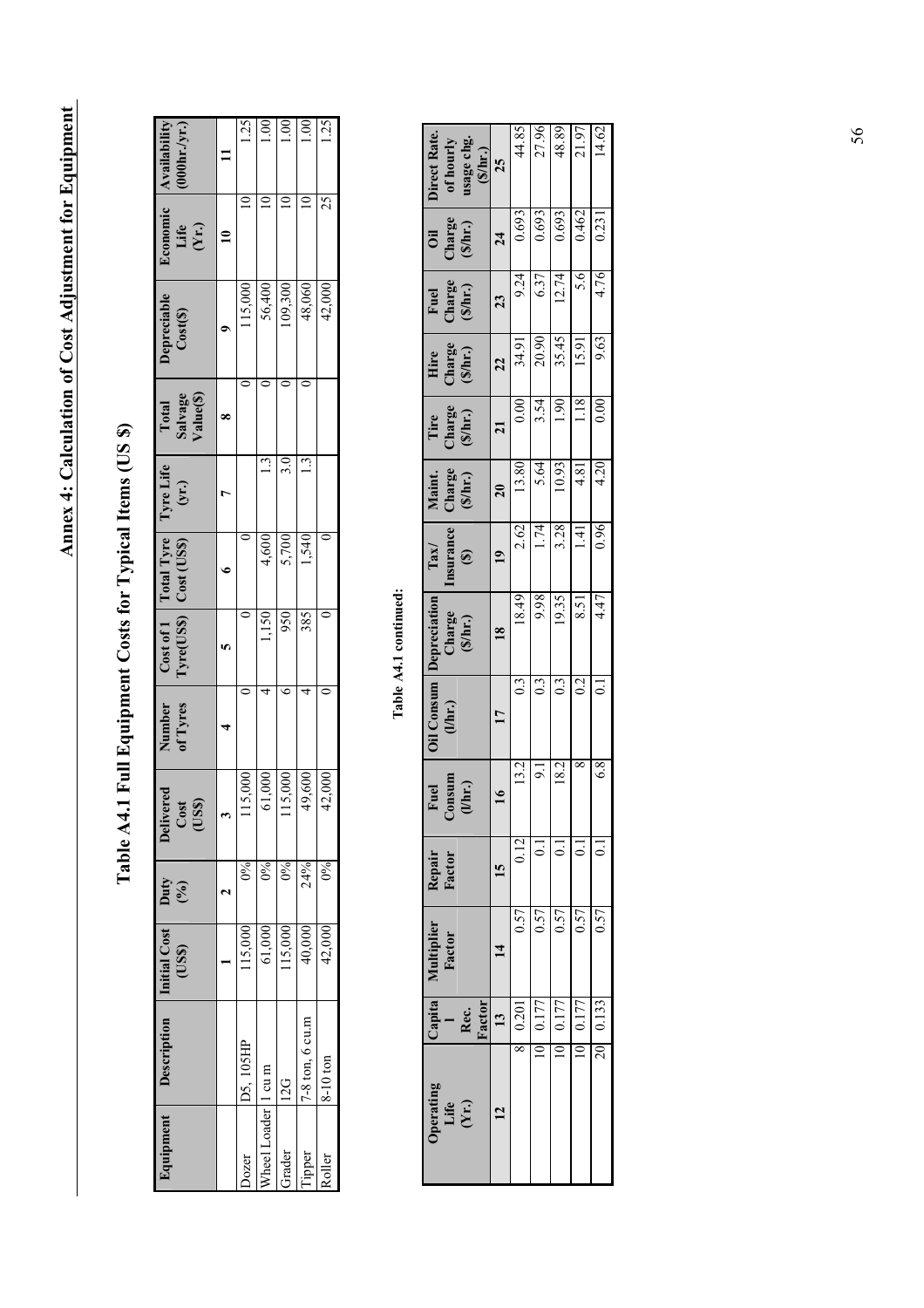|         |          | <b>Depreciation Tax/insurance Maintenance Tyres</b> |         | <b>Hire cost</b> | Fuel           | Oils    | <b>Total cost</b> |
|---------|----------|-----------------------------------------------------|---------|------------------|----------------|---------|-------------------|
| US\$/hr | US\$/hr  | US\$/hr                                             | US\$/hr | US\$/hr          | <b>US\$/hr</b> | US\$/hr | US\$/hr           |
| 54.1    | 8.8      | 33.4                                                | 4.5     | 100.8            | 15.9           |         | 118               |
| 45.85%  | $7.46\%$ | $28.31\%$                                           | 3.81%   | 85.42%           | 13.47%         | 10%     |                   |

### **Table A4.2: Percentage Breakdown of Cost Items for a Typical Equipment Fleet**

### **Table A4.3: Factors to Adjust Partial Equipment Costs to Full Equipment Costs**

**Multiplying Factor Total Equipment Costs for projects with Fuel, Lubricant and Maintenance Costs only: 2.16**

**Multiplying Factor Total Equipment Costs for projects with Fuel and Lubricant Costs only: 6.35**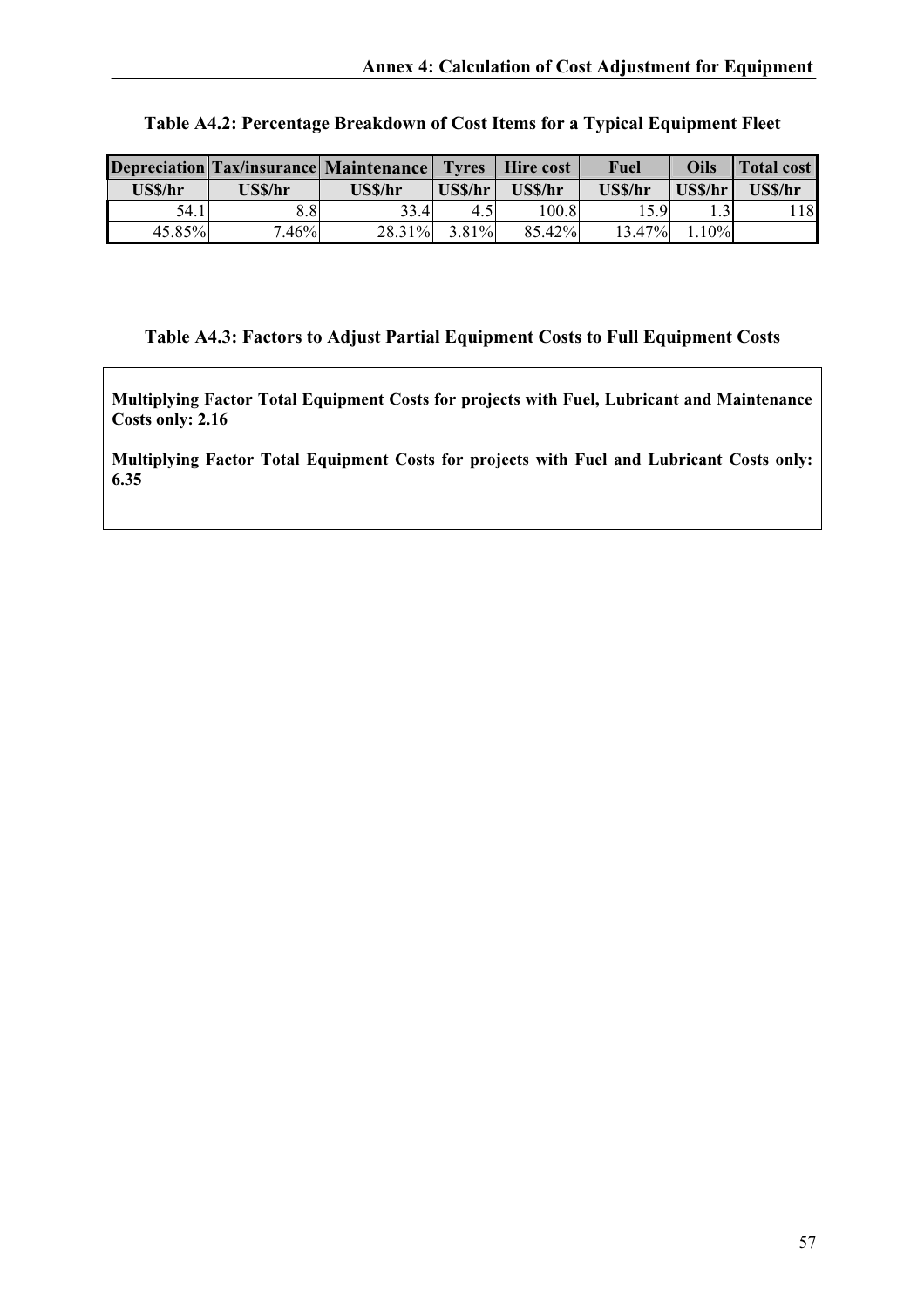| <b>Cost Item</b>          | Cost including tax<br>(Ushs) | Cost excluding tax<br>(Ushs) | <b>Tax</b><br>(Ushs) |
|---------------------------|------------------------------|------------------------------|----------------------|
|                           | a                            | b                            | $c(a-b)$             |
| <b>Diesel</b>             | 164,500,000                  | 117,500,000                  | 47,000,000           |
| <b>Petrol</b>             | 5,500,000                    | 3,666,667                    | 1,833,333            |
| Oil                       | 17,500,000                   | 12,500,000                   | 5,000,000            |
| <b>Heavy Equipment</b>    | 227,900,000                  | 189,916,667                  | 37,983,333           |
| <b>Spares &amp; Tyres</b> | 101,000,000                  | 84,166,667                   | 16,833,333           |
| <b>Equipment (Total)</b>  | 516,400,000                  | 407,750,000                  | 108,650,000          |

| Table A5-1: | <b>Equipment Accounting Ratios</b>                       |
|-------------|----------------------------------------------------------|
|             | (Based on an analysis of the Masaka Roads Project Costs) |

| Hence:                              |             |
|-------------------------------------|-------------|
| Tax on Equipment : c/b              | $= 26.65\%$ |
| Accounting Ratio for Equipment: b/a | $= 0.79$    |

*Table A5-2: Break-Even Wage Rate*

The break-even wage rate gives an indication of the maximum limit to which wages can be raised before labour-based methods become financially or economically uncompetitive compared to the equipment-based approach. In other words, this is the maximum wage rate per day below which labour methods will have a competitive edge over using machines. For this Study, the Break-even Wage per day has been calculated using the following formula:

 $BEW = [COST<sub>EO</sub>*(1-LC<sub>EO</sub>)-COST<sub>LB</sub>*(1-LC<sub>LB</sub>)]/(MD<sub>LB</sub>-WD<sub>EO</sub>)$ 

Where,

| <b>BEW</b>         | $=$ Average Break-even Wage           |
|--------------------|---------------------------------------|
| COST <sub>EO</sub> | $=$ Unit per Km of equipment method   |
| $LC_{EO}$          | =Labour component of equipment method |
| COST <sub>LB</sub> | =Unit cost per Km of labour method    |
| $LC_{LB}$          | =Labour component of labour method    |
| MD <sub>LB</sub>   | =Mandays per Km in labour method, and |
| WD <sub>EO</sub>   | =Workdays per Km in equipment method. |
|                    |                                       |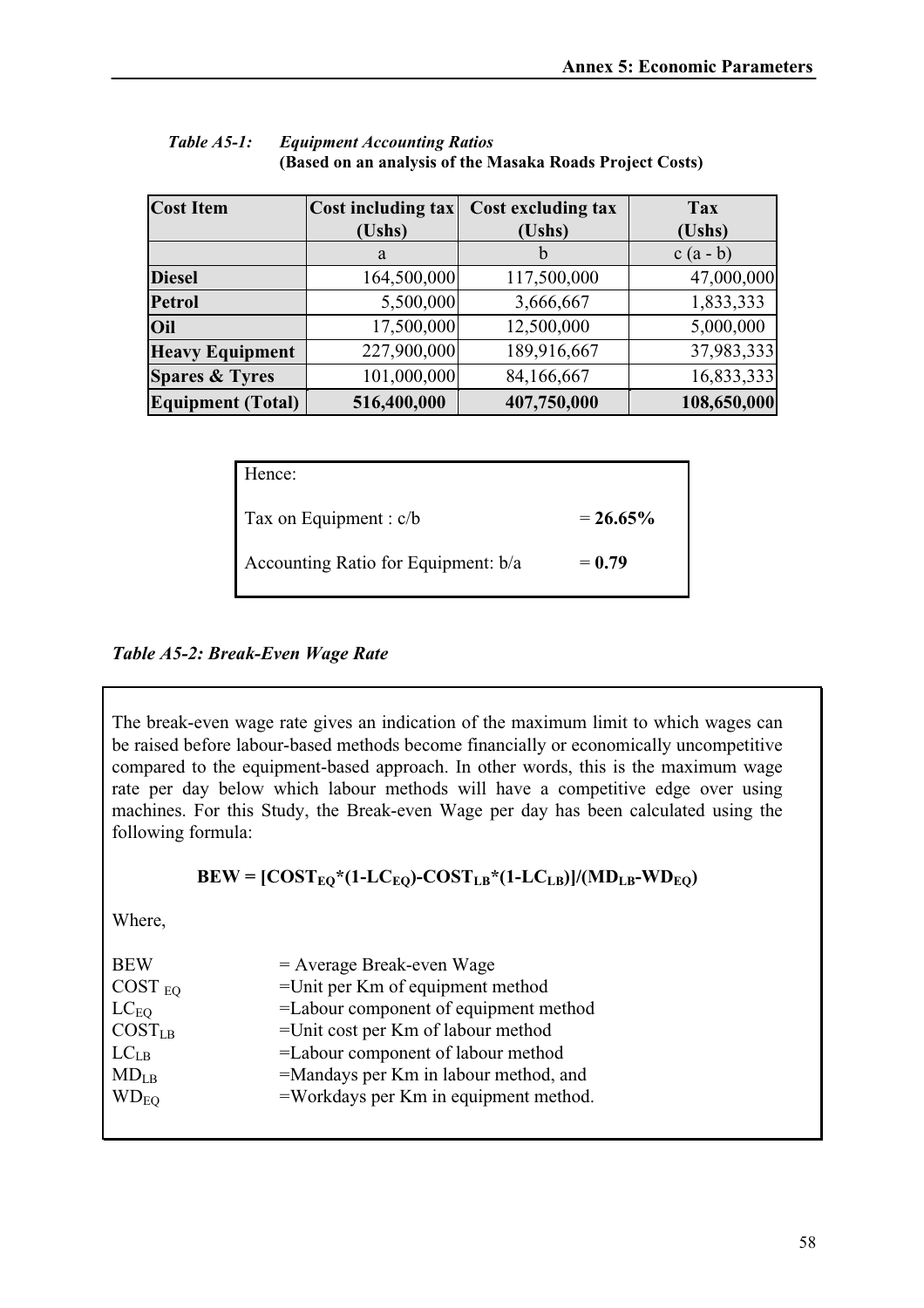### *The Macro-Economic Model*

### **Exogenous Variables**

|                 | $EXPFRDPTOT$ = Public investment in Feeder Roads Programme.           |
|-----------------|-----------------------------------------------------------------------|
| <b>XEXPORTS</b> | $=$ Exports                                                           |
| w               | $=$ Average daily wage rate                                           |
| l               | $=$ Labour Component                                                  |
| $\alpha$        | =proportion of total public investment expenditure on local resources |
| $AL_{p}$        | $=$ Average labour productivity                                       |

### **Endogenous Variables**

| <b>GDP</b>                   | =National Income (Gross Domestic Product)                    |
|------------------------------|--------------------------------------------------------------|
| $V^H$                        | =Household income                                            |
| $Y_{G}^{H}$                  | =Household disposable income                                 |
|                              | $=$ Government revenue                                       |
| $C_{TOT}$                    | $=$ Total private consumption                                |
| $C_{imp}$                    | =Consumption of imported goods and services                  |
| $\frac{C_{\text{loc}}}{S^H}$ | =Consumption of locally made goods and services              |
|                              | =Household savings                                           |
| $I^{P}_{TOT}$                | $=$ Total Private Investment                                 |
| $I^p$ <sub>imp</sub>         | =Proportion of imported intermediate resources in investment |
| $I^p_{\ \,loc}$              | =Proportion of local resources in investment                 |
| $T_{\text{imp}}$             | $=$ Taxes on imports                                         |
| $T_{inc}$                    | $=$ Income tax revenue                                       |
| $T_{\rm cons}$               | $=$ Tax on consumption (or value added tax)                  |
|                              | TB = Trade Balance                                           |
| $E_{TOT}$                    | $=$ Employment (mandays)                                     |
|                              |                                                              |

### **Principal equations of the Model.**

 $\text{Y}^{\text{H}} = (\text{C}_{\text{loc}} + \text{I}_{\text{loc}}^{\text{P}} + \text{EXPFRDP}_{\text{loc}})^*(1\text{-}t_{\text{c}}) + (\text{C}_{\text{imp}} + \text{I}_{\text{imp}}^{\text{P}})^*(1\text{-}t_{\text{m}}) + \text{X}_{\text{EXPORTS}}$  $Y_{d}^{H}$ =(1- *t*<sub>y</sub>)\*</sub>Y<sup>H</sup> C<sub>TOT</sub>=m\*Y<sup>H</sup><sub>d</sub><br>S<sup>H</sup>= Y<sup>H</sup><sub>d</sub> - C<sub>TOT</sub>  $I_{\text{TOT}}^{\text{P}} = i^*Y^{\text{H}}$  $\text{Y}^{\text{G}} = t_{\text{m}} \left( \text{C}_{\text{imp}} + \text{I}_{\text{imp}} + \text{EXPFRDP}_{\text{imp}} \right) + (t_{\text{y}} * \text{Y}^{\text{H}}) + t_{\text{c}} \left( \text{C}_{\text{loc}} + \text{I}_{\text{loc}} + \text{EXPFRDP}_{\text{loc}} \right)$  $TB = S^H + Y^G - I^P_{TOT} - EXPFRDP_{TOT}$  $E_{TOT}=(EXPFRDP_{TOT})*l/w+[GDP-EXPFRDP_{TOT}*[\alpha + lt_v+(1-\alpha) t_m+(\alpha-l) t_c]]/ALp$ 

### **Supplementary equations of the Model**

 $C_{imp} = Marg_{imp} * C_{TOT}$  $\mathrm{C_{loc}}$  =(1-Marg<sub>imp</sub>)\*  $\mathrm{C_{TOT}}$  $I^p_{\text{imp}} = \text{Marg}_{\text{imp}} * I^p_{\text{TOT}}$  $I_{\text{loc}}^{\text{p}} = (1 - \text{Marg}_{\text{imp}})^* I_{\text{TOT}}^{\text{p}}$  $T_{\text{imp}} = t_{\text{m}} * (C_{\text{imp}} + I_{\text{imp}} + EXPFRDP_{\text{imp}})$  $T_{inc} = t_y * Y^H$  $T_{\text{cons}} = t_{\text{c}} * (C_{\text{loc}} + I_{\text{loc}}^{\text{p}} + EXPFRDP_{\text{loc}})$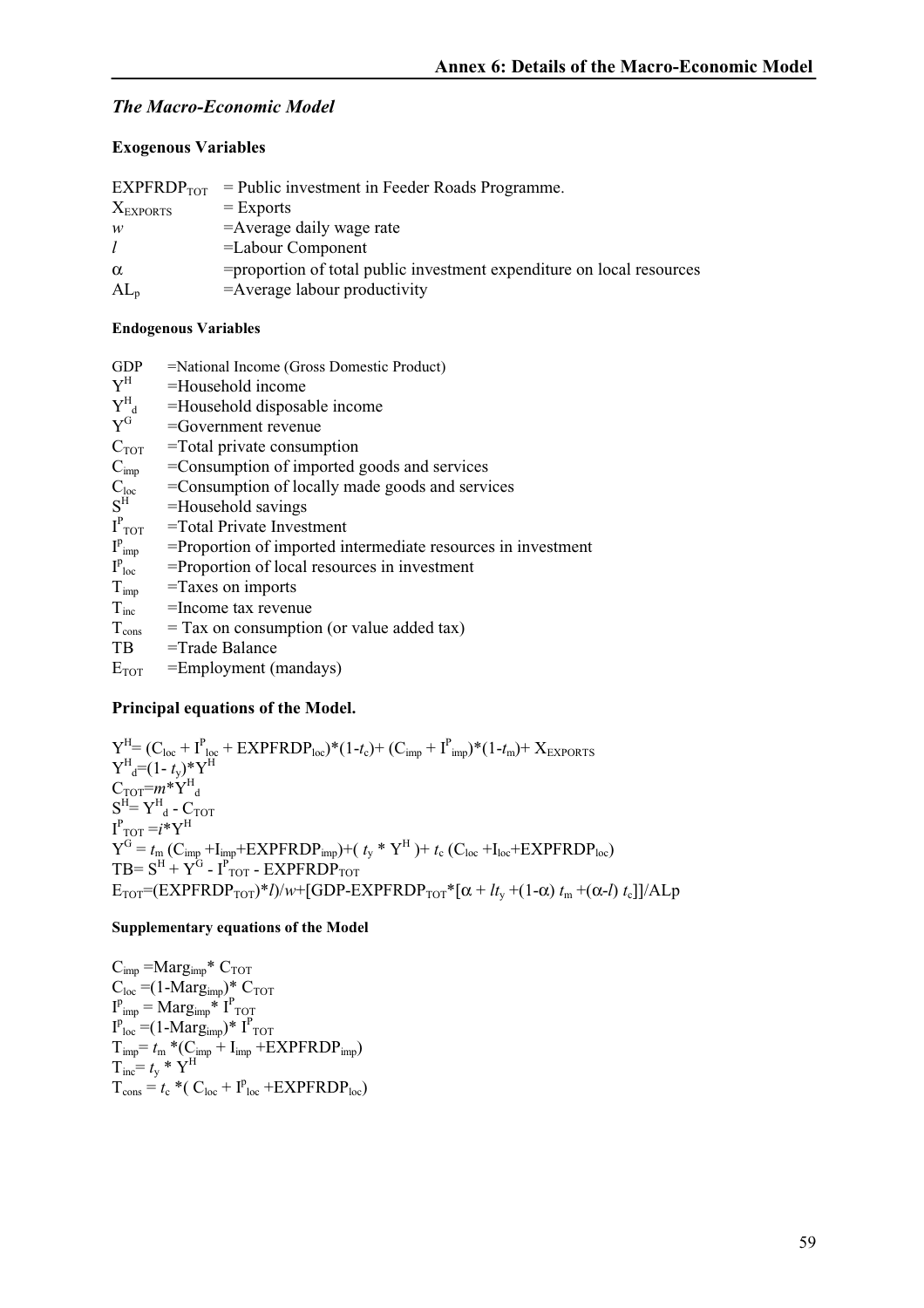### **Estimation of Marginal Propensity to Consume Coefficient**

The marginal propensity to consume coefficient was estimated using the consumption function specified below i.e. consumption is a function of gross domestic product, plus other variables whose influence is captured by a constant.

 $C = a + m$ . GDP Where,  $C =$  Consumption  $a =$ Constant  $m =$ Marginal propensity to consume GDP = Proxy for household income.

The above equation was estimated using annual data on consumption and gross domestic product published by the Statistics Department for the fiscal years 1980/81 – 1997/98. A linear regression statistical method was applied. The results of the regression are summarised below. The t-statistic is indicated in brackets below the coefficients.

 $C = 263.065 + 0.8225$  GDP (3.731) (25.484)  $SE = 83.4$  D.W = 1.399 No. of observations = 18.

Based on the above regression results, **the marginal propensity to consume coefficient was estimated at 0.82.**

### **Estimation of Marginal Propensity to Import Coefficient**

The estimation of the marginal propensity to import coefficient was made using the same method as the one used in the previous estimation. A net export equation<sup>23</sup> from which the coefficient was derived is specified below.

> $TB = b - n$ . GDP Where,  $b =$  Constant  $n =$ Marginal Propensity to Import TB = Trade Balance (net exports)  $GDP = Proxy$  for national income.

The above equation was estimated using quarterly data on exports, imports, and GDP for the period 1987-1996. Trade data was obtained from various statistical reports published by the Statistics Department and quarterly economic reports published by the Central Bank of Uganda. Quarterly GDP data was obtained from a Working Paper Series No.WPS/98-3 entitled " The Reconstruction of a Macro-economic Dataset for Uganda" Oxford University.

The results of a linear regression are summarised below. Again, the t-statistic is indicated in brackets below the coefficients.

> $TB = 72.863 - 0.3156$  GDP (4.216) (-10.218)  $SE = 19.4$  D.W = 1.756 Adjusted R-squared  $= 0.726$ No. of observations  $= 40$ . Based on the above regression results, **the marginal propensity to import coefficient was estimated at 0.32.**

 $23$  See page 146: Hall et al (1991) "Macroeconomics" Third Edition.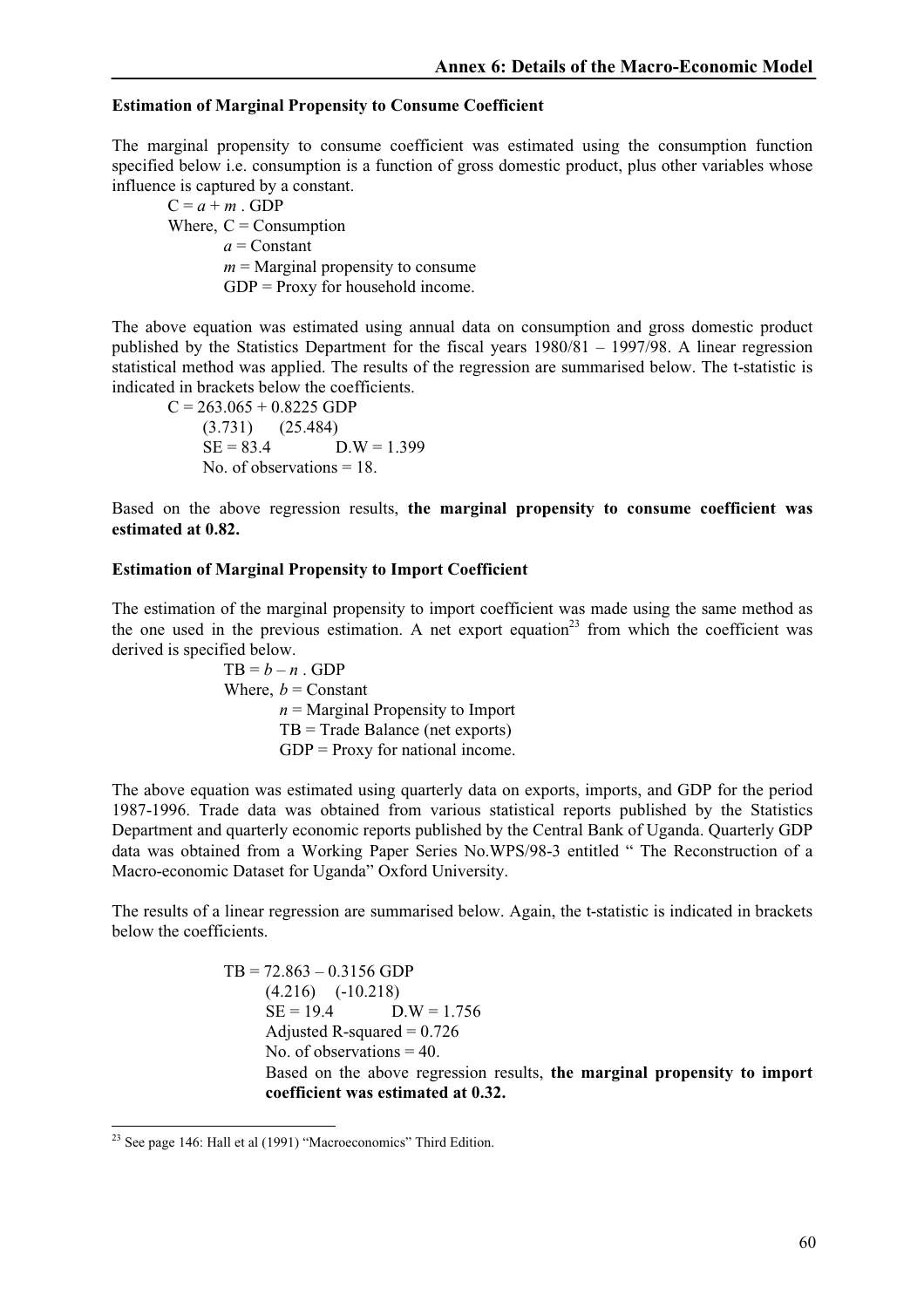### **REFERENCES AND BIBLIOGRAPHY**

Agricultural Policy Secretariat, Ministry of Planning and Economic Development, *Report on Economics of Crops and Livestock Production*, Kampala 1997.

Ampadu S K, *Technical and Economic Comparison of Labour-based and Equipment-Intensive road Construction Technologies in Ghana*, University of Science and Technology, Kumasi

Edmonds G, Goppers K and Söderbäck M, 1986, *Men or Machines? An Evaluation of the Labour Intensive Public Works in Lesotho*, SIDA, n.p

Edmonds G and Ruud O, 1984, *Labour-based Construction and Maintenance: Some Indicators of Viability*, International Labour Organisation, Geneva

Edmonds G and Veen J D, 1991, *Technology Choice for the Construction and Maintenance of Roads in Developing Countries*, International Labour Organisation,Geneva

German Agency for Technical Co-operation (GTZ), 1995, *Road Constructor Promotion and Employment Generation in Africa*, GTZ, n.p

Hagen S, 1985, *Rural Access Roads Programme Kenya: An Analysis of Costs and Productivities*, International Labour Organisation, Geneva

Hans R and Binayak B, 1978, *Comparative Evaluation of Road Construction Techniques in Nepal*, Tribhuvan University, Kathmandu

Indian Roads Congress, 1984, *Guidelines on the Choice and Planning of Appropriate Technology in Road Construction (Indian Roads Congress Special Publication 24)*, Indian Roads Congress, New Delhi

International Labour Organisation, 1983, *A Study of Labour Based/Equipment Supported Road Construction in the Philippines*, International Labour Organisation, Geneva

International Labour Organisation, 1998, *Productivity Norms for Labuor-based Construction (Technical brief no. 2),* International Labour Organisation, Nairobi

Lal D, 1973, Disutility of Effort, Migration and the Shadow Wage Rate, *Oxford Economic Papers*

Lal D, 1978, *Men or Machines*, International Labour Organisation,Geneva

Lennartsson M, Stiedl D, 1995, *Technology Choice : Man or Machines (Including Case Studies from Lesotho and Zimbabwe)*, International Labour Organisation, Geneva

Little I M D and Mirrlees J A, 1974, *Project Appraisal and Planning for Developing Countries*, Heinemann, London

Makoriwa C, 1995, *Cost Comparison between Equipment and Labour-based Operations on Road D3608 in Northern Namibia (Report on Mission findings)*, International Labour

Martens B, 1991, *Étude Comparée de L'Efficacité Économique des Techniques à Haute Intensité de Main-d'Oeuvre et à Haute Intensité d'Équipment pour la Construction de Routes Secondaires au Rwanda*, International Labour Organisation, Geneva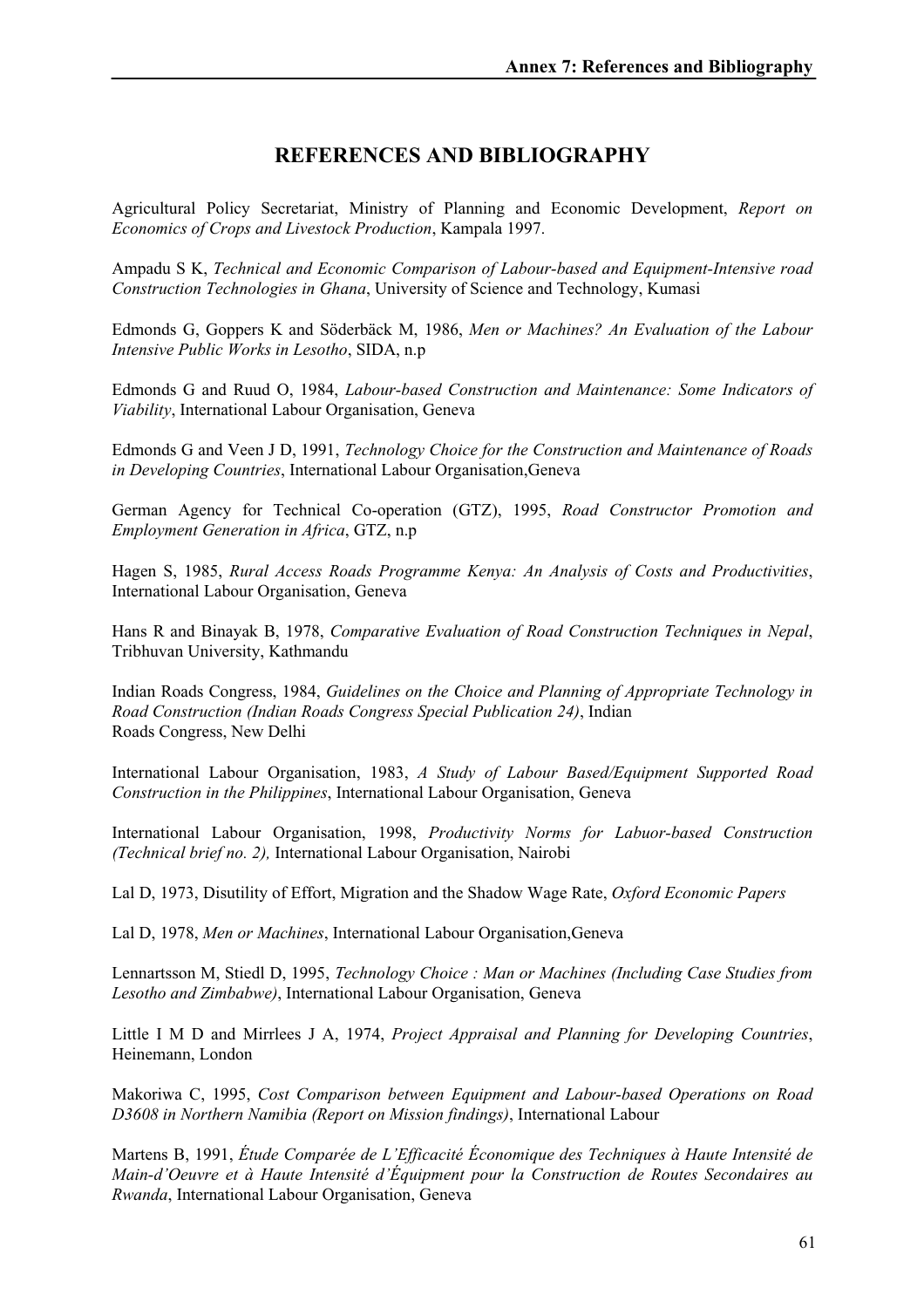Mkandawire K, 1993, Labour-Based Versus Equipment-Based Technology : A Cost Comparison, *Paper presented to the National Workshop on Labour-based Road Construction and Maintenance held in Musungwa*, Zambia, 25-28 Jan. 1993

Mshana J S, John G R, Muhegi B C, Rweyemamu M and Selemani S, 1995, *Final Report on Assessment of Road Maintenance Plant and Equipment in the Regions*, Ministry of Works, Communication and Transport, Dar es Salaam

N.M.Henstridge, *The Reconstruction of a Macroeconomic Dataset for Uganda,* WPS/98-3, Oxford University.

Nath S K, 1974, *Estimating the Seasonal Marginal Product of Labour in Agriculture*, ODA, 1988, *Appraisal of Projects in Developing Countries: A Guide for Economists*, HMSO, London

Ostergaard C, 1993, *Cost Comparison on Removal of Overburden: Labour Based versus Dozer (Project Report)*, COWIconsult, n.p

Razafindrakoto M and Roubaud F, 1997, *L'Approche à Haute Intensité de Main-d'Oeuvre (HIMO): Une Opportunité pour Madacascar. Essai de cadrage macro-economique*, Bureau International Du Travail, Geneve.

Republic of Uganda, *Report on the Uganda National Integrated Household survey 1992-93, Volume I*, Entebbe.

Republic of Uganda*, Statistical Abstract 1997*, Entebbe.

Republic of Uganda 1998, *"Poverty Trends in Uganda 1992-1996"* – Discussion Paper No.2.

Riverson J, Gaviria J & Thriscutt S, 1991, *Rural Road in Sub-Saharan Africa : Lessons from World Bank Experience (World Bank Technical Paper Number 141: African Technical Department Series),*  The World Bank, Washington D C

Robert E.Hall and John B.Taylor, *Macroeconomics: Theory, Performance and Policy – Third Edition*, Stanford University.

Scott Wilson Kirkpatrick & Co Ltd (SWK), 1982, *Benin Rural Access Roads: Comparative Assessment of Construction Brigade Outputs and Costs (Project Report)*, SWK, n.p

Scott Wilson Kirkpatrick & Co Ltd (SWK), 1982, *Evaluation of Labour-based Construction Programmes, Benin ( Project Report)*, SWK, n.p.

Simon Appleton, *"Changes in Poverty in Uganda 1992-1996"*, WPS/98-15, Oxford University.

Squire L & van der Tak H G, 1975, *Economic Analysis of Projects*, Johns Hopkins University Press, London

Stock E and Veen J D, 1996, *Expanding Labor-based Methods for Road Works in Africa (World Bank Technical Paper No. 347)*, World Bank, Washington D.C

Stock E and Veen J D, 1996, *Expanding Labor-based Methods in Roads Programs : Approach Paper (SSATP Working Paper No. 18),* World Bank, Washington DC